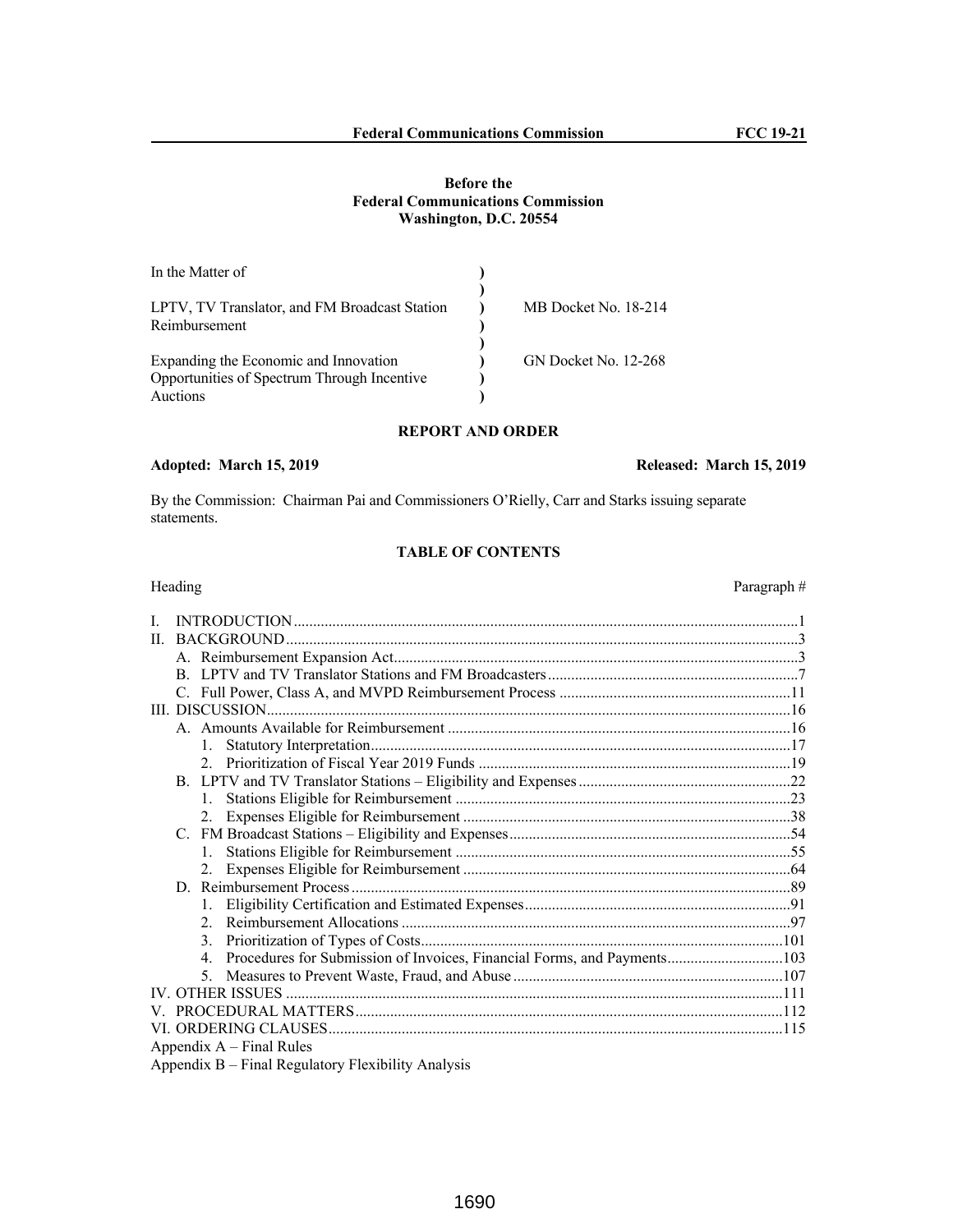# **I. INTRODUCTION**

1. In this *Report and Order* (Order), we adopt rules to implement Congress's directive in the 2018 Reimbursement Expansion Act (REA) that we reimburse certain Low Power Television (LPTV) and television translator (TV translator) stations (together LPTV/translator stations), and FM broadcast stations (FM stations), for costs incurred as a result of the Commission's broadcast television spectrum incentive auction.<sup>1</sup> In the REA, Congress provided additional funding for the TV Broadcaster Relocation Fund (Reimbursement Fund)<sup>2</sup> and expanded the list of entities eligible to receive reimbursement for costs reasonably incurred as a result of the reorganization of broadcast television spectrum to include LPTV/translator and FM stations.<sup>3</sup> This Order adopts rules relating to eligibility, expenses, and procedures the Commission will use to provide reimbursement to these entities, and mandates the use of various measures designed to protect the Reimbursement Fund against waste, fraud, and abuse.

2. As proposed in the *NPRM*, we adopt a process to reimburse the newly eligible entities that is substantially similar to that which we currently use to reimburse full power and Class A stations and multichannel video programming distributors (MVPDs) as established in the *Incentive Auction R&O*. 4 As discussed below, we:

- Conclude that the REA permits the Commission to use the funds appropriated to the Reimbursement Fund for fiscal year 2019 to reimburse eligible LPTV/translator and FM stations as well as full power and Class A stations and MVPDs, and that the Commission will prioritize payments to full power, Class A, and MVPD entities over payments to LPTV/translator and FM entities.
- Conclude that LPTV/translator stations are eligible for reimbursement if: (1) they filed an application during the Commission's Special Displacement Window and obtained a construction permit, and (2) were licensed and transmitting for at least 9 of the 12 months prior to April 13, 2017, as required by the REA.
- Conclude that we will reimburse LPTV/translator stations for their reasonable costs to construct the facilities authorized by the grant of the station's Special Displacement Window application.
- Conclude that full power and low power FM stations and FM translators that were licensed and transmitting on April 13, 2017, using the facilities impacted by the repacked television station are eligible for reimbursement under the REA. We find that this will include FM stations that incur costs because they must permanently relocate, temporarily

<sup>1</sup> *See* Consolidated Appropriations Act 2018, Pub. L. No. 115-141, at Division E, Title V, § 511, 132 Stat. 348 (2018) (codified at 47 U.S.C. § 1452(j)-(n)). We refer to this legislation herein as the "Reimbursement Expansion Act" or "REA." The REA provides that the amount of auction proceeds that the salaries and expenses account of the Commission is required to retain pursuant to 47 U.S.C. § 309(j)(8)(B), including from the proceeds of the forward auction, shall be sufficient to cover the administrative costs incurred by the Commission in making any reimbursements out of the TV Broadcaster Relocation Fund from the amounts appropriated under the REA. 47 U.S.C. §  $1452(j)(4)$ .

<sup>2</sup> *See* Middle Class Tax Relief and Job Creation Act of 2012, Pub. L. No. 112-96, §§ 6402 (codified at 47 U.S.C. § 309(j)(8)(G)), 6403 (codified at 47 U.S.C. § 1452), 126 Stat. 156 (2012) (Spectrum Act).

<sup>&</sup>lt;sup>3</sup> See 47 U.S.C. § 1452(j)(1), (k), (l). The additional funding appropriated to the Reimbursement Fund by the REA also included \$50 million to be available to the Commission to make "payments solely for the purposes of consumer education relating to the reorganization of broadcast television spectrum" under 47 U.S.C. § 1452(b). 47 U.S.C. §  $1452(j)(2)(A)(iv)$ .

<sup>4</sup> *See Expanding the Economic and Innovation Opportunities of Spectrum Through Incentive Auctions*, Report and Order, 29 FCC Rcd 6567 (2014), *aff'd*, *Nat'l Ass'n of Broadcasters v. FCC*, 789 F.3d 165 (D.C. Cir. 2015) (*Incentive Auction R&O*).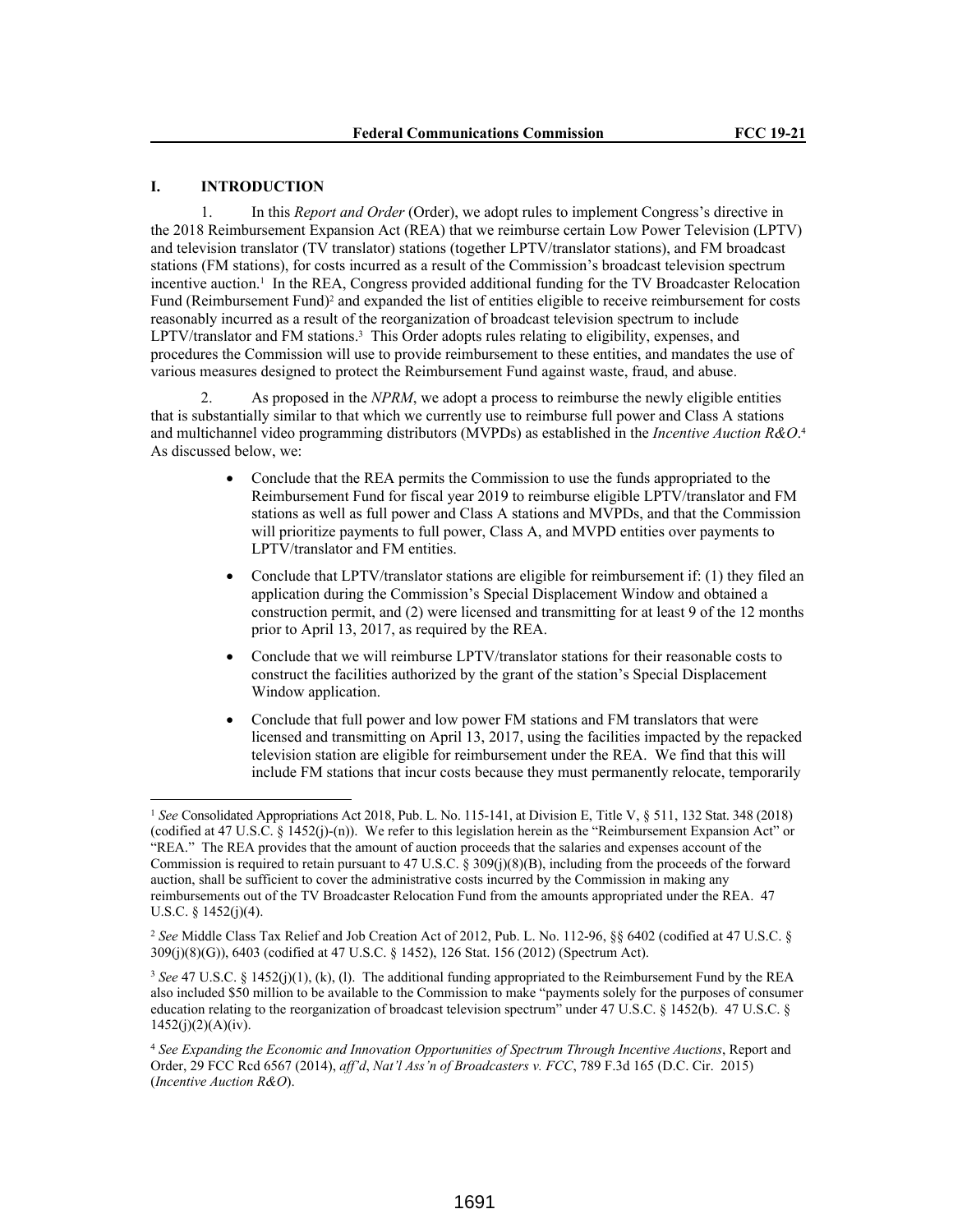or permanently modify their facilities, or purchase or modify auxiliary facilities to provide service during a period of time when construction work is occurring on a collocated, adjacent, or nearby repacked television station's facilities.

- Conclude that we will reimburse up to 100 percent of the costs eligible for reimbursement for FM stations that must relocate permanently, temporarily or permanently modify facilities, or purchase or modify auxiliary equipment to avoid going silent as a result of the repacking process.
- Conclude that we will not reimburse LPTV/translator or FM stations for costs for which they have already received reimbursement funding from other sources.
- Require LPTV/translator and FM stations seeking reimbursement to file with the Commission one or more forms certifying that they meet the eligibility criteria established in this proceeding for reimbursement, providing information regarding their current broadcasting equipment, and providing an estimate of their costs eligible for reimbursement.
- Find that, after the submission of information, the Media Bureau will provide eligible entities with an allocation of funds to be available for draw down as the entities incur expenses. The Media Bureau will make an initial allocation toward eligible expenses, followed by subsequent allocation(s) as needed, to the extent funds remain for LPTV/translator stations and FM stations in the Reimbursement Fund.
- Conclude that we will use revised versions of the financial forms currently being used by full power, Class A, and MVPD entities for purposes of reimbursing eligible LPTV/translator and FM stations, and use the same procedures to provide reimbursement payments to these newly eligible entities.
- Discuss the measures we will take to protect the Reimbursement Fund against waste, fraud, and abuse.

# **II. BACKGROUND**

## **A. Reimbursement Expansion Act**

3. On March 23, 2018, Congress adopted the REA, directing the Commission to "reimburse costs reasonably incurred" by an LPTV/translator station in order to "relocate" to another channel or "otherwise modify" its facility as a result of the reorganization of broadcast television spectrum.<sup>5</sup> In addition, the REA directs the Commission to "reimburse costs reasonably incurred" by an FM station "for facilities necessary for such station to reasonably minimize disruption of service" as a result of the reorganization of broadcast television spectrum.<sup>6</sup> The REA also provides additional funding for full power and Class A stations and MVPDs and provides funding for the Commission to make payments for the purpose of consumer education relating to the reorganization of broadcast television spectrum.<sup>7</sup>

4. As we discussed in the *NPRM*,<sup>8</sup> the REA appropriates a total of \$1 billion in additional funds for the Reimbursement Fund, \$600 million in fiscal year 2018 and \$400 million in fiscal year

 $547$  U.S.C. § 1452(k)(1).

 $6$  47 U.S.C. § 1452(1)(1)(A).

<sup>7</sup> 47 U.S.C. § 1452(j)(2)(A)(i), (j)(2)(A)(iv).

<sup>8</sup> *See LPTV, TV Translator, and FM Broadcast Station Reimbursement; Expanding the Economic and Innovation Opportunities of Spectrum Through Incentive Auctions*, Notice of Proposed Rulemaking and Order, 33 FCC Rcd 7855, 7858, para. 5 (2018) (*NPRM* and *Order*). The *NPRM* and *Order* in this proceeding was released on August 3, 2018. We received 19 comments from stakeholders in response to the *NPRM*.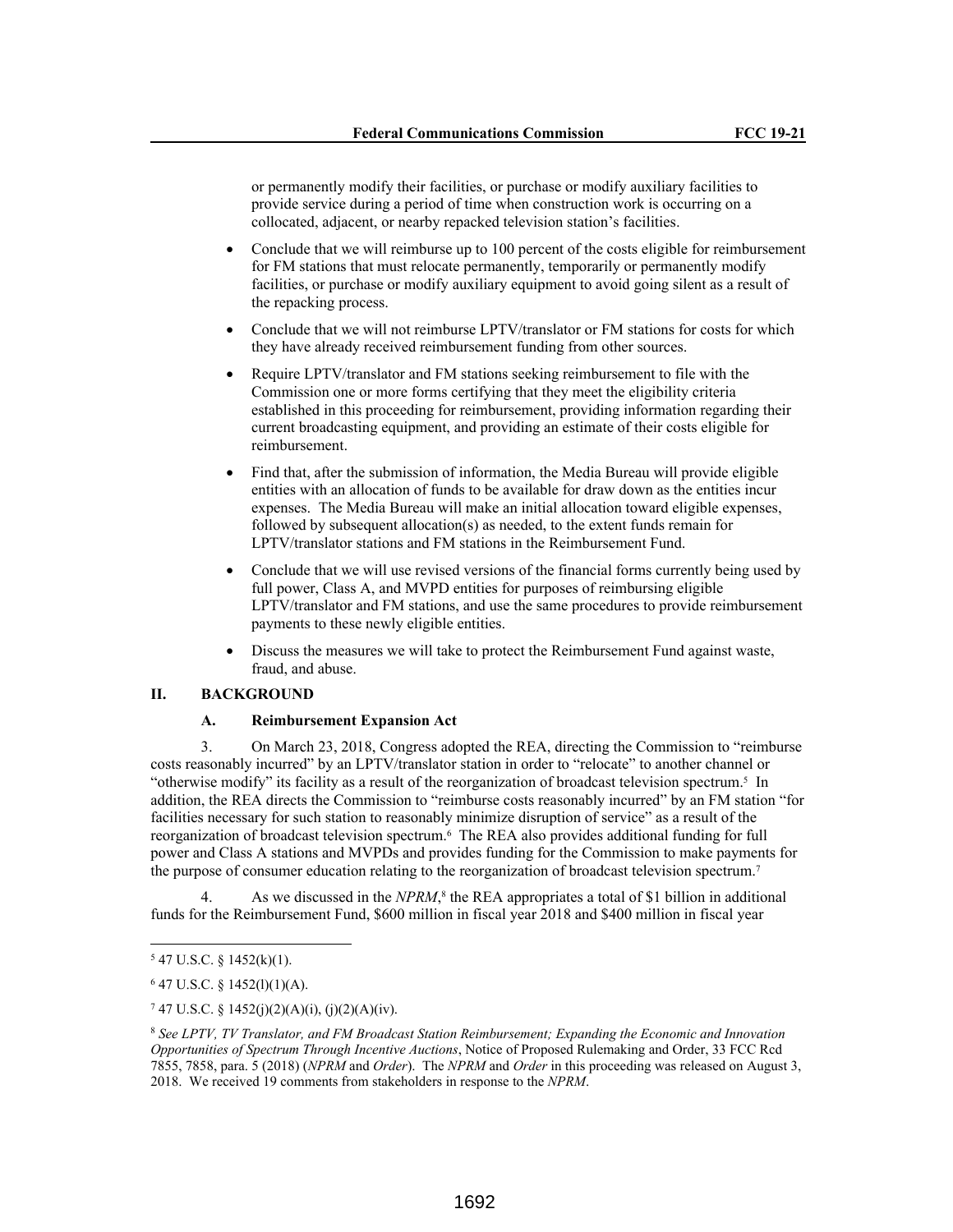2019.<sup>9</sup> Of the \$600 million appropriated in fiscal year 2018, the Act authorizes the Commission to use "not more than" \$350 million to make reimbursements to full power and Class A stations and MVPDs pursuant to the Spectrum Act,<sup>10</sup> "not more than" \$150 million to reimburse LPTV/translator stations,<sup>11</sup> "not more than" \$50 million to reimburse FM stations,<sup>12</sup> and \$50 million to make "payments solely for the purposes of consumer education relating to the reorganization of broadcast television spectrum" pursuant to the Spectrum Act.<sup>13</sup>

5. Section  $511(k)(3)$  of the REA prohibits duplicative payments to "a low power television station that has been accorded primary status as a Class A television licensee under [47 CFR § 73.6001(a)]" from the Reimbursement Fund.14 Specifically, such licensee may not receive reimbursement under Section  $511(k)(1)$  of the REA, which provides for reimbursement of eligible displaced LPTV/translator stations, if such station has received reimbursement under Section  $6403(b)(4)(A)(i)$  of the Spectrum Act (including the additional funding made available for reimbursing full power, Class A, and MVPDs in Section  $511(i)(2)(A)(i)$  of the REA).<sup>15</sup> Conversely, Section  $511(k)(3)(B)$  specifies that if such station receives reimbursement under Section  $511(k)(1)$  of the REA, it may not receive reimbursement under Section 6403(b)(4)(A)(i) of the Spectrum Act.<sup>16</sup> Section 511(k)(3)(A) also provides that if a low power television station that has been accorded primary status as a Class A television licensee receives reimbursement "from any other source, such station may not receive reimbursement under paragraph  $1$ " of Section 511(k), which permits reimbursement of costs reasonably incurred by eligible LPTV/translator stations that filed in the Special Displacement Window.17 Section 511(l)(1)(C) states that "[i]f an FM broadcast station has received a payment for interim facilities from the licensee of a television broadcast station that was reimbursed for such payment" under the Spectrum Act, "or from any other source," such FM station may not receive reimbursement under the REA.<sup>18</sup>

6. Finally, the REA requires the Commission to complete a rulemaking to implement a reimbursement process for LPTV/translator and FM stations "[n]ot later than 1 year" after the adoption of

<sup>12</sup> 47 U.S.C. § 1452(j)(2)(A)(iii). The REA establishes a number of conditions on the availability and use of the \$1 billion it appropriates to the Reimbursement Fund. *See NPRM*, 33 FCC Rcd at 7858-59, para. 6.

<sup>13</sup> 47 U.S.C. § 1452(j)(2)(A)(iv). In the *Order* accompanying the *NPRM*, the Commission interpreted this language as providing "at least \$50 million for use by the Commission to fund its efforts to educate consumers about the reorganization of the broadcast television spectrum under 47 U.S.C. § 1452(b), with any unused funds to be returned to the U.S. Treasury." *See Order*, 33 FCC Rcd at 7893, para. 94 (citing 47 U.S.C. § 1452(j)(3)(A)). In their Comments on the *NPRM*, America's Public Television Stations, the Corporation for Public Broadcasting, and the Public Broadcasting Service (collectively, PTV) argue that this language in the REA directs the Commission to spend "the entire \$50 million" on consumer education, contending that "Congress determined that at least this full amount of funding is necessary to inform the public." Comments of America's Public Television Stations, the Corporation for Public Broadcasting, and the Public Broadcasting Service, at 2 (Sept. 26, 2018) (PTV Comments). Because the *NPRM* did not propose to revisit our findings with respect to consumer education set forth in the *Order*, we find that PTV's comments are beyond the scope of the *NPRM*. In addition, PTV did not file a Petition for Reconsideration of the *Order*. Further, PTV urges the Commission to work with experienced stations that have transitioned to new channels to "ensure that any expenditures of the consumer education funding are used wisely." PTV Comments at 4. In the *Order*, we emphasized our commitment to "coordinate closely with industry stakeholders" in our consumer education efforts. *See Order*, 33 FCC Rcd at 7893, para. 94. We appreciate the suggestions PTV offers with respect to consumer education and will consider its comments as we continue to (continued….)

<sup>9</sup> *See* 47 U.S.C. § 1452(j)(1). The funds will be available upon Commission certification to the Secretary of the Treasury that the funds available prior to the date of REA enactment are likely to be insufficient to reimburse reasonably incurred costs of full power and Class A stations and MVPDs carrying their signals. 47 U.S.C. §  $1452(j)(2)(A)$ -(B). These funds remain available "until not later than July 3, 2023." 47 U.S.C. § 1452(j)(1)(A)-(B).

 $10$  47 U.S.C. § 1452(j)(2)(A)(i).

 $11$  47 U.S.C. § 1452(j)(2)(A)(ii).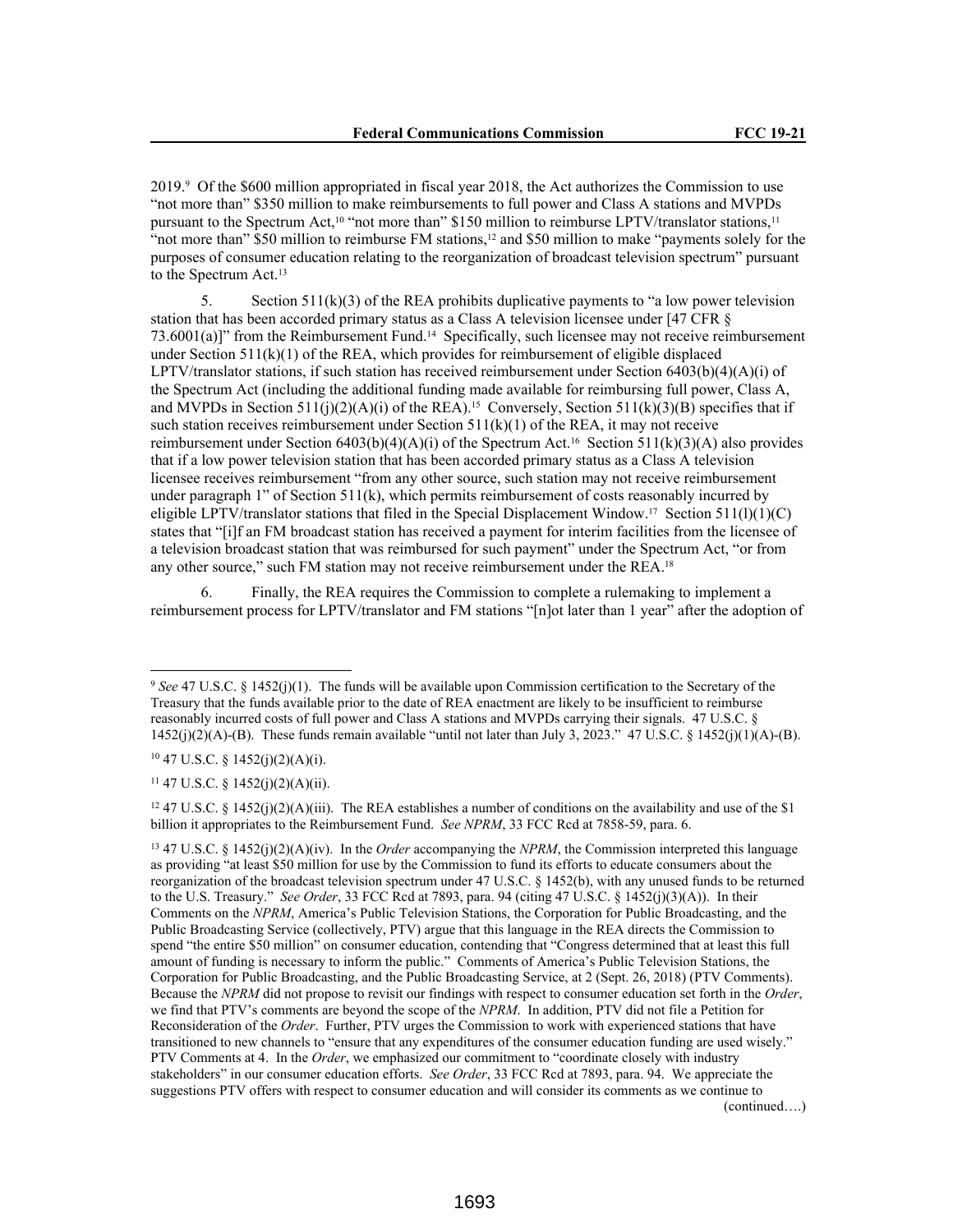the Act, or by March 23, 2019.19 It also directs that the rulemaking include "the development of lists of reasonable eligible costs to be reimbursed by the Commission" and "procedures for the submission and review of cost estimates and other materials related to those costs consistent with the regulations developed by the Commission" in establishing the reimbursement process for full power, Class A, and MVPD entities.<sup>20</sup>

### **B. LPTV and TV Translator Stations and FM Broadcasters**

7. *LPTV and TV Translators*. LPTV/translator stations are secondary to full power and Class A television stations, which may be authorized and operated "without regard to existing or proposed low power TV or TV translator stations."<sup>21</sup> LPTV/translator stations were not eligible to participate in the incentive auction and were not eligible for reimbursement pursuant to the Spectrum Act.<sup>22</sup> In addition, while the Spectrum Act required the Commission to make "all reasonable efforts" to preserve the coverage area and population served of eligible full power and Class A television stations in the incentive auction repacking process,23 LPTV/translator stations were not protected.24 Accordingly, the *Incentive Auction R&O* noted the potential for a significant number of LPTV/translator stations to be displaced as a result of the auction or repacking process, which would require them either to find a new channel from the smaller number of channels that remain in the reorganized broadcast television bands or to discontinue operations altogether.<sup>25</sup>

8. As discussed in the *NPRM*, <sup>26</sup> the Commission has taken a number of steps to mitigate the impact of the auction and repacking process on LPTV/translator stations.27 For example, the Media Bureau opened a special filing window (Special Displacement Window) on April 10, 2018, to offer operating LPTV/translator stations that are displaced an opportunity to select a new channel.28 The displacement window closed on June 1, 2018.<sup>29</sup> The Commission received 2,164 applications during the Special Displacement Window. After processing those applications and providing a Settlement Window

(Continued from previous page) undertake our consumer education initiatives.

<sup>15</sup> 47 U.S.C. § 1452(k)(3)(A).

<sup>16</sup> 47 U.S.C. § 1452(k)(3)(B).

<sup>17</sup> 47 U.S.C. § 1452(k)(1), (3)(A). *See also infra* paras. 8-9 (discussing the Special Displacement Window).

<sup>18</sup> 47 U.S.C. § 1452(l)(1)(C).

<sup>19</sup> 47 U.S.C. § 1452(m)(1).

<sup>20</sup> 47 U.S.C. § 1452(m)(2).

<sup>21</sup> 47 CFR § 74.702(b). These secondary stations may not cause interference to, and must accept interference from, full-service television stations, certain land mobile radio operations, and other primary services. *See Incentive Auction R&O*, 29 FCC Rcd at 6673-74, para. 239.

<sup>22</sup> *Incentive Auction R&O*, 29 FCC Rcd at 6716-17, para. 352, and 6813, para. 601.

<sup>23</sup> 47 U.S.C. § 1452(b)(2). *See also Incentive Auction R&O*, 29 FCC Rcd at 6652, para. 185.

<sup>24</sup> *See Incentive Auction R&O*, 29 FCC Rcd at 6652, para. 185 and § III.B.3.d.iii. (Facilities That Will Not Receive Discretionary Protection: LPTV and TV Translator Stations). The Commission also determined it would not extend (continued….)

<sup>&</sup>lt;sup>14</sup> 47 U.S.C. § 1452(k)(3). Section 73.6001(a) of the Commission's rules provides that "[q]ualified low power television licensees which, during the 90-day period ending November 28, 1999, operated their stations in a manner consistent with the programming and operational standards set forth in the Community Broadcasters Protection Act of 1999, may be accorded primary status as Class A television licensees." 47 CFR § 73.6001(a). Low power television stations that did not qualify for Class A status are secondary. *See id*. § 74.702(b).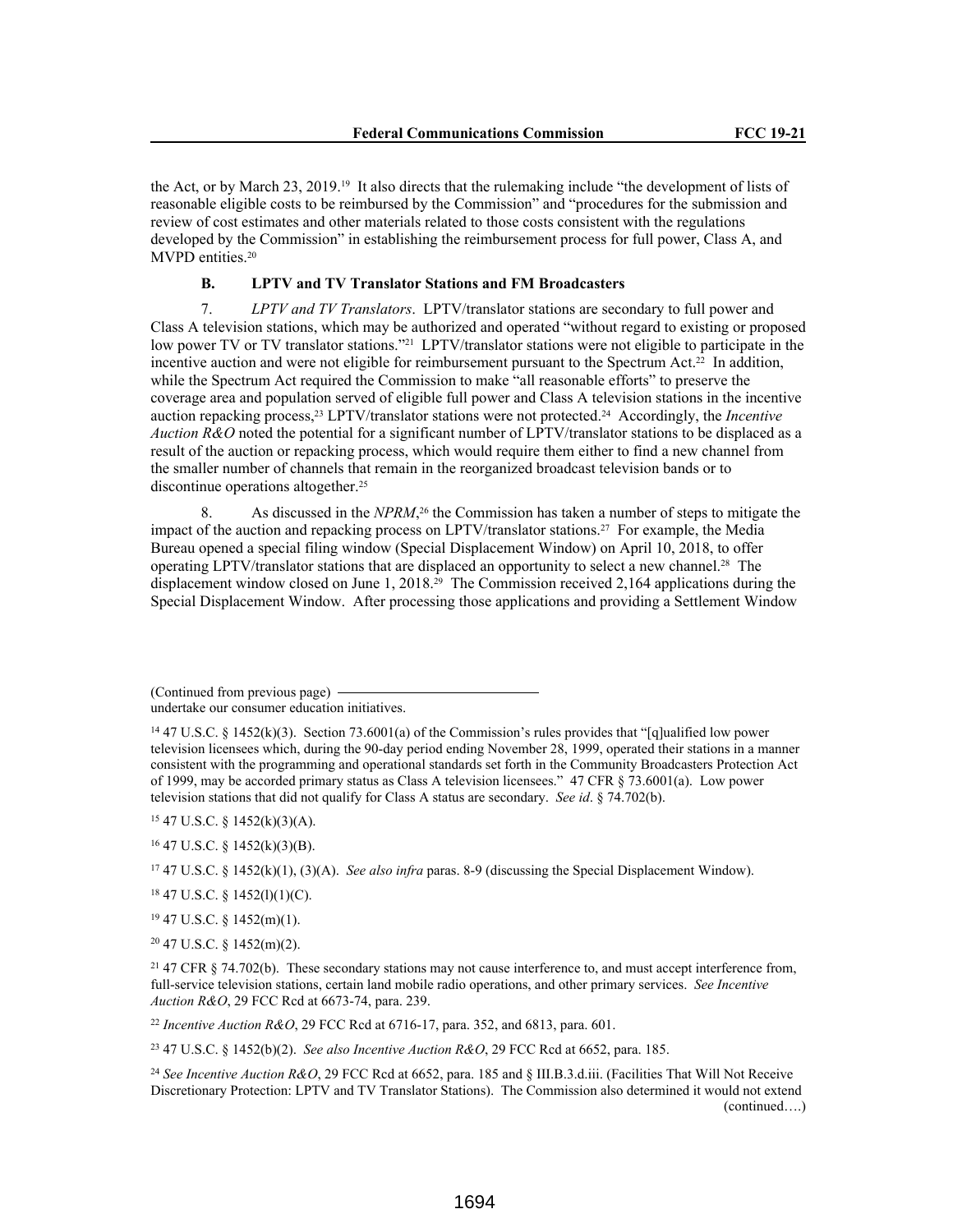for the resolution of mutually exclusive applications from October 20, 2018 to January 10, 2019,<sup>30</sup> to date the Commission has disposed of 2,102 applications. For those applications that remain mutually exclusive after the Settlement Window, auction procedures and a schedule will be set for them to be resolved subject to the Commission's competitive bidding rules.<sup>31</sup>

9. As discussed in the *NPRM*, some LPTV/translator stations have already been displaced.<sup>32</sup> The Commission provided tools to these "early displaced" LPTV/translator stations to ensure that they would be able to continue to broadcast, including allowing a displaced station to submit a displacement application prior to the opening of the Special Displacement Window and to file for Special Temporary Authority to operate temporarily the facility proposed in the displacement application.33 Approximately 340 displacement applications were filed prior to the Special Displacement Window pursuant to the *Displacement Tools PN*. Independent of the *Displacement Tools PN*, T-Mobile created a Supplemental Reimbursement Plan whereby it committed to pay the reasonable costs associated for such stations to move from a temporary channel to a permanent channel if the station's displacement application for the temporary channel was not granted and the station therefore needs to move twice.34 In addition, T-Mobile and PBS announced in June 2017 that T-Mobile had committed to cover the costs for PBS translator stations to relocate their frequencies following the incentive auction.<sup>35</sup>

10. *FM Stations*. FM stations were not eligible to participate in the incentive auction, were not subject to the repacking process, and were not eligible for reimbursement pursuant to the Spectrum Act.36 While FM spectrum was not subject to reorganization in the repacking process, FM stations may be affected by the reorganization of broadcast television spectrum if, for example, an FM station shares a tower with a repacked television station. Changes to the facilities of the television station could affect the FM station if, for example, the FM station antenna must be moved, either temporarily or permanently, to accommodate the television station's change or if an FM station needs to power down, or cease operating temporarily, to permit a repacked television broadcaster to modify its facilities. As indicated in the *NPRM*,<sup>37</sup> we estimate that fewer than 500 full-service FM stations will be affected by the repacking

<sup>25</sup> *See Incentive Auction R&O*, 29 FCC Rcd at 6834-35, para. 657.

<sup>26</sup> *See NPRM*, 33 FCC Rcd at 7862-63, para. 14.

<sup>27</sup> For instance, the Commission adopted rules to allow secondary stations to enter into voluntary channel sharing arrangements with other secondary stations and with primary stations. *See Amendment of Parts 73 and 74 of the Commission's Rules to Establish Rules for Digital Low Power Television and Television Translator Stations*; *Expanding the Economic and Innovation Opportunities of Spectrum Through Incentive Auctions*, Third Report and Order and Fourth Further Notice of Proposed Rulemaking, 30 FCC Rcd 14927, 14937-45, paras. 20-39 (2015) (*LPTV DTV Third R&O*); *Expanding the Economic and Innovation Opportunities of Spectrum Through Incentive Auctions; Amendment of Parts 73 and 74 of the Commission's Rules to Establish Rules for Digital Low Power Television and Television Translator Stations*; *Channel Sharing by Full Power and Class A Stations Outside the Broadcast Television Spectrum Incentive Auction Context*, Report and Order, 32 FCC Rcd 2637 (2017). The Commission also extended the deadline for analog LPTV/translator stations to complete their transition from analog to digital facilities from September 1, 2015 to 12 months after the completion of the 39-month transition period, or until July 13, 2021. *LPTV DTV Third R&O*, 30 FCC Rcd at 14930-31, para. 6. Further, the Commission allowed LPTV/translator stations to remain on their existing channels in the 600 MHz Band, the spectrum cleared for use by wireless providers, until they are notified that they are likely to interfere with a forward auction winner that is ready to commence operations. *Incentive Auction R&O*, 29 FCC Rcd at 6835, para. 657, and 6840, para. 670.

<sup>28</sup> Incentive Auction R&O, 29 FCC Rcd at 6835, para. 657. Prior to opening the window, the Commission released a channel study to help LPTV/translator stations identify potential new channels in the repacked television band.

<sup>29</sup> *See Incentive Auction Task Force and Media Bureau Announce Post Incentive Auction Special Displacement*  (continued….)

<sup>(</sup>Continued from previous page)

interference protection to LPTV or TV translator stations vis-à-vis Class A television stations in the repacking process. *Id*. at 6676, para. 244. For a more detailed discussion of the incentive auction, repacking process, and transition period, *see NPRM*, 33 FCC Rcd at 7860-61, paras. 9-12.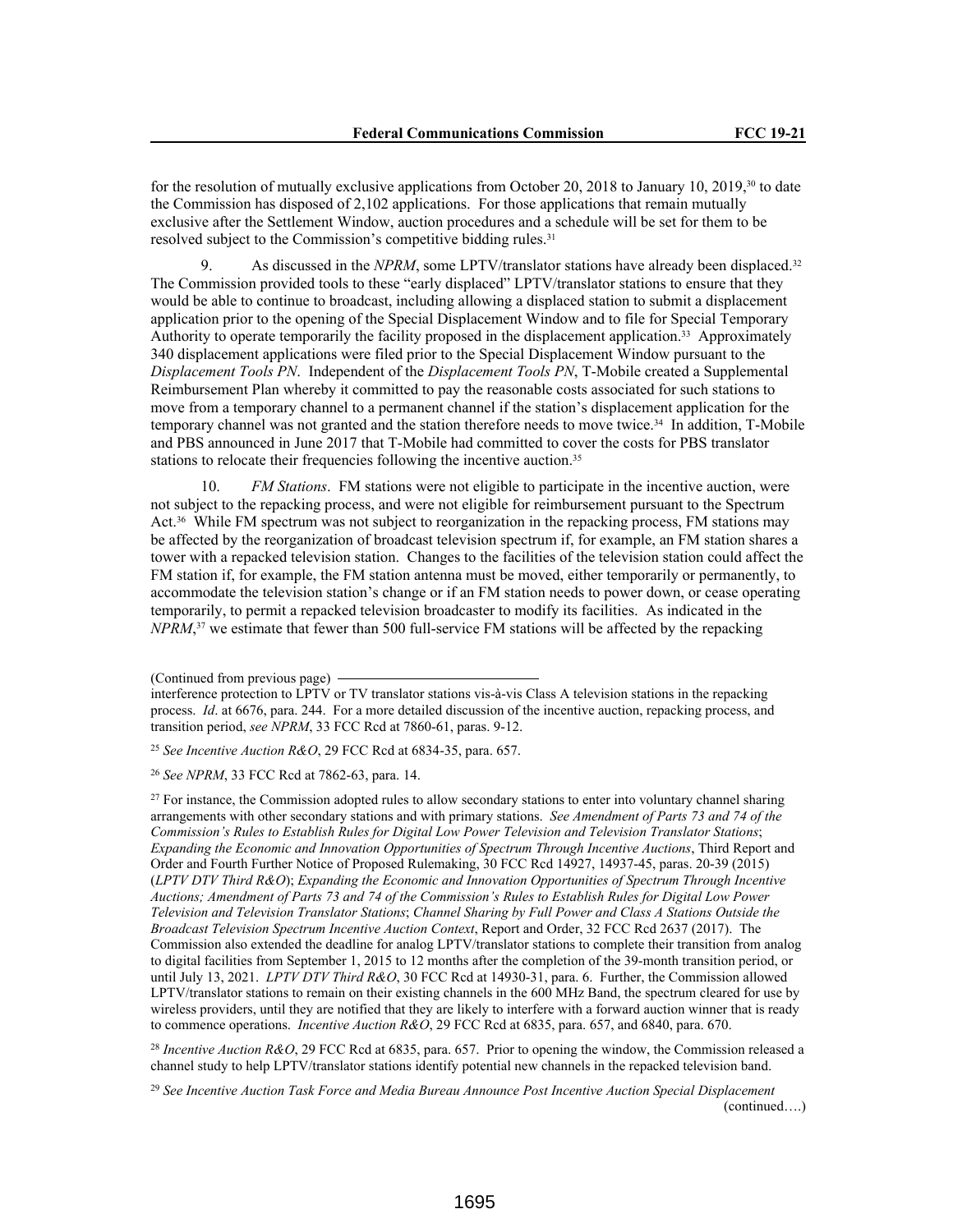process.

#### **C. Full Power, Class A, and MVPD Reimbursement Process**

11. As proposed in the *NPRM*, <sup>38</sup> this *Report and Order* adopts a reimbursement process for entities newly eligible for reimbursement pursuant to the REA that closely mirrors the process currently underway for full power, Class A, and MVPD entities. We briefly summarize the current reimbursement process below.<sup>39</sup>

12. Following the release of the *Closing and Channel Reassignment PN*, full power, Class A, and MVPD entities seeking reimbursement provided information regarding their existing broadcasting equipment and their plan to accomplish the channel transition, including an estimate of their eligible costs,40 by filing FCC Form 2100, Schedule 399 (the Reimbursement Form), in the Media Bureau's Licensing and Management System (LMS).<sup>41</sup> Estimated costs could be provided by the entity or by using predetermined cost estimates based on the Catalog of Potential Expenses and Eligible Costs (Catalog of Reimbursement Expenses, or Catalog)<sup>42</sup> developed by the Media Bureau.<sup>43</sup> The Catalog sets forth categories of expenses that are most likely to be commonly incurred by broadcasters and MVPDs as a result of the repacking process, together with ranges of prices for the potential expenses. The Media Bureau, with assistance from a contractor with extensive experience in television broadcast engineering and Federal funds management (Fund Administrator), reviews the cost estimates.

13. The Commission's goal is to ensure that reimbursement funds are allocated fairly and consistently across all eligible entities and, at the same time, to have sufficient flexibility to make reasoned allocation decisions that maximize the funds available for reimbursement. To this end, reimbursement funds are being allocated by the Media Bureau in tranches, with the allocation amounts calculated based in part on the total amount of repacking expenses reported on the estimated cost forms as well as the amount of money available in the Reimbursement Fund.<sup>44</sup> The allocation is available for draw

<sup>30</sup> *See Incentive Auction Task Force and Media Bureau Announce Settlement Opportunity for Mutually Exclusive Displacement Applications Filed During the Special Displacement Window, October 30, 2018 to January 10, 2019*, Public Notice, DA 18-1108 (IATF and MB rel. Oct. 30, 2018).

<sup>31</sup> *The Incentive Auction Task Force and Media Bureau Announce Procedures for Low Power Television, Television Translator and Replacement Translator Stations During the Post-Incentive Auction Transition*, Public Notice, 32 FCC Rcd 3860, 3866-67, paras. 14-16 (IATF and MB 2017) (*LPTV Procedures Public Notice*). This means an auction under the Commission's rules. *See* 47 CFR § 73.5000 *et seq*.

<sup>32</sup> See NPRM, 33 FCC Rcd at 7863, para. 15. Pursuant to our rules, LPTV/translator stations that were on channels 38 through 51 must terminate operations if they receive notice of likely interference to a new 600 MHz Band licensee that intends to commence operations or conduct first field application (FFA) testing on their licensed 600 MHz spectrum. *See Incentive Auction R&O*, 29 FCC Rcd at 6839-40, paras. 668-71, and 6840, n.1863. The Commission has granted a number of 600 MHz licenses which authorize the licensees to construct facilities on their new spectrum. *See Incentive Auction Task Force and Wireless Telecommunications Bureau Grant 600 MHz Licenses*, Public Notice, 32 FCC Rcd 4832 (2017), 32 FCC Rcd 5684 (2017), 32 FCC Rcd 9280 (2017), 33 FCC Rcd 98 (2018), 33 FCC Rcd 869 (2018), 33 FCC Rcd 6339 (2018), 33 FCC Rcd 7358 (2018), DA 18-1219 (2018), DA 18-1232 (2018). T-Mobile USA (T-Mobile), one of the recipients of those licenses, provided notices to certain LPTV/translator stations that it would commence operations or conduct FFA testing on some of its licensed spectrum before the opening of the Special Displacement Window.

<sup>(</sup>Continued from previous page)

*Window April 10, 2018, Through May 15, 2018, And Make Location and Channel Data Available*, Public Notice, 33 FCC Rcd 1234 (IATF and MB 2018); *Incentive Auction Task Force and Media Bureau Extend Post-Incentive Auction Special Displacement Window Through June 1, 2018*, Public Notice, 33 FCC Rcd 3794 (IATF and MB 2018).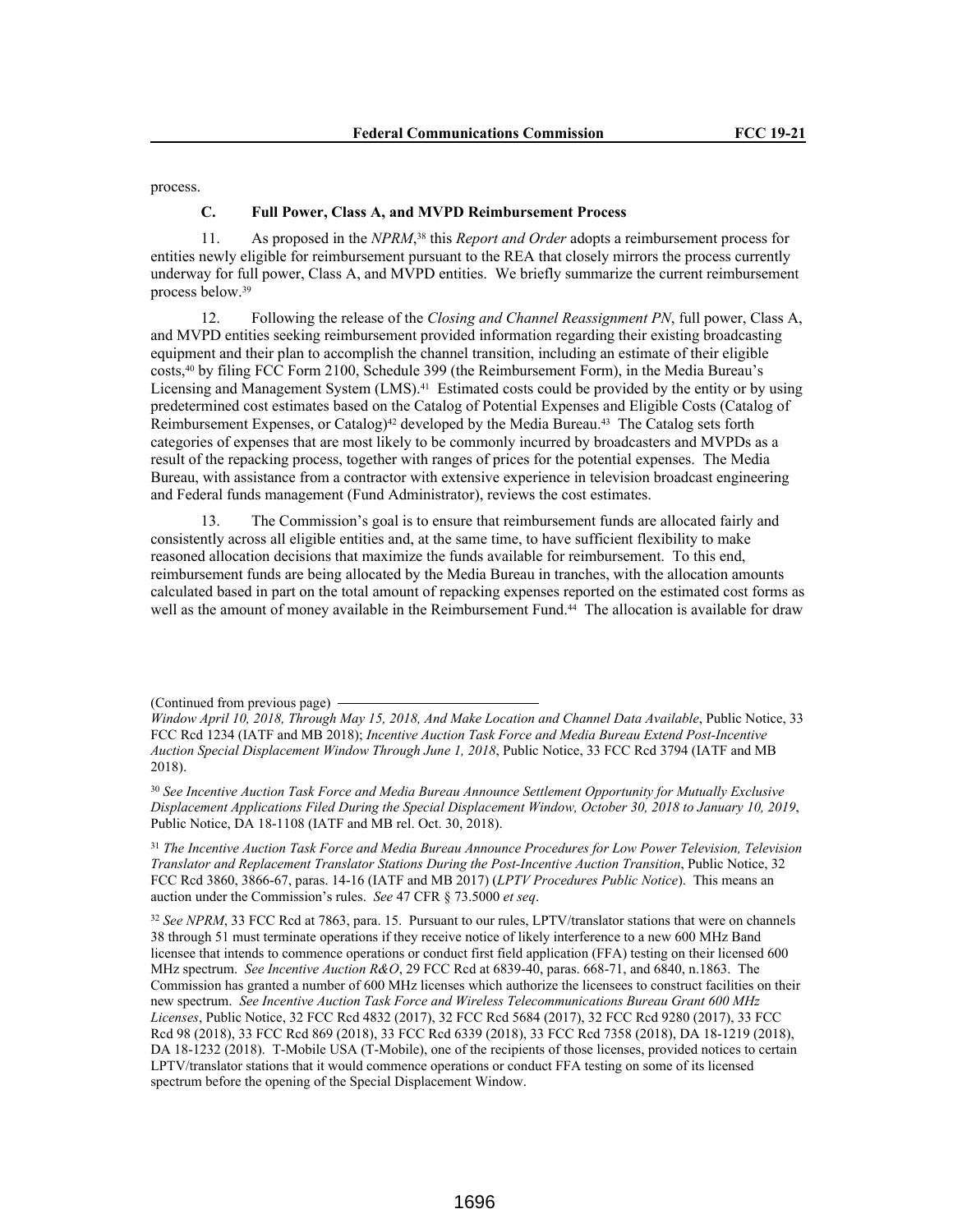down and reimbursement from the U.S. Treasury as the entities incur expenses eligible for reimbursement and submit invoices that are approved for payment.

14. Entities draw down against their individual allocations using the Reimbursement Form to report incurred expenses and upload invoices or receipts into LMS. To facilitate the disbursement of reimbursement payments, entities are also required to submit payment instructions to the Commission by (i) submitting a signed and notarized FCC Form 1876, along with a bank account verification letter or redacted bank statement that confirms ownership of the bank account, for each Facility ID/File Number receiving a reimbursement payment; and (ii) entering bank account information for the reimbursement payment recipient in the CORES Incentive Auction Financial Module.<sup>45</sup>

15. Prior to the end of the reimbursement period, entities must provide information regarding their actual and remaining estimated costs and will be issued a final allocation, if appropriate, to cover the remainder of their eligible costs.46 If any allocated funds remain in excess of the entity's actual costs determined to be eligible for reimbursement, those funds will revert back to the Reimbursement Fund.<sup>47</sup> In addition, if an overpayment is discovered, even after the final allocation has been made, entities will be required to return the excess to the Commission.<sup>48</sup>

### **III. DISCUSSION**

#### **A. Amounts Available for Reimbursement**

16. We conclude that the REA permits the Commission to use the funds appropriated to the Reimbursement Fund for fiscal year 2019 to reimburse eligible LPTV/translator and FM stations as well

(Continued from previous page)

<sup>33</sup> *See Incentive Auction Task Force and Media Bureau Set Forth Tools Available to LPTV/Translator Stations Displaced Prior to the Special Displacement Window,* Public Notice, 32 FCC Rcd 4943, 4945, paras. 5-7 (IATF and MB 2017) (*Displacement Tools PN*). *See also infra* para. 30.

<sup>34</sup> Letter from Steve B. Sharkey, Vice President, Government Affairs, T-Mobile USA, Inc., to Marlene H. Dortch, Secretary, FCC, MB Docket No. 16-306, et al. (filed July 17, 2017).

<sup>35</sup> Letter from Steve B. Sharkey, Vice President, Government Affairs, T-Mobile USA, Inc., to Marlene H. Dortch, Secretary, FCC, MB Docket No. 16-306, et al., at 1 (filed Aug. 4, 2017). The letter also references a press release by PBS, reporting that "T-Mobile has committed to covering the costs for local public television low power facilities that are required to relocate to new broadcasting frequencies following the government's recent spectrum incentive auction." *Id*. at n.2 (citing PBS, Press Release, Public Joins Forces With T-Mobile to Preserve Access to Public Television for Millions in Rural America (June 29, 2017), available at http://to.pbs.org/2tteX4V). *See also* Letter from Talia Rosen, Assistant General Counsel and Senior Director, Standards & Practices, PBS, to Marlene H. Dortch, Secretary, FCC, MB Docket No. 16-306 (filed May 30, 2018) (PBS May 30, 2018 *Ex Parte*).

<sup>36</sup> In the *Incentive Auction R&O*, the Commission noted that, in some cases, stations that are not reassigned to new channels but that sustain expenses due to the repacking process may be reimbursed indirectly, *e.g.*, where multiple stations share a tower, a reassigned station that makes changes may be required by contract to cover certain expenses incurred by other tower occupants. *See Incentive Auction R&O*, 29 FCC Rcd at 6813-14, para. 602. The Commission clarified, however, that in such a situation only the reassigned station would under certain circumstances be eligible to seek reimbursement from the Reimbursement Fund for any such costs. *Id*. at 6814, n.1698.

<sup>37</sup> *See NPRM*, 33 FCC Rcd at 7864, para. 16.

<sup>38</sup> *See id*. at 7856, 7887-92, paras. 2, 75-89.

<sup>39</sup> The current reimbursement process was summarized in more detail in the *NPRM*. *See id*. at 7864-66, paras. 17- 22.

<sup>40</sup> *See Incentive Auction R&O*, 29 FCC Rcd at 6815-16, para. 607. Eligible broadcasters must estimate the costs they expect to reasonably incur to change channels, and eligible MVPDs must estimate the costs they expect to reasonably incur to accommodate new channel assignments. *Id*. at 6817-18, para. 611.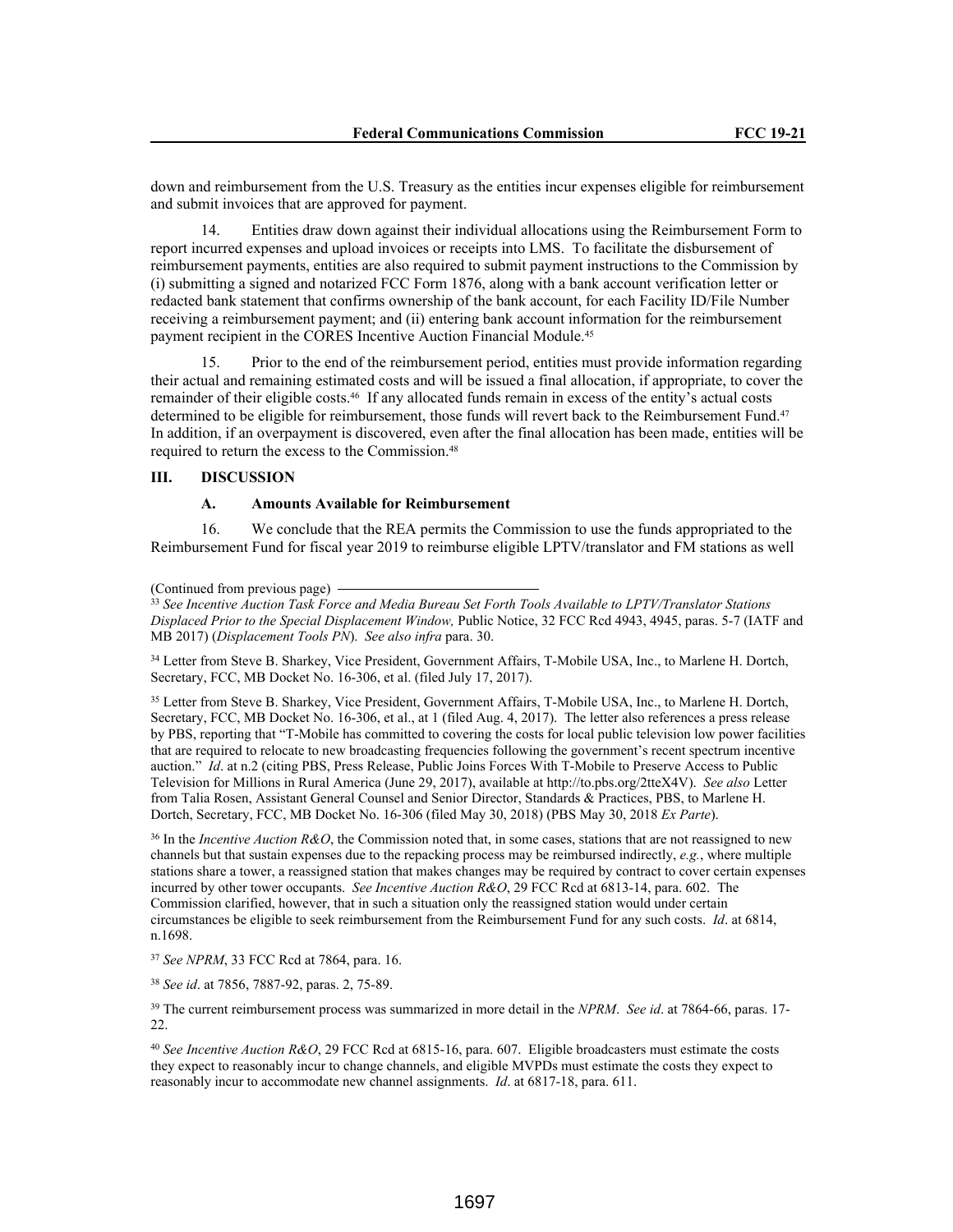as full power and Class A stations and MVPDs. We also conclude that the Commission will prioritize payments to full power, Class A, and MVPD entities over payments to LPTV/translator and FM stations. Specifically, we will use the \$400 million appropriated for fiscal year 2019 first to reimburse full power, Class A, and MVPD entities for any expenses eligible for reimbursement that have not already been reimbursed before using any remaining fiscal year 2019 funds to reimburse LPTV/translator and FM stations for eligible expenses not already reimbursed above the amounts allocated for those purposes by the REA for fiscal year 2018. All commenters that address the issue of the Commission's discretion to use fiscal year 2019 funds agree that the statute permits the funds to be used to reimburse any eligible recipient of reimbursement funds.49 No commenter argues that the \$400 million for fiscal year 2019 is only available to reimburse eligible full power and Class A stations and MVPDs.<sup>50</sup>

### **1. Statutory Interpretation**

17. The REA appropriates a total of \$1 billion in additional funds for the Reimbursement Fund, \$600 million in fiscal year 2018 and \$400 million in fiscal year 2019.<sup>51</sup> Section 511(j)(2) of the REA discusses the "availability of funds" and provides that, if the Commission makes the required certification, "amounts made available to the TV Broadcaster Relocation Fund by [Section 511(j)(1)] shall be available to the Commission to make" certain specified payments.52 In particular, Section  $511(j)(2)(A)$  states that funds appropriated in Section  $511(j)(1)$  shall be available to the Commission to make payments required by the Spectrum Act and the REA, including "not more than" \$350 million to reimburse full power and Class A stations and MVPDs from fiscal year 2018 funds, "not more than" \$150 million to reimburse LPTV and TV translator stations from fiscal year 2018 funds, and "not more than" \$50 million to reimburse FM stations from fiscal year 2018 funds.<sup>53</sup> It also states that funds appropriated in Section 511(j)(1) shall be available to the Commission to make payments "solely for the purposes of consumer education relating to the reorganization of broadcast television spectrum," including \$50 million from the funds available for fiscal year 2018.<sup>54</sup> The REA contains no such express delineation of

<sup>42</sup> *See Incentive Auction Task Force and Media Bureau Finalize Catalog of Reimbursement Expenses*, Public Notice, 32 FCC Rcd 1199 (IATF and MB 2017) (Catalog of Potential Expenses and Estimated Costs attached as Appendix).

<sup>43</sup> As discussed below, the Media Bureau has sought comment on a proposed cost catalog of potentially reimbursable costs that may be incurred by LPTV/translator and FM stations as a result of the incentive auction. *See infra* para. 94. The Media Bureau will release a final cost catalog for these entities prior to the start of the reimbursement process for newly eligible entities.

<sup>44</sup> *See Incentive Auction Task Force and Media Bureau Announce the Initial Reimbursement Allocation for Eligible Broadcasters and MVPDs*, Public Notice, 32 FCC Rcd 7556 (IATF and MB 2017) (*Initial Allocation PN*). In the *Incentive Auction R&O*, the Commission stated its intention to issue noncommercial educational (NCE) broadcasters initial allocations equivalent to up to 90 percent of their estimated costs eligible for reimbursement, and all other broadcasters and MVPDs initial allocations equivalent to up to 80 percent of their estimates costs eligible for reimbursement. *See Incentive Auction R&O*, 29 FCC Rcd at 6818-19, para. 614.

<sup>(</sup>Continued from previous page)

<sup>41</sup> *See id*. at 6817, para. 610; *Media Bureau Finalizes Reimbursement Form for Submission to OMB and Adopts Catalog of Expenses*, Public Notice, 30 FCC Rcd 11701 (MB 2015); *Incentive Auction Closing and Channel Reassignment Public Notice; The Broadcast Television Incentive Auction Closes; Reverse Auction and Forward Auction Results Announced; Final Television Band Channel Assignments Announced; Post-Auction Deadlines Announced*, Public Notice, 32 FCC Rcd 2786 (IATF, MB, and WTB 2017) (*Closing and Channel Reassignment PN*). Entities were required to file the estimated cost forms within three months following the release of the *Closing and Channel Reassignment PN*. *See Incentive Auction R&O*, 29 FCC Rcd at 6817, para. 610. These forms are filed with the Commission electronically, and entities must update the form if circumstances change substantially. *Id.* 

<sup>45</sup> *See Procedures for Submitting Financial Information Required for the Disbursement of Incentive Payments and Reimbursement Payments after the Incentive Auction Closes*, Public Notice, 32 FCC Rcd 2003, 2022-26, paras. 66- (continued….)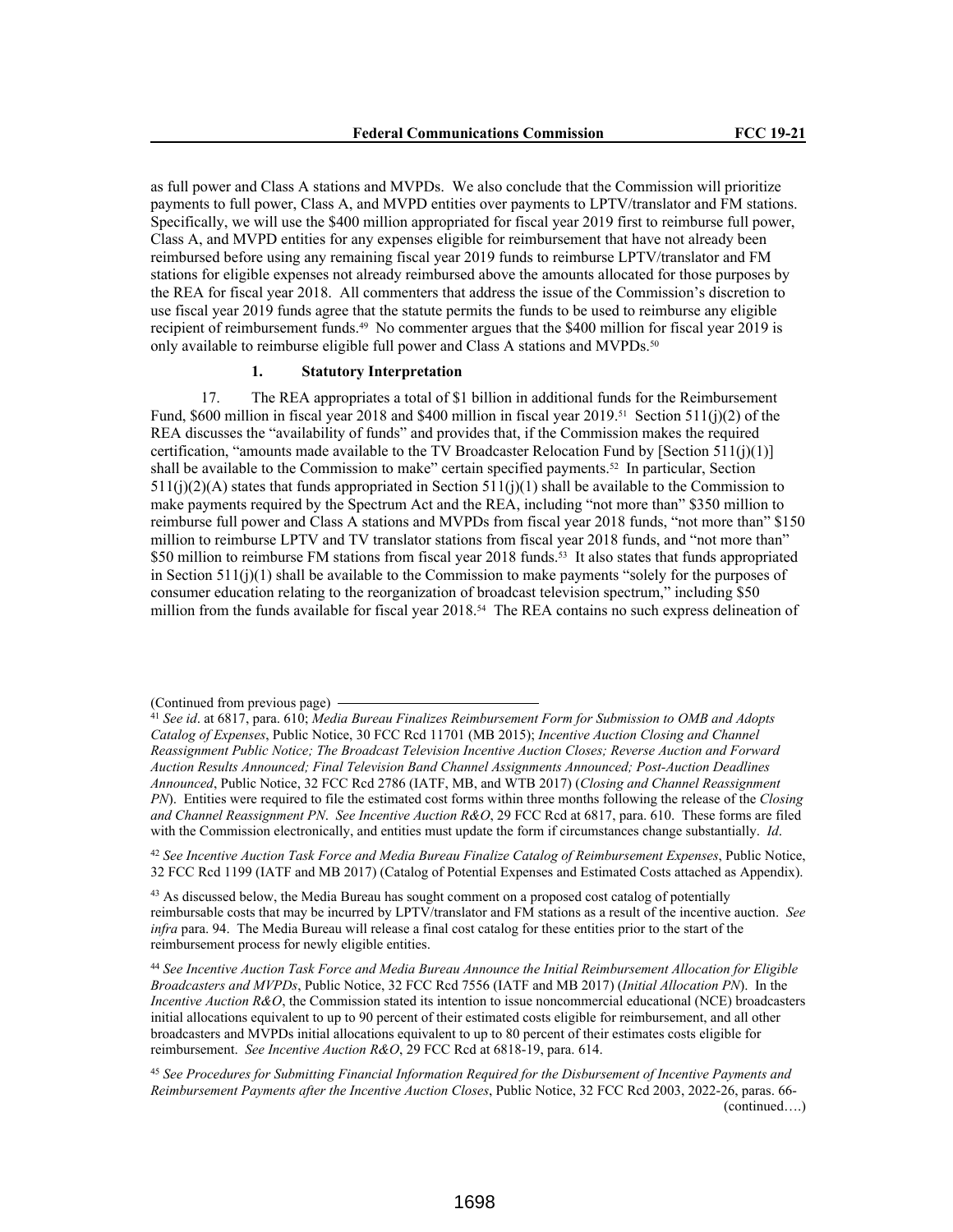how the funds available for fiscal year 2019 are to be allocated. We sought comment in the *NPRM* on whether the \$400 million appropriated to the Reimbursement Fund for fiscal year 2019 is available only to reimburse eligible full power and Class A stations and MVPDs or whether the REA also permits this money to be used to reimburse LPTV, TV translators, and FM stations as well as to fund the Commission's consumer education efforts.<sup>55</sup>

18. We conclude that the REA does not prohibit use of the \$400 million appropriated to the Reimbursement Fund for fiscal year 2019 from being paid to any specific category of eligible station or for consumer education. This interpretation of the statute is consistent with widely-accepted principles of statutory construction. The REA contains no limitations on how to allocate the fiscal year 2019 funds among the various eligible entities and consumer education.<sup>56</sup> Therefore, we believe the text of the statute plainly provides the Commission with authority, or at minimum can reasonably be construed as providing the Commission with authority, to use fiscal year 2019 funds to reimburse all entities eligible under the statute and for consumer education.

### **2. Prioritization of Fiscal Year 2019 Funds**

19. We will prioritize the payment of fiscal year 2019 funds to full power and Class A stations and MVPDs over the payment of newly eligible LPTV/translator and FM stations.57 After eligible full power, Class A, and MVPD entities have been reimbursed using fiscal year 2019 funds, any funds remaining from the \$400 million appropriated for fiscal year 2019 will be used to reimburse eligible LPTV/translators and FM stations. We agree with ACA that this approach toward prioritization of fiscal year 2019 funds is most consistent with Congress's intent with respect to reimbursement.58 Full power, Class A, and MVPD entities were Congress's top priority for reimbursement when it adopted the Spectrum Act, which established the Reimbursement Fund and allocated \$1.75 billion to be used to reimburse eligible full power and Class A stations and MVPDs for their incentive auction-related expenses.59 Further, in the REA, Congress appropriated \$350 million for full power, Class A, and MVPD

(Continued from previous page) 79 (2017) (*Financial Procedures PN*).

<sup>46</sup> *See Incentive Auction R&O*, 29 FCC Rcd at 6819, para. 616.

<sup>47</sup> *Id*.

<sup>48</sup> *Id*. at 6815-16, para. 607, and 6826, para. 635, n.1770.

<sup>49</sup> *See* Comments of the National Association of Broadcasters, at 4-6 (Sept. 26, 2018) (NAB Comments); Comments of National Public Radio, Inc., at 12 (Sept. 26, 2018) (NPR Comments); Reply Comments of HC2 Broadcasting Holdings Inc., at 2 (Oct. 26, 2018) (HC2 Reply). *See also* Comments of the American Cable Association, at 2-3 (Sept. 26, 2018) (ACA Comments) (arguing that the Commission should interpret the REA to give MVPDs and full power and Class A stations priority access to fiscal year 2019 funds).

<sup>50</sup> *See NPRM*, 33 FCC Rcd at 7866, para. 24 (seeking comment on whether fiscal year 2019 funds are available only to reimburse full power, Class A, and MVPD entities).

<sup>51</sup> *See* 47 U.S.C. § 1452(j)(1)(A)-(B). As contemplated in the REA, the Commission certified to the Secretary of the Treasury that the funds available prior to the date of REA enactment are likely to be insufficient to reimburse reasonably incurred costs of full power and Class A stations and MVPDs carrying their signals, and Treasury has provided the funds contemplated in the REA in the TV Broadcaster Relocation Fund. 47 U.S.C. § 1452(j)(2)(A)- (B).

<sup>52</sup> 47 U.S.C. § 1452(j)(2)(A).

<sup>53</sup> 47 U.S.C. § 1452(j)(2)(A)(i)-(iii).

<sup>54</sup> 47 U.S.C. § 1452(j)(2)(A)(iv).

<sup>55</sup> *See NPRM*, 33 FCC Rcd at 7866, para. 24.

<sup>56</sup> Section 1452(j)(1) appropriates to the TV Broadcaster Relocation Fund \$600 million for fiscal year 2018 and (continued….)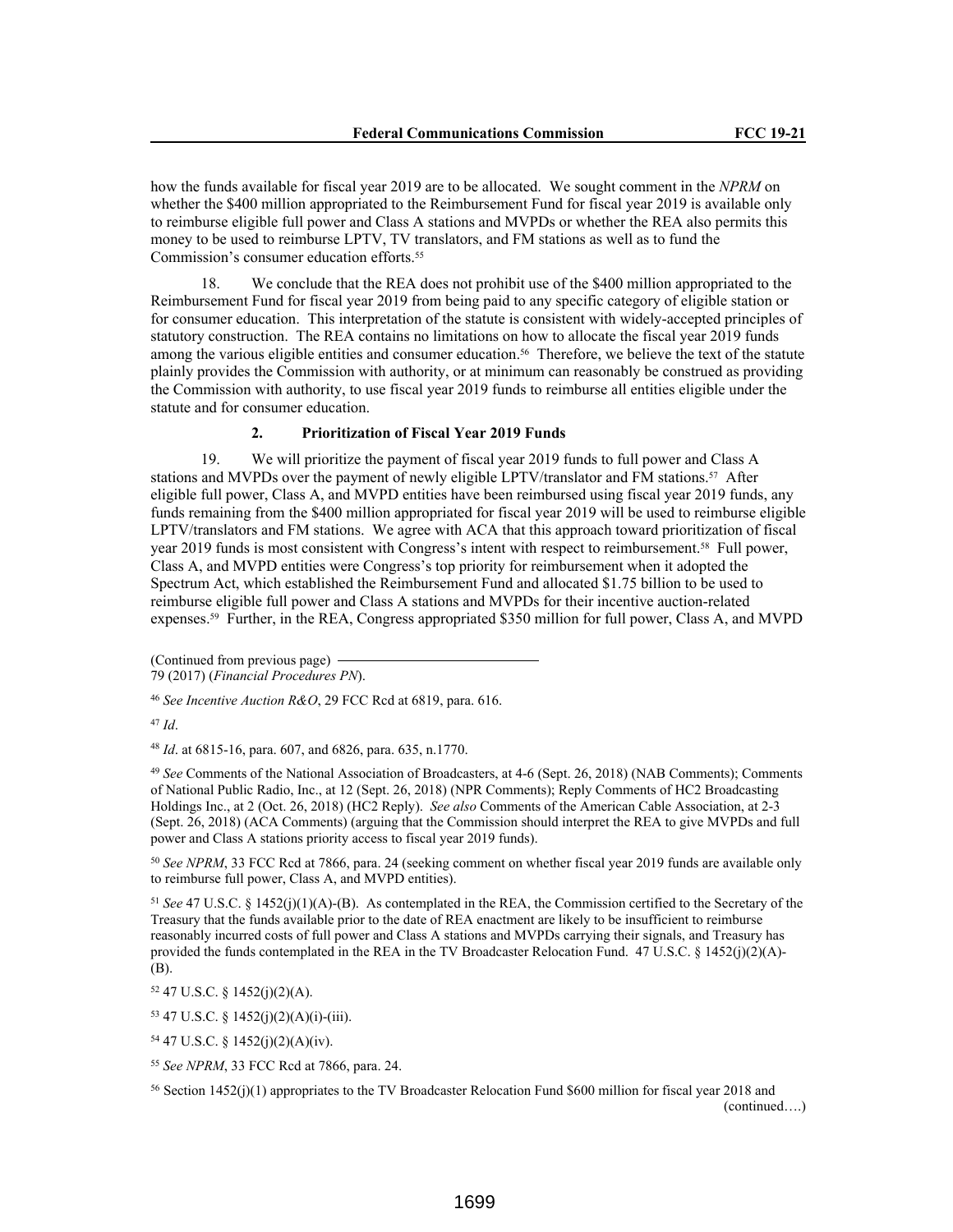entities in fiscal year 2018 as compared with appropriations of \$150 million for LPTV/translator stations and \$50 million for FM stations in fiscal year 2018.60 In light of Congress's prioritization of full power, Class A, and MVPD entities with respect to the amount of money appropriated for reimbursement of these entities, we believe it is appropriate to use the \$400 million appropriated for fiscal year 2019 to first reimburse full power, Class A, and MVPD entities before using any remaining fiscal year 2019 funds to reimburse newly eligible entities.

20. While no commenter argued that the Commission should not prioritize between eligible entities if there is a shortfall of funds, some contend that the Commission should postpone a prioritization decision until more information is available. However, we disagree with NAB and HC2 that we should wait to adopt a prioritization scheme until after LPTV/translator and FM stations have submitted cost estimates and, at that point, only if it becomes clear that the demand on repacking funds will exceed the funds available, making prioritization necessary.<sup>61</sup> If the Commission were to defer making a prioritization decision until LPTV/translator and FM station cost estimates are submitted and evaluated by the Commission and Fund Administrator, this could delay payments to all reimbursable entities from the fiscal year 2019 funds, as none of those funds could be spent until a full assessment of the demand of all entities was completed. In addition, establishing a prioritization method later could require additional public comment, further delaying the distribution of fiscal year 2019 funds. As noted above, our determination that the \$400 million allocated for 2019 should be used first to pay full power, Class A, and MVPD entities is consistent with congressional priorities, making any delay in developing a prioritization scheme unnecessary.

21. We also decline to adopt NAB's argument that primary full power FM stations should be prioritized over secondary LPTV and TV translator stations.<sup>62</sup> NAB argues that, because LPTV stations are secondary licensees and therefore subject to displacement by full power and Class A television stations, they should "yield to primary licensees with respect to reimbursement" as they do with respect to licensing.63 We reject this approach. The text of the statute suggests no such priority for FM stations vis-

<sup>57</sup> *See NPRM*, 33 FCC Rcd at 7866-67, para. 25. *See also* ACA Comments at 2-3; Reply Comments of the American Cable Association, at 2 (Oct. 26, 2018) (ACA Reply) (urging the Commission to make clear that MVPDs and full power and Class A stations "will be made completely whole" before 2019 funds are used for other purposes).

<sup>(</sup>Continued from previous page)

<sup>\$400</sup> million for fiscal year 2019. We note that Sections  $1452(k)(1)$  and  $1452(l)(1)(A)$  provide that the Commission shall reimburse LPTV/translator stations and FM broadcast stations, respectively, "[f]rom amounts made available under [Section 1452(j)(2)]." 47 U.S.C. § 1452(k)(1), (l)(1)(A). Section 1452(j)(2), in turn, refers to funds "made available by [Section 1452(j)(1)(A)]," which pertains to funds appropriated for fiscal year 2018, and does not refer to Section 1452(j)(1)(B), which pertains to funds appropriated for fiscal year 2019. 47 U.S.C. § 1452(j)(2)(A)(ii)-(iii). This language specifying that reimbursements shall come from "amounts made available under [Section  $1452(j)(2)$ " does not apply to full power stations, Class A stations, or MVPDs. While Section  $1452(j)(2)$  refers to funds appropriated for fiscal year 2018, however, it does not limit reimbursement to fiscal year 2018 funds. Section  $1452(j)(2)$  provides that the amounts the REA makes available to the Commission under Section  $1452(j)(1)$ , which pertains to both fiscal year 2018 and fiscal year 2019 funds, shall be used to make the required reimbursements, "including not more than" \$150,000,000 from fiscal year 2018 funds for LPTV/translators, "including not more than" \$50,000,000 from fiscal year 2018 funds for FM broadcast stations, and "including" \$50 million from fiscal year 2018 funds for consumer education. The term "including" establishes that LPTV/translators, FM broadcast stations, and consumer education efforts are not limited to reimbursement from fiscal year 2018 funds. Thus, the REA does not prohibit the use of fiscal year 2019 funds from being paid to any specific category of eligible station. *Fed. Land Bank v. Bismark Lumber Co.*, 314 U.S. 95, 100 (1941) ("[T]he term 'including' is not one of allembracing definition, but connotes simply an illustrative application of the general principle."); *Exxon Corp. v. Lujan*, 730 F. Supp. 1535, 1545 (D. Wyo. 1990), *aff'd on other grounds*, 970 F.2d 757 (10th Cir. 1992) (use of the word "includes" indicates that what follows is nonexclusive and may be enlarged upon).

<sup>58</sup> *See* ACA Comments at 3. ACA notes that, given the already high demand for reimbursement from full power and (continued….)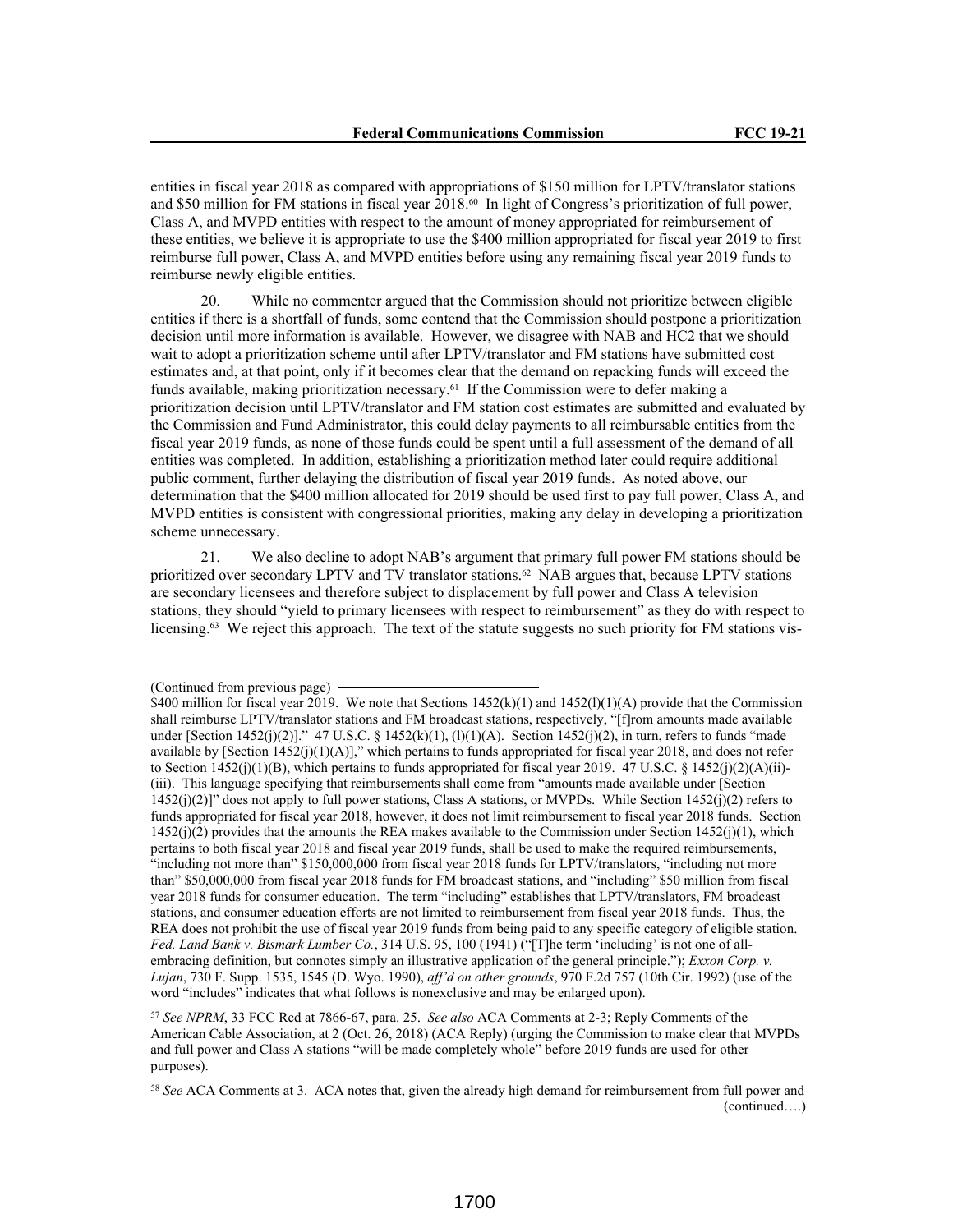à-vis LPTV and TV translator stations, which serve as an important source of programming in many communities.

# **B. LPTV and TV Translator Stations – Eligibility and Expenses**

22. The REA authorizes the Commission to reimburse "costs reasonably incurred by a television translator or low power television station on or after January 1, 2017, in order for such station to relocate its television service from one channel to another channel or otherwise modify its facility as a result of the reorganization of broadcast television spectrum" under Section 6403(b) of the Spectrum Act.64 In this section, we adopt rules related to eligibility and expenses under the REA provisions for reimbursement of displaced LPTV/TV translator stations.

### **1. Stations Eligible for Reimbursement**

#### **a. LPTV/Translator Stations**

23. We find that pursuant to the REA, LPTV/TV translator stations, as defined by the Commission's rules,<sup>65</sup> are eligible for reimbursement from the Reimbursement Fund if they satisfy the criteria described below.<sup>66</sup>

## **(i) Special Displacement Window Eligibility Criteria**

24. The REA provides that "[o]nly stations that are eligible to file and do file an application in the Commission's Special Displacement Window are eligible to seek reimbursement."<sup>67</sup> We adopt our tentative conclusion that, in order to be eligible for reimbursement, a station must be an LPTV/translator station that was eligible to file and did file an application during the Special Displacement Window.<sup>68</sup> No commenter objects to this proposal. In order to be eligible to file in the Special Displacement Window, the LPTV/translator station must have been "operating" on April 13, 2017 – the date of the release of the *Closing and Channel Reassignment PN*. <sup>69</sup> For this purpose, a station was "operating" if it either had

<sup>59</sup> *See* ACA Comments at 2-3, 5. *See also* 47 U.S.C. § 1452. The Spectrum Act requires the Commission to reimburse full power and Class A television licensees for costs "reasonably incurred" in relocating to their new channels assigned in the repacking process, and to reimburse MVPDs for costs "reasonably incurred" in order to continue to carry the signals of stations relocating to new channels as a result of the repacking process or a winning reverse auction bid. 47 U.S.C. § 1452(b)(4)(A)(i), (ii). The Spectrum Act directed the Commission to make reimbursements from the Reimbursement Fund established by Congress for that purpose and specified that the amount available for reimbursement of relocation costs was \$1.75 billion. *See id*. § 1452(d).

# <sup>60</sup> 47 U.S.C. § 1452(j)(2)(A)(i)-(iii).

<sup>61</sup> *See* NAB Comments at 6-7 (arguing that the Commission should adopt a prioritization scheme for fiscal year 2019 funds "only if the facts prove that prioritization is necessary which will be known once FM radio and LPTV stations have submitted costs estimates under the rules adopted in this proceeding"); HC2 Reply at 2-3 (arguing that the Commission should only make a determination how fiscal year 2019 funds should be allocated "after it has collected adequate data about the funding needs of all stakeholders" and should determine whether and how to prioritize payments "only after understanding . . . whether or not there will be a shortfall of funds").

<sup>62</sup> *See* NAB Comments at 8. Specifically, NAB proposes that "[f]irst, the Commission should allocate funds…to ensure FM stations are reimbursed for 80 percent of actual or estimated costs and that FM stations are allocated at least the \$50 million specified for FY 2018 funds. Second, the Commission should fully reimburse full power and Class A television stations that are involuntarily repacked. Third, the Commission should, assuming funds are available, fully reimburse FM radio stations affected by the repacking process. Fourth, the Commission should use remaining funds to reimburse displaced LPTV stations and translators for any costs exceeding \$150 million." *Id*. *See also* ACA Reply at 2-3 (agreeing that secondary licensees should yield to primary licensees and MVPDs with respect to reimbursement); Letter from Adam Shoemaker, Counsel, NPR, to Marlene H. Dortch, Secretary, FCC, at (continued….)

<sup>(</sup>Continued from previous page)

Class A broadcasters and MVPDs and the expectation of further requests, particularly from small cable operators, it is likely that the additional \$350 million appropriated in the REA for these entities in 2018 will not be enough to reimburse these entities for all eligible expenses. *See* ACA Reply at 3.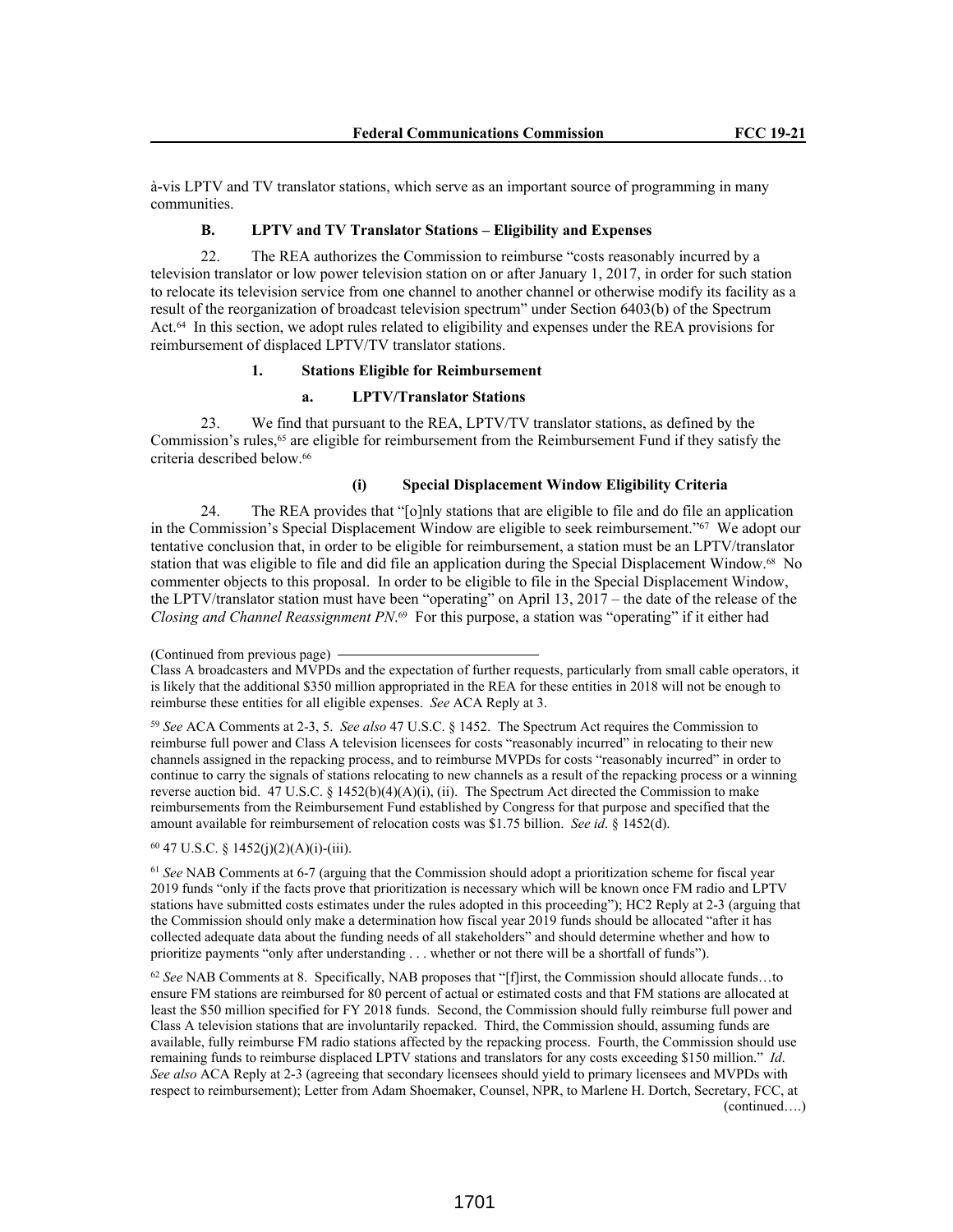licensed its authorized construction permit facilities or had an application for a license to cover on file with the Commission on that date.<sup>70</sup> Further, in order to be eligible to file in the Special Displacement Window, a station must also have been "displaced . . . as a result of the broadcast television spectrum incentive auction."<sup>71</sup>

25. Further, we adopt our tentative conclusion that, to be eligible for reimbursement, a station's displacement application filed during the Special Displacement Window (or prior to the window with grant of a waiver, or subsequently amended prior to the close of the Settlement Window) must have been granted.72 We continue to believe that this additional criterion is essential to ensure the integrity of the reimbursement program and is consistent with Section  $511(k)(1)$ , which requires reimbursement of only costs reasonably incurred to "relocate . . . television service from one channel to another channel . . . or otherwise modify [a] facility."73 We believe that eligibility must be limited to stations with valid displacement construction permits, obtained through the procedural mechanisms associated with the Special Displacement Window, that will permit them to construct the displacement facilities for which they receive reimbursement. Otherwise, providing reimbursement to eligible stations whose applications are not granted will result in reimbursement for expenses related to facilities that will not be constructed to "relocate . . . television service from one channel to another channel . . . or otherwise modify [a] facility."74 NAB supports defining eligibility to include stations that were granted displacement construction permits as a result of filing a Special Displacement Window application, arguing that "any other outcome would risk reimbursing stations for facilities that they are ineligible to construct, which would only waste funds."75 No commenter opposes this tentative conclusion.

26. Finally, we adopt our tentative conclusion that if an LPTV/translator station displaced by the repacking process filed in the Special Displacement Window, had its application dismissed, and subsequently files a displacement application when the Media Bureau lifts the freeze on the filing of such applications, it will be eligible for reimbursement under the REA if its later-filed displacement application is granted.<sup>76</sup> NAB and HC2 support this tentative conclusion, and no one opposes it.<sup>77</sup> Although they

<sup>64</sup> 47 U.S.C. § 1452(k)(1).

<sup>65</sup> As directed by the statute, we define "television translator station" and "low power television station" pursuant to the definition included in Commission rules. 47 U.S.C. § 1452(k)(5)(A), (B). *See NPRM*, 33 FCC Rcd at 7867, para. 27. Section 74.701 defines "Low power TV station" as "[a] station authorized under the provisions of this subpart that may retransmit the programs and signals of a TV broadcast station and that may originate programming in any amount greater than 30 seconds per hour and/or operates a subscription service." 47 CFR § 74.701(f). "Television broadcast translator station" is defined as "[a] station in the broadcast service operated for the purpose of retransmitting the programs and signals of a television broadcast station, without significantly altering any characteristic of the original signal other than its frequency and amplitude, for the purpose of providing television reception to the general public." *Id*. § 74.701(a).

<sup>66</sup> *See NPRM*, 33 FCC Rcd at 7867, para. 27. NAB generally supports the Commission's proposals to define LPTV and translator stations eligible for reimbursement. *See* NAB Comments at 18.

<sup>67</sup> 47 U.S.C. § 1452(k)(1). *See supra* paras. 8-9 (discussing the Special Displacement Window).

<sup>68</sup> *See NPRM*, 33 FCC Rcd at 7868, para. 28.

<sup>69</sup> *See Media Bureau Announces Date by Which LPTV and TV Translator Stations Must Be "Operating" in Order to Participate in Post-Incentive Auction Special Displacement Window*, Public Notice, 31 FCC Rcd 5383, 5384 (MB (continued….)

<sup>(</sup>Continued from previous page)

<sup>1 (</sup>Mar. 8, 2019) (arguing that the Commission should "prioritize payment of FY 2019 funds to primary full power TV and FM stations over payments to secondary services, like LPTV and TV translator stations"). NAB also stated that "[a]mong full-power licensees, if the Commission is forced to establish rules for prioritization due to a shortfall in funds, full power and Class A television stations should receive priority because they will be moving to new permanent facilities." NAB Comments at 8.

<sup>63</sup> *See* NAB Comments at 8.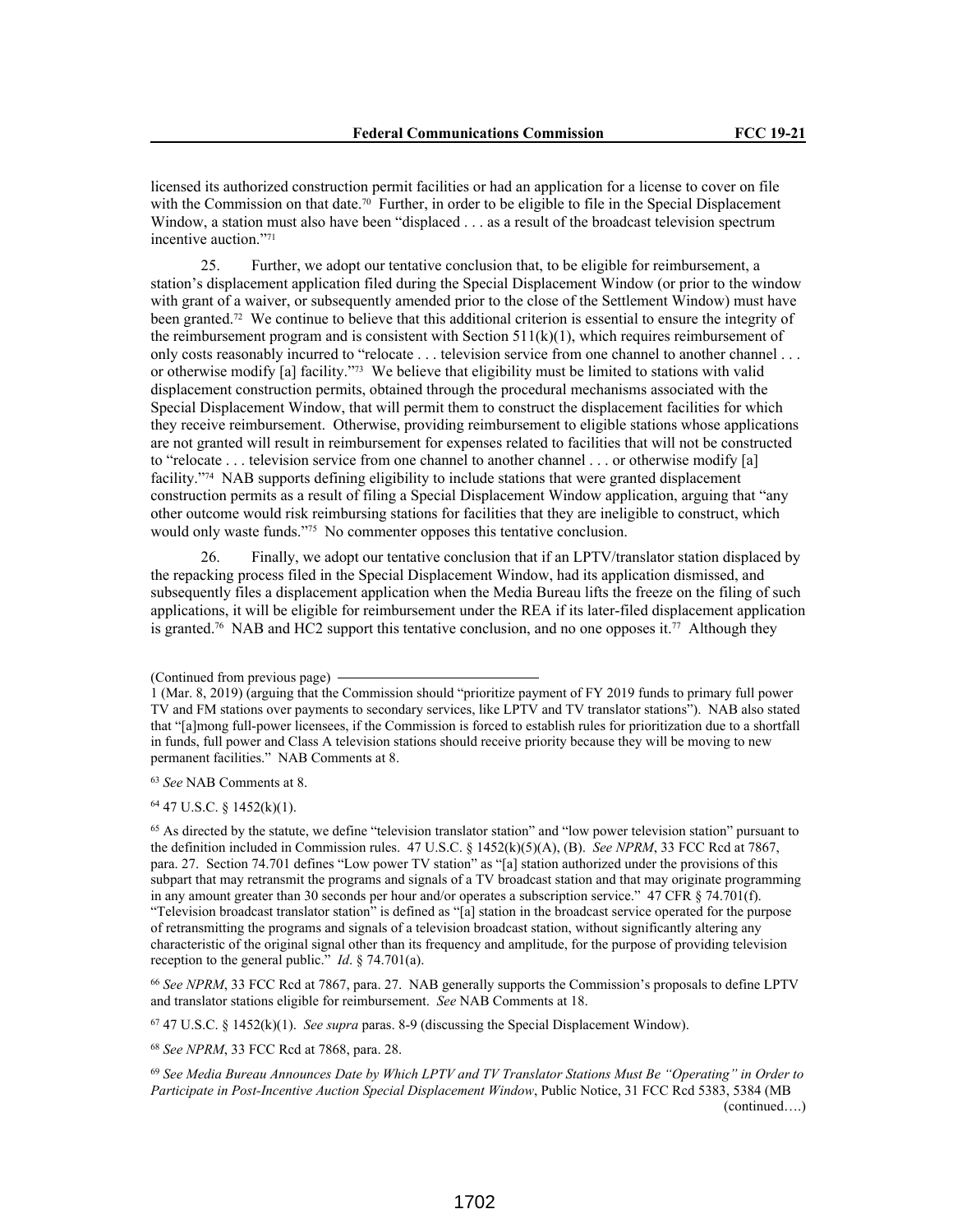would receive their construction permit through a displacement application that was not filed during the Special Displacement Window, we conclude that these stations meet the threshold eligibility criteria under the REA because such stations were "eligible to file and [did] file an application" in the Special Displacement Window.78 We conclude that such stations are affected by the reorganization of broadcast television spectrum in the same way as other displaced LPTV/translator stations. Such stations may request and be granted a waiver of any reimbursement program filing deadlines that occur prior to that station's filing of the construction permit application. However, for practical purposes, we will limit such stations to only those that have a granted construction permit by whatever final deadline we set for the submission of reimbursement expenses and only to the extent funds remain available for LPTV/translator stations in the Reimbursement Fund.<sup>79</sup>

# **(ii) "Licensed and Transmitting" Eligibility Criteria**

27. We adopt our proposals as set forth in the *NPRM* defining the REA's mandate that stations must be "licensed and transmitting for at least 9 of the 12 months prior to April 13, 2017" to be eligible to receive reimbursement.80 The statute specifies that "the operation of analog and digital companion facilities may be combined" for purposes of the "licensed and transmitting" requirement.81 As noted above, stations that were licensed or that had an application for a license to cover on file with the Commission on April 13, 2017, will be considered "licensed" for purposes of REA reimbursement eligibility.<sup>82</sup>

28. With regard to the "transmitting" element, we adopt our proposed definition requiring that LPTV/translator stations must have been operating not less than 2 hours in each day of the week, and not less than a total of 28 hours per calendar week for 9 of the 12 months prior to April 13, 2017, in order to be eligible for reimbursement.<sup>83</sup> This approach relies on the Commission's minimum operating schedule rule for commercial full power television broadcast stations.<sup>84</sup> Given the finite nature of the

(Continued from previous page) 2016) (*Operating PN*).

<sup>70</sup> *Id*.

<sup>71</sup> *See NPRM*, 33 FCC Rcd at 7868, para. 28. In order to be "displaced" for purposes of filing in the Special Displacement Window, the station had to: (1) be subject to displacement by a full power or Class A television station on the repacked television band (channels 2-36) as a result of the incentive auction and repacking process; (2) be licensed on frequencies repurposed for new, flexible use by a 600 MHz Band wireless licensee (channels 38- 51); or (3) be licensed on frequencies that will serve as part of the 600 MHz Band guard bands (which includes the duplex gap). *See* 47 CFR § 73.3700(g)(1); *Incentive Auction R&O*, 29 FCC Rcd at 6836, para. 659.

<sup>72</sup> *See NPRM*, 33 FCC Rcd at 7868, para. 29. As explained in paragraph 9 *supra*, the Commission provided tools to early displaced LPTV/translator stations to ensure that they would be able to continue to broadcast, including allowing a displaced station to submit a displacement application prior to the opening of the Special Displacement Window and to file for Special Temporary Authority to operate temporarily the facility proposed in the displacement application. *See Displacement Tools PN*. The Commission received 2,164 applications during the Special Displacement Window, including those submitted by early displaced stations. *See supra* para. 8. As of the time of the release of this Order, 2,031 applications have been granted and 71 have been dismissed.

<sup>73</sup> 47 U.S.C. § 1452(k)(1). *See Mobile Communications Corp. v. FCC*, 77 F.3d 1399, 1405 (D.C. Cir. 1996) (explaining that the maxim of statutory construction *expressio unius est exclusio alterius* (the mention of one thing implies the exclusion of another) "'is simply too thin a reed to support the conclusion that Congress has clearly resolved [an] issue'") (quoting *Texas Rural Legal Aid, Inc. v. Legal Serv. Corp.*, 940 F.2d 685, 694 (D.C. Cir. 1991)).

<sup>74</sup> 47 U.S.C. § 1452(k)(1).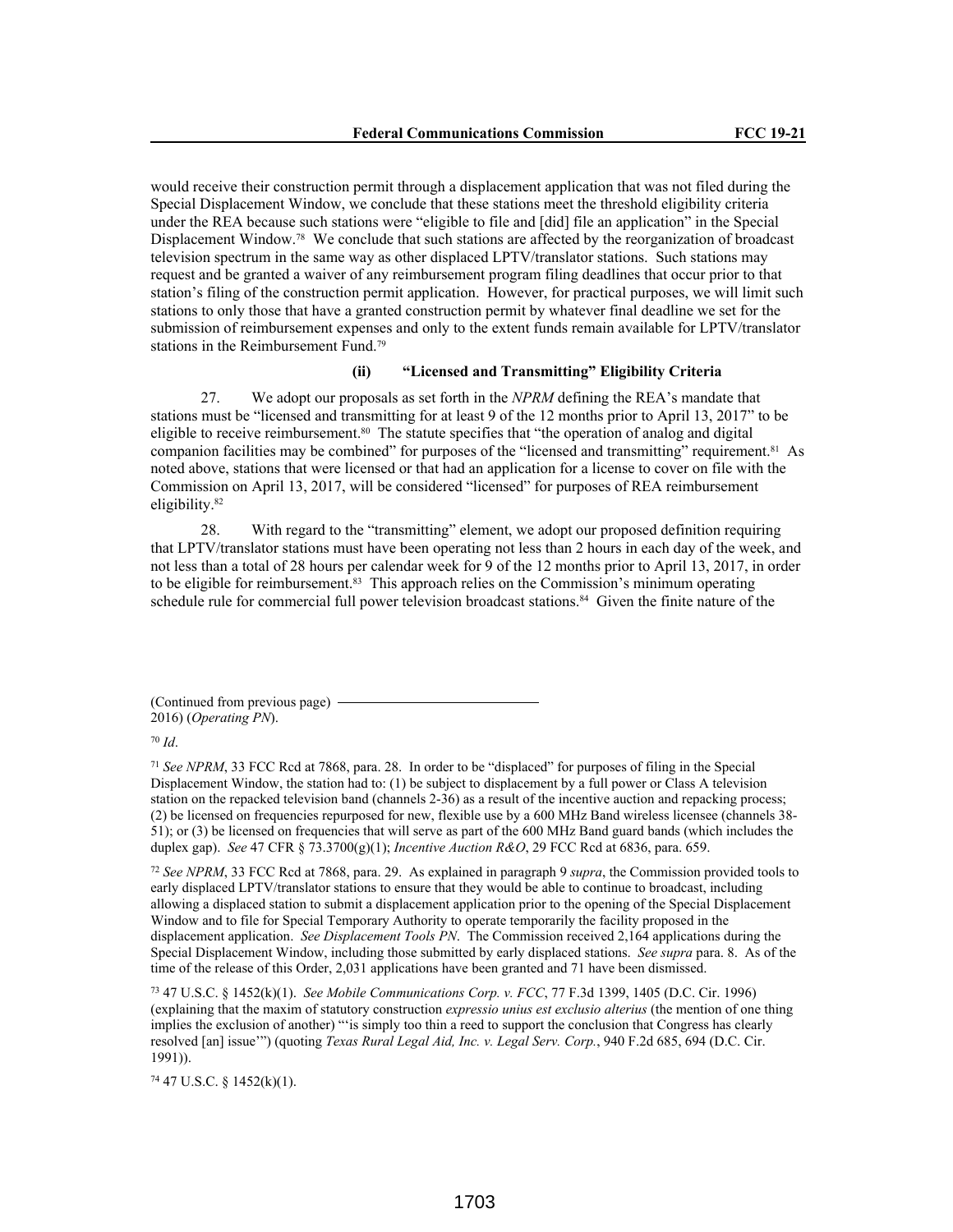Reimbursement Fund, it is necessary to give reasonable meaning to the eligibility criteria set forth in the REA, including the requirement that stations must have been "transmitting" during the relevant period. We believe that this requirement reflects the legislative mandate that only "transmitting" stations be eligible to receive reimbursement.

29. HC2 supports imposing minimum operating requirements for stations to meet the "transmitting" component of the reimbursement eligibility criteria, and NAB expresses general agreement with the Commission's proposals to define LPTV/translator stations eligible for reimbursement.<sup>85</sup> We agree with HC2 that "it is appropriate for the limited pool of LPTV reimbursement funds to be applied to LPTV stations that have demonstrated their commitment to, and have invested resources in, consistent operations."86 We disagree with the LPTV Coalition that, because there is no minimum daily operating requirement for LPTV/translator stations in the Commission's rules,<sup>87</sup> our proposal is inconsistent with actual business practices based on the rules.88 We do not believe that the current rules on LPTV/translator station operating requirements should be determinative of the meaning of "transmitting" in the REA for purposes of eligibility for reimbursement. Congress expressly included a "transmitting" requirement in the statute, and we find that the inclusion of this requirement reflects Congress's intent to ensure that reimbursement funds are placed into the hands of stations that are actually operating and whose viewers stand to lose service as a result of their displacement absent such reimbursement. Further, because there are no minimum operating requirements for LPTV/translator stations in the Commission's rules, Congress could not have intended to use the transmitting rule applicable to LPTV/translator stations to define "transmitting" because that would render the term superfluous.<sup>89</sup>

### **b. Other Eligible Stations**

30. *Early Displaced Stations*. We adopt the *NPRM*'s proposal that LPTV/translator stations that were displaced prior to the opening of the Special Displacement Window but were eligible to file and did file in the Special Displacement Window are eligible for reimbursement under the REA.<sup>90</sup> Commenters support the proposal, and no commenter opposes it.91 As noted above, approximately 340

(Continued from previous page)

<sup>77</sup> *See* NAB Comments at 18; HC2 Reply at 4-5.

<sup>78</sup> 47 U.S.C. § 1452(k)(1).

<sup>79</sup> *See NPRM*, 33 FCC Rcd at 7868-69, para. 30.

<sup>80</sup> *See* 47 U.S.C. § 1452(k)(5)(A), (B); *NPRM*, 33 FCC Rcd at 7869, para. 31. As noted above, LPTV/translator stations had to be "operating" by April 13, 2017 to be eligible to participate in the Special Displacement Window. *See supra* para. 24.

<sup>81</sup> 47 U.S.C. § 1452(k)(5)(A), (B). *See NPRM*, 33 FCC Rcd at 7869, para. 31, n.103.

<sup>82</sup> *See NPRM*, 33 FCC Rcd at 7869, para. 31. *See also Operating PN*, 31 FCC Rcd at 5384 (interpreting an "operating" LPTV/translator station that is displaced as a result of the incentive auction to mean one that is operating on the date of release of the *Closing and Channel Reassignment PN*).

<sup>83</sup> Because a translator station is required to retransmit the signal of a television station, we would expect that most, if not all, translators would meet this requirement. *See* 47 CFR § 74.701(a) (defining "television broadcast translator station" as "[a] station in the broadcast service operated for the purpose of retransmitting the programs and signals of a television broadcast station, without significantly altering any characteristic of the original signal other than its frequency and amplitude").

<sup>75</sup> NAB Comments at 18.

<sup>76</sup> *See id*. at para. 30. For example, if a displaced station filed an application during the Special Displacement Window that was technically deficient and was not amended to resolve the deficiency within the applicable time period stated in a notice of deficiency letter, then such application would be dismissed. However, the displaced station could file another displacement application after the filing freeze is lifted. We emphasize that the eligibility requirements that were set for the Special Displacement Window continue to apply to these newly-filed applications. *See supra* para. 24 (outlining the eligibility criteria for the Special Displacement Window).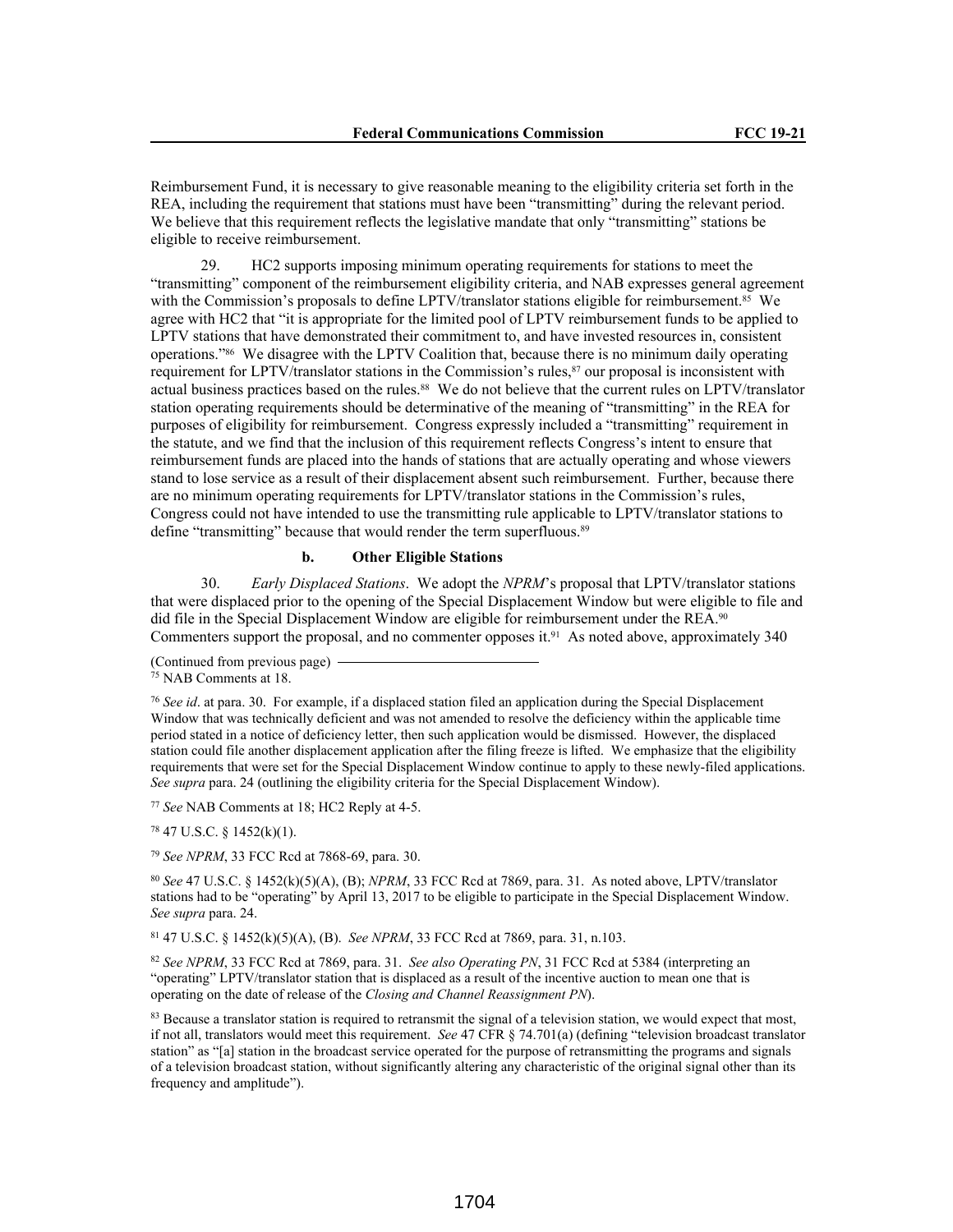LPTV/translator stations were displaced prior to the Special Displacement Window due to T-Mobile's decision to commence operations or conduct FAA testing on some of its 600 MHz spectrum prior to the Special Displacement Window.92 The Commission provided tools for these early-displaced stations to continue to be able to operate, including allowing the stations to submit displacement applications prior to the opening of the Special Displacement Window with a request for waiver of the current displacement freeze, together with a request for Special Temporary Authority to temporarily operate the facility.93 The Commission also explained that it would treat these applications as if filed on the last day of the Special Displacement Window and process them in accordance with the rules for that window.<sup>94</sup> As a result, these stations are eligible for reimbursement.

31. *Replacement Translators*. We adopt the *NPRM*'s proposal finding that analog-to-digital replacement translators (DRTs) are eligible for reimbursement pursuant to the REA.95 In the *Incentive Auction R&O*, the Commission concluded that DRTs authorized pursuant to Section 74.787(a)(5) of the Commission's rules that were displaced by the incentive auction and repacking process were eligible to file displacement applications during the Special Displacement Window.96 Because DRTs were displaced as a result of the reorganization of broadcast television spectrum, were eligible to file in the Special Displacement Window, and are considered "TV translators" and licensed under the same Part 74 rules as other TV translator stations, $97$  we conclude that displaced DRTs also are eligible for reimbursement pursuant to the REA, provided that they meet the other eligibility requirements. NAB generally supports this proposal, and no commenter opposes it.<sup>98</sup>

32. We adopt the *NPRM*'s tentative conclusion that digital-to-digital replacement translators (DTDRTs) are not eligible for reimbursement under the REA.99 In the *LPTV DTV Third R&O*, the Commission established a new DTDRT service to allow eligible full power television stations to recover lost digital service area that could result from the repacking process.<sup>100</sup> The Commission concluded that full power stations could begin to file for DTDRTs beginning with the opening of the Special

<sup>85</sup> *See* HC2 Reply at 3; NAB Comments at 18.

<sup>86</sup> *See* HC2 Reply at 3.

87 See NPRM, 33 FCC Rcd at 7869, para. 32, n.105 (citing 47 CFR § 74.763(a)). We note that LPTV, TV translator, and TV booster stations are, however, required to notify the Commission within 10 days if causes beyond their control make it impossible to continue operating, and to request Special Temporary Authority if they continue to be unable to operate beyond 30 days. 47 CFR § 74.763(b). Their licenses are also automatically cancelled if they fail to transmit a broadcast signal for any consecutive 12-month period. 47 U.S.C. § 312(g).

<sup>88</sup> Comments of the LPTV Spectrum Rights Coalition, LLC, at 2 (Sept. 25, 2018) (LPTV Coalition Comments).

89 The National Translator Association (NTA) argues that, because translator stations "are at the mercy of the fullservice stations they rebroadcast," translators should retain eligibility for reimbursement even if their associated primary full power station goes silent and operates for less than nine months prior to April 13, 2017. *See* Comments of the National Translator Association, at 6 (Sept. 21, 2018) (NTA Comments). NTA does not identify any instances where this has occurred. In addition, Commission records do not indicate that there are any such translators that fall into the category described by NTA. Therefore, we decline to consider NTA's proposal.

<sup>90</sup> *NPRM*, 33 FCC Rcd at 7870-71, para. 34.

<sup>91</sup> *See* NAB Comments at 18; HC2 Reply at 4.

<sup>(</sup>Continued from previous page)

<sup>84</sup> *See* 47 CFR § 73.1740; *NPRM*, 33 FCC Rcd at 7869-70, para. 32. That rule provides that commercial full power television stations must "operate" not less than 2 hours in each day of the week and not less than a total of 28 hours per calendar week. 47 CFR § 73.1740(a)(2)(ii). The rule defines "operation" to include the period during which the station is operated pursuant to temporary authorization or program tests, as well as during the license period. *Id*. § 73.1740(a)(3). The rule also specifies that "[v]isual transmissions of test patterns, slides, or still pictures accompanied by unrelated aural transmissions may not be counted in computing program service (see § 73.653)." *Id.* § 73.1740(a)(2)(iii).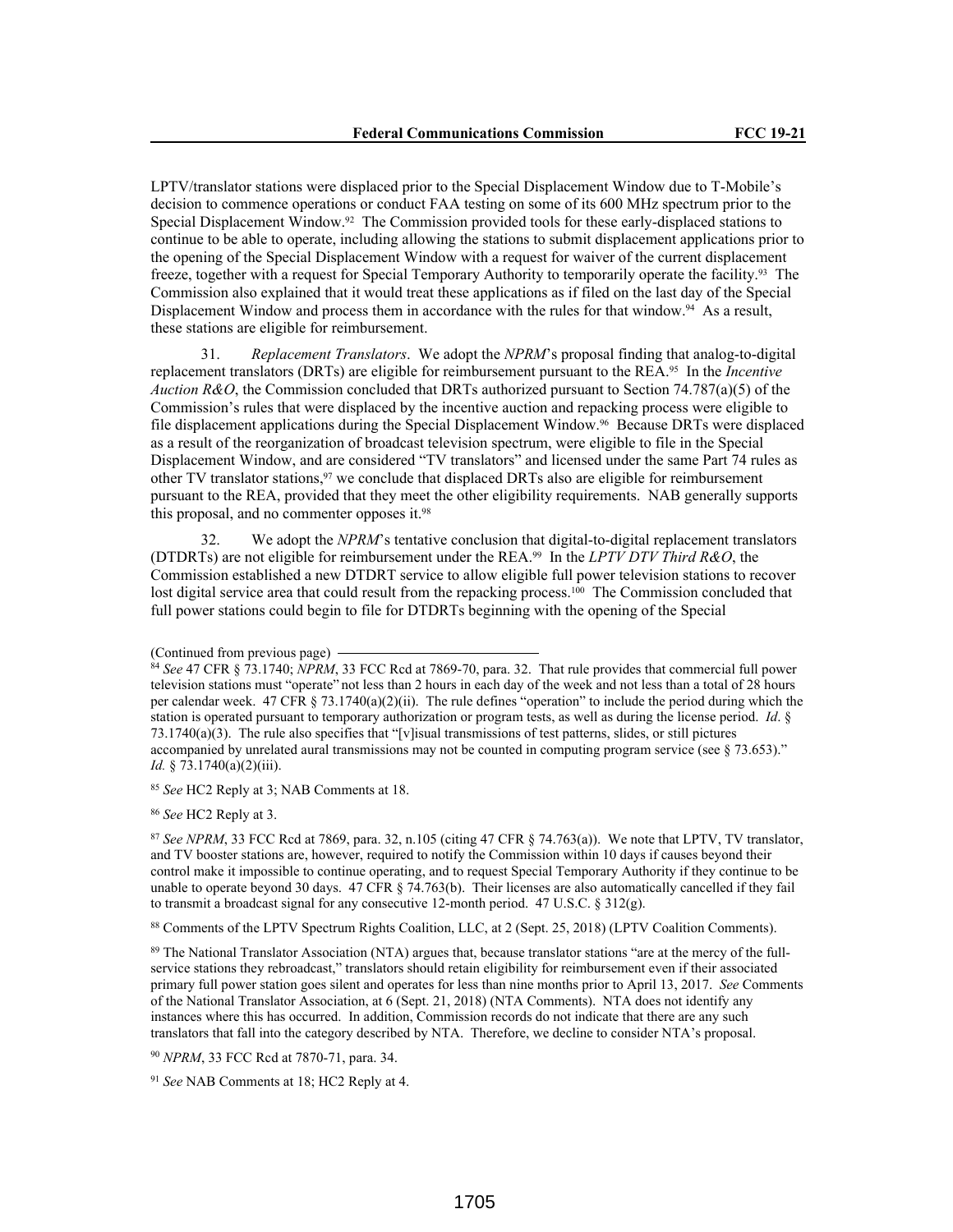Displacement Window on April 10, 2018, and ending one year after completion of the incentive auction transition period.101 Although they were eligible to file in the Special Displacement Window, and DTDRTs are similar to DRTs in that they are considered "TV translators" and licensed under the same Part 74 rules as other TV translator stations,<sup>102</sup> we conclude that new DTDRTs are not eligible for reimbursement under the REA because they would not have been "licensed and transmitting" for 9 of the 12 months prior to April 13, 2017, as required by the statute. In addition, even if they were otherwise eligible under the statutory criteria, DTDRTs are newly established facilities and thus are not "relocat[ing]  $\ldots$  from one channel to another channel" or "modify[ing]" their facilities as required by the statute. NAB generally supports this tentative conclusion, and no commenter opposes it.<sup>103</sup>

33. *Class A Television Licensees*. We adopt our tentative conclusion in the *NPRM* that (1) Class A stations reimbursed from funds under the Spectrum Act or the additional full power/Class A funding in the REA are not eligible for reimbursement from funds dedicated to LPTV/translator reimbursement under the REA; and (2) "a low power station that has been accorded primary status as a Class A television licensee that receives reimbursement under Section  $511(k)(1)$  of the REA" and "that filed in the Special Displacement Window" is not eligible for reimbursement under the Spectrum Act.<sup>104</sup> No commenter disagrees with our interpretation.

34. Further, we find that the group of Class A stations (the "Class A Commenters") that filed for and obtained their Class A licenses after February 22, 2012, but were not eligible to participate in the incentive auction or receive reimbursement under the Spectrum Act and were subsequently displaced as a result of the repacking process but availed themselves of the opportunity to file for a new channel in the first "priority" filing window for repacked stations in 2017, are not eligible for reimbursement from REA funds dedicated to LPTV/translator stations. The Class A Commenters assert that their Class A stations should be eligible for reimbursement under the  $REA$ .<sup>105</sup> In the incentive auction proceeding, the Commission declined to protect in the repacking process Class A licensees that did not file an application

<sup>93</sup> *NPRM*, 33 FCC Rcd at 7863, para. 15 (citing *Displacement Tools PN*, 32 FCC Rcd at 4945, paras. 5-7).

<sup>94</sup> *See Displacement Tools PN*.

<sup>95</sup> *See NPRM*, 33 FCC Rcd at 7871, para. 35. There were no specific comments on this particular proposal.

<sup>96</sup> *See Incentive Auction R&O*, 29 FCC Rcd at 6675, paras. 242-43, and 6834-35, para. 657. Such applications have a processing priority over displacement applications filed by LPTV/translator stations. *Id*.

<sup>97</sup> *See Amendment of Parts 73 and 74 of the Commission's Rules to Establish Rules for Replacement Digital Low Power Television Translator Stations*, Report and Order, 24 FCC Rcd 5931, 5942, para. 26 (2009) (applying the rules associated with television translator stations to the replacement digital television translator service). *See also Incentive Auction R&O*, 29 FCC Rcd at 6675, para. 243 ("[T]he Commission did not confer an operating status on DRTs that differs from other TV translator stations. On the contrary, it put the licensees of these facilities on notice that DRTs, like other TV translator stations, would be secondary in nature and therefore subject to displacement.").

<sup>98</sup> *See* NAB Comments at 18.

<sup>99</sup> *See NPRM*, 33 FCC Rcd at 7871, para. 36.

<sup>100</sup> *LPTV DTV Third R&O*, 30 FCC Rcd at 14956-57, para. 65.

<sup>101</sup> 47 CFR § 74.787(a)(5)(i); *LPTV DTV Third R&O*, 30 FCC Rcd at 14959, para. 70.

<sup>102</sup> *See LPTV DTV Third R&O*, 30 FCC Rcd at 14962-63, para. 80 (applying the existing rules associated with TV translator stations to DTDRTs).

<sup>103</sup> *See* NAB Comments at 18.

<sup>(</sup>Continued from previous page)

<sup>92</sup> *See supra* para. 9.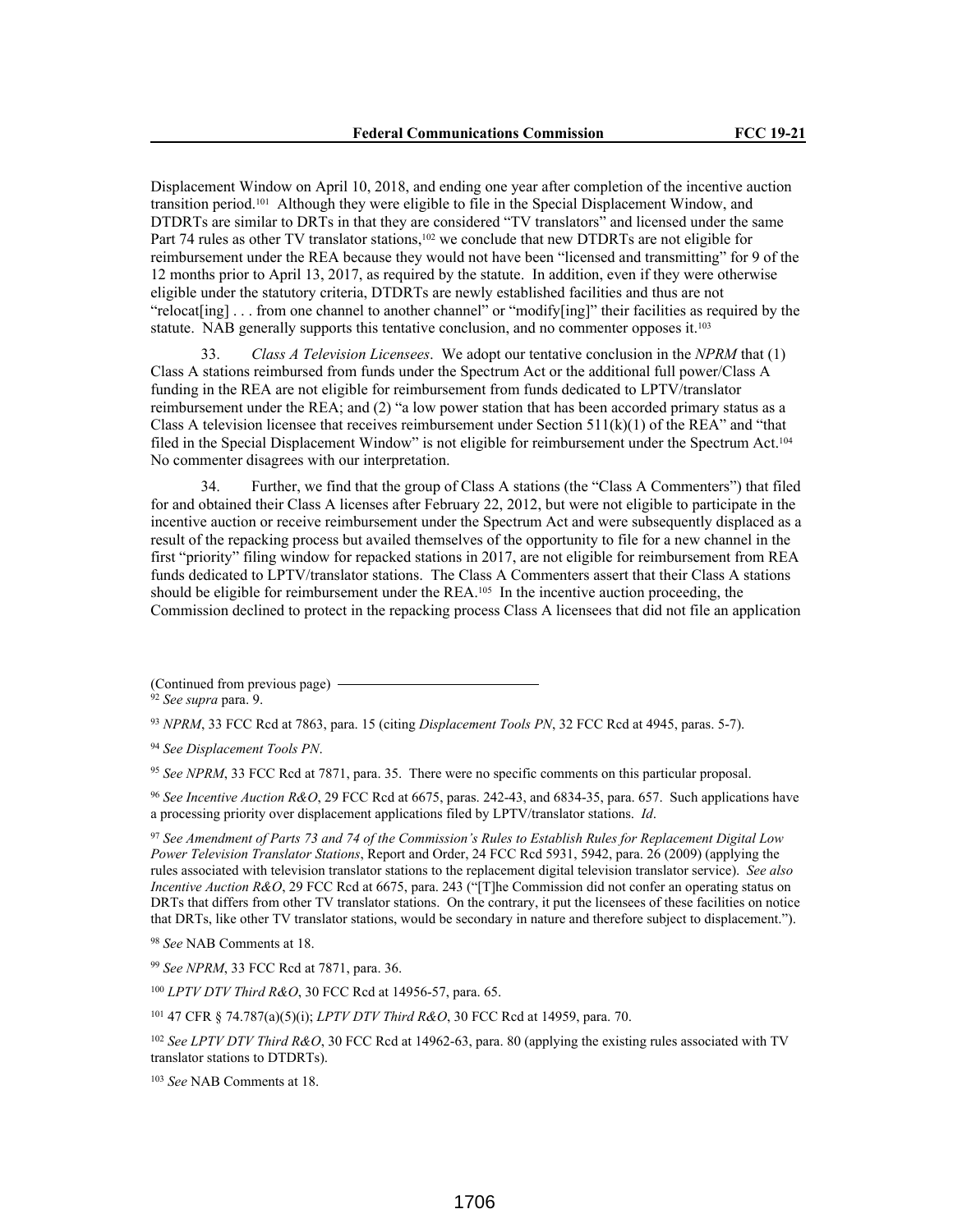for a Class A authorization until after February 22, 2012, the date of enactment of the Spectrum Act.<sup>106</sup> The Class A Commenters' stations were among the Class A stations that were not protected in the repacking as a result of this decision. Moreover, they were not eligible for reimbursement under the Spectrum Act.107 The Class A Commenters acknowledge that the REA establishes certain eligibility criteria in order to claim reimbursement of costs reasonably incurred as a result of the repacking.<sup>108</sup> They contend, however, that their Class A stations meet these eligibility criteria for reimbursement under the REA. We disagree.

35. The REA specifies that a "low power television station" eligible for reimbursement is one "defined in section 74.701 of title 47, Code of Federal Regulations . . . that was licensed and transmitting for at least 9 of the 12 months prior to April 13, 2017."<sup>109</sup> The Class A Commenters' stations have been Class A television stations, which are authorized under Part 73 of our rules,<sup>110</sup> since 2013 when they filed license applications to convert their low power television stations to Class A status. At no time during the relevant time period for reimbursement under the REA – April 13, 2016, through April 13, 2017 – were they authorized or operating as low power television or television translator stations under Part 74 of our rules.111 Although Class A Commenters argue that Congress must have intended to include Class A stations in the definition of LPTV in the REA because otherwise Section 1452(k)(3) would be rendered "superfluous," we disagree.<sup>112</sup> Rather, we believe that Section  $1452(k)(3)$  reinforces Congress's intent that for purposes of the REA, like the Spectrum Act and reimbursement program generally, the two categories of stations remain distinct.

36. In addition, the REA provides that "[o]nly stations that are eligible to file and do file an application in the Commission's Special Displacement Window are eligible to seek reimbursement."<sup>113</sup> We interpret the statutory term "Special Displacement Window" in accordance with the Commission's use of that term before the passage of the REA because neither the REA nor the Communications Act defines the term, and "Congress' repetition of a well-established term generally implies that Congress

<sup>106</sup> *See Incentive Auction R&O*, 29 FCC Rcd at 6670-72, paras. 232-35; *on recon.*, 30 FCC Rcd 6746 (2015); *on further recon.*, 31 FCC Rcd 1367 (2016); *pet. for review dismissed*, D.C. Cir. Nos. 16-1060 & 16-1071.

<sup>107</sup> *See Incentive Auction R&O*, 29 FCC Rcd at 6813-14, paras. 601-02.

<sup>108</sup> Class A Comments at 6-7 (citing 47 U.S.C. § 1452(k)(1)). *See supra* Section III.B.1.a.

 $109$  47 U.S.C. § 1452(k)(5)(A), (B).

<sup>110</sup> *See* 47 CFR Part 73.6000 *et seq*.

<sup>(</sup>Continued from previous page)

<sup>104</sup> *NPRM*, 33 FCC Rcd at 7871-72, para. 37 (citing 47 U.S.C. § 1452(k)(3)(A), (B)).

<sup>105</sup> *See* Joint Comments of Fifth Street Enterprises, LLC, The Videohouse, Inc., and WMTM, LLC, at 1 (Sept. 25, 2018) (Class A Comments). This includes Fifth Street Enterprises, LLC, licensee of Class A television station WPTG-CD, Pittsburgh, Pennsylvania, The Videohouse, Inc., licensee of Class A television station WOSC-CD, Pittsburgh, Pennsylvania, and WMTM, LLC, licensee of WIAV-CD, Washington, DC (collectively "Class A Commenters"). *See also* Letter from Ari Meltzer, Wiley Rein LLP, to Marlene H. Dortch, Secretary, FCC (Mar. 6, 2019) (Class A Commenters March 6, 2019 *Ex Parte*). The current or former licensees of these stations first filed applications to convert their LPTV stations to Class A status in 2013. *See* FCC File Nos. BLDTA-20130118ABY, BLDTA-20130115ADH, and BLDTA-20131112ARA.

<sup>&</sup>lt;sup>111</sup> While the Class A Commenters argue that the relevant date for determining eligibility for reimbursement under the REA is February 22, 2012, the date of passage of the Spectrum Act which authorized reimbursement of full power and Class A stations that were involuntarily reassigned to a new channel in the Incentive Auction repacking process, *see* Class A Comments at 7, Class A Commenters March 6, 2019 *Ex Parte* at 3, the REA is clear that LPTV/translator eligibility is determined by a station's operation during the year long period ending April 13, 2017. *See* 47 U.S.C. § 1452(k)(5)(A), (B).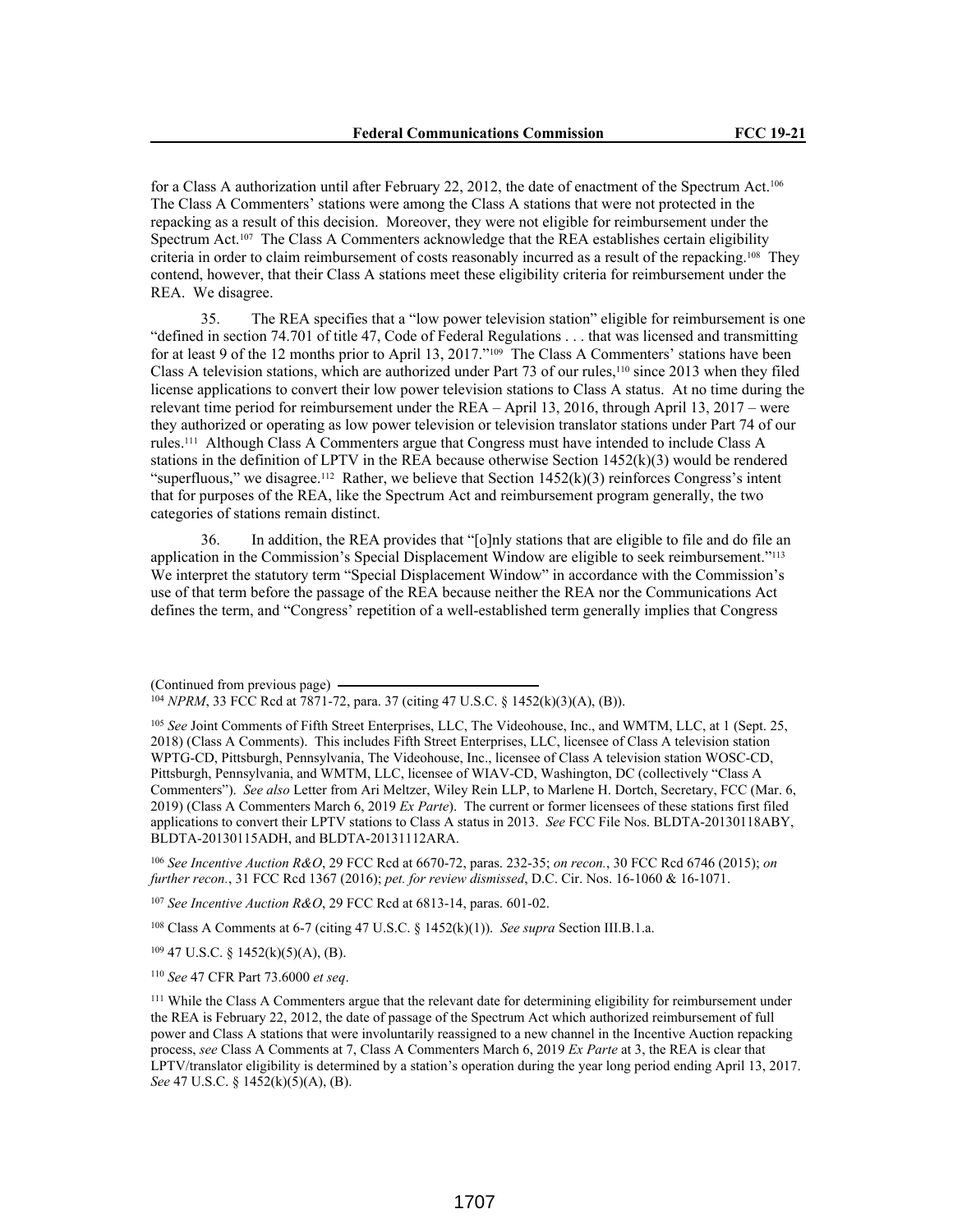intended the term to be construed in accordance with pre-existing regulatory interpretations."<sup>114</sup> Consistent with the Commission's use of the term "Special Displacement Window," we interpret that term as limited to the filing window opening on April 10, 2018 and closing on June 1, 2018 during which operating LPTV/translator stations subject to displacement had an opportunity to file for a new channel.<sup>115</sup> In contrast, the Class A Commenters filed construction permit applications for new channels during the first "priority" filing window for repacked stations in 2017, and not during the Special Displacement Window that opened in 2018, and thus they fail to satisfy the second prong of the statutory eligibility standard. We disagree that the term "Special Displacement Window" in the REA should be interpreted to include applications filed in the first priority filing window.116 When the Commission declined to exercise its discretion to protect approximately 100 out-of-core Class A eligible LPTV stations that had not filed a Class A application by February 22, 2012, it stated that any LPTV station that filed a Class A application after that date and was displaced in connection with the incentive auction would be provided "with an advance opportunity to locate a new channel."117 The Commission later specifically identified that "advance opportunity" as the "first filing opportunity" for alternate channels.118 Commission statements evidence an intent that the early filing opportunity for displaced Class A stations be treated separately from the Special Displacement Window for displaced LPTV/translator stations.<sup>119</sup> Thus, we disagree that the term "Special Displacement Window" in the REA should be interpreted to include applications filed by the Class A Commenters during the first priority filing window.

37. Class A Commenters also argue that finding them eligible would be consistent with "Congress's desire to ensure that all broadcasters are reimbursed for their costs incurred as a result of the

(Continued from previous page)

 $113$  47 U.S.C. § 1452(k)(1).

<sup>114</sup> *Toyota Motor Mfg., Kentucky, Inc. v. Williams*, 534 U.S. 184, 193-94 (2002), *superseded by statute*, ADA Amendments Act of 2008, Pub. L. No. 110-325, 122 Stat. 3553 (2008). *See also McDermott Int'l, Inc. v. Wilander*, 498 U.S. 337, 342 (1991) ("In the absence of contrary indication, we assume that when a statute uses . . . a term [of art], Congress intended it to have its established meaning.").

<sup>115</sup> *See supra* paras. 8-9 (discussing the Special Displacement Window); *Authorizing Permissive Use of the "Next Generation" Broadcast Television Standard*, Report and Order, 32 FCC Rcd 9930, n.370 (2017) (citing the 2017 *LPTV Procedures Public Notice* as establishing "procedures for a Special Displacement Window for operating low power television, analog-to-digital replacement translator, and TV translator stations that are displaced as a result of the broadcast incentive auction and repacking process"). *See also Agenda for the Incentive Auction Task Force and Media Bureau Webinar on the Channel Study Data Released in Advance of the Special Displacement Window*, Public Notice, 33 FCC Rcd 1936 (MB and IATF, Feb. 21, 2018) (announcing a webinar to assist "low-power television, TV translator stations, and analog-to-digital replacement translators identify potential new channels in the repacked television bands in preparation for the Special Displacement Window"); *Incentive Auction Task Force and Media Bureau Announce Post-Incentive Auction Special Displacement Window April 10, 2018, Through May 15, 2018*, Public Notice, 33 FCC Rcd 1234 (MB and IATF, Feb. 9, 2018) (announcing a "displacement application filing window for low power television (LPTV), TV translator stations, and analog-to-digital replacement translators (continued….)

<sup>112</sup> Class A Commenters March 6, 2019 *Ex Parte* at 3 (citing *Hibbs v. Winn*, 542 U.S. 88, 101 (2004); *Astoria Fed. Savings & Loan Ass'n v. Solimino*, 501 U.S. 104, 112 (1991)). *See also supra* para. 33.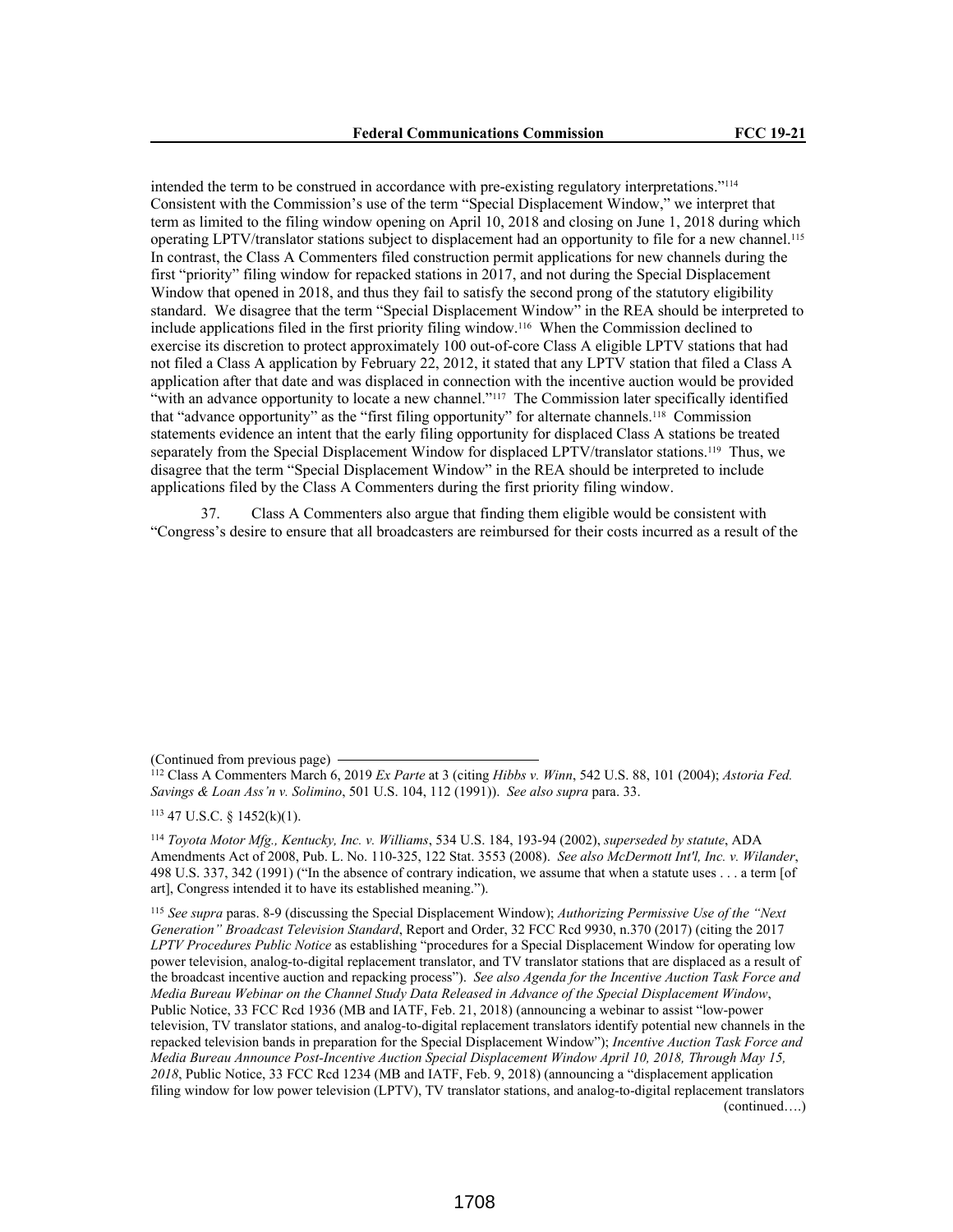post-auction transition."120 The REA, however, does not require that the Commission reimburse all broadcasters for their costs. The REA specifically limits reimbursement to costs reasonably incurred after January 1, 2017, by LPTV/translator stations that were displaced by the incentive auction, were licensed and operating for nine of the 12 months prior to April 13, 2017, and which filed during the Special Displacement Window. Congress restricted eligibility under the REA to LPTV/translator stations that, as defined by Section 74.701 of the rules, filed displacement applications during the Special Displacement Window—a group that does not include Part 73 Class A television stations that were permitted to file for and obtain new channels outside the Special Displacement Window.

### **2. Expenses Eligible for Reimbursement**

#### **a. Costs Reasonably Incurred**

38. The REA provides that the Commission "shall reimburse costs reasonably incurred by a television translator station or low power television station on or after January 1, 2017, in order for such station to relocate its television service from one channel to another channel or otherwise modify its facility as a result of the reorganization of broadcast television spectrum" under the Spectrum Act.<sup>121</sup> We adopt the *NPRM*'s tentative conclusion that equipment and other costs necessary for an eligible LPTV/translator station to construct the facilities authorized by the grant of the station's Special Displacement Window application shall be considered costs "reasonably incurred," subject to the specific restrictions described herein.122 Commenters generally support our tentative conclusion that equipment and other costs necessary to construct the facilities authorized by grant of a Special Displacement Window application be considered "reasonably incurred" under the REA.<sup>123</sup>

39. We affirm our belief that the "comparable" facilities reimbursement standard adopted for repacked full power and Class A stations cannot, as a technical matter, be applied to displaced LPTV/translator stations.124 As we explained in the *NPRM*, the post-auction channel assignments for full

<sup>116</sup> *See* Class A Comments at 7-11; Class A Commenters March 6, 2019 *Ex Parte* at 4-5.

<sup>117</sup> *Incentive Auction R&O*, 29 FCC Rcd at 6671, para. 234.

<sup>(</sup>Continued from previous page)

<sup>(</sup>DRT) (referred to collectively as 'LPTV/translator stations') that were displaced by the incentive auction and repacking process (Special Displacement Window)"); *Media Bureau Freezes the Filing of Minor Change Applications for LPTV/Translator Stations*, Public Notice, 32 FCC Rcd 10407, para. 2 (MB and IATF, Dec. 20, 2017) (stating that "the Commission has directed the Media Bureau to announce a Special Displacement Window for operating LPTV/translator stations that are displaced by the post-incentive auction repack"); *Freeze on the Filing of Modification Applications to be Lifted Temporarily to Permit Filing of Applications to Expand the Contours of Full Power and Class A Television Stations that Are Not Part of the Post Incentive Auction Repack Process*, Public Notice, 32 FCC Rcd 7643, para. 2 (MB, Oct. 19, 2017) (referring to "the upcoming Special Displacement Window available to LPTV/translator stations displaced by the incentive auction"); *Displacement Tools PN*, 32 FCC Rcd at 4944, para. 3 (referring to "the Special Displacement Window for operating LPTV/translator stations subject to displacement as a result of the incentive auction and repacking process"); *LPTV Procedures Public Notice*, 32 FCC Rcd at 3863, para. 6 (stating that the "Media Bureau will announce a limited window (Special Displacement Window) for LPTV/translator stations subject to displacement as a result of the incentive auction and repacking process to submit displacement applications").

<sup>118</sup> *Order on Reconsideration*, 31 FCC Rcd at 1382, para. 22. *See also Incentive Auction Task Force and Media Bureau Announce the Opening of the First Priority Filing Window for Eligible Full Power and Class A Television Stations from August 9 Through September 8, 2017*, Public Notice, 32 FCC Rcd 5785, 5785-86, para. 3 (IATF and MB 2017).

<sup>&</sup>lt;sup>119</sup> When the Commission adopted Section 73.3700 $(g)$  of the rules governing the filing and processing of displacement applications by LPTV/translator stations displaced by the incentive auction, it directed the Media (continued….)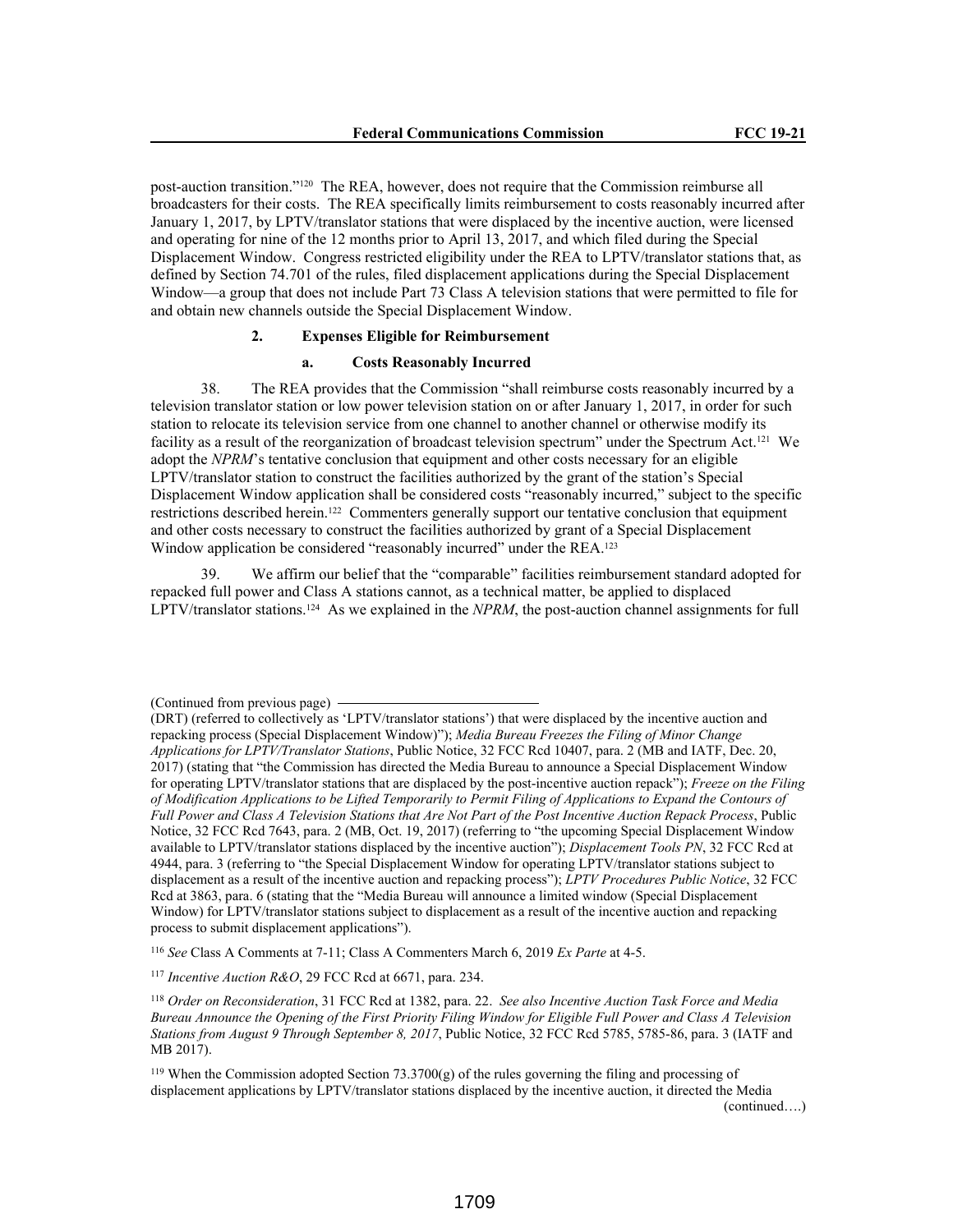power and Class A stations specified in the *Closing and Channel Reassignment PN* were made at stations' existing locations and largely replicated stations' pre-auction facilities, while displaced LPTV/translator stations may need to move their transmitter and antenna locations as well as change channels.125 In addition, in order to continue providing service to viewers from a new site, displaced stations may need to increase effective radiated power and height which could require the purchase of other equipment not necessarily "comparable" to existing equipment.126 Below, we offer additional clarification about the eligibility of specific expenses that were addressed in the record.

Full Service Mask Filters. We find that the costs for full service mask filters<sup>127</sup> are reimbursable if they were specified in the station's Special Displacement Window application as granted by the Commission.128 Consistent with our finding that the equipment and other costs necessary to construct the facilities authorized by grant of a Special Displacement Window application will be deemed "reasonably incurred" under the  $REA<sub>129</sub>$  we also find that displaced stations will be permitted to seek reimbursement for the costs associated with the emission mask specified in their granted construction permit application. We note that even prior to the release of the *NPRM* in August 2018, LPTV/translator stations that filed in the Special Displacement Window had already determined what level of filter to utilize and specified that filter in the station's Special Displacement Window application. To date, over 94 percent of these applications have already been granted or dismissed. Given that these stations selected their mask filter level without knowing whether this equipment would be reimbursed, we find that their selection of a particular level is unlikely to have been influenced by the availability of reimbursement.

41. Several commenters support reimbursement for the costs of full service mask filters, and only one, NTA, objects.130 Although NTA opposes reimbursement for full service mask filters on the grounds that "there is no justification for a station adopting a particular filter beyond its own needs, and receiving government reimbursement [for that expense],"131 we find, given the timing of their selection as

<sup>120</sup> Class A Comments at 3.

<sup>122</sup> *NPRM*, 33 FCC Rcd at 7873-74, paras. 40-41.

<sup>(</sup>Continued from previous page)

Bureau to "open a special filing window to offer operating LPTV and TV translator stations . . . that are displaced an opportunity to select a new channel," to be opened "after primary stations relocating to new channels have submitted their construction permit applications and have had an opportunity to request alternate channels or expanded facilities. . . ." *Incentive Auction R&O*, 29 FCC Rcd at 6834-35, para. 657. The Commission further "delegate[d] authority to the Media Bureau to announce the terms of the limited displacement window" consistent with the approach outlined in the *Incentive Auction R&O* and the newly adopted rule for LPTV/translator stations displaced as a result of the auction. *Id*. at 6835-36, para. 659. The Incentive Auction Task Force and Media Bureau later issued a series of *Public Notices* providing guidance to LPTV/translator stations regarding the post-incentive auction transition and the Special Displacement Window, making clear that the Special Displacement Window was limited to operating LPTV/translator stations that were displaced. *See supra* note 115.

<sup>121</sup> 47 U.S.C. § 1452(k)(l). In the *NPRM*, we noted that the REA limits reimbursement for LPTV/translators to "costs . . . incurred . . . on or after January 1, 2017." *NPRM*, 33 FCC Rcd at 7874-75, para. 42 (citing 47 U.S.C. § 1452(k)(1)). We adopt our proposed interpretation of this provision to require that an LPTV/translator station have either expended funds or ordered equipment or services for a cost otherwise eligible for reimbursement on or after January 1, 2017, in order to be eligible for reimbursement under the REA. *Id*. (noting also that an invoice dated on or after January 1, 2017, reflecting equipment or services ordered, with a payment due date after the date of the invoice, would be sufficient to permit eligibility for reimbursement). No commenter disagrees with this interpretation. LPTV Coalition points out that expenses incurred in early 2017, before stations were actually displaced, would most likely be limited to engineering expenses incurred by stations that were operating on channels 38 through 50. LPTV Coalition Comments at 4.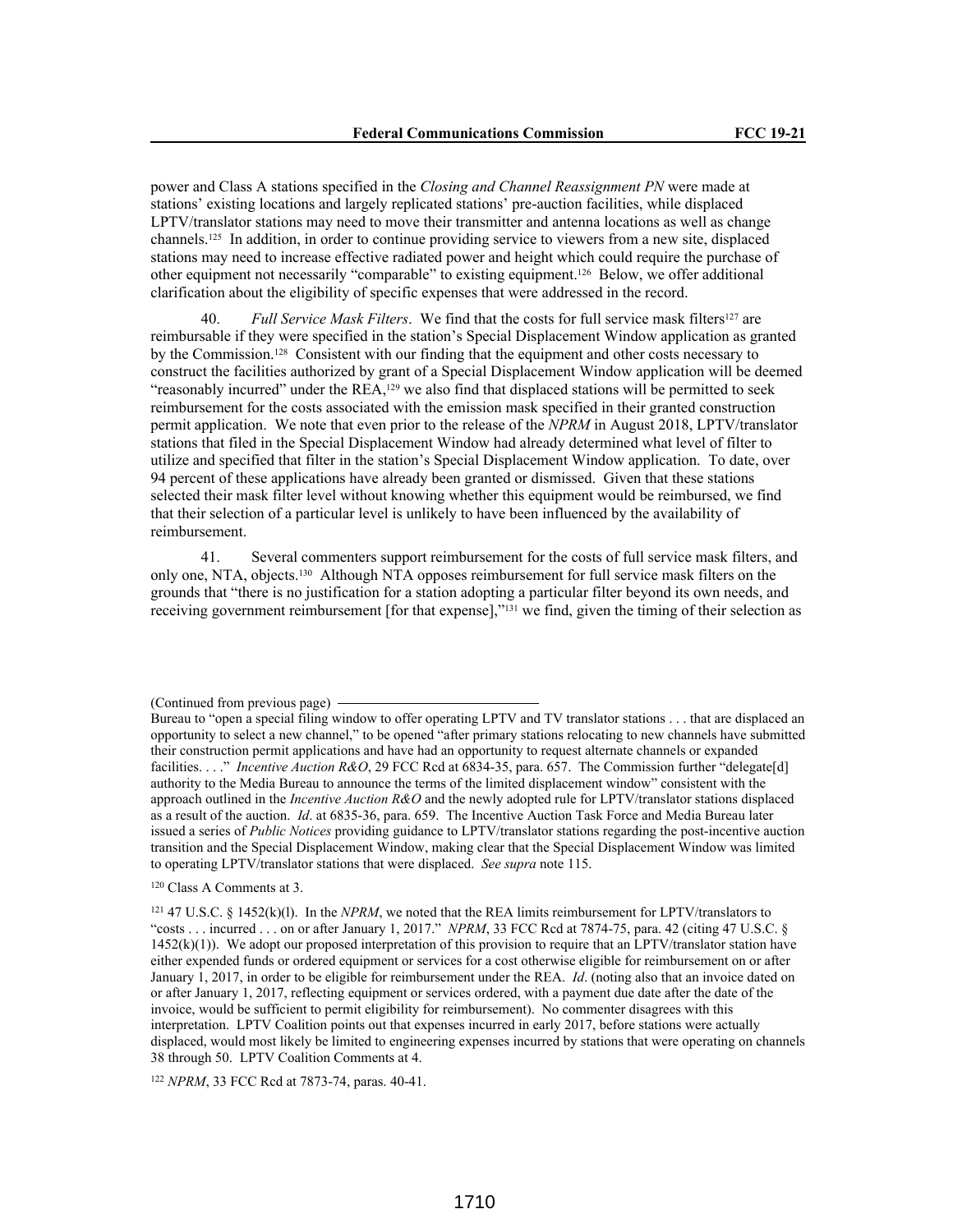discussed above, that there was no incentive for a station to specify a level of filter that is not appropriate for its needs. Moreover, we note, that as a practical matter, unless there are adjacent channel facilities in a displaced LPTV/translator station's vicinity, specifying a full service mask rather than a simple or stringent mask confers no benefit to the station. Use of a full service mask permits a displaced station to choose a channel that would not otherwise be available because a simple or stringent mask would not adequately confine out-of-channel emissions to operations on adjacent channels.132 For these reasons, we believe that our approach of reimbursing the mask filter that was specified in the displacement applications is a reasonable one.<sup>133</sup>

42. *Translator Microwave/STL Facilities*. The Mohave County Board of Supervisors (Mohave County) filed comments describing how the repacking of the television band has impacted its network of translators in western Arizona, including modifications to existing terrestrial microwave facilities to allow a displaced translator station to continue to feed its signal on its new channel to another translator station.134 Mohave County requests that the Commission reimburse such costs.135 We believe that Mohave County's request is best addressed on a case-by-case basis in the context of a request for reimbursement. Further, LPTV Coalition maintains that displaced LPTV stations may need to replace studio transmitter links (STLs) and requests that the Commission reimburse such costs.136 We find that there may be some instances where reimbursement for STLs may be appropriate, such as where LPTV stations incur expenses for STL adjustments associated with a change in location resulting from the reorganization of broadcast television spectrum.137 The Fund Administrator and the Media Bureau will review the specific circumstances presented by any entity claiming reimbursement for microwave facilities or STLs to determine whether they are eligible for reimbursement under the statute.

43. *Displacement Caused by Modification Filings*. In the *NPRM* we noted that, while the Commission's reorganization of television spectrum under Section 1452(b) of the Spectrum Act was completed with the issuance of the *Closing and Channel Reassignment PN*, the Commission also afforded

<sup>125</sup> *NPRM*, 33 FCC Rcd at 7873-74, paras. 40-41.

<sup>126</sup> *Id*. at 7874, para. 41.

<sup>127</sup> The Commission's rules require LPTV/translators to "specify [in a construction permit application] that the station will be constructed to confine out-of-channel emissions within one of the following emission masks: Simple, stringent or full service." 47 CFR § 74.794(a)(1). Filters decrease out-of-band (*i.e.*, channel) emissions to operations on adjacent channels, and in 2011, the Commission amended its rules to permit LPTV/translator stations to specify full service masks. *Amendment of Parts 73 and 74 of the Commission's Rules to Establish Rules for Digital Low Power Television, Television Translator, and Television Booster Stations and to Amend Rules for Digital Class A Television Stations*, Second Report and Order, 26 FCC Rcd 10732, 10762-63, paras. 68-69 (2011) (*LPTV DTV Second Report and Order*). LPTV/translators had argued that "in areas where frequencies are not available, use of the full power DTV emission mask will enable them to secure a channel . . .", *id*. at 10763, para. 68, and the Commission agreed that "allowing low power television applicants to specify the use of the full power DTV emission mask [will] accommodate additional LPTV stations and enable more efficient use of the available spectrum." *Id*. at 10763, para. 69. Full service masks, which are the most efficient, must attenuate emissions no less than 110 dB from more than 6 MHz from the channel edge. 47 CFR § 74.794(a)(2)(iii). Stringent and simple masks must attenuate emissions no less than 76 dB from more than 3 MHz from the channel edge, and 71 dB from more than 6 MHz from the channel edge, respectively. 47 CFR  $\S$  74.794(a)(2)(i), (ii).

<sup>(</sup>Continued from previous page)

<sup>123</sup> *See* Class A Comments at 12; LPTV Coalition Comments at 3-4; NAB Comments at 19; HC2 Reply at 5.

<sup>124</sup> *NPRM*, 33 FCC Rcd at 7874, para. 41. In implementing the Spectrum Act's reimbursement provisions for full power and Class A stations reassigned to new channels, the Commission concluded that the Act required that it reimburse costs "that are reasonable to provide facilities comparable to those that a broadcaster . . . had prior to the auction that are reasonably replaced or modified following the auction, as a result of the repacking process, in order to allow the broadcaster to operate on a new channel. . . ." *Incentive Auction R&O*, 29 FCC Rcd at 6822, para. 623. This included reimbursement "for modification or replacement of facilities on the post-auction channel consistent with the technical parameters identified in the *Channel Reassignment PN*." *Id*.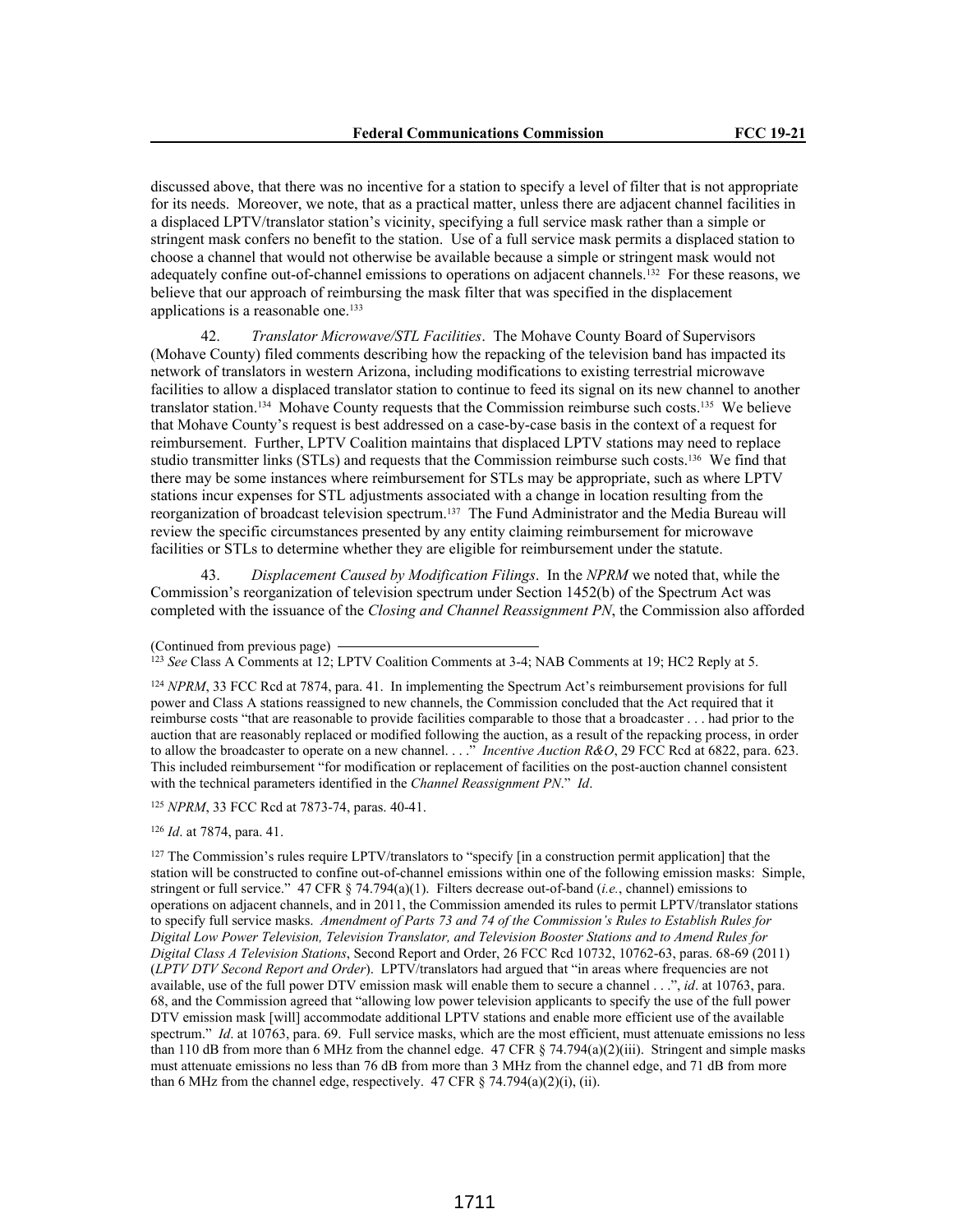reassigned stations the opportunity to file applications for alternate channels or expanded facilities during two filing windows that ended on September 15, 2017, and November 2, 2017.138 While applications filed by reassigned stations during the two filing windows were not required under Section 1452(b) of the Spectrum Act, they may have resulted in displacement of LPTV/translator stations making those stations eligible to file applications in the Special Displacement Window. Accordingly, we sought comment on whether the REA's requirement that we reimburse costs reasonably incurred "as a result of the reorganization of broadcast television spectrum" extends to include costs incurred by LPTV/translator stations that were displaced solely due to modifications made by full power and Class A facilities as a result of receiving authorizations through these two filing windows.139 We agree with NAB that "these filing windows were authorized by the Commission in its incentive auction framework order and plainly constitute part of the repack."<sup>140</sup> Thus, we conclude that reimbursing LPTV/translator stations for such costs is consistent with the REA.141 No commenter opposes this proposal.

## **b. Equipment Upgrades and Reuse of Existing Equipment**

44. We adopt the *NPRM*'s proposal with respect to equipment upgrades and reuse of existing equipment. In implementing the Spectrum Act's reimbursement provisions, the Commission concluded that it would not reimburse stations for new, optional features in equipment that are not already present in the equipment being replaced, and we proposed to apply the same approach to eligible LPTV/translator stations.142 In addition, consistent with our approach for full power and Class A stations, we proposed a similar requirement that displaced LPTV/translator stations reuse their own equipment to the extent possible, and that displaced LPTV/translator stations seeking reimbursement provide a justification why it is reasonable to purchase new equipment rather than reuse existing equipment.<sup>143</sup>

Consistent with the approach we have taken when reimbursing full power and Class A stations,144 we will not provide reimbursement for optional features beyond those already present in the

<sup>128</sup> In the *NPRM*, we asked to what extent the Commission could reimburse LPTV/translator stations for the costs for full service mask filters that could promote spectrum efficiency, even if the station technically could operate at its new location with a stringent or simple mask. *NPRM*, 33 FCC Rcd at 7874, para. 41.

<sup>130</sup> *See* Comments of Microsoft Corp., at 1 (Sept. 28, 2018) (Microsoft Comments) (contending that the Commission can implement the REA "in a manner that also advances the FCC's goal of improving spectral efficiency . . . without any new regulatory mandates . . . by finding that the modest cost of purchasing a filter that complies with the Commission's full service transmission mask for low power broadcasters would be a 'reasonably incurred' cost"); LPTV Coalition Comments at 4 (supporting reimbursement for full service filters, stating that these filters are commonly used, are in the public interest, and should not be considered an upgrade); HC2 Reply at 6 (same). *See also* Reply Comments of the National Association of Broadcasters, at 7 (Oct. 26, 2018) (NAB Reply) (noting that full service filters are not necessary as a technical matter for displaced stations to move to new channels, but stating that it has no objection to allowing reimbursement for full service filters if these costs do not limit the Commission's ability to reimburse broadcasters for other expenses directly related to preserving or restoring service for displaced stations). *But see* Reply Comments of the National Translator Association, at 3 (Oct. 26, 2018) (NTA Reply) (opposing reimbursement for full service mask filters).

<sup>131</sup> NTA Reply at 3. NTA also disagrees that the additional cost of a full service mask is minimal. *Id*. at 4. We note that the Bureau's proposed catalog of potential expenses and estimated costs specifies a range for simple filters from \$435 to \$2,550, and for full service masks from \$1,400, to \$12,800. *See Incentive Auction Task Force and Media Bureau Seek Comment on Catalog of Potentially Reimbursable Costs Incurred by Low Power Television, Television Translator and FM Broadcast Stations*, Public Notice, DA 18-1072 (IATF and MB rel. Oct. 22, 2018) (*LPTV/Translator/FM Cost Catalog PN*).

<sup>132</sup> *See supra* note 127. *See also LPTV DTV Second Report and Order*, 26 FCC Rcd at 10762-63, para. 68 (permitting translators to specify a full service mask and concluding that allowing only simple and stringent masks "needlessly limited [LPTV/translator] stations from identifying a workable channel").

<sup>133</sup> Although we agree with Microsoft that a full service mask filter may be a "reasonably incurred cost," we find (continued….)

<sup>(</sup>Continued from previous page)

<sup>129</sup> *See supra* para. 38.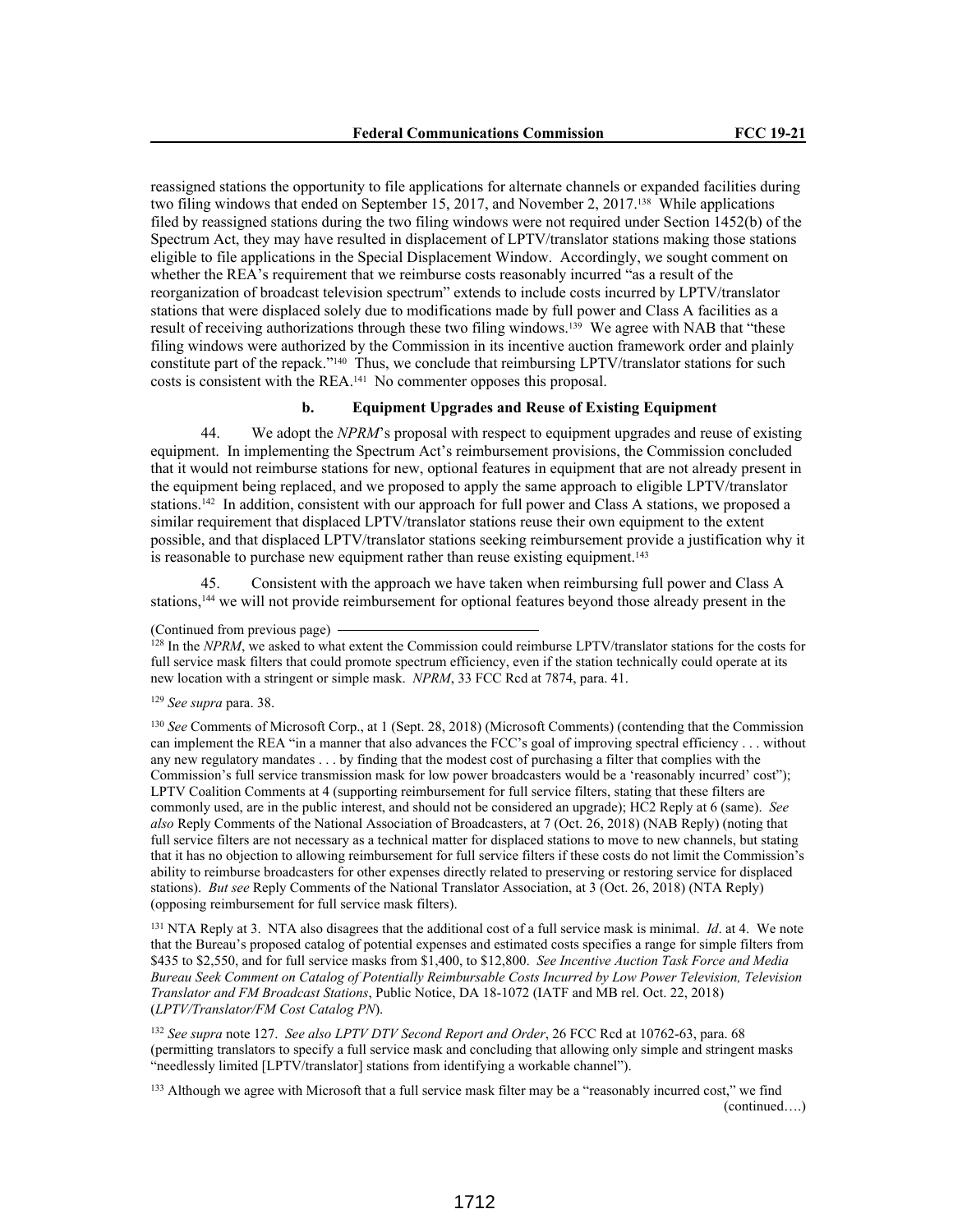station's facilities. NAB and HC2 support the proposal not to reimburse stations for new or optional features that are not already present in the equipment being replaced, but also note that "technological advances may mean some features are now standard in equipment and some upgrades may thus be inevitable."145 We acknowledge that some stations may not be able to replace older, legacy equipment with equipment that is precisely comparable in functionality because of advances in technology. If the cost to replace certain equipment is reasonably incurred so that an LPTV/translator station can construct its granted Special Displacement Window construction permit facility, we will reimburse for the cost of that equipment, recognizing that the equipment may include some improved functionality.

46. With respect to equipment repurposing, consistent with the approach we have taken in reimbursing full power and Class A stations,146 LPTV/translators should reuse their own equipment to the extent possible and, if seeking reimbursement for new equipment, provide a justification when submitting their cost estimates as to why the cost to purchase new equipment rather than modify their current equipment to conform to their displacement construction permit is "reasonably incurred." LPTV Coalition asserts that "[m]any in the LPTV industry did not reinvest[] into new equipment if they knew they were going to be displaced by the auction [and] many of the transmission systems are in need of replacement and upgrading. Upgrading when they build out their new construction permits should be allowed as much as possible."147 We disagree. We do not believe that the cost for new equipment can be considered "reasonably incurred" if the station already has a functional piece of equipment it can use rather than replace. We also note that almost 80 percent of LPTV/translator stations transitioned from analog to digital, mostly since the end of the DTV transition in 2009,<sup>148</sup> and we have no basis for concluding that a significant amount of this relatively new digital equipment is in need of replacement.<sup>149</sup>

### **c. Interim Facilities**

47. We will consider on a case-by-case basis whether expenses for interim facilities are eligible for reimbursement under the REA for LPTV/translator stations.<sup>150</sup> We acknowledge that in the

<sup>135</sup> *Id*. at 1.

<sup>136</sup> LPTV Coalition Comments at 3 (noting that the costs of STLs "could be a major expense" for "many displaced and rebuilding stations"). *See also* NTA Reply at 3; NAB Comments at 16.

<sup>137</sup> *See infra* para. 69 (reaching a similar conclusion regarding STLs used by FM stations). However, we distinguish this situation from that in which a station incurs costs to relocate or replace a displaced STL that must cease operating or find new frequencies as a result of the repacking process or the reallocation of the 600 MHz Band. Consistent with our finding in the *Incentive Auction R&O*, such expenses are not reimbursable. *See Incentive Auction R&O*, 29 FCC Rcd at 6695-96, paras. 297-98, and 6822, para. 623 (concluding that the cost to relocate a displaced STL used by full power and Class A stations to other frequencies, as well as the cost of replacing a displaced STL with a different technology, are not reimbursable under the Spectrum Act since "[f]ixed BAS is a secondary service and the Spectrum Act does not provide for any reimbursement through the TV Broadcaster (continued….)

<sup>(</sup>Continued from previous page)

that such cost is "reasonably incurred" if it is specified in the station's displacement application and thus is necessary to construct the facilities authorized by grant of a Special Displacement Window application. *See* Microsoft Comments at 6; 47 U.S.C. § 1452(k)(1).

<sup>134</sup> *See* Comments of Mohave County Board of Supervisors, at 2-3 (Sept. 25, 2018) (Mohave Comments). Mohave County indicated that 18 of its translators have been displaced and required applications for new channels in the Special Displacement Window. *Id*. at 2. According to Mohave County, while two of its translators at the Oatman and Goat Hill sites have not been displaced, these two translators receive their input channels from translators at the Hayden Peak site, which filed for a new channel in the Special Displacement Window. *Id*. at 2-3. Since cochannels and in most cases, adjacent-channels, cannot be used for both reception of the signal to be retransmitted and retransmission by a translator station, Mohave County proposes to modify its existing microwave facilities to conform to the two new channels that will be used to feed the signals to the Oatman and Goat Hill translators, thereby avoiding interference to other translators. *Id*.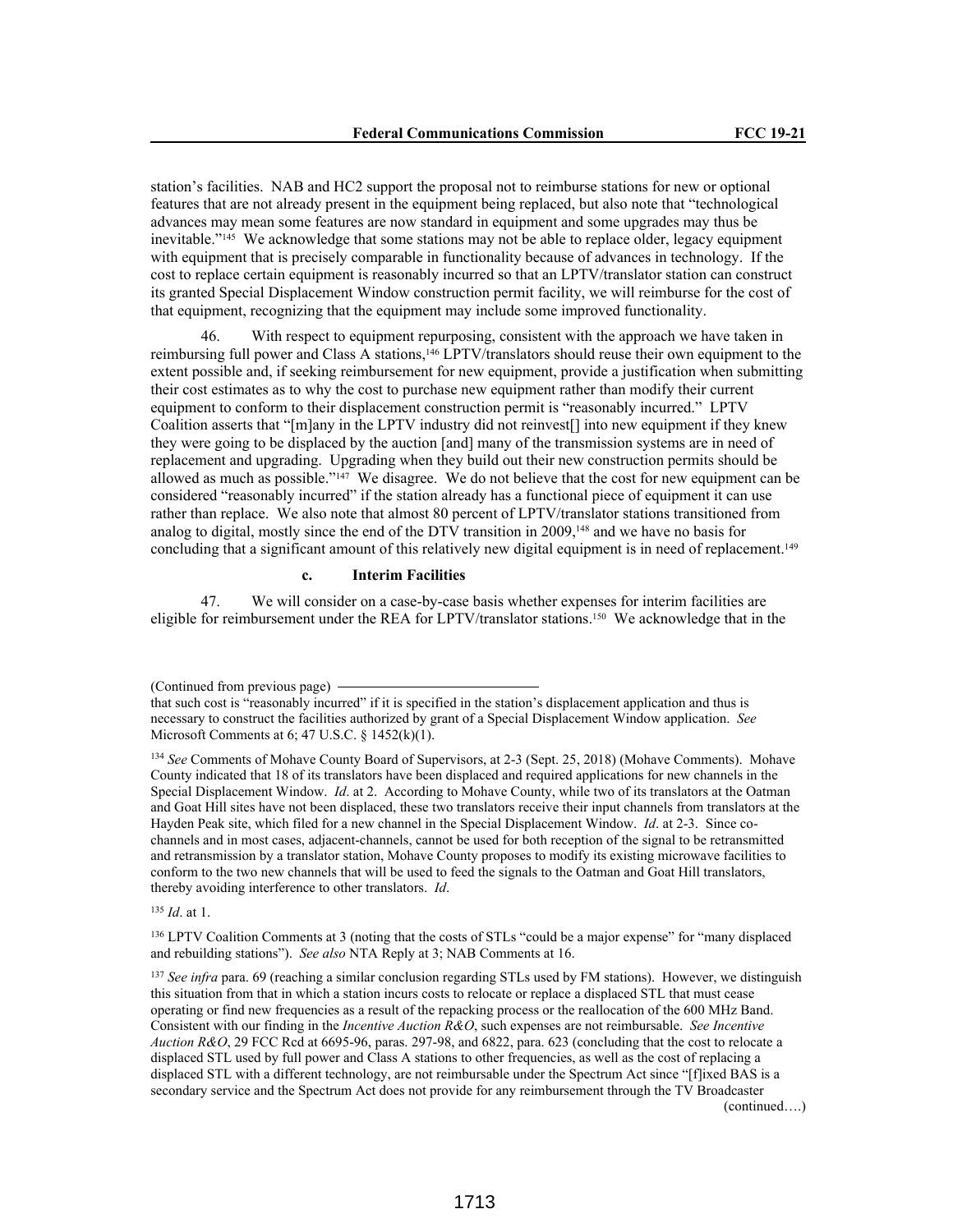*Incentive Auction R&O*, the Commission concluded that stations that are assigned a new channel in the incentive auction repacking process may need to use interim facilities to avoid prolonged periods off the air during the transition and decided to reimburse full power and Class A stations for such facilities under the Spectrum Act reimbursement provisions.151 Because of their lower operating power and the fact that the engineering work that is involved in changing channels is more limited than for full power television stations, we stated in the *NPRM* that we did not believe that LPTV/translator stations will need to construct interim facilities as part of the displacement process and we proposed that such expenses should not be eligible for reimbursement under the REA for LPTV/translator stations.152 However, LPTV Coalition contends that LPTV stations may need to implement interim facilities in certain circumstances.153 While we think it is unlikely that LPTV stations will need interim facilities, we will consider the facts presented on a case-by-case basis.

## **d. Lost Revenues**

48. The REA, like the 2012 Spectrum Act, explicitly prohibits reimbursement of LPTV/translator stations for "lost revenues."154 As proposed in the *NPRM*, we adopt the same definition we adopted in the *Incentive Auction R&O* and that we apply to full power and Class A stations in the existing reimbursement program for "lost revenues." Specifically, we define "lost revenues" as those "that a station loses as a direct or ancillary result of the reorganization of broadcast television spectrum, including the repacking process and the reallocation of UHF spectrum in conjunction with the incentive auction."155 Under this definition, for example, we will not reimburse a station's loss of advertising revenues while it is off the air during its displacement, or for refunds a station is required to make to advertisers for payments for airtime as a result of being off the air in order to implement a channel change.156 We agree with LPTV Coalition that it simply is not practical to permit reimbursement for lost revenues and also believe that allowing reimbursement for these expenses would unduly burden the Reimbursement Fund.<sup>157</sup>

<sup>138</sup> *See NPRM*, 33 FCC Rcd at 7873, para. 39 & n.130.

<sup>139</sup> *Id*. at 7873, para. 39.

<sup>140</sup> NAB Comments at 19.

<sup>(</sup>Continued from previous page)

Relocation Fund"). *See also NPRM*, 33 FCC Rcd at 7873-74, para. 40, n.131. One commenter, Michael A. Sleezer, supports reimbursement of expenses incurred by both repacked and non-repacked full power and Class A stations required to relocate their displaced STL facilities to other frequencies as a result of the incentive auction. Comments of Michael A. Sleezer d/b/a CMS Broadcasting Company, at 4, 7 (Sept. 18, 2018) (Sleezer Comments). Mr. Sleezer points to language in a House Committee Report accompanying an earlier version of the REA, wherein "the Committee instruct[ed] the Commission to consider whether stations may be eligible from the Translator and Low Power Station Relocation Fund or the Broadcast Repack Fund for costs reasonably incurred to move or reconfigure studio-to-transmitter links or replace studio-to-transmitter links that are no longer available because they previously operated in the new 600 MHz wireless band." *Id.* at 3-5 (citing House Report 115-587 to H.R. 4986 (115<sup>th</sup>) Congress) at 33). As Mr. Sleezer observes, however, language to this effect was not included in the REA passed by Congress on March 23, 2018. Sleezer Comments at 3. Even if this language had been included in the REA, it only instructed the Commission "to consider" whether stations may be eligible for STL-related costs; it did not direct the Commission "to take administrative action" to permit reimbursement of full power and Class A television stations for both STL relocation and replacement costs as implied in the Sleezer Comments.

<sup>&</sup>lt;sup>141</sup> We note that if an LPTV station is subsequently displaced and forced to permanently discontinue operations as a result of a modification that was filed after the Special Displacement Window, it can still seek reimbursement for any work that was completed up until that point.

<sup>142</sup> *NPRM*, 33 FCC Rcd at 7875, para. 43.

<sup>143</sup> *Id*.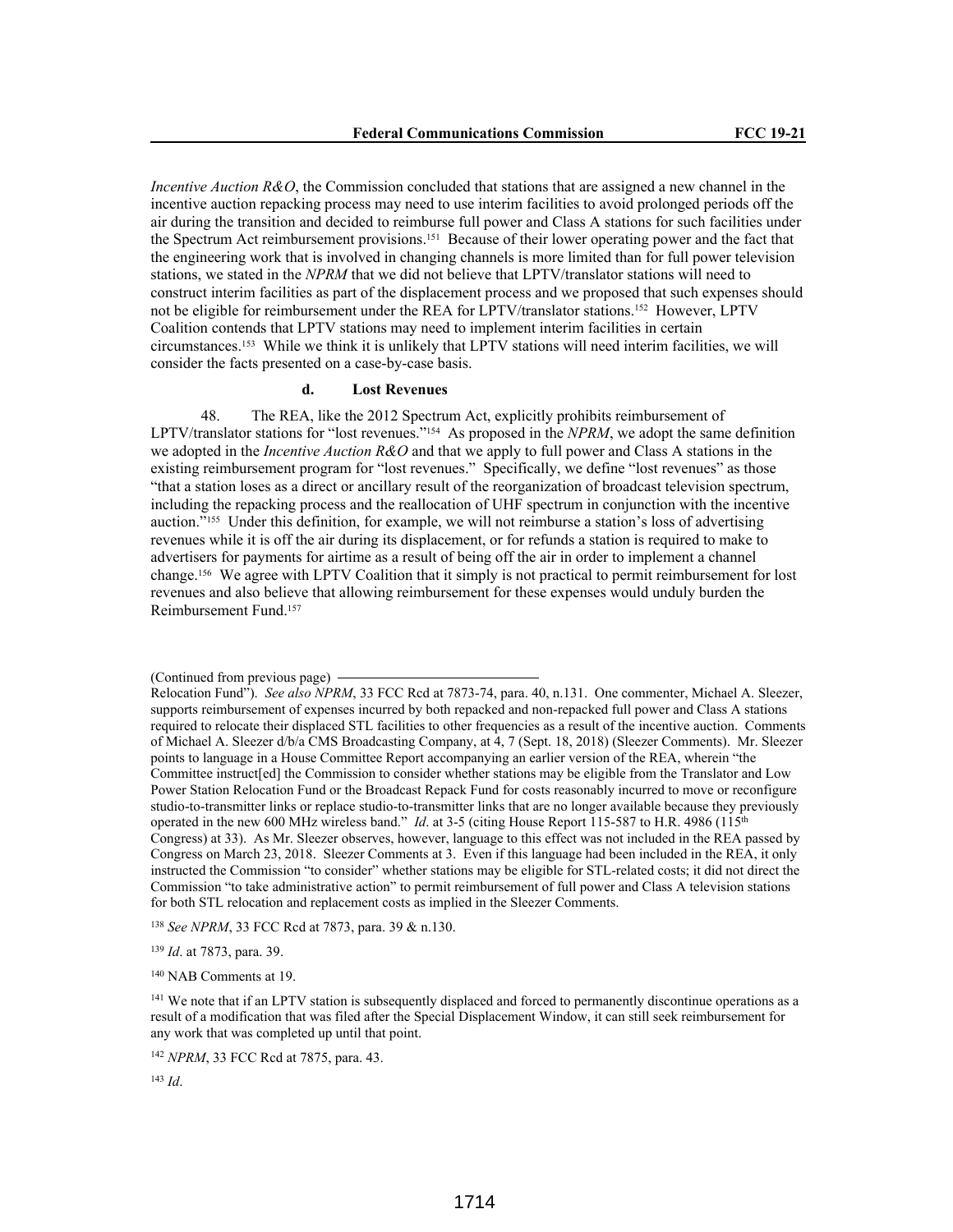#### **e. Costs to Resolve Mutually Exclusive Applications**

49. We adopt the *NPRM*'s proposals to prohibit reimbursement of costs associated with resolving mutually exclusive applications.<sup>158</sup> The REA provides that "[t]he Commission may not make reimbursement . . . for costs incurred to resolve mutually exclusive applications, including costs incurred in any auction of available channels."159 Applications filed during the Special Displacement Window that remain mutually exclusive will be resolved through competitive bidding.160 We interpret the prohibition against reimbursing for "costs incurred in any auction" to mean that the Commission may not reimburse LPTV/translator station auction bidders under the REA for the costs related to filing an auction application associated with a competitive bidding process, participating in such an auction, and winning bid payments. We also conclude that costs associated with the Settlement Window to resolve mutual exclusivity will not be reimbursed under the REA.161 Thus, we will not reimburse stations for costs in resolving mutual exclusivity, including engineering studies and preparing application amendments, or the payment of other stations' expenses as part of a settlement.162 However, we will permit reimbursement for certain engineering costs reasonably incurred in constructing the facilities resulting from settlement and coordination between mutually exclusive applicants. For example, as suggested by LPTV Coalition, the cost for a channel study used to settle a mutually exclusive group may be reimbursed if it can be demonstrated that the same channel study is subsequently used to support an amendment to a displacement application.<sup>163</sup>

# **f. Stations with Other Sources of Funding**

50. We find that stations that receive or have received reimbursement of certain expenses from sources of funding other than the Reimbursement Fund are not eligible to receive reimbursement for those expenses from the Reimbursement Fund. Section  $511(k)(3)(A)$  of the REA specifies that Class A stations that receive reimbursement from "any other source" may not receive reimbursement under the REA.164 While the REA did not explicitly set forth an identical requirement for LPTV/translator stations,

<sup>146</sup> *See Incentive Auction R&O*, 29 FCC Rcd at 6832, para. 651. HC2 asserts that a station "should not be penalized if it cannot repurpose its current equipment because it has been assigned a new frequency and/or geographic location." HC2 Reply at 5. *See also* NTA Comments at 9. We acknowledge that not all equipment will be capable of being repurposed and will carefully consider a station's required justification when seeking reimbursement for new equipment.

<sup>147</sup> LPTV Coalition Comments at 2-3. *See also id.* at 5 ("The FCC needs to understand that a primary impact to LPTV from the lengthy now 6+ year long process of the Incentive Auction, is that many LPTV simply did not upgrade for many years due to the vast uncertainty of the displacement process….").

<sup>148</sup> This percentage is derived from a review of records contained in the Commission's Consolidated Database System (CDBS) and Licensing Management System (LMS).

<sup>149</sup> LMS indicates that there are over 1,000 LPTV/translators that do not have a digital facility. If any of these stations were displaced and filed a digital displacement application, costs reasonably incurred to construct a new digital facility will be reimbursed.

<sup>150</sup> *See NPRM*, 33 FCC Rcd at 7875, para. 44.

<sup>(</sup>Continued from previous page)

<sup>144</sup> *See Incentive Auction R&O*, 29 FCC Rcd at 6822, para. 624.

<sup>145</sup> NAB Comments at 19; HC2 Reply at 5-6 ("We believe it is appropriate for the Commission to treat LPTVs similarly to full-power and Class A television stations with respect to the prohibition on reimbursement for technical upgrades to encourage reusing equipment whenever possible," but "the Commission should also recognize that advancements in broadcast technology that incorporate previously optional functionality may now be considered standard."). *See also* LPTV Coalition Comments at 5 (stating that "[a]lthough we agree that upgrades for ATSC 3.0 as the sole reason should not be eligible for funding," the Commission should understand that "any new transmitter will probably already have the software/firmware upgrade capabilities to ATSC 3.0, and this feature should not disqualify any purchase from eligibility").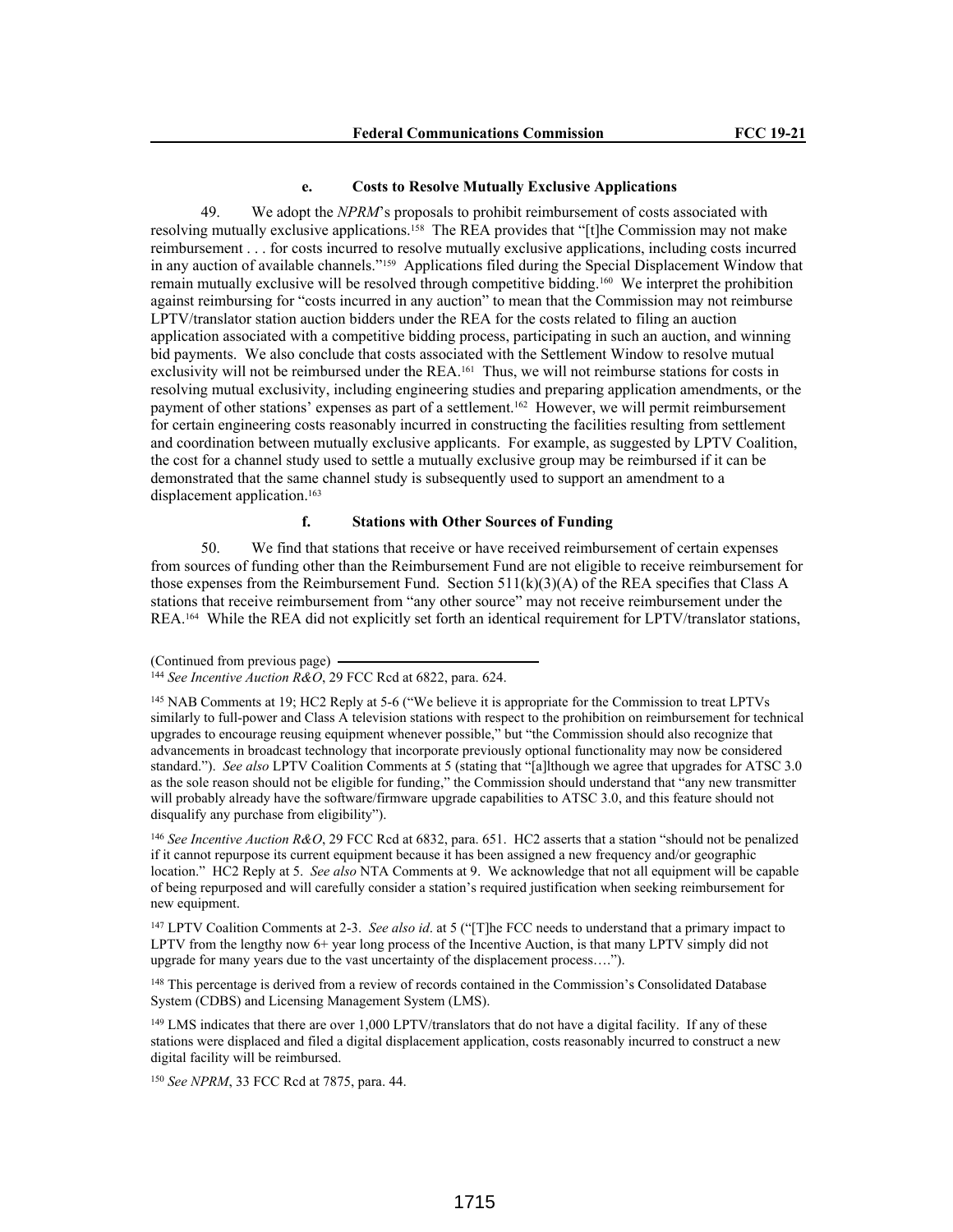we believe that the statute as reasonably interpreted extends a similar prohibition to LPTV/translator stations. The REA requires the Commission to "reimburse costs reasonably incurred."165 Congress did not define these terms in the REA, the Spectrum Act, or the Act. The dictionary definition of the term "reimburse" is to "pay back to someone: repay"; "to make restoration or payment of an equivalent to."<sup>166</sup> For stations that are reimbursed by a third party, there is nothing for the Commission to "pay back" or for which to "make restoration" because the stations have already been made whole.<sup>167</sup> Indeed, as a practical matter, monies from the Reimbursement Fund would be used to reimburse T-Mobile, which does not qualify as an entity eligible for reimbursement under the REA.

51. NAB and Class A Commenters agree that stations that have already received, or will receive, funding from other sources should not be eligible for reimbursement.168 T-Mobile disagrees, arguing that "a cost that is reimbursed by another source of funding is still a 'cost . . . incurred' by the station under the statute, given that a station must first *incur* such costs before seeking reimbursements from third parties."169 LPTV Coalition likewise contends that the Commission should reimburse stations pursuant to the REA even if they have received funding from other sources.170 We disagree. Those commenters' position ignores the fact that the station will be made whole for certain expenditures through reimbursement from another source of funding. Such an approach could potentially result in windfall payments to LPTV/translator stations above the costs they reasonably incurred to relocate from one channel to another or otherwise modify their facilities, and at a minimum would require the Commission to investigate the private contractual or other relationships between parties to assure that duplicate payments are not made. We believe it far more likely that Congress did not intend to permit such obvious windfalls.<sup>171</sup> In any case, we find it axiomatic that sound administration of federal funds requires that no expense is eligible for reimbursement if the same expense is funded from another source. Such a

(Continued from previous page)

<sup>151</sup> *See Incentive Auction R&O*, 29 FCC Rcd at 6823-24, para. 627.

<sup>152</sup> *See NPRM*, 33 FCC Rcd at 7875, para. 44. We note that the maximum effective radiated power (ERP) for digital VHF and UHF LPTV/translator stations may not exceed 3 kW and 15 kW, respectively. *See* 47 CFR § 74.735(b). Depending on location and channel number, full power stations on VHF channels can operate with a maximum ERP between 10 and 160 kW while stations operating on UHF channels can operate with a maximum ERP up to 1000 kW. *See* 47 CFR § 73.622(f), (g). Replacing equipment for full power VHF and higher-powered facilities is generally more complex, given the size and weight of the equipment.

<sup>153</sup> *See* LPTV Coalition Comments at 5 (arguing that some displaced LPTV/translator stations could be operating on special temporary authorizations (STAs) or interim facilities for "potentially years" due to T-Mobile's deployment of wireless services prior to the expiration of the first phase transition deadlines); *supra* para. 9. We clarify that the type of stations referenced by LPTV Coalition that might need to move twice, or "double build," as a result of T-Mobile's deployment are not deemed to be operating on interim facilities. For a discussion of reimbursement for stations that have to move twice as a result of T-Mobile's deployment of wireless services prior to the expiration of the first phase transition deadline, s*ee infra* Section III.B.2.f (Stations With Other Sources of Funding).

<sup>154</sup> *See* 47 U.S.C. § 1452(k)(2).

<sup>155</sup> *NPRM*, 33 FCC Rcd at 7876, para. 45. This is similar to the definition of "lost revenues" adopted in the *Incentive Auction R&O*, which includes "revenues that a station . . . loses as a direct or ancillary result of the reverse auction or the repacking process." *See Incentive Auction R&O*, 29 FCC Rcd at 6824-25, para. 630.

<sup>156</sup> *See Incentive Auction R&O*, 29 FCC Rcd at 6824-25, para. 630. We note that stations can plan in advance for or mitigate the effects of temporary interruptions in service by, for example, alerting advertisers beforehand, declining to accept advance payments for airtime during relevant post-auction periods, and offering make-ups after the station returns to the air in lieu of refunds of advance payments. *See id.* at n.1763.

<sup>157</sup> LPTV Coalition Comments at 5-6. As LPTV Coalition notes, lost ad revenue, lost channel lease monthly payments, lost commissions from per inquiry spots, barter arrangements, and payments from MVPDs "will be lost by most any LPTV at some time in this process." *Id*.

<sup>158</sup> *See NPRM*, 33 FCC Rcd at 7876, para. 46.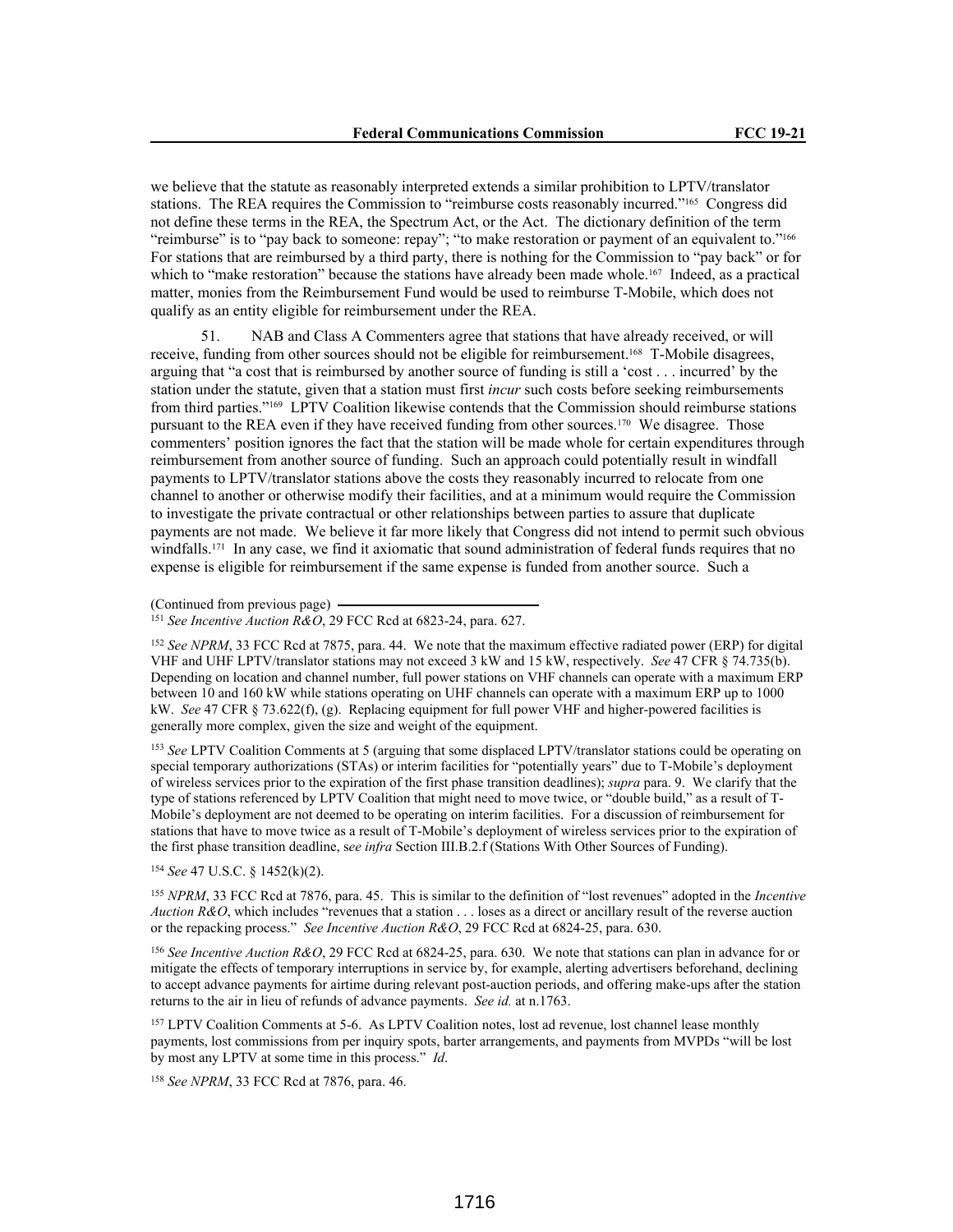conclusion could subject the Reimbursement Fund to waste, fraud, and abuse.

52. Consistent with our holding above that the REA prohibits duplicative payments, we will not reimburse displaced stations for costs for which they have already received reimbursement funding from T-Mobile's Supplemental Reimbursement Program or its translator reimbursement grant program administered through PBS. In the *NPRM*, we sought comment on whether displaced LPTV/translator stations that have received reimbursement from T-Mobile for a particular expense should receive reimbursement for that expense pursuant to Section  $511(k)(1)$ .<sup>172</sup> In its comments, T-Mobile argues that stations that receive funding from third parties should be eligible for reimbursement under the REA after making a certification to prevent the double recovery of their relocation expenses.173 We reject this argument and agree with NAB that the Commission "should not effectively reimburse" third parties that already made a voluntary commitment to fund the relocation of displaced LPTV/translator stations before they were aware that any federal source of funding would be available through the REA.174 The Commission should not, after those business arrangements are established, stand as an insurer of T-Mobile's commitment. There is no question that entities that are not displaced stations, such as T-Mobile and PBS, are not eligible to receive direct reimbursement from the Reimbursement Fund because they do not meet the eligibility requirements under the REA.175 While T-Mobile proposes that stations certify that they will use their REA reimbursement proceeds to promptly reimburse third parties such as T-Mobile and PBS, we do not believe that such certification would satisfy the Commission's obligation to ensure that the limited fund is administered only to reimburse costs that are not otherwise subject to reimbursement from other sources. Furthermore, T-Mobile does not propose a mechanism for the Commission to audit and ensure that the REA reimbursement funding is in fact transferred between these private parties. We believe that such a certification could require the Commission staff to act as an auditor for the two reimbursement programs established by T-Mobile at both risk and expense to the

(Continued from previous page)  $159$  47 U.S.C. § 1452(k)(4).

<sup>160</sup> *See LPTV Procedures Public Notice*, 32 FCC Rcd at 3868, para. 16.

<sup>161</sup> *Id*. at 3866, para. 14.

<sup>162</sup> Settlements that result in the dismissal of an application are limited to the payment of the dismissing applicant's expenses per Section 311(c) of the Communications Act of 1934, as amended, and Section 73.3525 of the Commission's rules. *See* 47 U.S.C. § 309(j)(6)(E); 47 CFR § 73.3525(a)(3).

<sup>163</sup> *See* LPTV Coalition Comments at 6. Given our decision declining to adopt NTA's "fast track" approach to reimbursement, *see infra* Section III.D.1, we need not consider NTA's proposal that we not apply "fast track" processing to costs to resolve mutually exclusive applications. *See* NTA Comments at 8.

<sup>164</sup> 47 U.S.C. § 1452(k)(3)(A).

 $165$  47 U.S.C. § 1452(k)(1), (l)(1)(A).

<sup>166</sup> Merriam-Webster, Definition of Reimburse, https://www.merriam-webster.com/dictionary/reimburse.

<sup>167</sup> In addition, the dictionary definition of the term "cost" is "the amount or equivalent paid or charged for something"; "the outlay or expenditure (as of effort or sacrifice) made to achieve an object"; the "loss or penalty incurred especially in gaining something." Merriam-Webster, Definition of Cost, https://www.merriamwebster.com/dictionary/cost. The dictionary definition of the term "incur" is "to become liable or subject to." Merriam-Webster, Definition of Incur, https://www.merriam-webster.com/dictionary/incur. When a station is reimbursed by a third party, it is not liable for an "outlay or expenditure" or "loss or penalty." In addition, it is the third party, not the station, that is liable for "pa[ying] . . . for something."

<sup>168</sup> NAB Comments at 19; Class A Comments at 12.

<sup>169</sup> Comments of T-Mobile USA, Inc., at 5 (Sept. 26, 2018) (T-Mobile Comments). T-Mobile also argues that, if a cost reimbursed by another source of funding is not considered a cost incurred by the station, then Congress's specific prohibition on duplicative payments would be superfluous. *Id*. We disagree. We do not interpret Congress's emphasis that certain duplicative payments are prohibited to mean that reimbursed costs are "costs . . (continued….)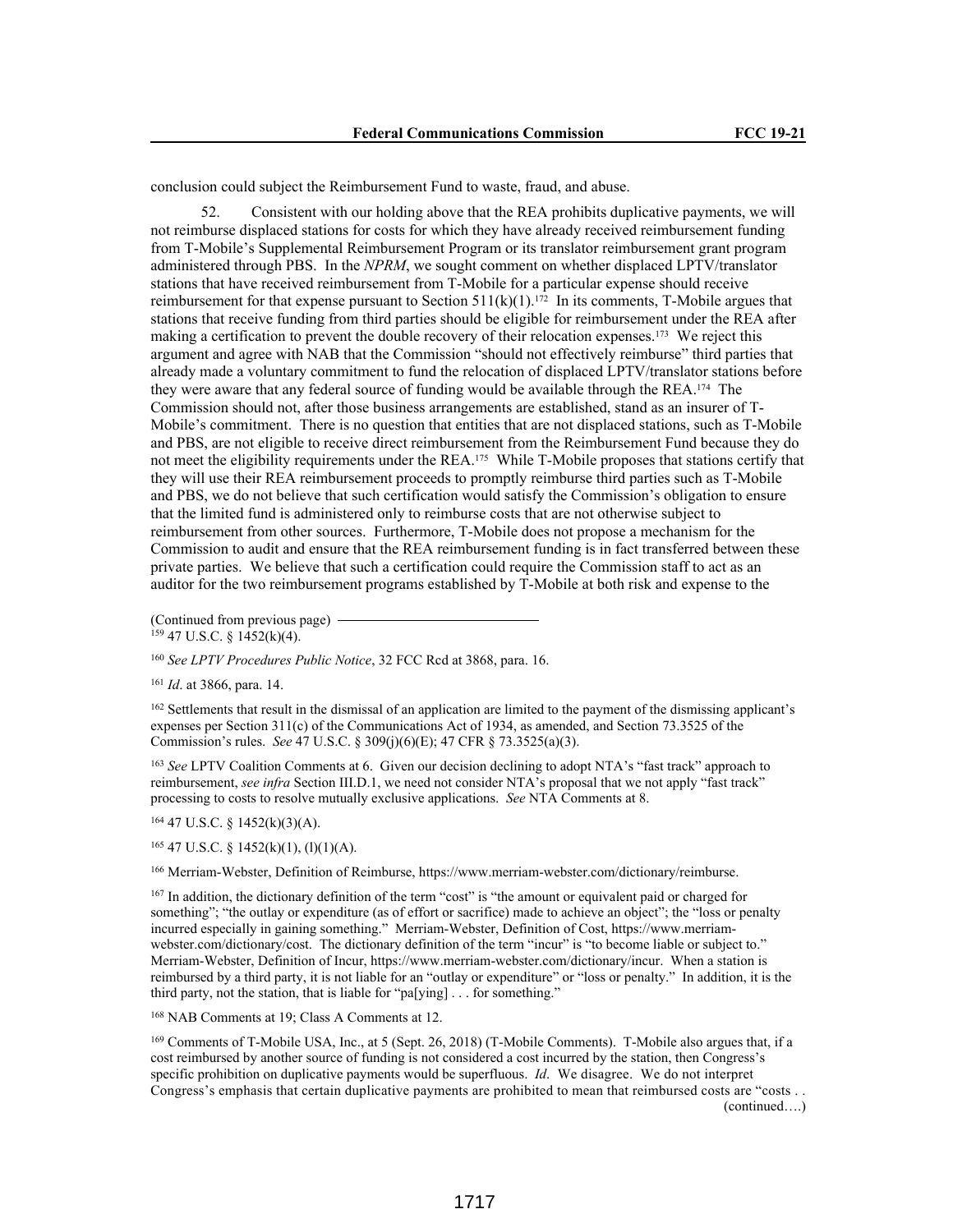government. The Commission should not insert itself into such private commercial transactions absent clear statutory direction that we do not find in the REA. We find, however, that if T-Mobile's reimbursement is less than the amount for which the station would be eligible under the reimbursement rules and procedures adopted in this proceeding, the station may request reimbursement from the Reimbursement Fund for any shortfall.<sup>176</sup>

53. We require displaced stations to certify on their reimbursement submissions that they have not received nor do they expect to receive reimbursement from other sources for costs for which they are requesting reimbursement from the REA, and we also require stations to first seek reimbursement from other sources before seeking reimbursement of any potential shortfall under the REA.177 This includes but is not limited to sources of funding such as insurance or existing state grants.178 This is consistent with the approach taken in connection with reimbursement of full power and Class A stations, where, for example, we have required stations to first seek reimbursement from an insurer before seeking reimbursement from the Commission. NTA asks that the Commission clarify that it will reimburse state or municipal government-owned translators where the reimbursement funds will be returned to the governmental entity.179 According to NTA, "Congress did not intend to penalize states and local governments that maintain translators," and reimbursing these government-owned translators should not be considered a duplicative payment.<sup>180</sup> We agree with NTA and clarify that our decision on duplicative payments does not implicate the eligibility of translators that are licensed to governmental entities. Such translators are eligible for reimbursement, just as any other eligible translator station that files in the Special Displacement Window and incurs costs due to its displacement.

## **C. FM Broadcast Stations – Eligibility and Expenses**

54. Congress in the REA allocated funds for the purpose of reimbursing costs "reasonably incurred by an FM broadcast station for facilities necessary for such station to reasonably minimize disruption of service as a result of the reorganization of broadcast television spectrum."<sup>181</sup> In this section

<sup>170</sup> LPTV Coalition Comments at 6-7.

<sup>171</sup> T-Mobile contends that the average relocation cost for an LPTV/translator station is between \$40,000 and \$45,000, and thus the total reimbursement costs will be well below the \$150 million provided by Congress. Letter from Steven B. Sharkey, Vice President, Government Affairs, T-Mobile, to Marlene H. Dortch, Secretary, FCC, MB Docket No. 18-214 et al., at 2 (filed Jan. 24, 2019). T-Mobile argues that if the Commission is concerned that \$150 million is not sufficient, it could defer reimbursing stations that received funding from third parties until all other eligible stations have been reimbursed. *Id*. However, this does not address the concern set forth above that such an approach can result in a windfall to LPTV/translator stations above their costs reasonably incurred and subject the Reimbursement Fund to waste, fraud, and abuse.

<sup>172</sup> *NPRM*, 33 FCC Rcd at 7876-77, para. 47. It is our understanding from public reports and comments and *ex partes* filed at the Commission that there are at least two groups of stations that may or have received funding from T-Mobile, either directly or indirectly. As mentioned above, T-Mobile began deploying some of its 600 MHz spectrum in 2017, which displaced approximately 340 LPTV/translators prior to the opening of the Special Displacement Window. The Commission allowed those stations to file early displacement applications and operate their proposed displacement facilities pursuant to an STA. T-Mobile agreed to reimburse stations for costs reasonably incurred if the permanent channel assignment they receive in the Special Displacement Window is different from their STA facility – in other words if the stations had to move twice – from a Supplemental

(continued….)

<sup>(</sup>Continued from previous page)

<sup>.</sup> incurred." *See Shook v. D.C. Fin. Responsibility & Mgmt. Assistance Auth.*, 132 F.3d 775, 782 (D.C. Cir. 1998) ("Sometimes Congress drafts statutory provisions that appear preclusive of other unmentioned possibilities just as it sometimes drafts provisions that appear duplicative of others—simply, in Macbeth's words, 'to make assurance double sure.' That is, Congress means to clarify what might be doubtful—that the mentioned item is covered—without meaning to exclude the unmentioned ones."). *See also Mobile Communications Corp. v. FCC*, 77 F.3d 1399, 1405 (D.C. Cir. 1996) (explaining that the maxim of statutory construction *expressio unius est exclusio alterius* (the mention of one thing implies the exclusion of another) "'is simply too thin a reed to support the conclusion that Congress has clearly resolved [an] issue'") (quoting *Texas Rural Legal Aid, Inc. v. Legal Serv. Corp.*, 940 F.2d 685, 694 (D.C. Cir. 1991)).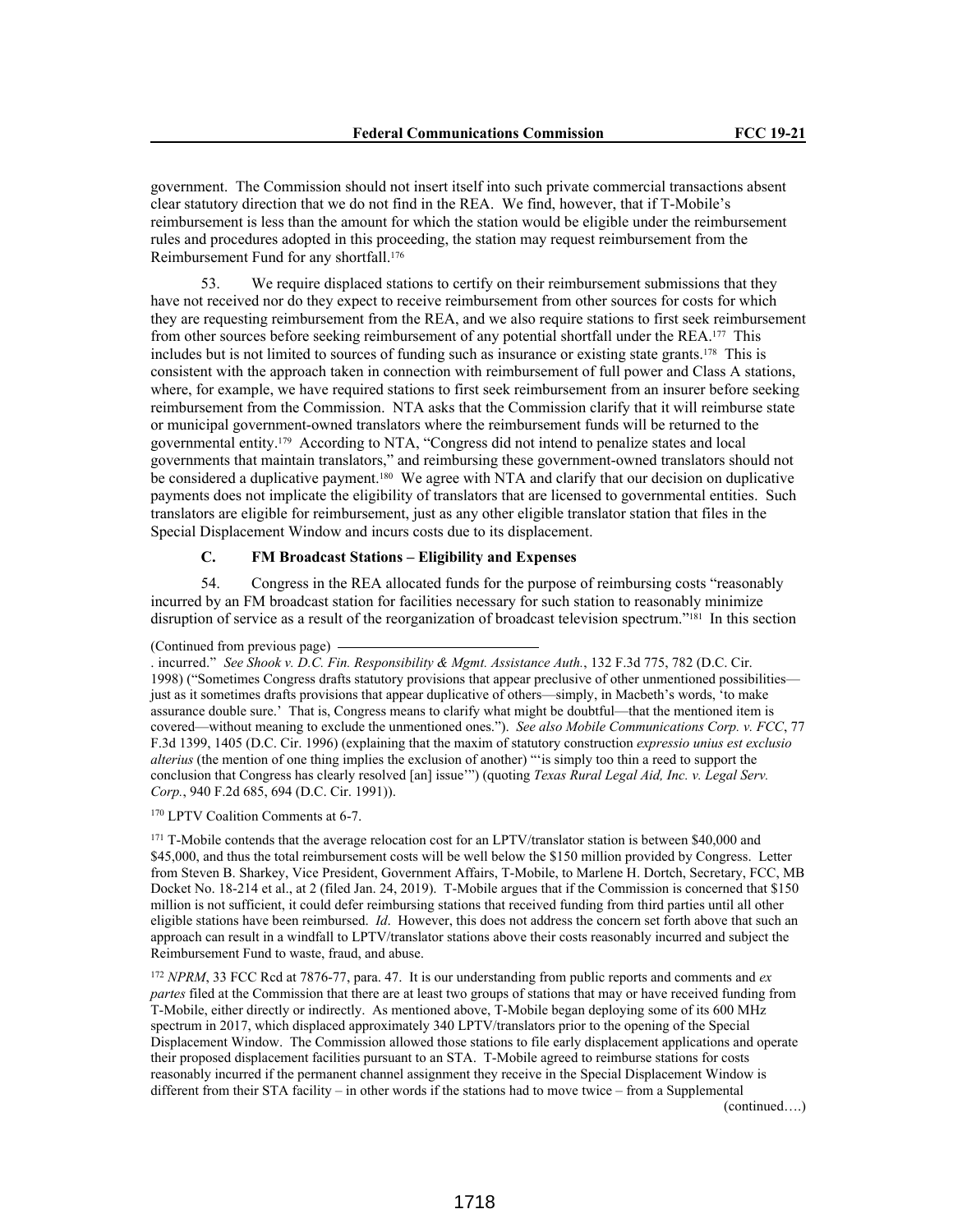we adopt rules related to eligibility and expenses under the REA provisions for reimbursement of FM stations.<sup>182</sup>

## **1. Stations Eligible for Reimbursement**

55. We find that pursuant to the REA, FM stations are eligible for reimbursement from the Reimbursement Fund if they satisfy the criteria described below.

# **a. FM Broadcast Stations and FM Translator Stations**

56. We adopt the tentative conclusion in the *NPRM* that "FM broadcast stations" includes both full-service FM stations and FM translator stations.183 NAB supports this tentative conclusion,184 and no commenter disputes it. Congress defined "FM broadcast stations" in the REA by referencing Sections 73.310 and 74.1201 of the Commission's rules.185 Section 73.310 defines an FM broadcast station as "[a] station employing frequency modulation in the FM broadcast band and licensed primarily for the transmission of radiotelephone emissions intended to be received by the general public."186 Additionally, Congress specifically stated that FM translator stations as defined in Section 74.1201 of the Commission's rules would be eligible for reimbursement.<sup>187</sup>

57. We also conclude that low-power FM (LPFM) stations qualify for reimbursement. In the *NPRM*, we sought comment on whether LPFM stations, which were not specifically referenced in the REA, should nonetheless be considered "FM broadcast stations" for reimbursement purposes.188 We noted that such stations meet the criteria for "FM broadcast station" set forth in Section 73.310 of the rules and are licensed under Part 73 of the rules like full-service FM stations.189 Both NAB and REC are in favor of reimbursement eligibility for LPFM stations, and no commenter opposes this interpretation.<sup>190</sup> REC argues that even though LPFM stations are secondary services, because they originate programming, have Emergency Alert System equipment, and hold responsibilities as broadcasters, they should be considered FM broadcast stations for reimbursement purposes.191 For all these reasons we conclude that

<sup>174</sup> NAB Comments at 19-20. *See also* NAB Reply at 6-7. *But see* Reply Comments of T-Mobile USA, Inc., at 3 (Oct. 26, 2018) (arguing that NAB's concern that there may be insufficient funds to reimburse all eligible stations is "speculative").

<sup>175</sup> *See supra* Section III.B.1.

<sup>(</sup>Continued from previous page)

Reimbursement Program administered by T-Mobile. *Id.* at 7863, 7876-77, paras. 15, 47 & n.156. Second, on June 26, 2017, T-Mobile awarded a grant to PBS to provide funding to enable displaced public television translators, including translators not licensed to PBS stations but that carry public television content, to move to new displacement facilities. *See* PBS May 30, 2018 *Ex Parte*, Attach. PBS is administering this reimbursement program. *See id*.

<sup>173</sup> T-Mobile Comments at 2. *See also* Letters from Steve B. Sharkey, Vice President, Government Affairs, Technology and Engineering Policy, T-Mobile, to Marlene H. Dortch, Secretary, FCC, at 1-2 (Mar. 4, 2019, Mar. 7, 2019). T-Mobile proposes that "LPTV stations that have not received equipment or financing in advance, even if the equipment or financing is pledged from a third party, would simply need to self-certify at the time they request reimbursement from the Reimbursement Fund that the eligible expense was not already reimbursed from a third party or vendor." T-Mobile Comments at 3. With respect to LPTV/translator stations that have already received advanced equipment or financial support from third parties, these stations "would certify that within a reasonable period of time – for example, 30 days – after receiving funding from the Fund they will reimburse the equipment vendors or return those funds." *Id*.

<sup>176</sup> We note that a station is, of course, entitled to seek reimbursement for any eligible expense not covered by T-Mobile's reimbursement program or other third-party sources. *See* 47 CFR § 73.3701(c)(1)(ii)(G) (Appendix A, Final Rules) (requiring a station to certify that "[i]t has not received nor does it expect to receive reimbursement from other sources for costs for which they are requesting reimbursement from the REA").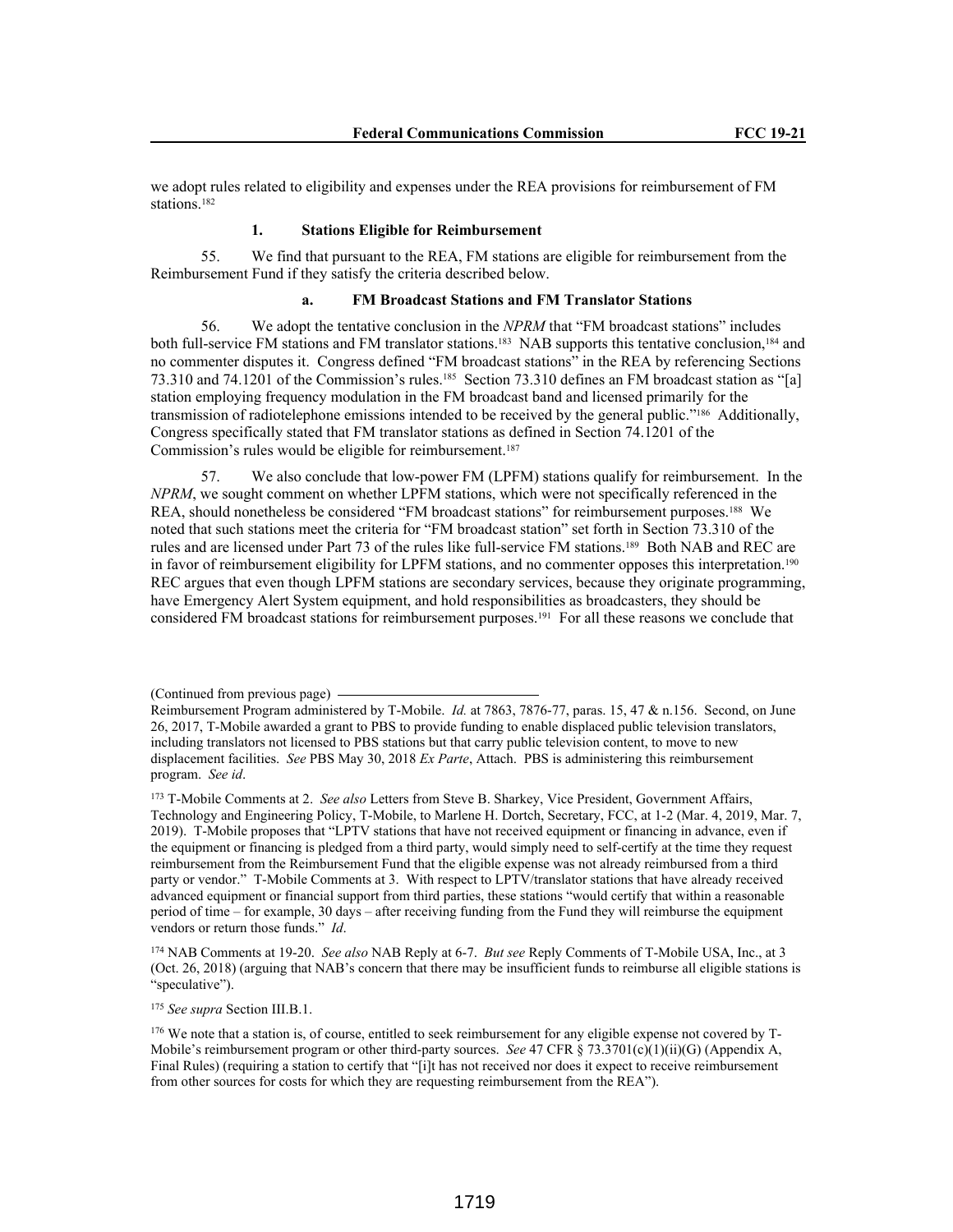LPFM stations qualify for reimbursement.

#### **b. Licensed and Transmitting at Time of Repack**

58. For LPTV/translator stations, as noted above, the REA defines eligibility by reference to licensing and transmitting prior to a specific date (April 13, 2017). It includes no such specific reference in addressing FM stations. We adopt our tentative conclusion that to be eligible for reimbursement under the REA, an FM station must have been licensed and transmitting on this same date, using facilities impacted by a repacked television station.192 We also adopt our tentative conclusion that only those costs associated with the impact at that location will be considered eligible.193 We believe it is necessary and appropriate to impose some reasonable standards on the eligibility of stations to be reimbursed from the Reimbursement Fund, and we conclude that we should place the same limitation on FM stations that is applied to LPTV/translator stations.194 As explained in the *NPRM*, we chose this date because it is the date on which reverse auction winners and the television stations subject to the repack were identified in the *Closing and Channel Reassignment PN*, and we tentatively concluded that any FM station that began operating on a facility or at a location impacted by a repacked television station after that date voluntarily assumed the risk of any potential disruption of service to the FM station.195 NAB, the only commenter to address this issue, agrees with this rationale and supports using a "licensed and transmitting on April 13, 2017" standard for eligibility of FM stations.196 Thus, we adopt this tentative conclusion and find that any costs incurred by FM stations that undertook such a risk are not "reasonably incurred" under the statutory standard and therefore are not eligible for reimbursement under the REA.<sup>197</sup>

We affirm our conclusion that there must be a causal link between the facilities for which reimbursement is sought and repack-related work to a full power or Class A television station. The REA requires reimbursement "to reasonably minimize disruption of service as a result of the reorganization of broadcast television spectrum under [47 U.S.C. § 1452(b)]."198 In the *NPRM*, we tentatively concluded

<sup>179</sup> NTA Comments at 7.

<sup>180</sup> *Id*.

<sup>181</sup> 47 U.S.C. § 1452(l)(1)(A).

<sup>182</sup> Only three parties filed comments specifically addressing FM station reimbursement: the National Association of Broadcasters (NAB), which filed comments and reply comments; National Public Radio (NPR), which filed comments; and REC Networks (REC), which filed comments limited to the issue of whether the definition of "FM broadcast stations" includes low-power FM (LPFM) and Class D FM stations.

<sup>183</sup> *NPRM*, 33 FCC Rcd at 7878, para. 51. In the REA, Congress did not differentiate between FM stations providing commercial programming and those broadcasting NCE programming. NCE FM stations are licensed only to nonprofit educational organizations upon showing that the station will be used for the advancement of an educational program. 47 CFR § 73.503(a). Both commercial and NCE stations provide programming meeting the needs of their communities of license. We therefore conclude that both commercial and NCE FM full-service and translator stations shall be counted as FM stations for purposes of the REA. *See NPRM*, 33 FCC Rcd at 7878, para. 51, n.162.

<sup>184</sup> NAB Comments at 9.

<sup>185</sup> 47 U.S.C. § 1452(l)(2); 47 CFR § 73.310.

<sup>186</sup> 47 CFR § 73.310(a).

<sup>187</sup> 47 U.S.C. § 1452(l)(2). FM translator stations are defined in Section 74.1201 of the rules as "[a] station in the broadcasting service operated for the purpose of retransmitting the signals of an AM or FM radio broadcast station or another FM broadcast translator station without significantly altering any characteristics of the incoming signal (continued….)

<sup>(</sup>Continued from previous page)

<sup>177</sup> *NPRM*, 33 FCC Rcd at 7877, para. 49.

<sup>&</sup>lt;sup>178</sup> We clarify that we are not requiring stations to initiate fundraising activities, but to avail themselves of existing sources of funding.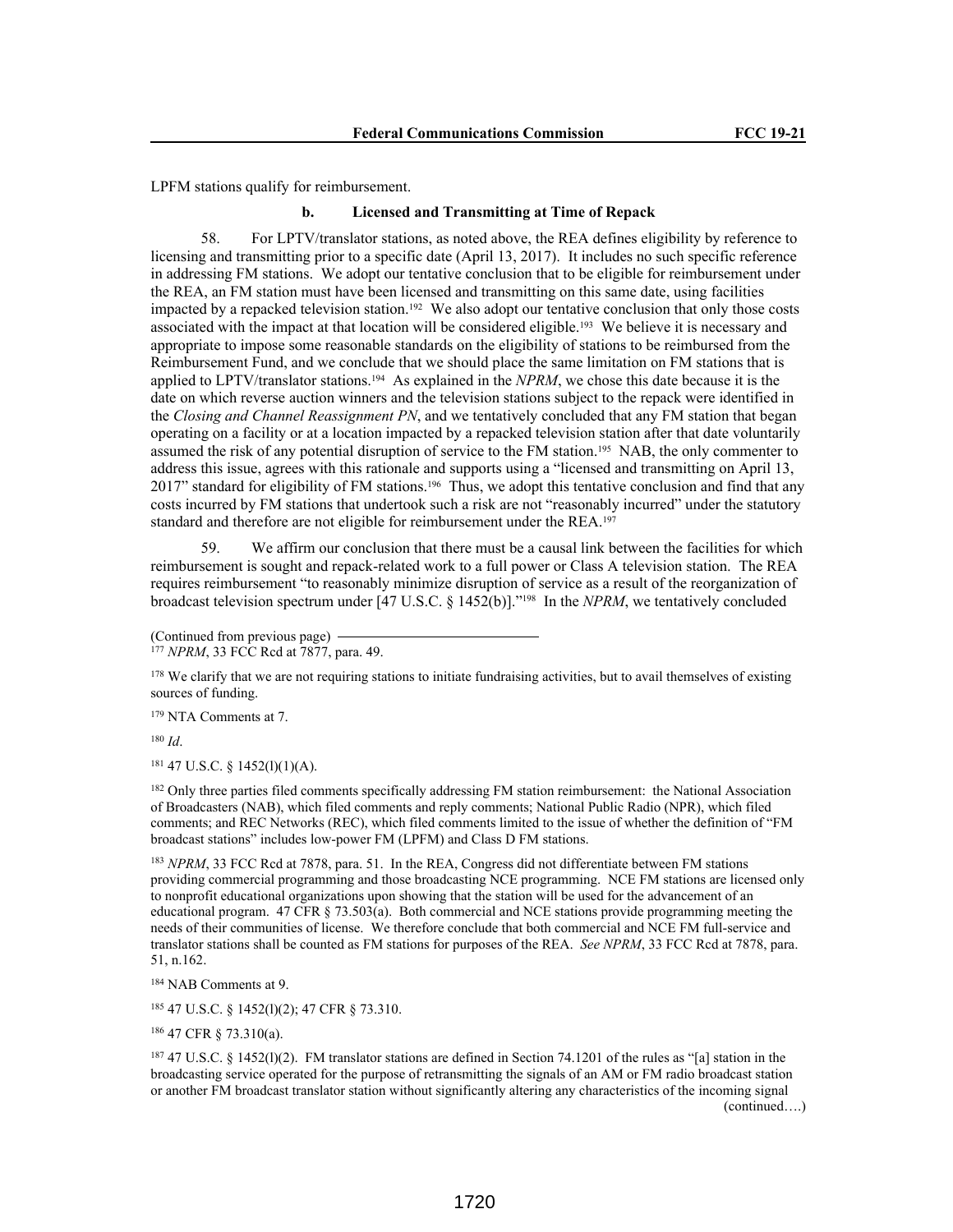that an FM station can experience a service disruption "as a result of the reorganization of broadcast television spectrum under [47 U.S.C. § 1452(b)]" either because a full power or Class A television station has been reassigned to a new channel in the *Closing and Channel Reassignment PN*, or because a full power or Class A television station relinquished spectrum usage rights in the reverse auction.199 In either case, modification of the full power or Class A television station may impact the FM station. We interpreted the statutory language to require a causal link between the facilities being reimbursed and the activities associated with the station relinquishing spectrum rights or the repacked full power or Class A television station, and likewise interpreted this provision to mean that only the FM broadcast facilities directly impacted by the repacked television station would be eligible for reimbursement.200 We believe that this interpretation of the REA is consistent with Congress's provision of limited funds for FM facility reimbursement. NAB agrees that the clear intent of the REA was to require a causal link between work done because of repacking or channel relinquishment and expenses for which an FM station seeks reimbursement,201 and no commenter disputes our interpretation.

60. Consistent with our finding with respect to LPTV/translator stations,202 we conclude that reimbursing FM stations for costs incurred due to television station modifications resulting from authorizations received through the alternate channel/expanded facilities filing windows is consistent with the REA. We sought comment on whether the REA's requirement that we reimburse costs incurred by FM stations to "reasonably minimize disruption of service as a result of the reorganization of broadcast television spectrum under [47 U.S.C. § 1452(b)]" extends to costs incurred by FM stations solely due to modifications made by full power and Class A facilities as a result of receiving authorizations through the two alternate channel/expanded facilities filing windows.203 NAB urges the Commission to permit reimbursement under the REA for work done because of modifications as a result of receiving authorizations through the alternate channel/expanded facilities filing windows.204 We agree with NAB that "these filing windows, authorized by the Commission in its incentive auction framework order, plainly constitute part of the repack."<sup>205</sup>

<sup>188</sup> *NPRM*, 33 FCC Rcd at 7878, para. 51.

<sup>189</sup> *Id*. Additionally, 47 CFR § 73.310 and its definitions are incorporated in the Part 73 LPFM rules. *See* 47 CFR § 73.801.

<sup>190</sup> NAB Comments at 9; Comments of REC Networks, at 2 (Sept. 26, 2018) (REC Comments).

<sup>191</sup> REC Comments at 2. REC also argues that Class D FM stations should be eligible for reimbursement. *Id*. Class D FM stations are 10-watt stations that were typically licensed to small communities and high schools. There are 126 such Class D FM stations; they are no longer licensed in the continental United States but continue to be licensed on occasion to smaller communities in Alaska. Because Class D FM stations are considered full-service FM stations, we concur with REC that, in the unlikely event that such a station is affected by repacking, it should be able to seek reimbursement.

<sup>192</sup> *NPRM*, 33 FCC Rcd at 7878-79, para. 52. *See Mobile Communications Corp. v. FCC*, 77 F.3d 1399, 1405 (D.C. Cir. 1996) (explaining that the maxim of statutory construction *expressio unius est exclusio alterius* (the mention of one thing implies the exclusion of another) "'is simply too thin a reed to support the conclusion that Congress has clearly resolved [an] issue'") (quoting *Texas Rural Legal Aid, Inc. v. Legal Serv. Corp.*, 940 F.2d 685, 694 (D.C. Cir. 1991)). Consistent with our finding with respect to LPTV/translator stations in paragraph 27 *supra*, FM stations that had an application for a license to cover on file with the Commission on April 13, 2017, will be considered "licensed" for purposes of reimbursement eligibility.

<sup>193</sup> *NPRM*, 33 FCC Rcd at 7878-79, para. 52.

<sup>194</sup> *Id*. The REA seeks to reimburse costs "reasonably incurred" by FM stations to "reasonably minimize disruption of service" as a result of the reorganization of broadcast television spectrum, but as noted above it provides no (continued….)

<sup>(</sup>Continued from previous page) other than its frequency and amplitude, in order to provide radio broadcast service to the general public." 47 CFR § 74.1201(a).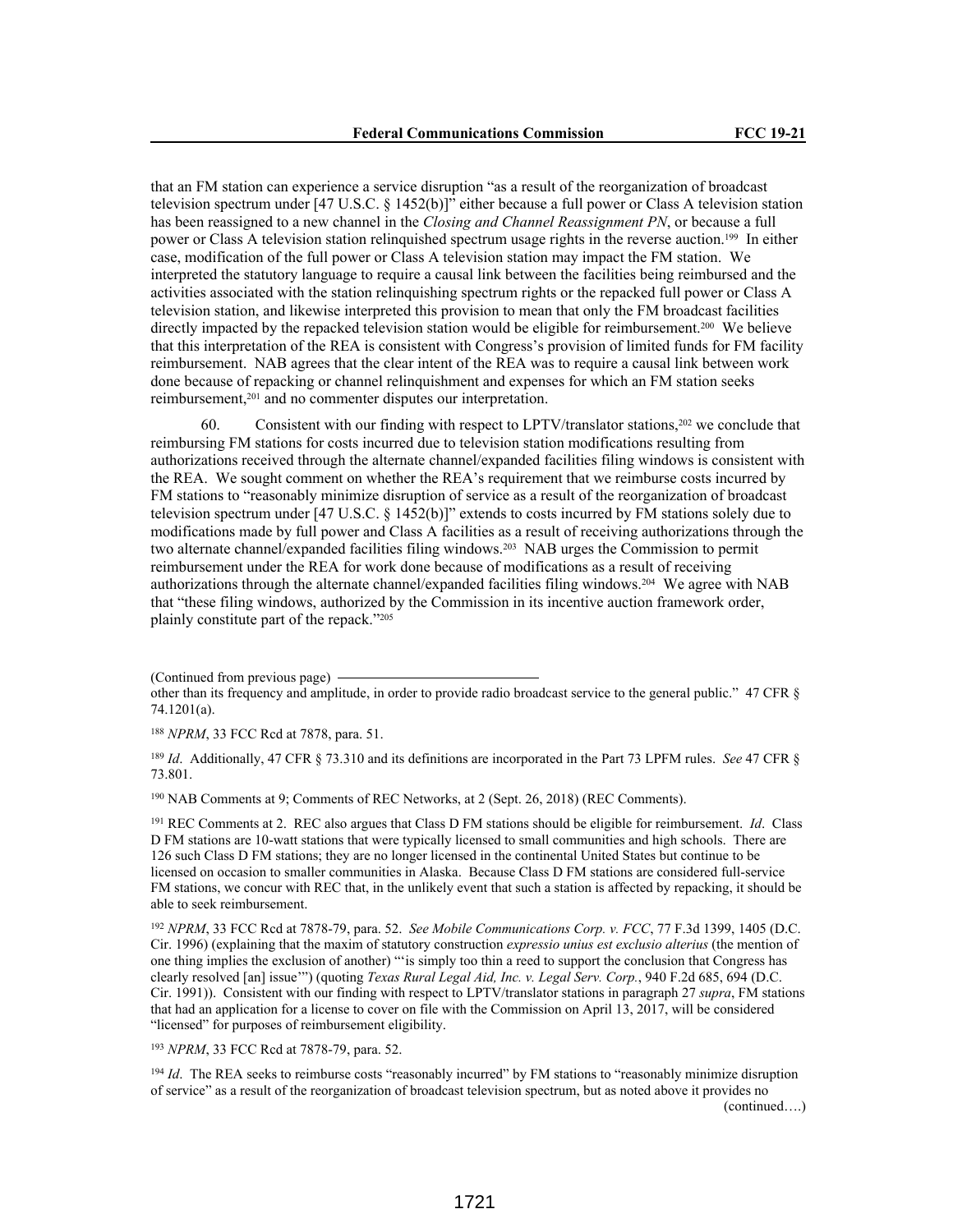#### **c. Categories of Eligible FM Stations**

61. In the *NPRM*, we proposed three categories of stations that we anticipate will encounter any disruption of service as a result of the reorganization of broadcast television spectrum such that they would be eligible for reimbursement under the REA. We adopt our proposal to assign affected FM stations to the three categories of service disruption set forth below, and to allow reimbursement to FM stations in these three categories:

- Category (1) Stations Forced to Relocate Permanently. We proposed that this eligibility category include FM stations required either to vacate their towers, and which therefore incur costs for alternative facilities at a different site, or to relocate permanently their antennas to a different level of their current towers.
- Category (2) Stations Forced to Temporarily Dismantle Equipment or Make Other Changes Not Requiring Commission Approval. We proposed that this eligibility category include FM stations required temporarily to dismount or disassemble equipment, most likely antennas, in order to accommodate work on a television antenna or a tower.<sup>206</sup> We also proposed that this category include FM stations required to physically move their transmitter to accommodate new television transmission equipment, and also include other types of necessary equipment modifications that do not require Commission approval.<sup>207</sup>
- Category (3) Stations Forced to Temporarily Reduce Power or Cease Transmission on Their Primary Facility to Accommodate Antenna or Tower Modifications. We proposed that this eligibility category would include those FM stations that are required to reduce power or go off the air to protect workers making modifications to television facilities on a tower from RF exposure. FM stations in other eligibility categories could also qualify as Category (3) stations if they otherwise meet the reimbursement requirements.<sup>208</sup>

(Continued from previous page)

additional specificity as to the eligibility of FM stations for reimbursement.

<sup>195</sup> *Id*.

<sup>196</sup> NAB Comments at 10.

<sup>197</sup> *NPRM*, 33 FCC Rcd at 7878-79, para. 52.

<sup>198</sup> *Id*.

<sup>199</sup> *NPRM*, 33 FCC Rcd at 7879, para. 52.

<sup>200</sup> *Id*.

<sup>201</sup> *See* NAB Comments at 9.

<sup>202</sup> *See supra* para. 43.

<sup>203</sup> *NPRM*, 33 FCC Rcd at 7879, para. 52. For a more detailed description of the alternate channel/expanded facilities filing windows, *see supra* para. 43.

<sup>204</sup> NAB Comments at 10.

<sup>205</sup> *Id*.

<sup>206</sup> For example, an FM station might be forced to remove its antenna temporarily to make room for a gin pole (a temporary pole used to hoist antenna sections and components) being used to modify or remove a television antenna, or to enable work to upgrade a tower for heavier television antennas or greater wind loading.

<sup>207</sup> For example, an FM station might need to replace or modify a directional antenna whose directional pattern is changed due to tower modifications or additional coaxial cables or wave guides running behind the antenna, in order to conform to its licensed signal pattern.

<sup>208</sup> *NPRM*, 33 FCC Rcd at 7879-80, para. 53. In the *NPRM*, we stated that we anticipate that there will be a very (continued….)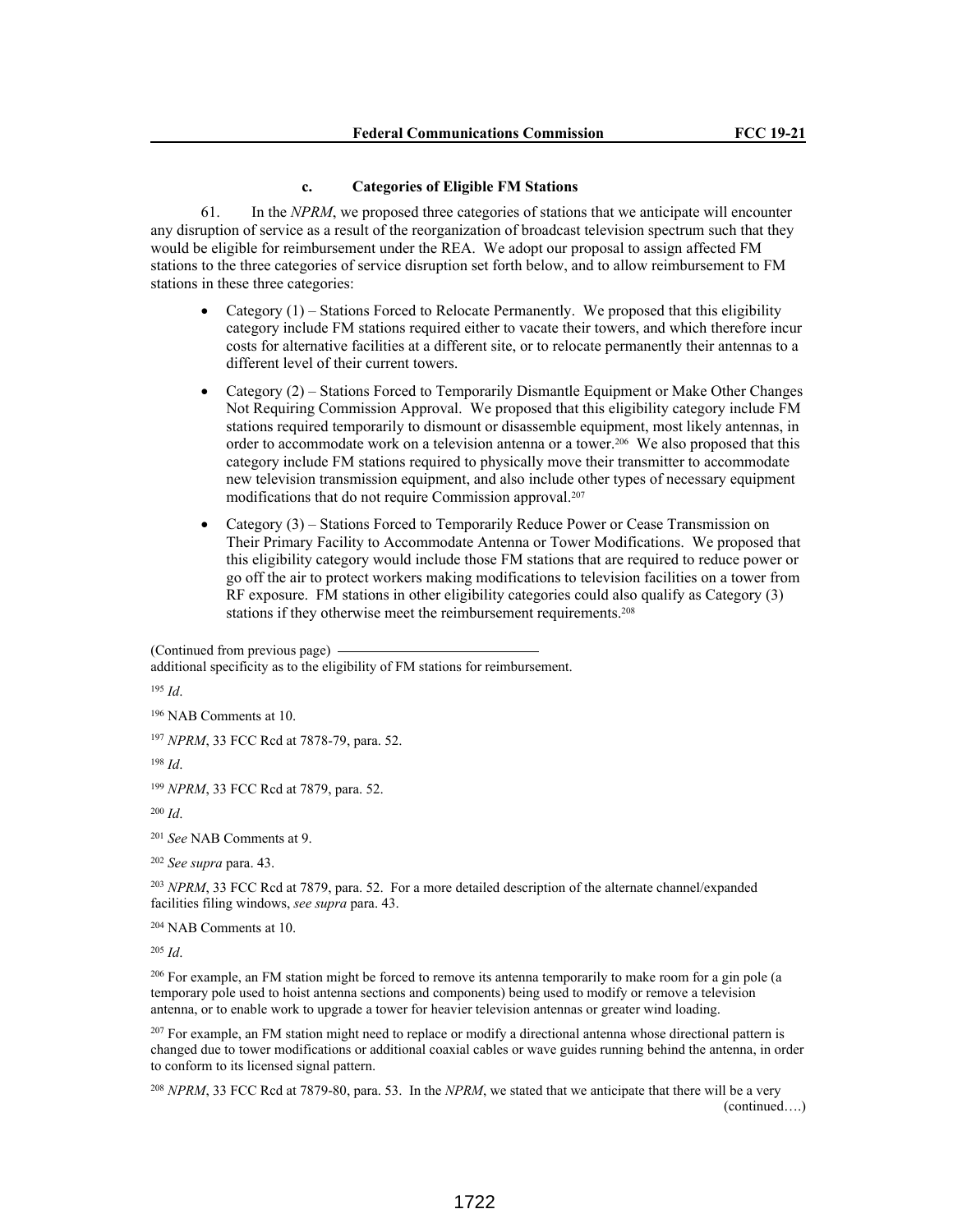62. As noted in the *NPRM*, we believe that reimbursing FM stations for the types of service disruptions described in these categories is consistent with our statutory mandate to reimburse FM stations for "costs . . . for facilities necessary for such station to reasonably minimize disruption of service as a result of the reorganization of broadcast television spectrum."209 NAB "agrees that these three categories should cover the universe of affected stations," and no commenter disagrees with the categorization of FM stations proposed above or suggests additional categories.<sup>210</sup>

63. We also adopt our tentative conclusion that FM stations will be required to certify that they have not received or do not expect to receive payment from other sources for interim facilities constructed or leased as a result of repack-related service disruptions.<sup>211</sup> Section 511(l)(1)(C) of the REA specifies that an FM station that has received payment for "interim facilities" from either a television station that was reimbursed under the Spectrum Act or "from any other source" may not receive "any reimbursements" under the REA.212 Based on the statutory language, we conclude that any FM station that has received such payment for "interim facilities," is ineligible for any reimbursement under the REA. Commenters agree with these conclusions.213 As discussed above, we believe the government should not act as an insurer with regard to voluntary reimbursements made by third parties.<sup>214</sup>

### **2. Expenses Eligible for Reimbursement**

64. In the *NPRM*, we observed that the REA requires us to provide reimbursement for "costs reasonably incurred by an FM broadcast station for facilities necessary for such station to reasonably minimize disruption of service as a result of the reorganization of broadcast television spectrum."215 We tentatively concluded that tying reimbursement to a requirement for some level of disruption of service to eligible FM stations is reasonable, and noted that the public interest requires that we seek to maximize the limited funds available for all facilities to address the most significant service disruptions to ensure that the most needed facilities are fully funded.216 We thus sought comment on how to define what costs are "reasonably incurred" and on how to interpret the phrase "to reasonably minimize disruption of service"

<sup>209</sup> 47 U.S.C. § 1452(l)(1)(A).

<sup>210</sup> *See* NAB Comments at 11. As discussed below, commenters focused mainly on the proposed graduated priority approach for reimbursement within Category (3) stations. *See infra* para. 73.

<sup>211</sup> *NPRM*, 33 FCC Rcd at 7881, para. 55. *See also infra* para. 87 (discussing other sources of funding and related certification requirements for FM stations generally).

# <sup>212</sup> 47 U.S.C. § 1452(l)(1)(C).

<sup>213</sup> NAB supports the proposal to require certification that the station has not been reimbursed from other sources. NAB Comments at 18.

<sup>214</sup> *See supra* para. 52.

<sup>215</sup> *NPRM*, 33 FCC Rcd at 7881, para. 56 (citing 47 U.S.C. § 1452(l)(1)(A)).

<sup>216</sup> *Id*.

<sup>(</sup>Continued from previous page)

small number of FM stations in Category (1) and Category (2), and that, while Category (3) will be the most numerous of eligible FM stations, it will still likely include only a limited number of FM stations. *See id*. at 7880, para. 53  $\&$  n.174. NAB agrees "that the first two categories will likely include relatively few stations while the third category will be the largest." NAB Comments at 10-11. *See also* NPR Comments at 4 (indicating that, based on an informal station survey conducted by NPR, at least three public radio stations must move their FM antennas to new towers; at least two public radio stations must relocate their antennas on the same tower; at least a dozen public radio stations (including some in the first two groups) must temporarily dismantle equipment or make other temporary or permanent equipment changes due to the repack; and several dozen more must temporarily reduce power and signal coverage or go off air to accommodate repack work). We note, however, that these anecdotal examples do not provide a basis for making a definitive estimate of how many stations will be affected or the level of expense that might be requested of the Reimbursement Fund, either by category or in the aggregate.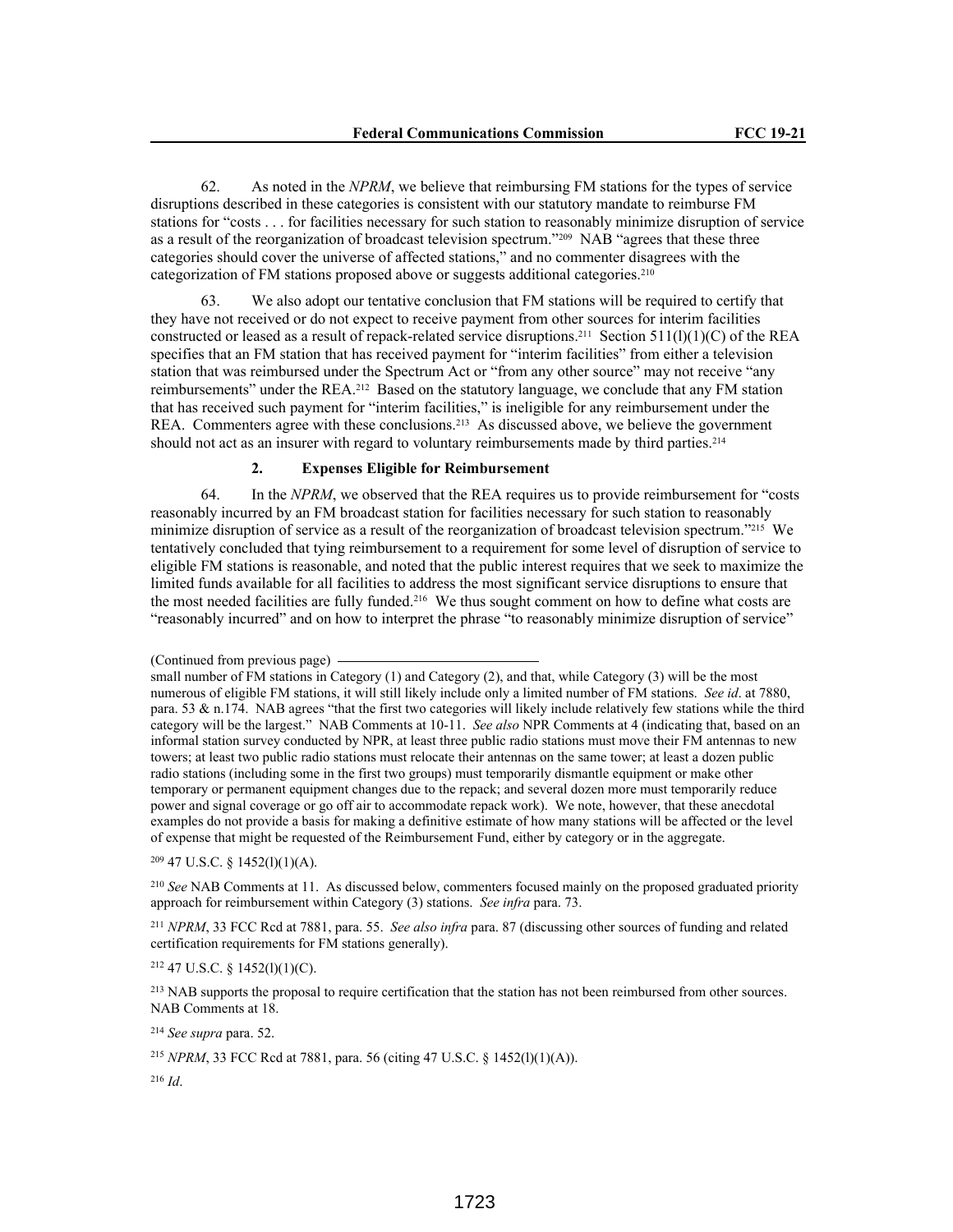as contemplated by the REA, and proposed an approach for prioritization of reimbursement to FM stations.<sup>217</sup> Below we describe expenses that we find are eligible for reimbursement pursuant to the REA.

# **a. Costs Reasonably Incurred**

65. First, as proposed in the *NPRM*, we find that eligible costs for Category (1) and Category (2) stations are similar to eligible costs for full power and Class A stations in the repack, and therefore should be reimbursed in a similar manner.<sup>218</sup> No commenter took issue with this proposal, and we therefore adopt it as discussed in greater detail below. As a result, if sufficient funds are available in the Reimbursement Fund to fully reimburse FM stations, Category (1) and Category (2) stations should be eligible for reimbursement for up to 100 percent of eligible costs similar to the reimbursements provided to impacted full power and Class A stations.

66. Second, we decline to adopt our proposal that reimbursement for Category (3) stations should be subject to a graduated priority system based on the significance and duration of service disruption.219 No commenter supports this proposal. Instead, as discussed in more detail below, we conclude that if sufficient funds are available in the Reimbursement Fund to fully reimburse FM stations, Category (3) stations that experience more than a *de minimis* level of service disruption will be eligible for reimbursement for up to 100 percent of eligible costs.<sup>220</sup>

# **(i) Replacing or Restoring Facilities – Category (1) and (2) Stations**

67. *Category (1) Stations*. We conclude that Category (1) stations are eligible for reimbursement of up to 100 percent of eligible costs. In the *NPRM*, we stated our belief that reimbursement of costs associated with Category (1) FM stations should be based on a standard similar to that developed for the existing reimbursement program for full power and Class A stations because the nature of the relocation of the FM station and types of costs incurred are similar.221 As such, we noted that the goal for Category (1) stations should be to rebuild their facilities to reasonably replicate the station's coverage area and population served, similar to the standard applicable to full power and Class A stations.222 We also stated that Category (1) stations should be eligible for reimbursement for costs similar to full power and Class A stations to move and reconstruct the current facilities at a new site or tower location, including costs of equipment, professional services such as engineering, and tower and construction work.223 With no opposition from commenters, we thus affirm our conclusions and find that, if sufficient funds are available in the Reimbursement Fund to fully reimburse FM stations, Category (1) stations are eligible for reimbursement for up to 100 percent of eligible costs similar to the reimbursements provided to impacted full power and Class A stations.224 We continue to believe that only a very small number of stations are likely to be included in this category,225 and therefore we do not

<sup>217</sup> *Id*.

<sup>219</sup> *Id*. at 7883-85, paras. 61-67.

<sup>220</sup> *See infra* para. 80 (defining *de minimis* service disruption).

<sup>221</sup> *NPRM*, 33 FCC Rcd at 7881, para. 58 (citing *Incentive Auction R&O*, 29 FCC Rcd at 6622, paras. 120-21 (replication of service), and 6812-30, paras. 598-644 (reimbursement)). The existing reimbursement program for full power and Class A stations seeks to reimburse costs reasonably incurred for stations to move their facilities to a new channel assigned as a result of the incentive auction repacking process, using reasonable efforts to preserve each station's coverage area and population served. *Id*.

<sup>222</sup> *Id*. (citing *Incentive Auction R&O*, 29 FCC Rcd at 6622, paras. 120-21).

<sup>223</sup> *Id*. (citing *Incentive Auction R&O*, 29 FCC Rcd at 6812-30, paras. 598-644).

<sup>224</sup> *Id*.

<sup>225</sup> *See supra* note 208.

<sup>218</sup> *Id*. at 7881-82, paras. 58-60.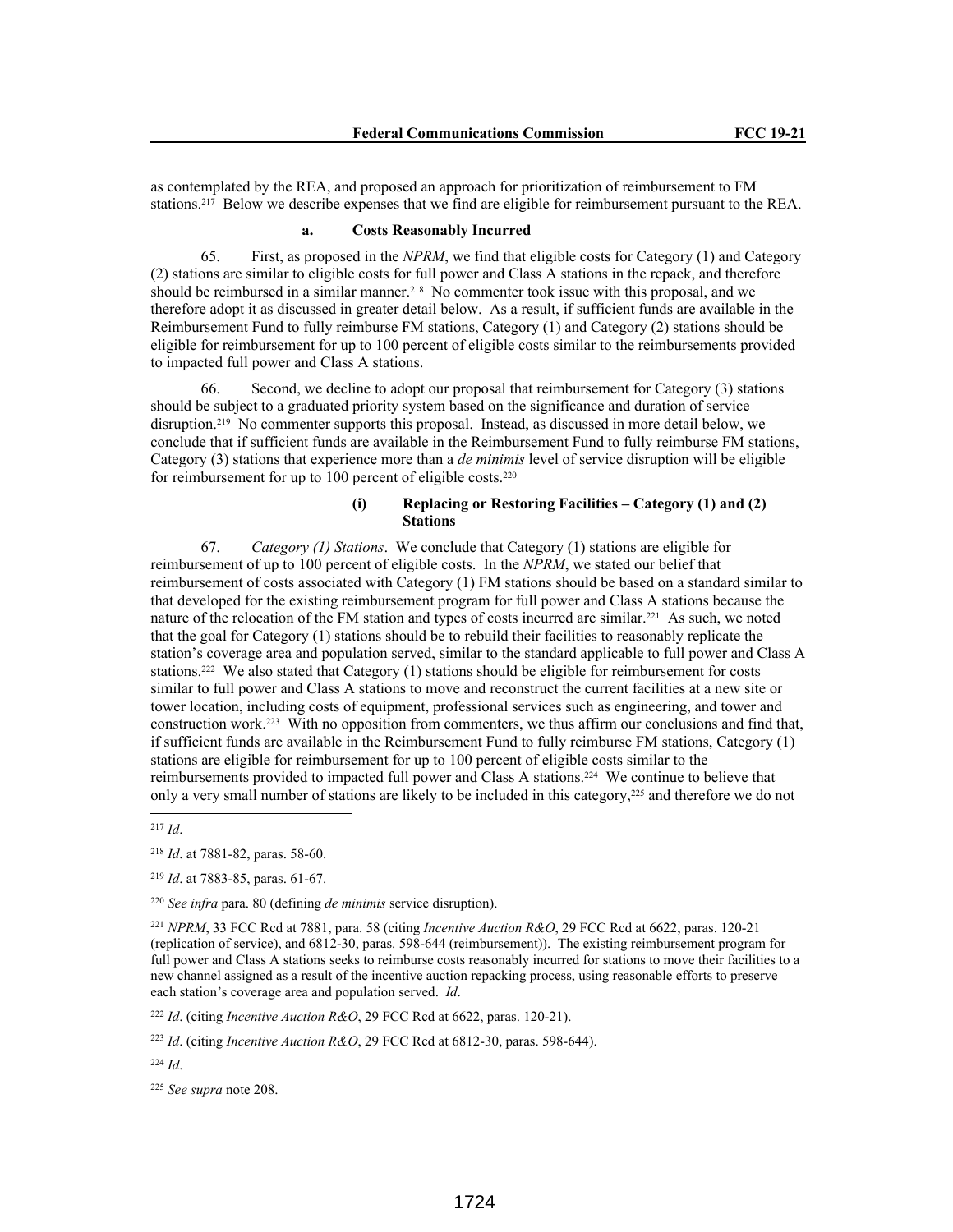believe the reimbursement of these stations is likely to constitute a significant portion of payments to FM stations from the Reimbursement Fund.<sup>226</sup>

68. We further adopt our proposals with respect to specific types of reimbursable equipment costs for Category (1) stations. Specifically, we find that examples of reimbursable equipment costs that could be reasonably incurred include transmitters, antennas, coaxial cable or wave guides, and associated equipment needed to reasonably replicate the service being lost.227 We also find that existing equipment should be reused as appropriate and that, to the extent that existing equipment cannot be reused, new equipment be reimbursable if needed to reasonably replicate service and coverage area.<sup>228</sup> Additionally, we find that the costs of engineering to determine what technical facilities are needed to replace existing service at a new site should be considered reimbursable expenses, as well as transportation costs of physically moving equipment to a new site or new location on a tower and any engineering costs associated with the move.229 Finally, we adopt our proposal not to reimburse FM stations for equipment that is used solely to emit transmissions that are not "radiotelephone emissions intended to be received by the general public," such as Traffic Message Channels and digital metadata.230 No commenter disagrees with these proposals.

69. We find that expenses related to STLs are eligible for reimbursement in certain circumstances. In the *NPRM*, we initially proposed not to reimburse FM stations for the costs of STLs and related equipment.231 NAB urges us to permit the reimbursement of STL expenses in light of the fact that, unlike television stations, FM stations will not change channels but will, in some cases, be forced to change locations, necessitating readjustment of STL facilities.232 Although we conclude that stations utilizing microwave STL links should ordinarily be able to reuse their transmission and reception equipment and antennas, we find that there may be certain limited instances where reimbursement may be appropriate, such as where FM stations incur expenses due to a change in the FM station's antenna location. We direct the Media Bureau to reimburse reasonably incurred expenses on a showing that existing STL facilities could not be adapted for use at the new tower site and that their unsuitability is due to the specific relocation of the antenna and not the repack generally. We distinguish this situation from the use of STLs in the context of full power and Class A services. In those situations, the issue addressed by the Commission in the *Incentive Auction R&O*, and reaffirmed herein,233 is whether a station may be reimbursed for non-comparable equipment in lieu of a displaced secondary service that is not itself eligible for reimbursement, whereas here the Commission anticipates replacement of existing equipment due to a location change.

70. *Category (2) Stations*. We conclude that Category (2) stations are eligible for reimbursement of up to 100 percent of eligible costs. In the *NPRM*, we stated our belief that it is also in the public interest to develop a similar standard for eligible expenses for reimbursement of Category (2) stations.234 We noted that Category (2) stations could reasonably incur costs that are related to their need to temporarily dismantle equipment or modify their physical facilities, for example, costs of equipment, professional services such as engineering, and tower and construction work, similar to the costs incurred

<sup>230</sup> *Id*. at 7882, para. 59, n.182. *See* 47 CFR § 73.310.

<sup>232</sup> NAB Comments at 16-17.

<sup>226</sup> *NPRM*, 33 FCC Rcd at 7882, para. 58.

<sup>227</sup> *Id*. at 7882, para. 59.

<sup>228</sup> *Id*. *See also infra* Section III.C.2.c (discussing requirement to reuse existing equipment where possible).

<sup>229</sup> *NPRM*, 33 FCC Rcd at 7882, para. 59.

<sup>231</sup> *NPRM*, 33 FCC Rcd at 7882, para. 59, n.182. *See also supra* note 137.

<sup>233</sup> *Incentive Auction R&O*, 29 FCC Rcd at 6695-96, paras. 297-98, and 6822, para. 623; *supra* note 137.

<sup>234</sup> *NPRM*, 33 FCC Rcd at 7882, para. 60.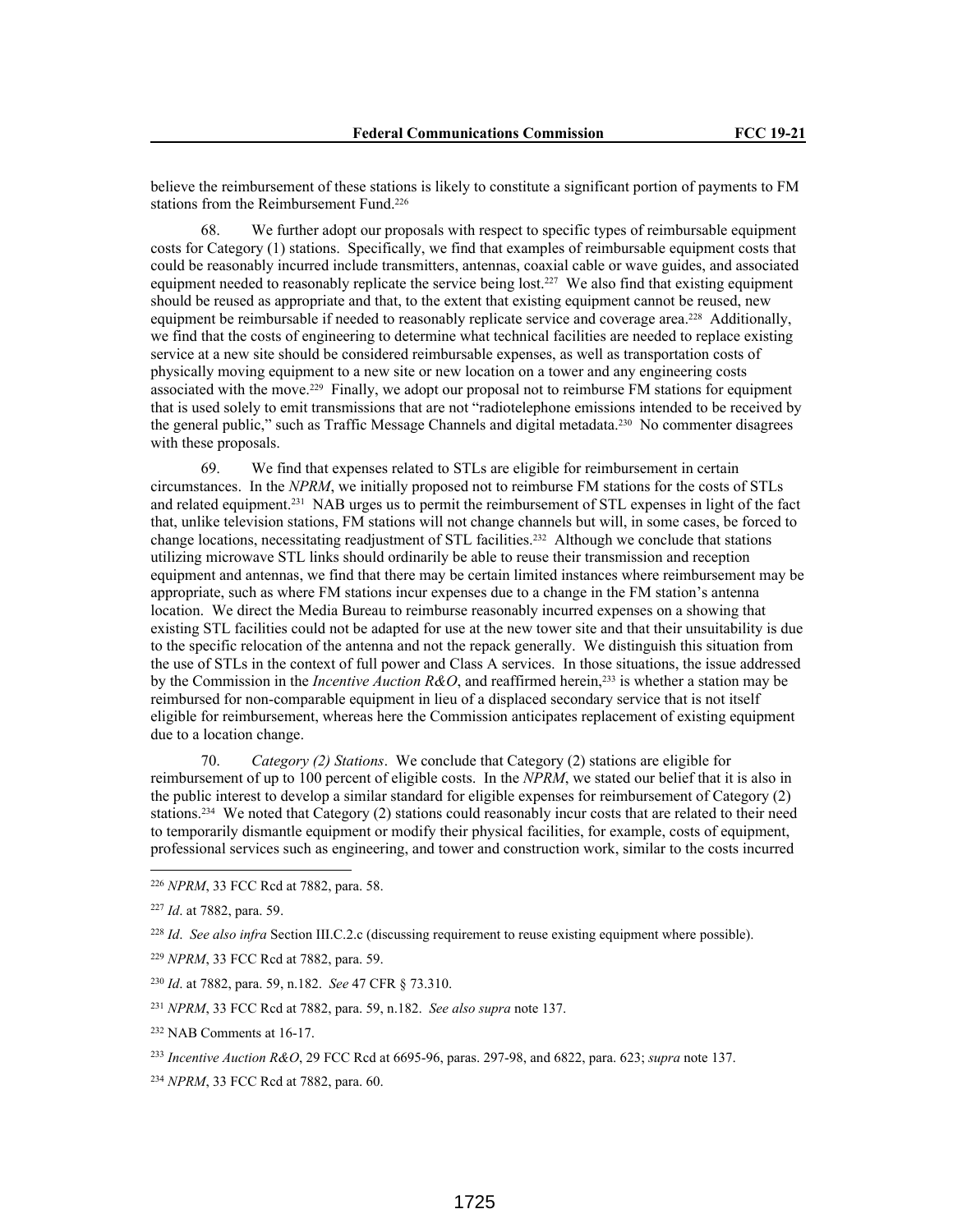by full power and Class A stations.<sup>235</sup> Additionally, we observed that, similar to Category (1), the service disruptions associated with these costs are likely to be significant in magnitude, but the number of stations incurring such costs is likely to be very small, and payments to such stations from the Reimbursement Fund will likewise be relatively small compared to total reimbursements for FM stations. With no opposition from commenters, we thus affirm these conclusions and adopt our proposal that, if sufficient funds are available in the Reimbursement Fund to fully reimburse FM stations, Category (2) stations should be reimbursed for up to 100 percent of eligible costs similar to full power and Class A stations.<sup>236</sup>

## **(ii) Interim Facilities – Category (3) Stations**

71. We adopt our proposal that Category (3) stations be reimbursed for the cost of constructing new auxiliary facilities or upgrading existing auxiliary facilities to maximize signal coverage.237 We observed in the *NPRM* that, in the full power and Class A reimbursement program, the costs of interim facilities are reimbursed in the same manner as other costs incurred for a station to change channels, and we stated that we would apply the same approach to FM stations.238 This would permit FM stations to continue broadcasting while their primary facilities are off the air due to the need to protect tower personnel working on modifications related to the reorganization of broadcast television spectrum. Reimbursable costs could include costs of equipment, professional services such as engineering, and tower and construction work. No commenter disagrees with our proposal.

72. We adopt our tentative conclusion that it is reasonable for there to be some temporary disruption of FM service to permit construction work or maintenance on a collocated, adjacent, or nearby station.<sup>239</sup> FM stations regularly power down or remain silent for temporary periods to accommodate tower or antenna work and transmitter maintenance, and because of this we stated that it is appropriate to reimburse costs for interim facilities only if they are needed to avoid service interruptions that would otherwise exceed ordinary construction or maintenance requirements.240 We further adopt our tentative conclusion that operating from interim facilities does not require service that is identical to the station's primary service, as indicated by the REA's requirement that we consider what expenses "reasonably minimize" disruption of service, rather than the Spectrum Act's mandate to reimburse expenses resulting from a channel change.241 There was no opposition in the record to these particular conclusions.

73. However, we reject the proposal in the *NPRM* to apply a graduated priority system to reimburse Category (3) stations that would have linked the length of service disruption avoided to the level of reimbursement eligibility.<sup>242</sup> In the *NPRM*, we tentatively concluded that Category (3) FM stations should qualify for maximum reimbursement on a graduated scale, with those stations off the air longest qualifying for the greatest percentage of reimbursement,<sup>243</sup> because we believed it would preserve finite funds for the most significant instances of service disruption.244 NAB and NPR strenuously oppose this proposal and dispute our tentative conclusion that the longer the lost airtime, the more service disruption and, thus, the greater justification for reimbursement for the construction of permanent

```
236 Id.
237 NPRM, 33 FCC Rcd at 7883, para. 61.
238 Id.
239 Id. at 7883, para. 62.
240 Id. 
241 Id.
242 Id. at 7883-85, paras. 62-63, 65-66.
243 Id. at 7883, para. 62.
244 Id.
```
<sup>235</sup> *Id*.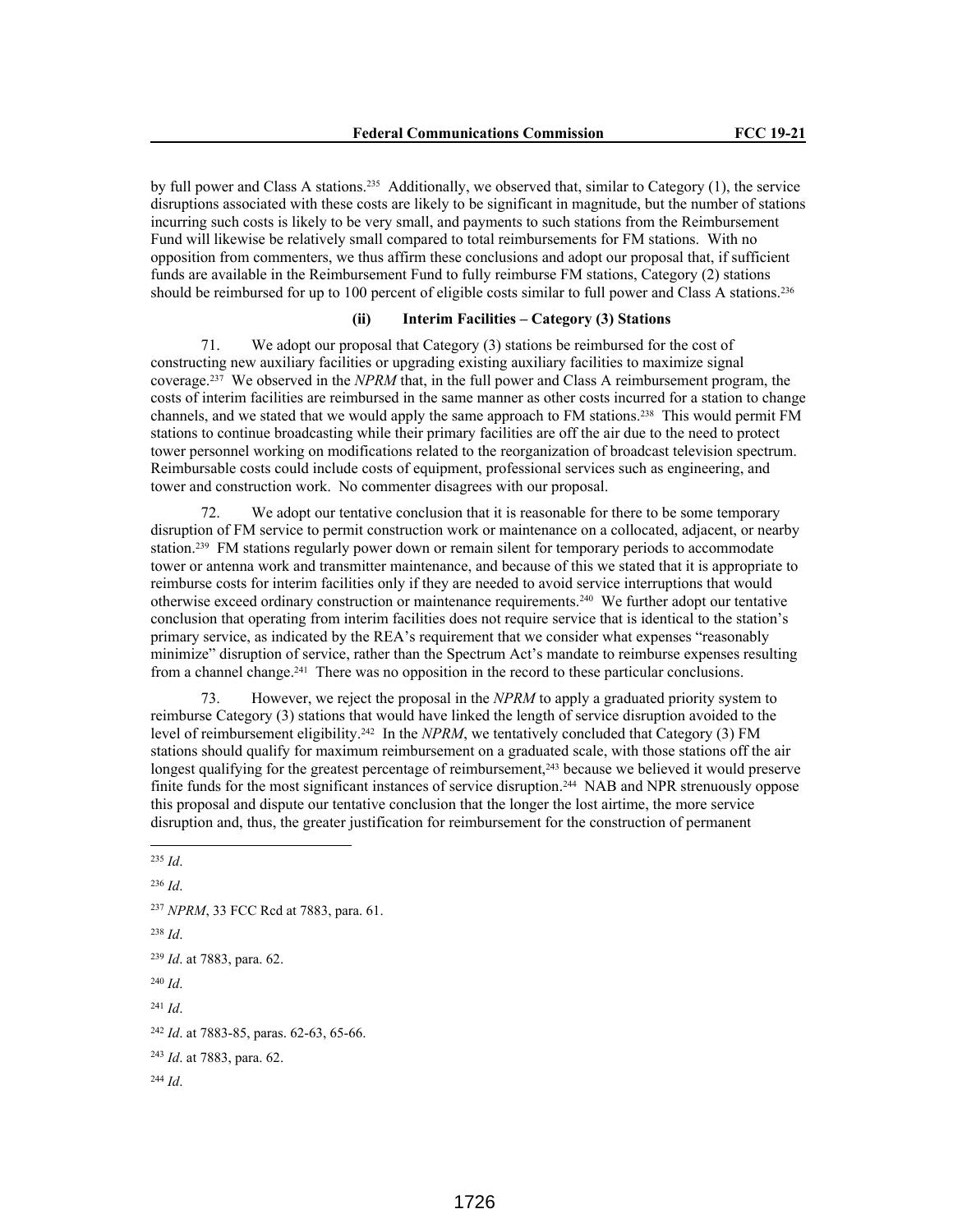auxiliary facilities.<sup>245</sup> NAB labels the scaled reimbursement proposal as arbitrary and capricious,<sup>246</sup> while NPR asserts that many stations, especially noncommercial educational (NCE) stations, would forego installation of interim facilities if reimbursed for only half the cost.247 We share the concerns expressed regarding this proposal, and we do not adopt it.

74. Instead, we will allow all Category (3) stations whose service is subject to more than a reasonably minimal disruption, as defined below, for more than a *de minimis* amount of time (discussed in paragraph 80 below) to be reimbursed for their reasonably incurred costs to the same extent as Category (1) and (2) stations. If the \$50 million fiscal year 2018 allocation for FM stations should prove insufficient to fully reimburse all categories of FM station claimants, then the Media Bureau will allocate funds in the same manner among all FM claimants in all three categories, for instance by allocating the same percentage of funds to stations in all three categories. Although we have agreed with NAB and NPR that funds for reimbursement may exceed the \$50 million specifically earmarked for FM stations in fiscal year 2018,248 it is too soon to know whether any additional funds will be available or be sufficient to provide 100 percent reimbursement to all FM stations, particularly given the prioritization of full power and Class A stations and MVPDs with respect to fiscal year 2019 funds. Should additional fiscal year 2019 funds be available for reimbursement of FM stations, we direct the Media Bureau to distribute those funds in the same manner among all FM station categories.

75. NPR asks us to clarify that those FM stations able to seek reimbursement for interim facilities should not be limited to stations forced to go off air with their regular facilities, but should also include stations forced to reduce power to the point that they cannot cover 80 percent of their normal covered area or population.<sup>249</sup> We concur with NPR that reimbursable interim facilities need not be limited to FM stations forced to go off air completely during repack-related work. In determining what would constitute "reasonably minimiz[ing] disruption of service" with respect to Category (3) stations, we observed in the *NPRM* that transmissions from interim facilities would not exactly replicate the areas or populations covered from the licensed transmitter site.250 We therefore proposed that 80 percent of an FM station's coverage area or covered population should be replicated by the interim facility in order to constitute substantial interim coverage meeting the "reasonably minimiz[ing] disruption of service" standard.251 This was based on Commission precedent in other contexts holding that, when a rule requires provision of a certain strength signal to an entire community, provision of that signal strength to 80 percent or more of either the area or the population of the community is considered to be substantial compliance with the rule.<sup>252</sup> NAB, in its comments, prefers a standard under which only a station that can cover *both* 80 percent of its full-service covered population *and* 80 percent of its full-service covered area

<sup>245</sup> *Id*. at 7883, para. 63. *See* NAB Comments at 13-14 (stating that our proposal to peg the percentage of reimbursement to the time off air "fundamentally misapprehends the dramatic and damaging effect of going off air for FM stations and their listeners"); NPR Comments at 7 (stating that even days off air can cause "significant disruption," especially if those days fall during time periods such as hurricane or wildfire season, when transmission of emergency information is vital). NPR further notes that time off air does not correlate either with harm to the station or to the station's ability to pay for auxiliary facilities. NPR Comments at 7-8.

<sup>246</sup> NAB Comments at 13.

<sup>247</sup> *Id*. at 8.

<sup>248</sup> *See supra* Section III.A.

<sup>249</sup> NPR Comments at 9.

<sup>250</sup> *NPRM*, 33 FCC Rcd at 7883-84, para. 64.

<sup>251</sup> *Id*.

<sup>252</sup> *Id*. at 7883-84, para. 64 & n.185 (citing *CMP Houston-KC, LLC*, Memorandum Opinion and Order, 23 FCC Rcd 10656, 10657, n.8 (2008); *Barry Skidelsky*, Order, 7 FCC Rcd 5577, para. 3 (1992)).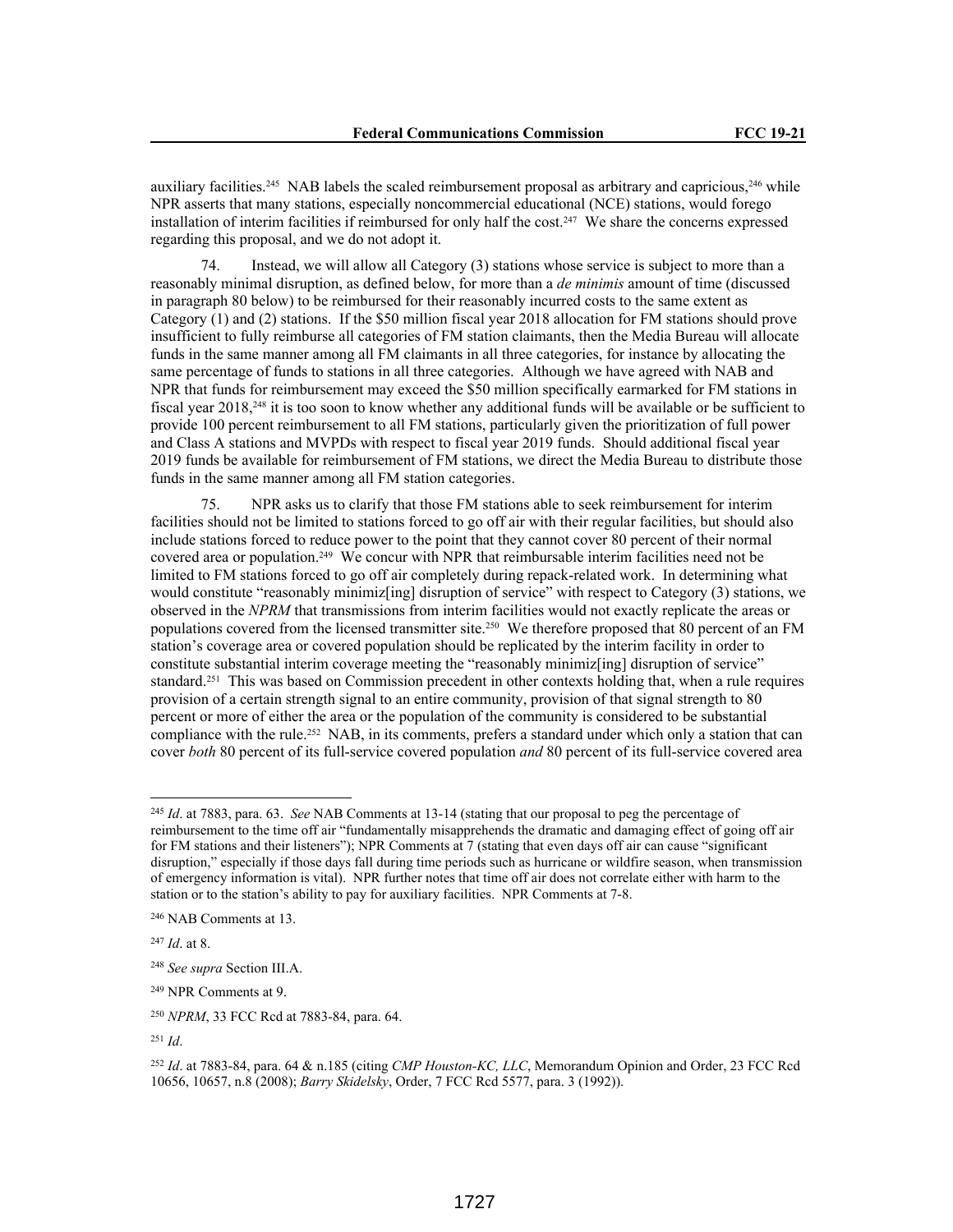would be deemed to have a minimal disruption of service and, thus, be ineligible for reimbursement.<sup>253</sup> Under NAB's modification to our proposal, any station unable to achieve either coverage standard would be eligible to be reimbursed for interim facilities.

76. We are convinced by NAB that if an FM station that must reduce power to accommodate repack work can still achieve, from its primary facility or an existing auxiliary facility, both 80 percent or more of its normal population coverage and 80 percent or more of its normal area coverage, its service will be considered to be a reasonably minimal disruption of its service, and therefore such a station will not be deemed eligible for reimbursement to construct interim facilities. Thus, an FM station that would lose over 20 percent of either its normal covered population or its normal coverage area as a result of repack-related work will be eligible for reimbursement to construct or improve interim facilities to achieve both coverage benchmarks. We are persuaded by NAB's argument that radio is in large part an out-of-home medium that relies on mobile listeners,254 and that covered population does not always accurately represent a radio station's listenership, especially during morning and evening "drive time" periods. We therefore believe that NAB's modification to our proposal more fully takes into account the adverse effects on an FM station's service caused by repack-related tower work, and we therefore modify our proposal as suggested by NAB.

77. When evaluating the sufficiency of interim facilities, we are similarly persuaded that our original proposal to use coverage benchmarks, that is, to reimburse for the costs of the interim facility only if it is able to achieve either 80 percent of the station's full-service covered population or 80 percent of its full-service covered area, is not the most reasonable approach. Both NAB and NPR note that there will likely be situations in which an FM broadcaster affected by repack work will not have the ability to locate an interim site that would achieve 80 percent of the main facility's population or area coverage.<sup>255</sup> This could be due to the time available for repack-related construction work,256 lack of suitable sites from which to maximize signal coverage,<sup>257</sup> or other factors. Moreover, we believe that a temporarily displaced FM broadcaster has the incentive to optimize interim service based on coverage area, covered population, and availability of auxiliary sites, as well as to minimize its time off air or operating with reduced facilities, and that this incentive is in line with Congress's expressed desire to minimize FM service disruption. We thus expect that an affected licensee will attempt to find an interim site that maximizes signal coverage and minimizes time off air to the extent possible in the time allotted. We therefore do not adopt our proposal to require that the interim facility meet a minimum amount of area or population coverage in order to qualify for interim facility cost reimbursement. We instead will reimburse FM broadcasters forced to construct new or improve existing interim facilities during repack work for interim facilities that (1) are operating during the time the station's main facility is off air or operating at reduced power due to repack-related construction for a television station, and (2) provide greater signal coverage than existing facilities can provide during such construction. To demonstrate this, the licensee must

<sup>253</sup> NAB Comments at 12. *See also* NPR Comments at 9. NAB argues that it would be disruptive to "the bulk" of a station's audience to lose service even when 80 percent of the station's coverage area receives service, and likewise that a station should not lose listeners driving through an otherwise unpopulated portion of the coverage area when 80 percent of the population is covered by its primary or existing auxiliary facilities. NAB Comments at 12.

<sup>254</sup> NAB Comments at 12.

<sup>&</sup>lt;sup>255</sup> NAB states that "there may be instances where an FM station is simply unable to construct interim facilities that will cover 80 percent of its coverage area. For example, a station may be unable to find space on an existing tower that can accommodate interim facilities, and unable to secure necessary approvals for an alternate tower in time to avoid a loss of service." *Id*. *See also* Letter from Patrick McFadden, Associate General Counsel, NAB, to Marlene H. Dortch, Secretary, FCC, at 1 (Jan. 31, 2019). NPR recounts a situation in which a noncommercial educational FM station was given no notice by its tower lessor before being forced off air for 11 days. NPR Comments at 5.

<sup>256</sup> NPR Comments at 5.

<sup>257</sup> NAB Comments at 12.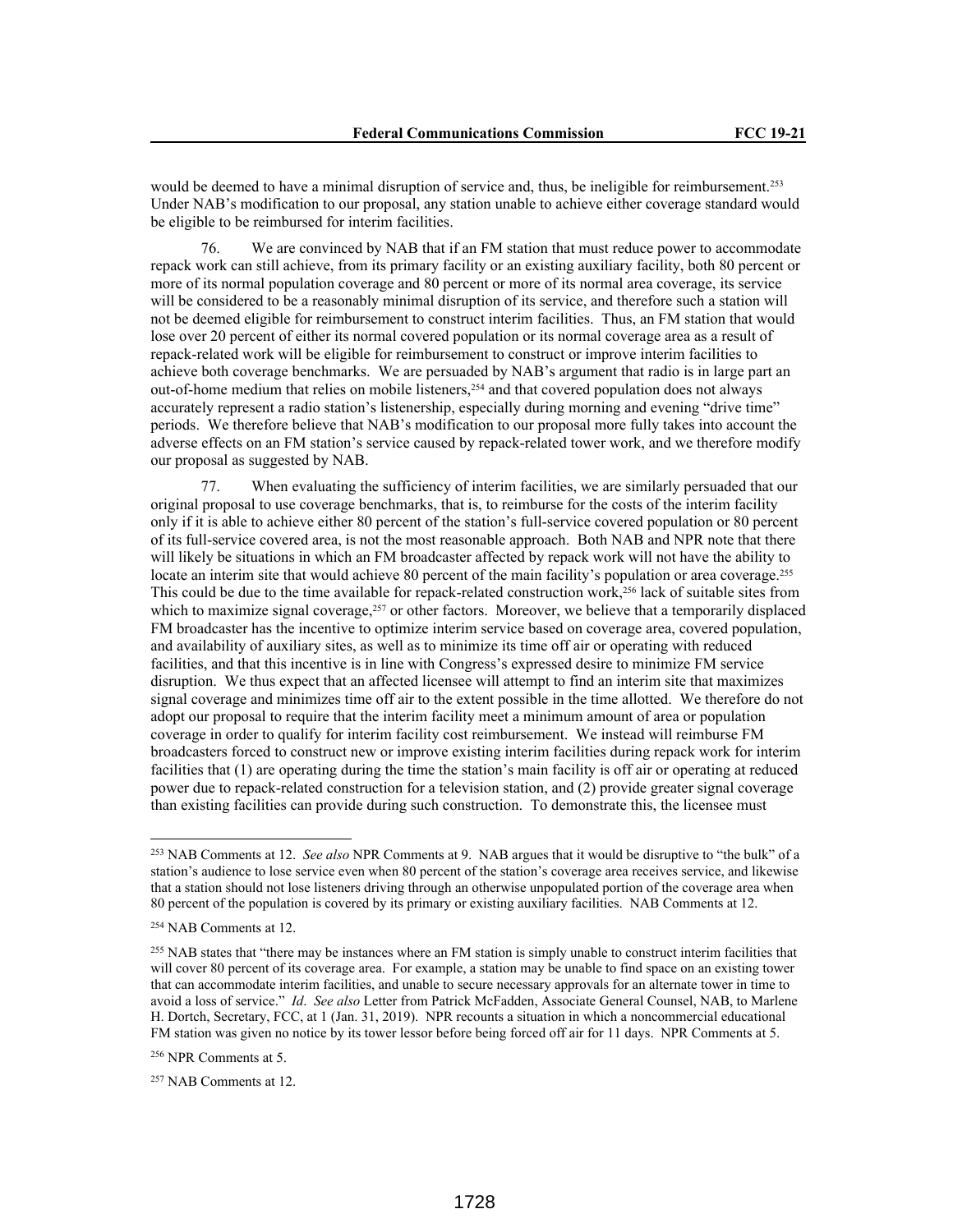submit contour maps demonstrating that the interim facility for which reimbursement is sought provides both greater population coverage and greater area coverage than the powered-down main facility.

78. Relatedly, in the *NPRM*, we proposed that we will not reimburse for tower lease payments for interim facilities except during the period when the repacked television station's construction work is actively preventing the FM station from broadcasting from its primary facility and not for any period of time thereafter.258 NPR and NAB both seek clarification on this issue. Both argue that some owners of towers that are potential interim transmitter sites may require minimum lease periods longer than the actual time off air or operating with reduced power during repack-related construction,<sup>259</sup> and that therefore "the Commission should provide public radio stations with the flexibility and resources they need by allowing reimbursement for a range of reasonable temporary tower leasing arrangements."260 Neither commenter provides concrete examples of such lessors; at most NPR states that "some public radio stations report" that potential lessors will require such minimum leases.<sup>261</sup> We conclude that reimbursing for minimum lease terms beyond the period of interim operations necessitated by repack work is not a cost "reasonably incurred . . . to reasonably minimize disruption of service as a result of the reorganization of broadcast television spectrum." We seek to minimize any potential for manipulation by, for example, tower owners taking advantage of potential tenants' eligibility for REA reimbursement to impose unnecessarily expensive and/or lengthy lease terms. We therefore adopt our initial conclusion that FM station operators should be reimbursed only for the period of interim operations necessitated by repack work.

79. We do clarify, as suggested by NPR, that we will reimburse for leasing interim facilities even if they are not used continuously during a repack-related construction period. NPR notes that given the uncertainties of tower work due to repacking, an FM station might not be required to reduce power or go off air for a continuous period of time, but might have multiple periods where interim operation is necessary, interspersed with periods of construction downtime in which the station can operate at full power from its primary site.262 In such instances, given that auxiliary facilities do not operate simultaneously with main facilities, we will consider the time off air or operating with reduced facilities, for which the FM station may claim reimbursement for leasing interim facilities, to begin on the first day an FM station must reduce power or shut down due to repacking work, and to run until the completion of repack-related tower work and the resumption of full-power operation from the primary site, without deducting any intervals during that time period during which the FM station is temporarily able to resume normal operation.

80. Additionally, we refine our proposed definition of *de minimis* disruption of service with regard to interim facilities to mean time off air263 for less than 24 hours, or time off air confined to the hours of 12:00 midnight and 5:00 a.m. local time. In the *NPRM*, we proposed to consider *de minimis*, and thus non-reimbursable, any stations forced off air due to repacking work for time periods that are (a) less than 24 hours; (b) during the hours of 10:00 p.m. to 6:00 a.m. local time; or (c) less than five non-peak

<sup>262</sup> *Id*.

<sup>258</sup> *NPRM*, 33 FCC Rcd at 7885, para. 68.

<sup>&</sup>lt;sup>259</sup> NAB Comments at 17; NPR Comments at 10. Neither commenter specifies what the duration of these minimum lease terms might be. NPR refers to "blocks of time longer than actual or anticipated downtime," NPR Comments at 10, while NAB offers the example of a year-long lease, NAB Comments at 17.

<sup>260</sup> NPR Comments at 10. *See also* NAB Comments at 17 ("The FCC should also be flexible in reimbursing stations for the minimum leasing term for a tower lease associated with auxiliary facilities.").

<sup>261</sup> NPR Comments at 10.

<sup>&</sup>lt;sup>263</sup> For purposes of this paragraph, time "off air" includes operating at reduced power consistent with the standards set forth in paragraph 75.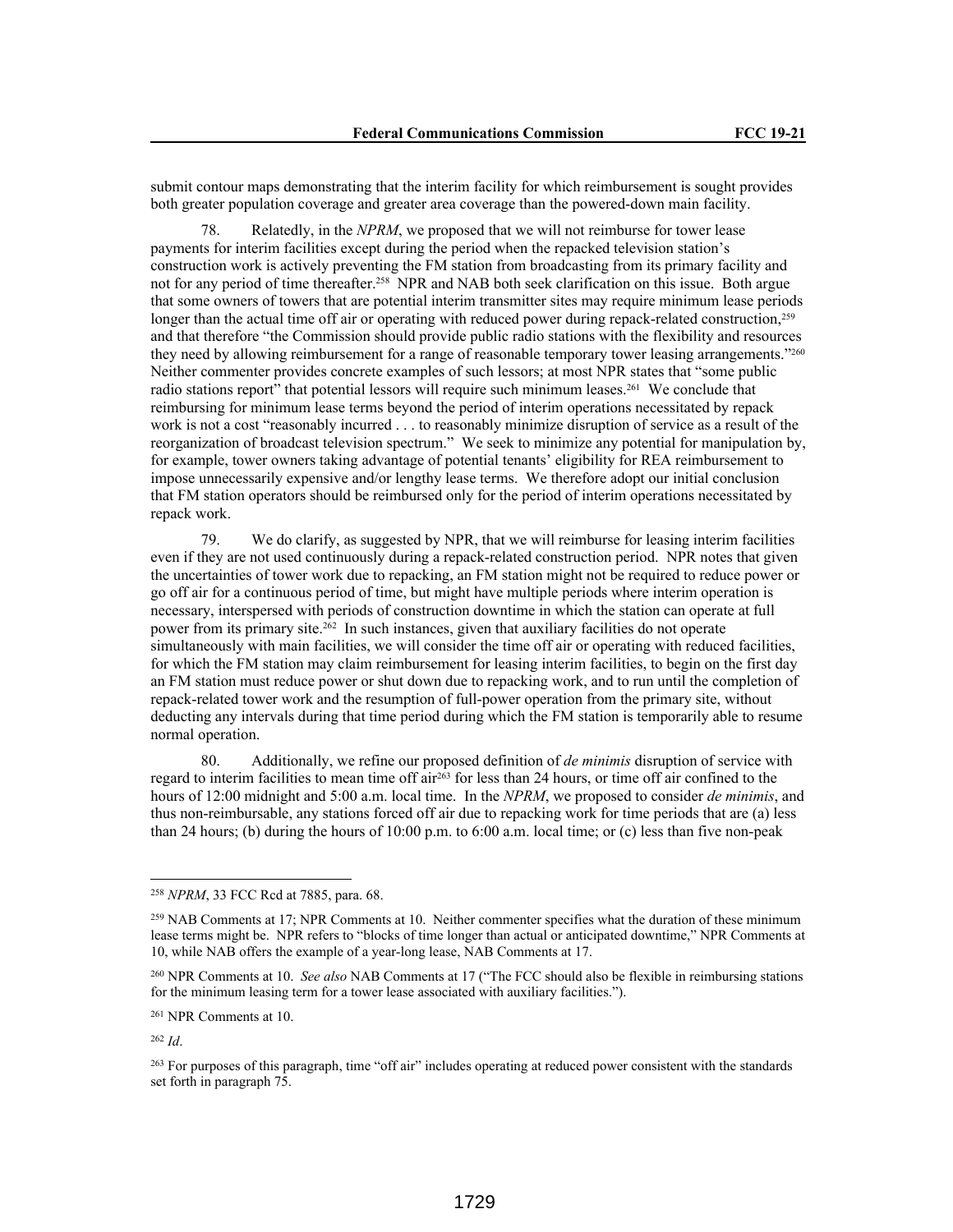broadcast hours per day.264 NAB counters that we should consider as *de minimis* only time off air confined to no more than five overnight work periods between the hours of 12:00 midnight and 5:00 a.m.265 We continue to believe that a station off the air for less than one day is unlikely to undergo the considerable time and expense of securing interim facilities for such a short period, and that such an interruption in service is consistent with normal station maintenance efforts. Although we agree with NAB's justification for a shorter overnight period, we believe that a station that must only go off air during the least-listened to hours of the broadcast day – between midnight and  $5:00$  a.m. – has already reasonably limited its service disruption, no matter how many days it is off air, and thus should not require reimbursement for interim facilities to cover those hours. Moreover, we find that NAB presents no reasonable justification for limiting the *de minimis* definition to just five overnight periods, and so we adopt as part of our *de minimis* definition time off air, for whatever period of days, limited to the hours of 12:00 a.m. to 5:00 a.m. local time. We also eliminate the third prong (item (c) above) of our proposed definition. While no commenter specifically addressed this prong, we find that the term "non-peak hours" could be subject to a variety of interpretations and therefore may be difficult to administer.

81. Although our decision not to adopt the proposed graduated reimbursement scale for Category (3) stations reduces the significance of the total time an FM station's primary facilities must be off air or operating with reduced power, we nevertheless adopt our proposal to require an FM station seeking reimbursement to certify the amount of time it could not broadcast from its primary facility due to construction work on a repacked television station.266 As noted above, we must have a mechanism to evaluate the total time needed to, among other things, lease interim facilities. We further adopt our proposal that such certifications may be subject to audits, data validations, and site visits, as appropriate, to prevent waste, fraud, and abuse. We therefore require a repacked television station to provide, upon request, a statement or other information regarding the dates that work was done on a tower that impacted the FM station.<sup>267</sup>

## **b. Channel Change Equipment**

82. In the *NPRM*, we expressed our expectation that no FM station will be forced to change its frequency as a result of the reorganization of broadcast television spectrum and, thus, tentatively concluded that expenses for retuning or replacing antennas or transmitters to accommodate channel changes will not be eligible for reimbursement.268 No commenter disputes our stated expectation, and we therefore conclude that expenses for retuning or replacing antennas or transmitters for channel changes will not be eligible for reimbursement.

# **c. Equipment Upgrades and Reuse of Existing Equipment**

83. We adopt our tentative conclusion in the *NPRM* that the full power and Class A comparable facilities reimbursement standard cannot be applied in the same manner to FM stations in Categories (1) and (2) because the goal is to reasonably replicate the service type and area from a different location (Category (1)) or restore service using alternate equipment (Category (2)).<sup>269</sup> In some

<sup>268</sup> *NPRM*, 33 FCC Rcd at 7885, para. 69.

<sup>269</sup> *Id*. at 7885-86, para. 70. As noted above, full power and Class A stations can be reimbursed only for comparable facilities. *See supra* para. 39, note 124.

<sup>264</sup> *NPRM*, 33 FCC Rcd at 7884, para. 65.

<sup>265</sup> NAB Comments at 15. NAB contends that many stations broadcast programming, such as baseball, basketball, or hockey games, that can extend beyond 10:00 p.m., and that many stations begin drive-time programming at 5:00 a.m. *Id*.

<sup>266</sup> *NPRM*, 33 FCC Rcd at 7885, para. 67.

<sup>267</sup> *Id*. In the *NPRM*, we also noted our intent to conduct audits, data validations, and site visits, as appropriate, to prevent waste, fraud, and abuse. *Id*. *See infra* Section III.D.5.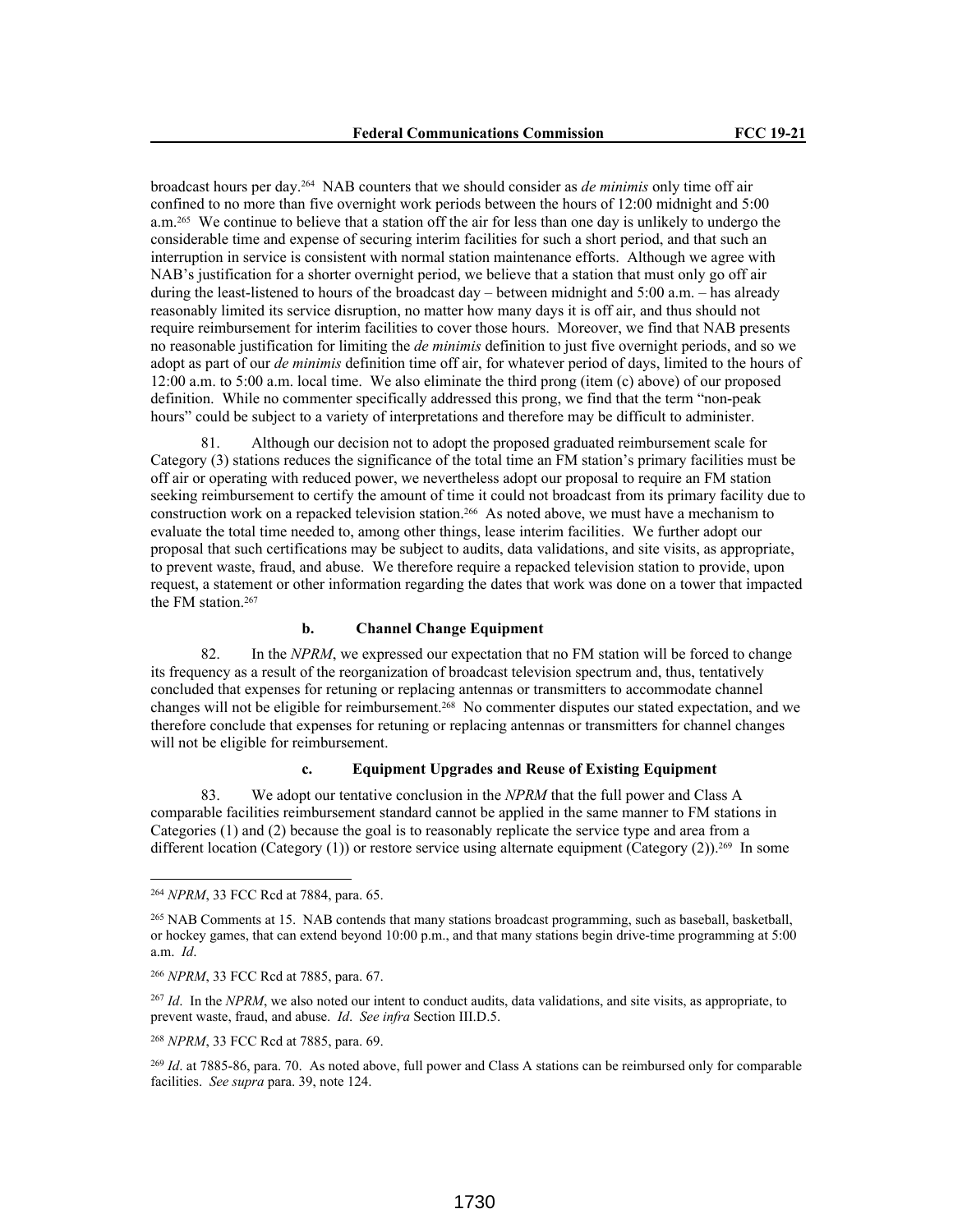cases, this can be accomplished using existing equipment or its equivalent, but in other cases this will require modified or differently configured equipment.270 We conclude that Category (1) and (2) stations need not necessarily construct comparable facilities in order to be reimbursed, but should be reimbursed based on constructing facilities that replicate as closely as feasible the signal contours of the facility they replace, using existing equipment if possible but new equipment as needed.

84. We also adopt our proposal that, to the extent that a Category (1) station must construct a new tower, we would reimburse tower construction expenses only upon a showing that no space is available on other local towers that would enable it to reasonably replicate current service.<sup>271</sup> NAB supports this proposal.<sup>272</sup> Even with such a showing, we sought comment as to whether and how we should discount any reimbursement for tower construction costs, given that such "vertical real estate" carries with it the potential for revenue generation for the FM station, perhaps in substantial amounts.<sup>273</sup> NAB opposes the possibility of a discount, labeling such revenues as "wholly speculative" and stating that any such revenues "could be rivaled by increased operating expenses associated with a new tower."<sup>274</sup> We believe that, in the rare cases in which construction of a new tower is the only way to ensure the replacement of an FM station forced to relocate as a result of the television station repack, the decision whether to discount any reimbursement for tower construction costs should be made on a case-by-case basis, and we direct the Media Bureau to make these determinations.

85. We proposed to adopt a requirement, similar to that applied to full power and Class A stations, that FM stations reuse their own equipment to the extent possible rather than acquiring new equipment, and to justify why it is reasonable under the circumstances to purchase new equipment rather than modifying existing equipment.275 As noted, we do not expect that FM stations will be required to change frequencies, so channel-related equipment modifications will not be required. Thus, we believe it is reasonable to require FM stations seeking reimbursement to provide a justification why it is reasonable to purchase new equipment rather than reuse existing equipment. No commenter objects to this proposal as applied to FM stations, and we adopt this requirement.

86. Further, we adopt our proposal to follow the Commission's determination in the existing reimbursement program that we should not reimburse stations for new, optional features in equipment that are not already present in the equipment being replaced.276 For example, we would not reimburse an analog-only FM station to add hybrid digital capability, nor would we reimburse an FM station for rulecompliant modifications that would expand its service area beyond its current facilities, although it could seek reimbursement of costs needed to restore its original coverage area.<sup>277</sup> NAB generally supports this policy, but states that "technological advances" may render previously optional features standard, thus making some upgrades "inevitable."278 As discussed above, we acknowledge that some stations may not

<sup>276</sup> *Id*. at 7886, para. 72.

<sup>277</sup> *Id*. For example, an analog-only Category (1) FM station would not be reimbursed for an upgrade to hybrid analog-digital service, except to the amount necessary to replace its prior analog-only service. We likewise would not reimburse for HD Radio license fees for the use of the proprietary FM digital transmission system.

<sup>278</sup> NAB Comments at 16.

<sup>&</sup>lt;sup>270</sup> For instance, a move of an FM station's antenna to a lower spot on the same tower could, in order to replicate the station's existing signal contours, require replacement equipment with an increase in ERP, either by using a transmitter with higher power output or an antenna with higher gain.

<sup>271</sup> *NPRM*, 33 FCC Rcd at 7886, para. 71.

<sup>272</sup> NAB Comments at 17.

<sup>273</sup> *NPRM*, 33 FCC Rcd at 7886, para. 71.

<sup>274</sup> NAB Comments at 17.

<sup>275</sup> *NPRM*, 33 FCC Rcd at 7886, para. 73.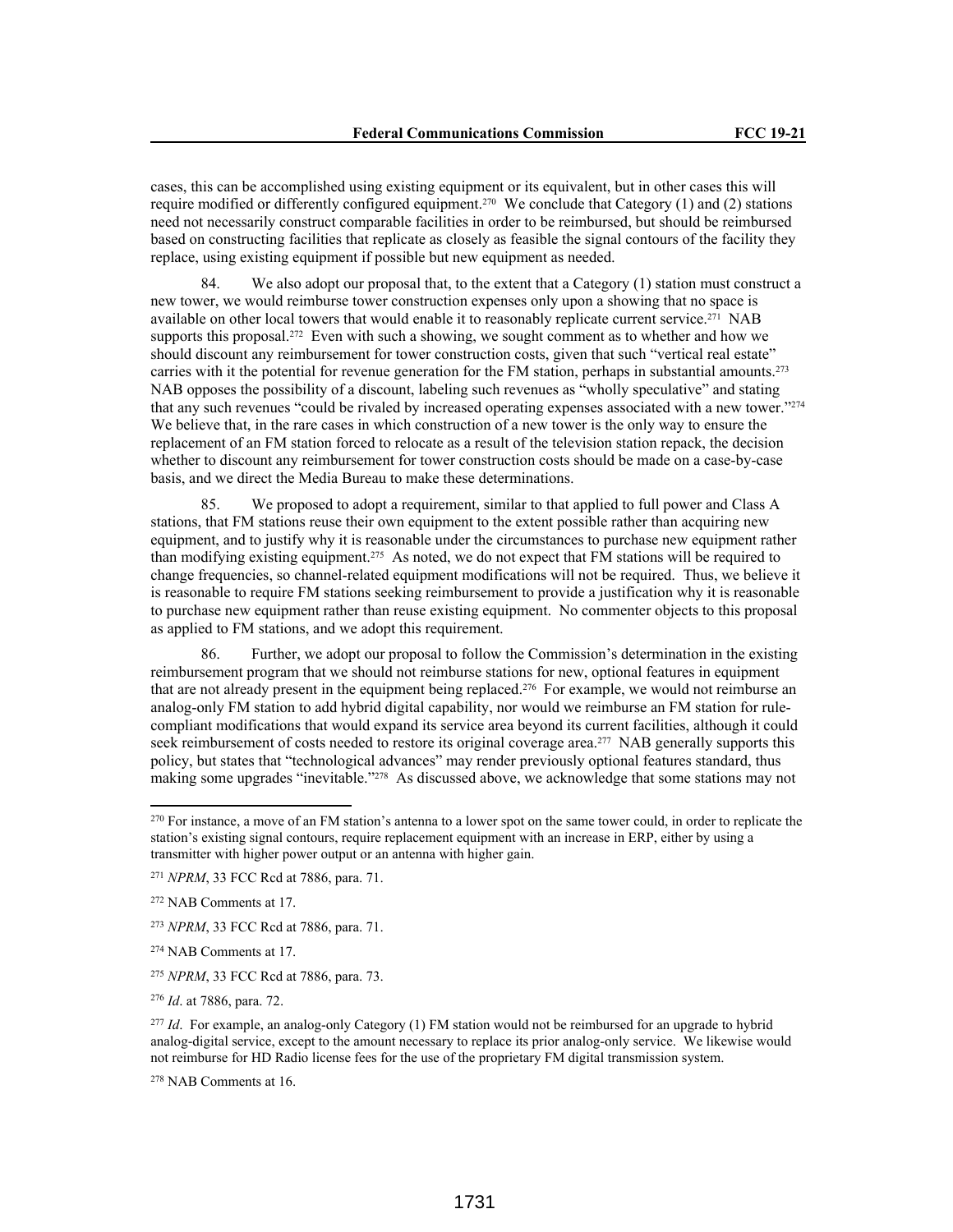be able to replace older, legacy equipment with precisely comparable equipment due to advances in technology.279 FM stations can seek reimbursement for the costs demonstrated to be necessary for constructing facilities that replicate as closely as feasible the signal contours of the facility they replace, recognizing that the equipment may include some improved functionality. We also clarify, at NAB's request,280 that maintaining an FM station's digital (HD) capability on interim facilities will be reimbursable, as long as the station's main facilities were broadcasting in HD as of April 13, 2017.

87. Finally, we adopt our tentative conclusion that FM stations that receive or have received reimbursement of expenses from sources of funding other than the Reimbursement Fund, such as colocated television stations and/or tower owners providing reimbursement under contractual provisions, will not receive reimbursement for those expenses from the Reimbursement Fund.<sup>281</sup> While the REA specifies that an FM station that has received reimbursement for "interim facilities" may not receive any reimbursements under the REA,282 we believe that a similar prohibition should extend to an FM station that has received reimbursement from third parties for costs other than interim facilities. For stations that are reimbursed by a third party, there is nothing for the Commission to reimburse because the stations have already been made whole.<sup>283</sup> We also find that a cost that is reimbursed by another source of funding is not a "cost . . . incurred" by the FM station under Section  $511(1)(1)(A)$ .<sup>284</sup> NAB supports this tentative conclusion and other commenters did not address it.285 FM stations will be required to certify on their reimbursement submissions that they have not received or do not expect to receive reimbursement from other sources for costs for which they are requesting reimbursement from the REA. This is consistent with our treatment of LPTV/translator stations, as discussed above.286 Also, consistent with our approach for LPTV/translator stations, we will require that FM stations first seek reimbursement from other sources before seeking reimbursement of any potential shortfall under the REA.<sup>287</sup>

# **d. Lost Revenues**

88. The REA, like the 2012 Spectrum Act, prohibits reimbursement of FM stations for "lost revenues."288 We adopt our proposal to define "lost revenues" for purposes of reimbursing FM stations similar to how we defined it in the *Incentive Auction R&O* – specifically, "revenues that a station loses as a direct or ancillary result of the reorganization of broadcast television spectrum, including the reverse auction and the repacking process."289 Under this definition, for example, we would not reimburse a station's loss of advertising revenues while it is off the air implementing either replacement or interim facilities, or for refunds a station is required to make to advertisers for payments for airtime as a result of

<sup>279</sup> *See supra* para. 45 (if cost to replace certain equipment is reasonably incurred so that an LPTV/translator station can construct its granted Special Displacement Window construction permit facility, we will reimburse for the cost of that equipment, recognizing that the equipment may include some improved functionality).

<sup>280</sup> NAB Comments at 16.

<sup>281</sup> *NPRM*, 33 FCC Rcd at 7886, para. 72.

<sup>282</sup> 47 U.S.C. § 1452(l)(1)(C).

<sup>283</sup> *See supra* note 167 and accompanying text.

<sup>284</sup> *See id*. *See also* 47 U.S.C. § 1452(l)(1)(A).

<sup>285</sup> NAB Comments at 18.

<sup>286</sup> *See supra* paras. 50-53.

<sup>287</sup> *NPRM*, 33 FCC Rcd at 7877, para. 49. *See supra* para. 53.

<sup>288</sup> *See* 47 U.S.C. § 1452(l)(1)(B).

<sup>289</sup> *NPRM*, 33 FCC Rcd at 7887, para. 74. In the *Incentive Auction R&O*, the Commission defined "lost revenues" to include "revenues that a station . . . loses as a direct or ancillary result of the reverse auction or the repacking process." *Incentive Auction R&O*, 29 FCC Rcd at 6824-25, para. 630.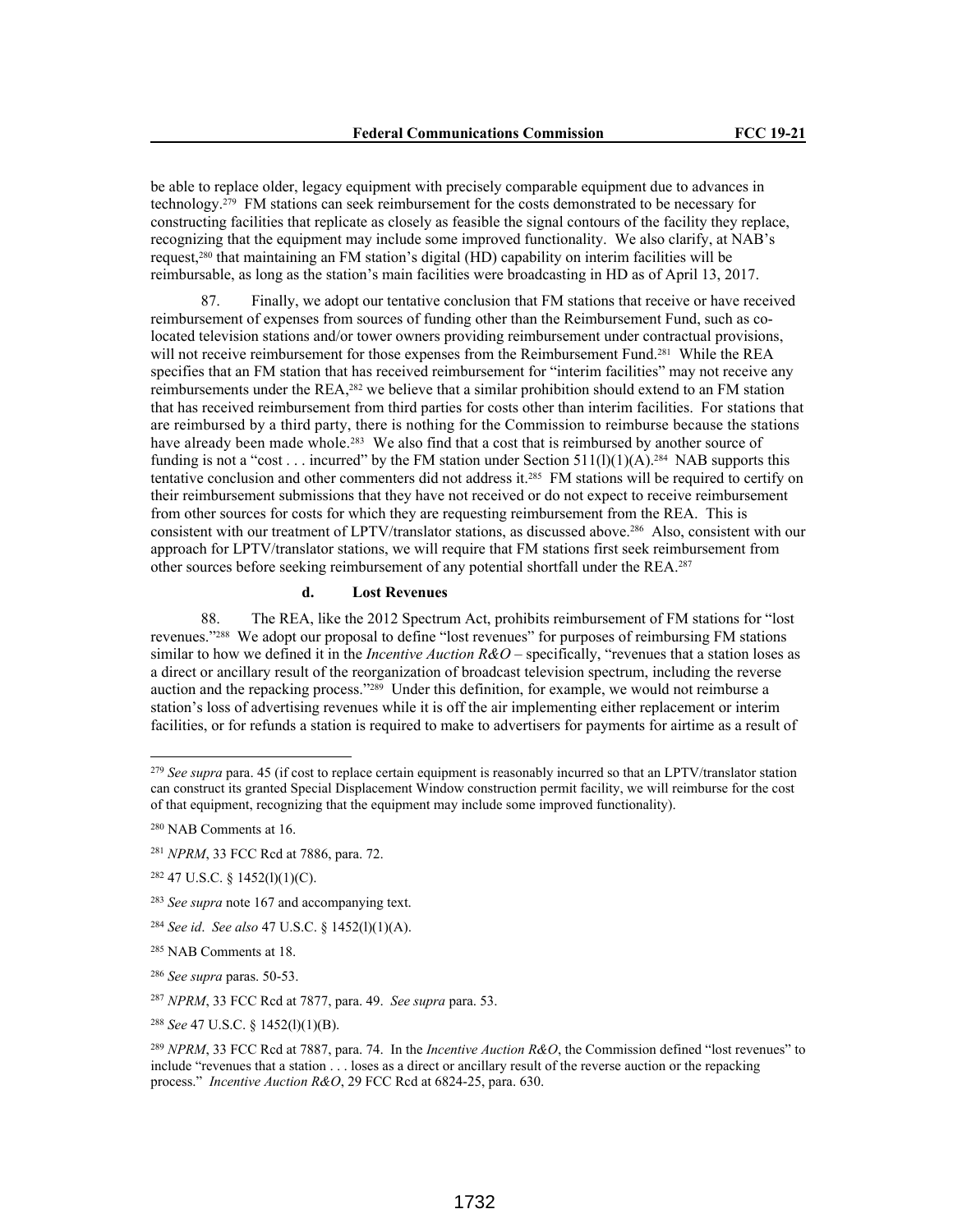being off the air in order to implement such a facility change.<sup>290</sup> Commenters did not oppose our conclusions regarding lost revenues.<sup>291</sup> This, again, is consistent with the definition of "lost revenues" adopted with regard to LPTV/translator stations, above.<sup>292</sup>

## **D. Reimbursement Process**

89. As we stated in the *NPRM*, our goal is to adopt a reimbursement process for the newly eligible entities that is as simple and straightforward as possible to minimize both the costs associated with reimbursement as well as the burdens on affected parties and the Commission.<sup>293</sup> At the same time, we are committed to a process that is fair to all eligible entities and that maximizes the funds available for reimbursement by avoiding waste, fraud, and abuse.

90. As discussed below, we adopt a reimbursement process for LPTV/translator and FM stations that is substantially similar to the process currently being used by the Commission to provide reimbursements to full power and Class A stations and MVPDs, and will make an effort to simplify the forms and certain processes and procedures where appropriate. As we stated in the *NPRM*, we believe that using a process and resources that have proven effective and that already are familiar to many of the entities that will be seeking reimbursement will help result in a smooth and efficient reimbursement process.294 Several commenters urge us to adopt procedures that closely mirror those currently in use as they are well-understood by broadcasters as well as the consultants and attorneys they employ.295 At the same time, our goal is to create reimbursement forms and processes for use by the newly eligible entities that are as streamlined and easy to understand as possible to facilitate reimbursement for these entities.

# **1. Eligibility Certification and Estimated Expenses**

91. As proposed in the *NPRM*, all newly eligible entities that believe they meet the eligibility requirements and intend to request reimbursement for eligible expenses must file a certification indicating that they intend to request reimbursement funds and meet the criteria for eligibility (Eligibility Certification), as well as a form that provides information on their existing broadcasting equipment and estimated costs eligible for reimbursement (Reimbursement Form).296 The Reimbursement Form will be a modified version of the reimbursement form used for full power and Class A stations in the existing program (FCC Form 2100, Schedule 399). The Media Bureau will release the form(s) and announce the deadline by which LPTV/translator and FM entities that intend to request reimbursement must file the Eligibility Certification and Reimbursement Form.

92. Entities must certify on the Eligibility Certification, *inter alia*, that they meet the eligibility criteria adopted in this proceeding and provide documentation or other evidence to support their certification.<sup>297</sup> With respect to LPTV/translator stations, we adopt our proposal that these stations must

<sup>292</sup> *See supra* para. 48.

<sup>293</sup> *See NPRM*, 33 FCC Rcd at 7887, para. 75.

<sup>294</sup> *See id*. at 7887, para. 76.

<sup>295</sup> *See* NAB Comments at 20. *See also* HC2 Reply at 6-7 (arguing that the "most efficient and prudent way" to establish a reimbursement process for newly eligible entities is to make as few changes as possible in FCC Form 399, as both broadcasters and the FCC staff are now familiar with the existing form).

<sup>296</sup> *See NPRM*, 33 FCC Rcd at 7887-88, paras. 77-78. The Eligibility Certification may be combined with the Reimbursement Form or may be a separate form. In the *Order* accompanying the *NPRM*, the Commission directed the Media Bureau "to revise the forms to be used by eligible LPTV/translator and FM stations to claim reimbursement from the Reimbursement Fund and for any other Reimbursement Fund-related purposes." *Order*, 33 FCC Rcd at 7892, para. 91.

<sup>297</sup> *See supra* Sections III.B.1 (LPTV/translators) and Section III.C.1 (FM).

<sup>290</sup> *Id*.

<sup>291</sup> *See* NPR Comments at 5.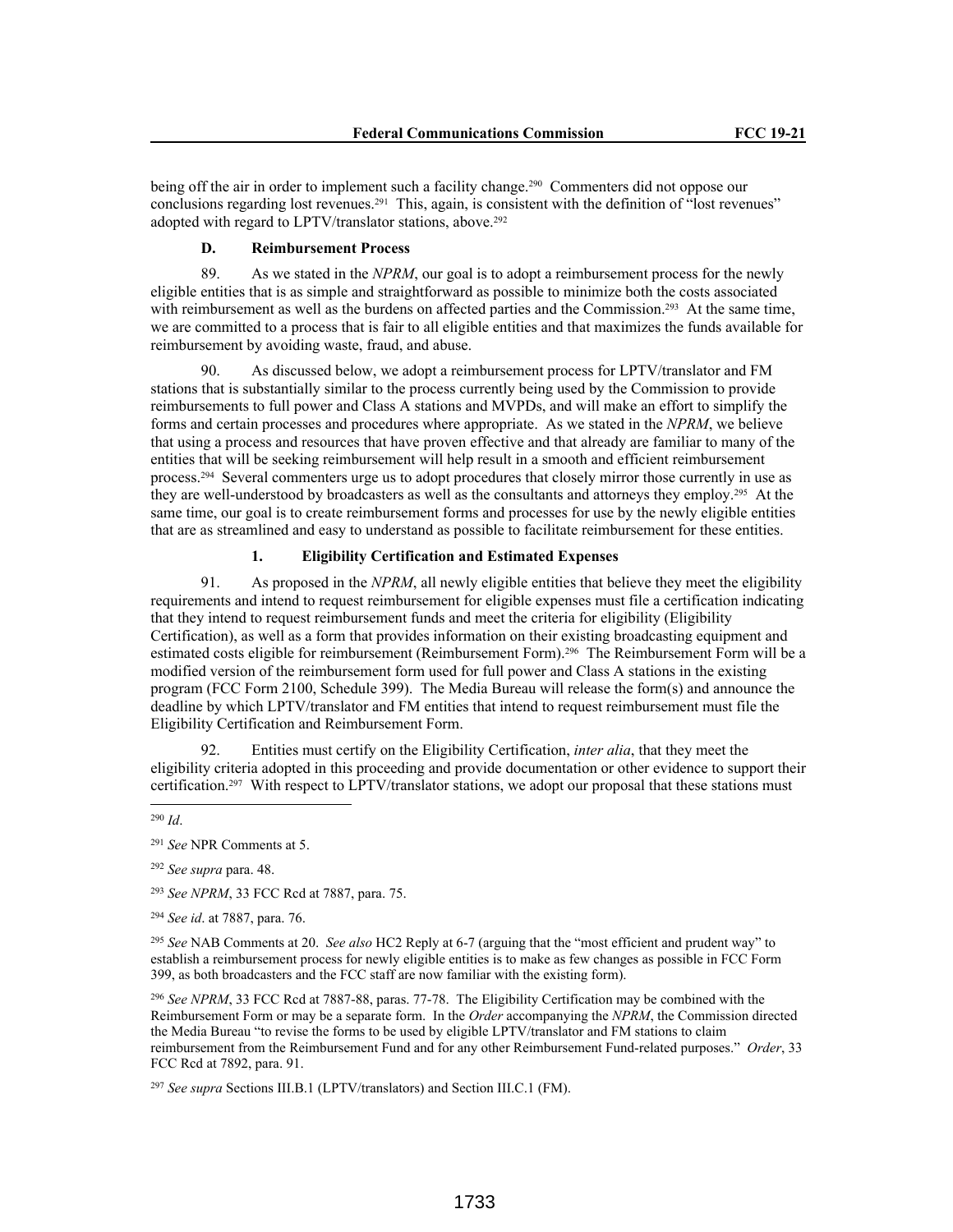certify compliance with the minimum operating requirement adopted herein<sup>298</sup> and provide supporting documentation, which could, by way of example, include evidence of programming aired by the station during the relevant period such as program guides, electric power bills, or other evidence showing that the station was transmitting during this time period.299 HC2 recommends that the Commission "be flexible with respect to such evidence, and accept evidence that reasonably verifies operation during the designated time period, such as Internet access bills."300 We agree with HC2. To facilitate the certification process while also limiting the burden on stations attempting to comply, we find that examples of documentation above are illustrative and recognize that there may be other types of supporting evidence of LPTV/translator minimum operating requirements. With respect to FM stations, we adopt our proposal that such stations must certify that they were licensed and transmitting at the facility implicated by the reorganization of broadcast television spectrum on April 13, 2017, or had an application for a license to cover on file with the Commission on that date.<sup>301</sup> As noted above, we also require LPTV/translator and FM stations to certify on their reimbursement submissions that they have not received or do not expect to receive reimbursement from other sources for costs for which they are requesting reimbursement from the REA.<sup>302</sup>

93. Entities that certify that they meet the eligibility criteria may be subject to audits, data validations, site visits, or other verifications to substantiate the supporting evidence and representations with respect to eligibility, and such entities may be directed to make available any relevant documentation upon request from the Commission or its contractor.<sup>303</sup> A false certification may result in disqualification and other sanctions provided for in the Communications Act and the Commission's rules.<sup>304</sup>

94. LPTV/translator and FM stations must also list their existing broadcasting equipment and the types of repacking-related costs they expect to incur on the Reimbursement Form.305 Similar to the reimbursement form used by full power, Class A, and MVPD entities, the Reimbursement Form for newly eligible entities will include a cost catalog that provides a list of the types of costs LPTV/translator and FM stations are most likely to incur together with a range of prices applicable to such expenses. The Media Bureau has sought comment on a proposed cost catalog of potentially reimbursable costs that may be incurred by LPTV/translator and FM stations as a result of the incentive auction and repacking process

<sup>&</sup>lt;sup>298</sup> We agree with HC2 that for stations that an operator acquired after April 13, 2016, new owners be allowed: (1) to limit this certification to the period that they owned such station, and (2) to reasonably rely on representations from the seller of such station for the period between April 13, 2016 and the date a purchase is consummated. *See*  HC2 Reply at 3.

<sup>299</sup> *See NPRM*, 33 FCC Rcd at 7870, 7887-88, paras. 33, 77.LPTV Coalition suggests if a station "filed to be dark for any or part of the qualifying period," then the Commission should use this as an initial test to disqualify the station from reimbursement eligibility. *See* LPTV Coalition Comments at 7. However, we decline to adopt a procedure under which filing a silent STA during the relevant period automatically disqualifies a station from the reimbursement program. Instead, we will treat the existence of a silent STA as a rebuttable presumption and permit stations that filed silent STAs to demonstrate that they met the minimum operating requirement.

<sup>&</sup>lt;sup>300</sup> HC2 Reply at 4. HC2 agrees that it is appropriate to require stations to certify that they meet minimum transmitting requirements because "verification is an important element in approving stations' reimbursement eligibility." *Id*. at 3-4.

<sup>301</sup> *See NPRM*, 33 FCC Rcd at 7879, para. 52.

<sup>302</sup> *See supra* paras. 53, 87.

<sup>303</sup> *See NPRM*, 33 FCC Rcd at 7888, para. 77.

<sup>304</sup> *See id*. at 7888, para. 77 & n.205.

<sup>305</sup> *See id*. at 7888-89, para. 78. *See* NAB Comments at 20 ("NAB generally supports the NPRM's proposals for the submission of cost estimates and the process for making funds available."); LPTV Coalition Comments at 7 (concurring "with the submission of estimates based on a revised cost catalog").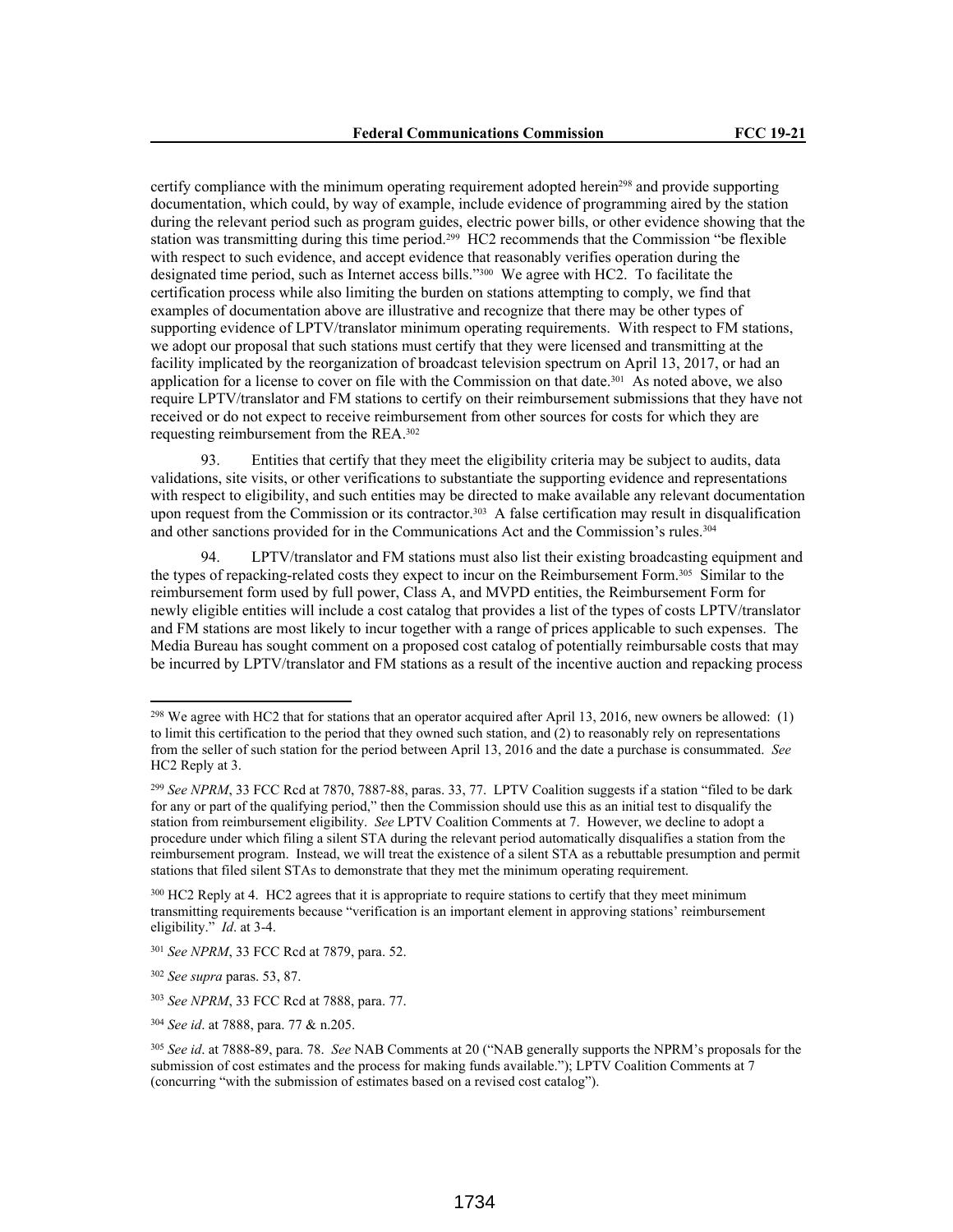to facilitate the process for reimbursing these entities.<sup>306</sup> The final version of the cost catalog will be embedded in the revised Reimbursement Form. Entities may select the estimates indicated on the form or, alternatively, may choose to provide their own estimates. We note that some LPTV/translator and FM stations will have already incurred costs eligible for reimbursement by the time the rules adopted in this proceeding become effective and we begin accepting Eligibility Certifications and Reimbursement Forms. As proposed in the *NPRM*, these entities may indicate on their Reimbursement Form their actual costs and provide their invoices, instead of providing estimates, for costs already incurred before the Reimbursement Form is filed.<sup>307</sup> Entities must also indicate on the form whether they will need to purchase new equipment in order to continue operating or whether they can reuse some of their existing equipment.<sup>308</sup>

95. In response to the Commission's invitation in the *NPRM* for comment on ways to streamline the reimbursement process for LPTV/translator and FM stations,<sup>309</sup> NTA proposes that we use a "Fast Track" approach to streamline reimbursement applications for stations willing to accept a strict dollar cap on their reimbursement.310 NTA further proposes that stations that opt to use the proposed "Fast Track" approach be exempt from certain reimbursement requirements, including the requirement to submit cost estimates and the requirement to reuse existing equipment.<sup>311</sup> While we share the goals these commenters are seeking to achieve of simplifying and expediting the reimbursement process, 312 we find that the "Fast Track" proposal is not a feasible option. First, it is critical that we obtain an accurate estimate of eligible expenses from all entities requesting reimbursement to ensure that we are not overallocating for a particular entity and that we have the information regarding the total demand on the Reimbursement Fund. It is only by having an accurate estimate of the total demand on the Fund that the Media Bureau can make reasoned allocation decisions and ensure a fair and equitable distribution of reimbursement funds.313 We also note that the REA itself contemplates that entities seeking reimbursement will submit cost estimates. Section 511(m)(2) of the REA provides that "[t]he rulemaking

<sup>307</sup> *See NPRM*, 33 FCC Rcd at 7889, para. 79. NAB and LPTV Coalition support permitting entities to submit actual expenses. *See* NAB Comments at 20; LPTV Coalition Comments at 7.

<sup>308</sup> *See NPRM*, 33 FCC Rcd at 7889, para. 78.

<sup>309</sup> *See id.* at 7887, para. 76 ("We invite comment generally on whether and how the [reimbursement] process might be further streamlined in light of the fact that the money available to reimburse LPTV/translator and FM stations is less than that allocated to full power, Class A, and MVPD entities, individual entity expenses may also be expected to be smaller, and many of the stations seeking reimbursement may already have incurred the costs associated with the transition.").

<sup>310</sup> *See* NTA Comments at 2-3. NTA initially proposed a reimbursement limit of \$31,000 for Fast Track applicants, but suggested in its Reply Comments that a higher limit might be needed and that the Commission should make this determination. *See id*. at 3; NTA Reply at 1-2. NAB and HC2 support NTA's "Fast Track" proposal. *See* NAB Reply at 4-5; HC2 Reply at 7.

<sup>311</sup> *See* NTA Comments at 3-5, 7-8. NTA suggests that the Reimbursement Form can be modified to include a check box for stations that opt to use the Fast Track, as well as check boxes for "other compliance issues." *Id*. at 5.

<sup>312</sup> As noted above, in order to facilitate and streamline the reimbursement process for newly eligible entities, we commit to making our reimbursement forms and processes for these entities as simple and easy to understand as possible. *See supra* para. 90; *NPRM*, 33 FCC Rcd at 7889, para. 80. Specifically, as described above, translators and other newly eligible entities will be able to select from the catalog of costs embedded in the Reimbursement Form the types of repacking-related costs they expect to incur and the related cost estimate for these items, thus facilitating the submission of estimated expenses for these entities. *See supra* para. 94. Entities that have already incurred costs related to the transition will be able to submit evidence of actual costs incurred instead of estimated costs. *Id*. These features of the Reimbursement Form and process should facilitate the submission of cost estimates and simplify the process for all eligible entities.

<sup>313</sup> NAB and LPTV Coalition support the *NPRM* proposal to require the submission of cost estimates. *See* NAB (continued….)

<sup>306</sup> *See LPTV/Translator/FM Cost Catalog PN*.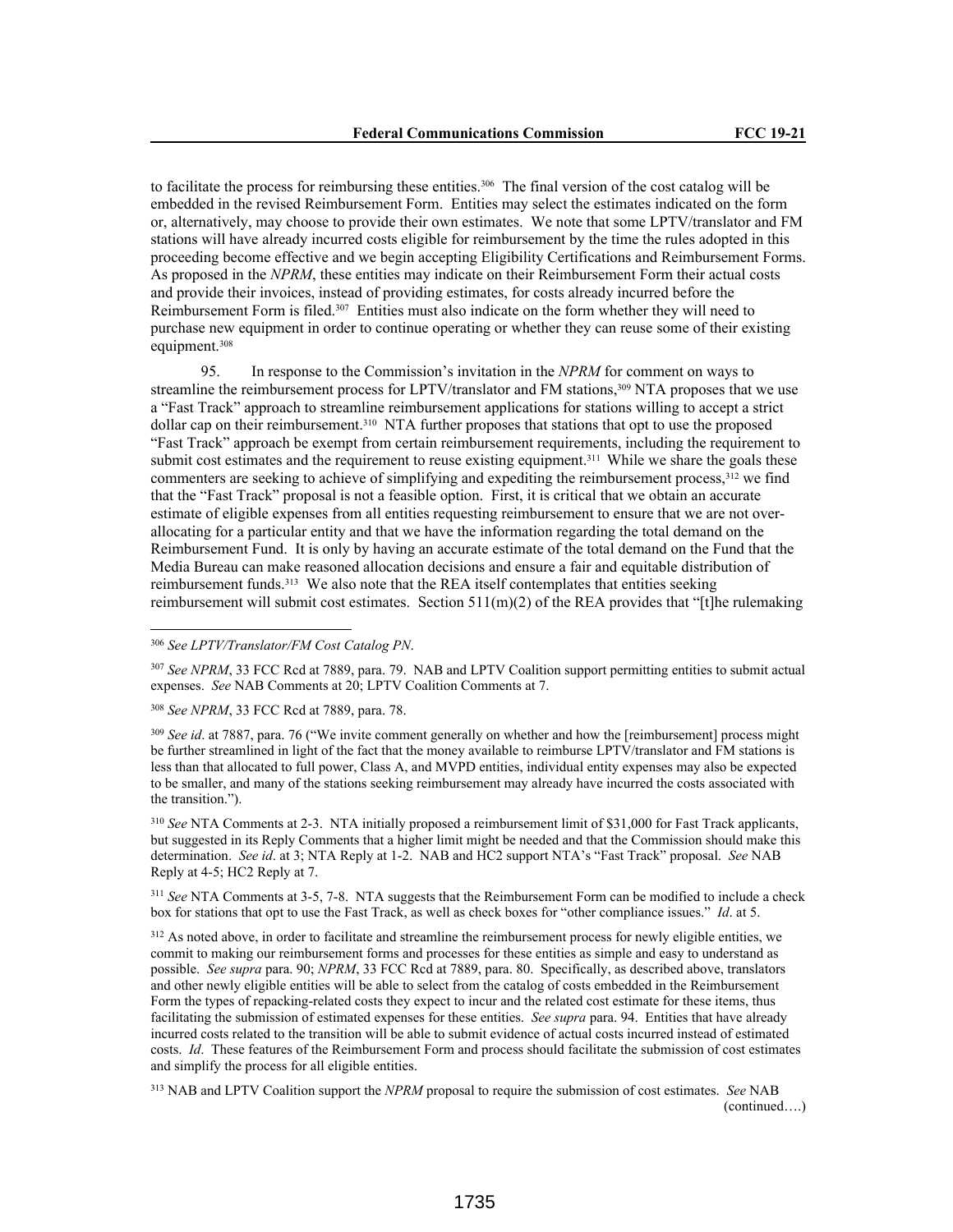completed under paragraph (1) shall include . . . procedures for the submission and review of cost estimates and other materials related to those costs consistent with the regulations developed by the Commission" for reimbursement of full power, Class A, and MVPD entities under Section 6403(b) of the Spectrum Act.314 Second, although NTA's proposal for a "Fast Track" contains few details, the intent of the proposal appears to be to avoid requiring entities that avail themselves of this approach from the necessity to file certain information and/or follow certain procedures that would otherwise apply. We note that we cannot, consistent with the REA, excuse entities from making the certifications in the Eligibility Certification that are necessary to ensure that entities seeking reimbursement meet the criteria for eligibility established in this proceeding. Similarly, we must obtain other information from entities seeking reimbursement, such as their existing broadcasting equipment, to ensure that we have adequate information upon which to make reasoned allocation decisions and avoid waste, fraud, and abuse. As explained above, we believe that it is critical to have estimates. Thus, upon consideration, we cannot identify any filings or procedures that could be eliminated in a manner that would make a "Fast Track" achievable.

96. We decline to treat non-profit entities differently from for-profit entities in the reimbursement process for newly eligible entities. NPR proposes that, in distributing reimbursement funds, the Commission should "prioritize the availability and timing of reimbursement for non-profit public radio stations (and possibly other non-profits), which have less ability to absorb or 'front' the cost" of activities needed to avoid time off-air or at reduced power during the transition.315 Our goal is to streamline and expedite our reimbursement process for all newly eligible entities, including the payment of initial and any subsequent allocations and the processing of reimbursement requests. We expect all entities to be able to access reimbursement funds quickly once our reimbursement process is underway, thereby avoiding any need to prioritize the timing of allocations and/or reimbursement payments to nonprofit or other entities. While we stated our intention in the *Incentive Auction R&O* to issue NCE broadcasters initial allocations equivalent to a higher percentage of their estimated costs than commercial broadcasters due to the unique funding constraints faced by NCEs,316 we do not believe a similar approach is warranted with respect to newly eligible entities. As noted above, many newly eligible entities will already have incurred eligible expenses by the time they can begin requesting reimbursement pursuant to the rules adopted in this proceeding.<sup>317</sup> In addition, their average total expenses eligible for reimbursement is likely to be less than for full power stations. We therefore believe it is less important that we provide a higher initial allocation to NCE entities, or otherwise prioritize these entities in the reimbursement process, to ensure they can fund the modifications they must make as a result of the repacking process.

## **2. Reimbursement Allocations**

97. As proposed in the *NPRM*, once the Media Bureau completes its review of the Eligibility Certification and Reimbursement Form, it will issue an initial allocation from the Reimbursement Fund to each eligible LPTV/translator and FM station.<sup>318</sup> These funds will be available for the entity to draw down as expenses are incurred. The amount of the initial allocation, as well as the total amount allocated to each entity, will depend in part on the number of newly eligible entities that file an Eligibility Certification and the amount available for reimbursement for each type of entity from fiscal year 2018

<sup>(</sup>Continued from previous page)

Comments at 20; LPTV Coalition Comments at 7.

<sup>314</sup> 47 U.S.C. § 1452(m)(2).

<sup>315</sup> NPR Comments at 12.

<sup>316</sup> *See Incentive Auction R&O*, 29 FCC Rcd at 6818-19, para. 614.

<sup>317</sup> *See supra* para. 94.

<sup>318</sup> *See NPRM*, 33 FCC Rcd at 7889, para. 81.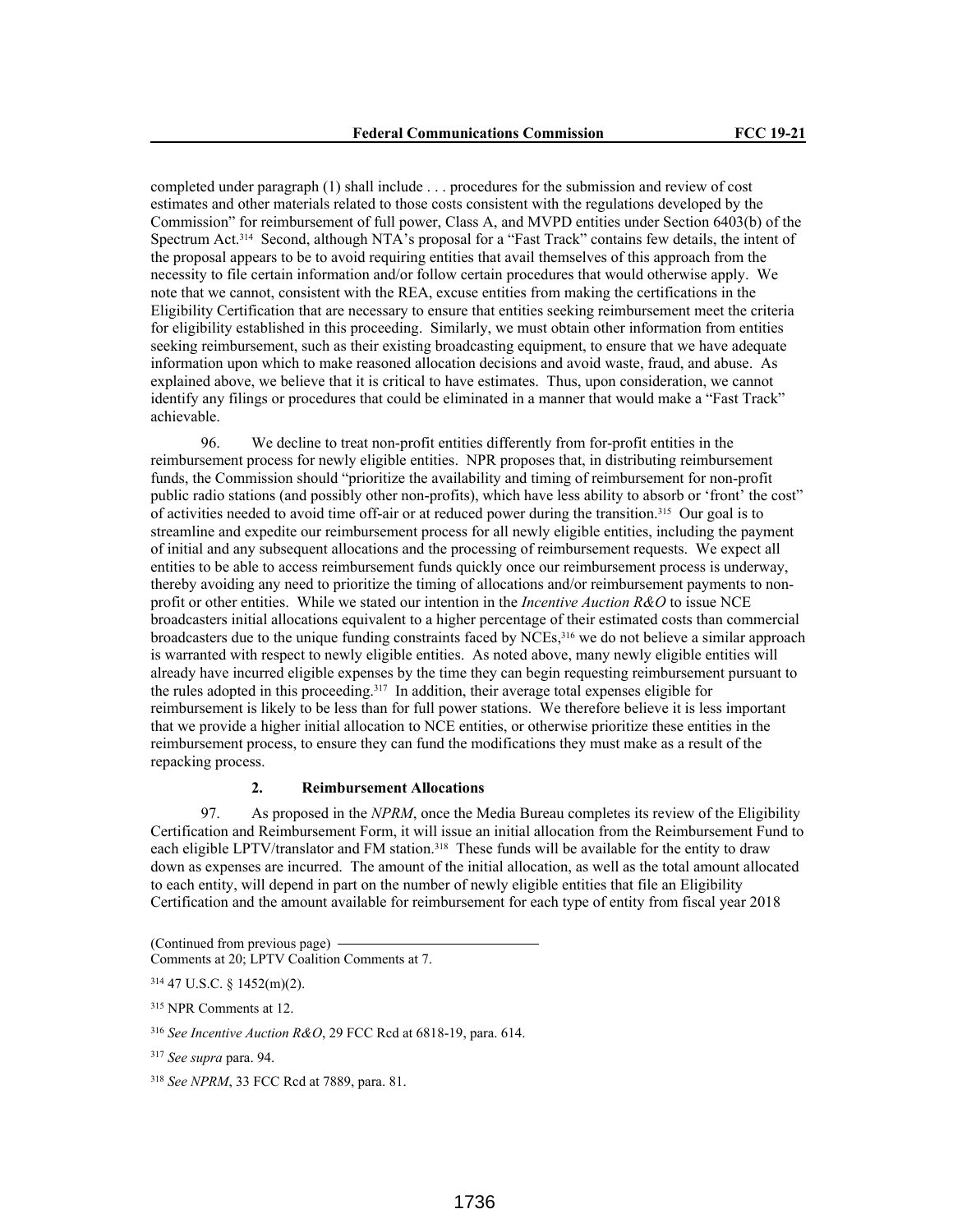funds. In the *NPRM*, we noted that, in the context of the existing reimbursement process for full power and Class A stations and MVPDs, the Media Bureau determined the appropriate allocation amount based on the circumstances and information available from submitted Reimbursement Forms.319 Consistent with this approach, the Commission has directed the Media Bureau to make allocation decisions for stations eligible for reimbursement under the REA.<sup>320</sup>

98. After the initial allocation of reimbursement funds, the Media Bureau may issue one or more subsequent allocation(s). As proposed in the *NPRM*, the timing and amount of these subsequent allocation(s) will depend in part on the fiscal year 2018 funds remaining in the Reimbursement Fund for each type of entity and the amount, if any, allocated from fiscal year 2019 funds, the eligible expenses entities have incurred, and the Commission's goal in terms of the amount of eligible costs we expect to be able to cover for each entity.321 As discussed above, fiscal year 2019 funds will be subject to prioritization of reimbursement for full power and Class A stations and MVPDs.322 We direct the Media Bureau to allocate fiscal year 2019 funds consistent with this prioritization approach.

99. NAB argues that the FCC should not hold back funds for multiple allocations unless there is reason to believe that the available funds will be insufficient.<sup>323</sup> Instead, NAB proposes that, as soon as the Commission receives cost estimates and assuming sufficient funds are available, the Commission should immediately make 80 percent of estimated costs available to all eligible entities and should consider making even more available in its initial allocation unless there is a concrete reason to believe the available funds will be insufficient.324 We decline at this time to adopt NAB's proposal. We believe the best approach is for the Media Bureau to determine initial allocation amounts after cost estimates are submitted and total demand on the Reimbursement Fund is assessed, consistent with its experience with the full power and Class A reimbursement program.

100. Similarly, we believe the best approach is for the Media Bureau to determine the timing and number of any additional allocations,<sup>325</sup> consistent with the approach we have taken with respect to full power, Class A, and MVPD entities, based on prudent fund administrative practices, the amount of estimated expenses, the amount of funds drawn down, and the amount remaining in the Reimbursement Fund for each type of eligible entity.

## **3. Prioritization of Types of Costs**

101. We will permit entities to be reimbursed for both hard costs, such as new equipment and tower rigging, and soft costs, such as legal, engineering, and project management expenses, as proposed in the *NPRM*. <sup>326</sup> In addition, we will not prioritize hard costs over soft costs.

<sup>324</sup> *Id*. at 20-21.

325 LPTV Coalition urges us to make a single, lump sum allocation to eligible entities rather than making multiple allocations. *See* LPTV Coalition Comments at 7-8.

<sup>326</sup> *See NPRM*, 33 FCC Rcd at 7890, para. 83.

<sup>319</sup> *Id*.

<sup>320</sup> *See Order*, 33 FCC Rcd at 7892, para. 91.

<sup>321</sup> *See NPRM*, 33 FCC Rcd at 7890, para. 82.

<sup>322</sup> *See supra* Section III.A.2. As we have stated in the past, the verified estimates used for purposes of the Media Bureau's allocations to full power and Class A stations and MVPDs are likely to rise as those entities continue to refine and supplement their estimates as their construction planning and execution continues, including, for instance, as stations more fully evaluate tower and rigging needs, incur engineering and other consulting costs, and realize the impact of cost increases in equipment and services over the transition period. *See, e.g.*, *Initial Allocation PN*, 32 FCC Rcd at 7558.

<sup>323</sup> *See* NAB Comments at 20.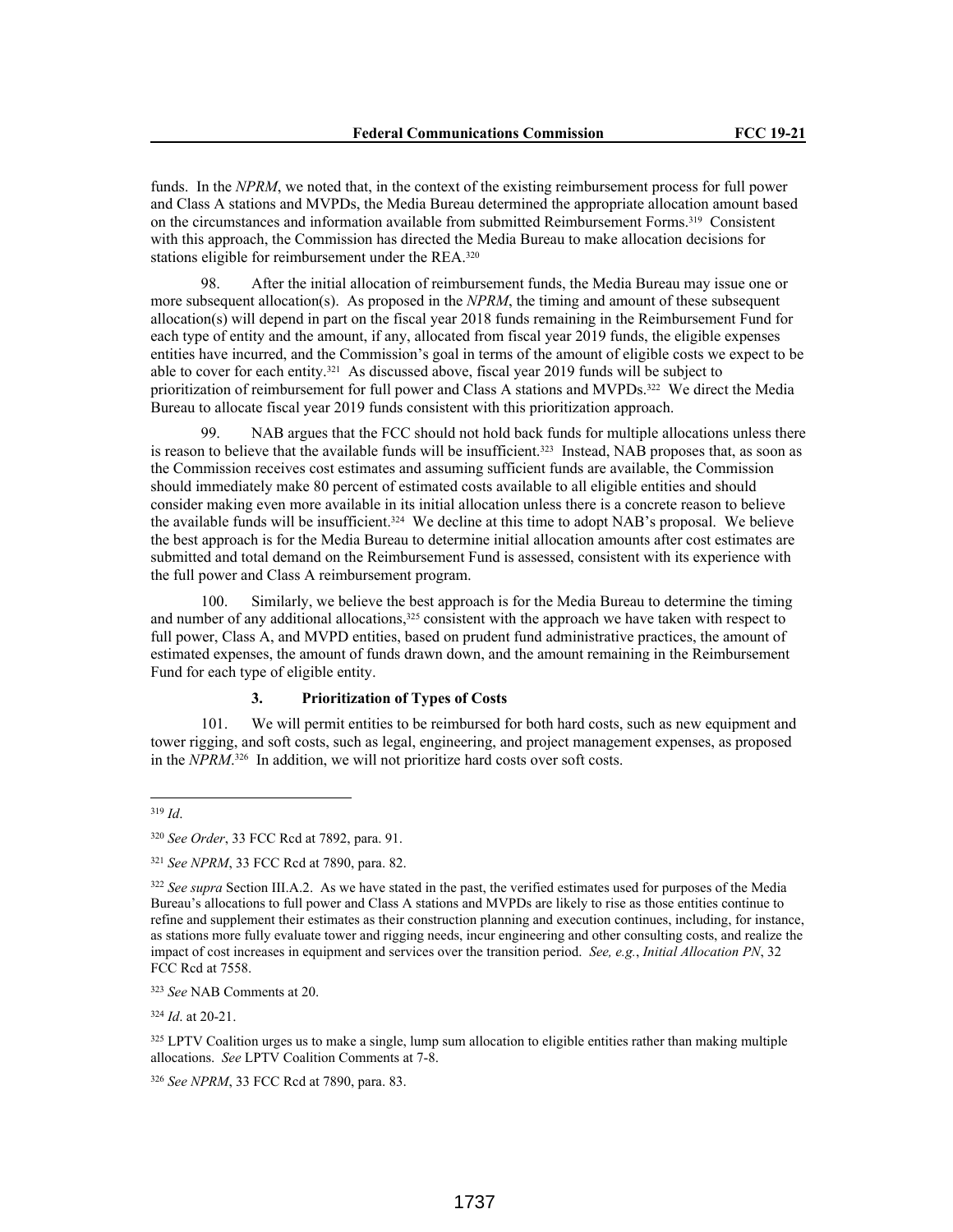102. We noted in the *NPRM* that the total amount of reimbursement funds available to LPTV/translator or FM stations may not be sufficient to cover all eligible expenses at the end of the program and it may therefore be necessary to establish a prioritization scheme for reimbursing eligible expenses.327 We sought comment on whether we should, at least with respect to initial allocations, prioritize the payment of certain costs, such as certain equipment and engineering expenses, over other types of expenses, such as project management fees.<sup>328</sup> While some commenters who address this issue support prioritization of hard costs over project management and other soft costs,<sup>329</sup> others oppose such an approach.330 We are persuaded by NPR's position that "soft costs" such as project management fees may be just as important to stations as "hard costs" and should be reimbursed in the same manner and priority as such costs, and find no basis in the current record, nor any statutory direction, to prioritize hard costs over soft costs. Thus, we conclude that we will reimburse all costs, hard and soft, in the same manner in order to allow entities to determine how best to manage their reimbursement funds in light of their own transition needs.

### **4. Procedures for Submission of Invoices, Financial Forms, and Payments**

103. As proposed in the *NPRM*, we will use substantially similar procedures for the submission of reimbursement requests and the issuance of reimbursement payments to the newly eligible entities as we use in the existing full power and Class A station reimbursement program.331 Specifically, LPTV/translator and FM stations must submit requests for reimbursement for expenses they have incurred, together with any required supporting documentation, using the Reimbursement Form (FCC Form 2100, Schedule 399), which the Media Bureau will revise for this purpose. As required for full power and Class A stations and MVPDs, LPTV/translator and FM stations will submit the Reimbursement Form electronically via the Commission's LMS database. After an allocation is made, stations will be able to draw reimbursement payments from the U.S. Treasury as they incur expenses eligible for reimbursement and submit invoices that are approved for payment.

104. As also proposed in the *NPRM*, we will revise versions of the financial forms currently being used by full power, Class A, and MVPD entities for purposes of reimbursing eligible LPTV/translator and FM stations.332 These procedures are set forth in the *Financial Procedures PN*. 333 At the beginning of the reimbursement process, LPTV/translator and FM stations will be required to use a procedure and form similar to our existing FCC Form 1876334 to submit payment instructions to the Commission and to provide bank account information for the reimbursement payment recipient in the CORES Incentive Auction Financial Module.335 Entities will be able to track reimbursement payments

<sup>332</sup> *See id*.

<sup>327</sup> *Id*.

<sup>328</sup> *Id*.

<sup>329</sup> *See* NAB Comments at 20 ("[I]f the Commission determines . . . that funding is insufficient to reimburse all expenses incurred by displaced LPTV stations, we support the Commission's proposal to prioritize the payment of certain hard costs, including equipment and installation over soft costs, such as project management fees.").

<sup>330</sup> *See* NPR Comments at 10-11 (arguing that project management fees should be fully reimbursable for FM stations in the same manner and priority as other expenses and noting that about half of the affected public radio stations that NPR surveyed indicated that they will need outside project management help to manage their station's response to the repack). *See also* LPTV Coalition Comments at 3 (arguing that the FCC should first review cost estimates before deciding whether to prioritize certain costs).

<sup>331</sup> *NPRM*, 33 FCC Rcd at 7890-91, para. 85*.*

<sup>333</sup> *See generally Financial Procedures PN*.

<sup>334</sup> *See id*. at 2023-25, paras. 70-78.

<sup>335</sup> *Id*. at 2025-31, paras. 79-101.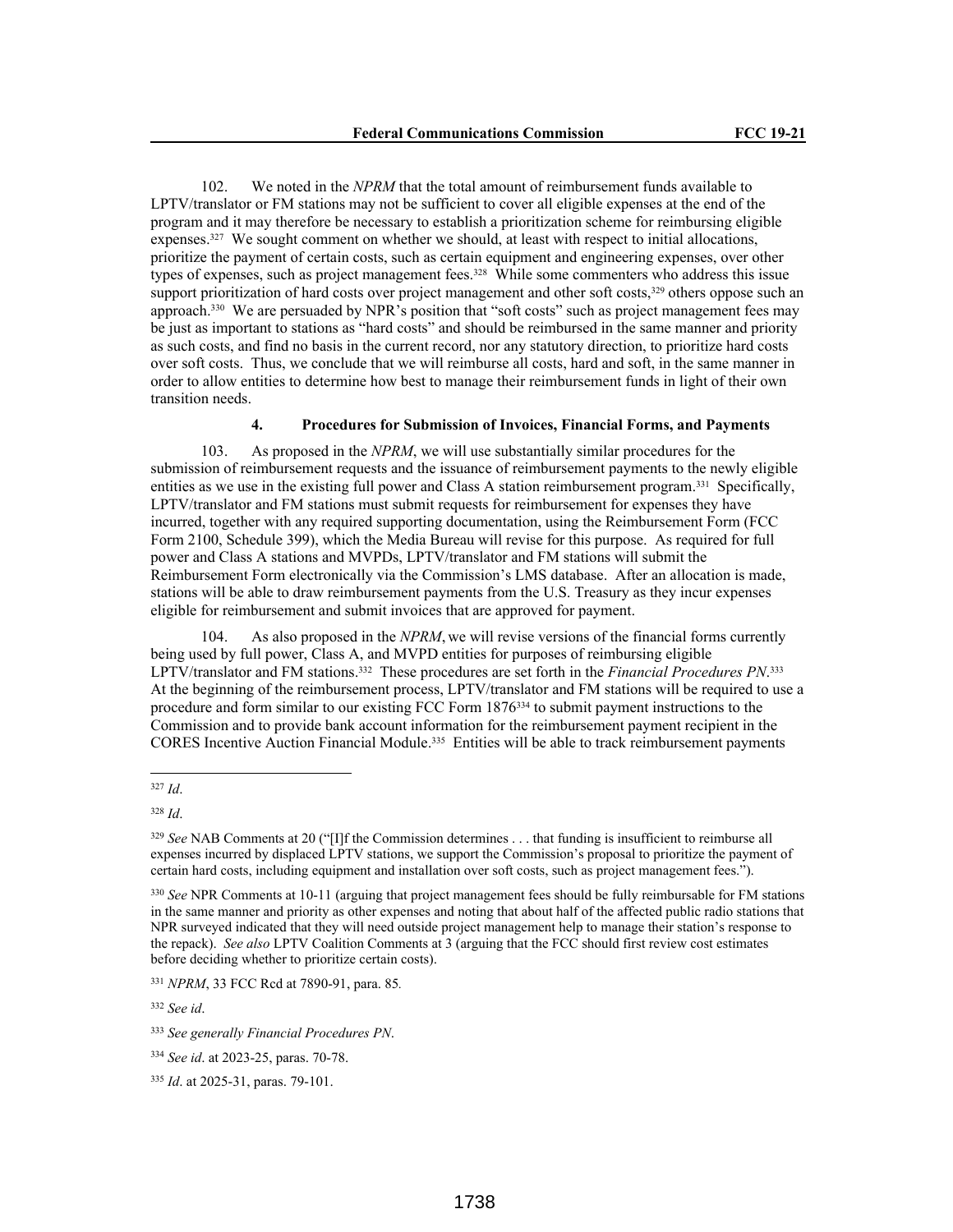using the Auction Payments component of the CORES Incentive Auction Financial Module.<sup>336</sup>

105. Prior to the end of the reimbursement period, entities must provide information regarding their actual and, if applicable, any remaining estimated costs and will be issued a final allocation, if appropriate, to cover the remainder of their eligible costs. If any allocated funds remain in excess of the entity's actual costs determined to be eligible for reimbursement, those funds will revert back to the Reimbursement Fund. In addition, if an overpayment is discovered, even after the final allocation has been made, the entity receiving an overpayment must return the excess to the Commission.<sup>337</sup>

106. As we proposed in the *NPRM*, we will simplify and streamline the forms to be used by newly eligible entities to facilitate and expedite the reimbursement process.338 NPR urges us to incorporate specific features to make the forms easier to use, including avoiding character or word count restrictions and including print and "cut and paste" functionality in the web-based forms.339 We plan to pay close attention to these and other suggestions for improving our processes as we develop forms and procedures for use by newly eligible entities. We are also mindful, however, of those commenters who urge us to make as few changes as possible to the existing forms to avoid the need for broadcasters and others who are used to the current forms to spend time and resources familiarizing themselves with new forms.340 Our goal is to incorporate changes that facilitate and streamline the reimbursement process while avoiding unnecessary changes that could negatively impact users.

# **5. Measures to Prevent Waste, Fraud, and Abuse**

107. As proposed in the *NPRM*, we establish strong measures to protect against waste, fraud, and abuse with respect to disbursements from the Reimbursement Fund for newly eligible entities.341 For example, entities must document their actual expenses, including by providing all relevant invoices and receipts, and retaining other relevant records to substantiate their certifications and reimbursement claims. Similar to the existing requirement for full power, Class A, and MVPD entities,<sup>342</sup> LPTV/translator and FM stations seeking reimbursement must retain all relevant documents pertaining to construction or other reimbursable changes or expenses for a period ending not less than 10 years after the date on which the entity receives final payment from the Reimbursement Fund.

108. The Media Bureau will develop a Reimbursement Form for use by LPTV/translator and FM stations that will contain certifications similar to those on the Reimbursement Form used by full power, Class A, and MVPD entities.<sup>343</sup> Thus, an LPTV/translator or FM station seeking reimbursement must certify, *inter alia*, that it believes in good faith that it will reasonably incur all of the estimated costs that it claims as eligible for reimbursement on the estimated cost form, it will use all money received from the Reimbursement Fund only for expenses it believes in good faith are eligible for reimbursement, and it will comply with all policies and procedures related to reimbursement.<sup>344</sup>

<sup>336</sup> *Id*. at 2031, paras. 103-04.

<sup>337</sup> *Incentive Auction R&O*, 29 FCC Rcd at 6815-16, para. 607, and 6826, para. 635, n.1770.

<sup>338</sup> *See NPRM*, 33 FCC Rcd at 7887, para. 76.

<sup>339</sup> *See* NPR Comments at 12.

<sup>340</sup> *See* HC2 Reply at 6-7.

<sup>341</sup> *See NPRM*, 33 FCC Rcd at 7891-92, paras. 88-89. Measures to prevent waste, fraud, and abuse relative to the Eligibility Certification are described in paragraph 93 *supra*.

<sup>342</sup> *See* 47 CFR § 73.3700(e)(6).

<sup>343</sup> *See id*. § 73.3700(e)(2)(ii).

<sup>344</sup> *Id*.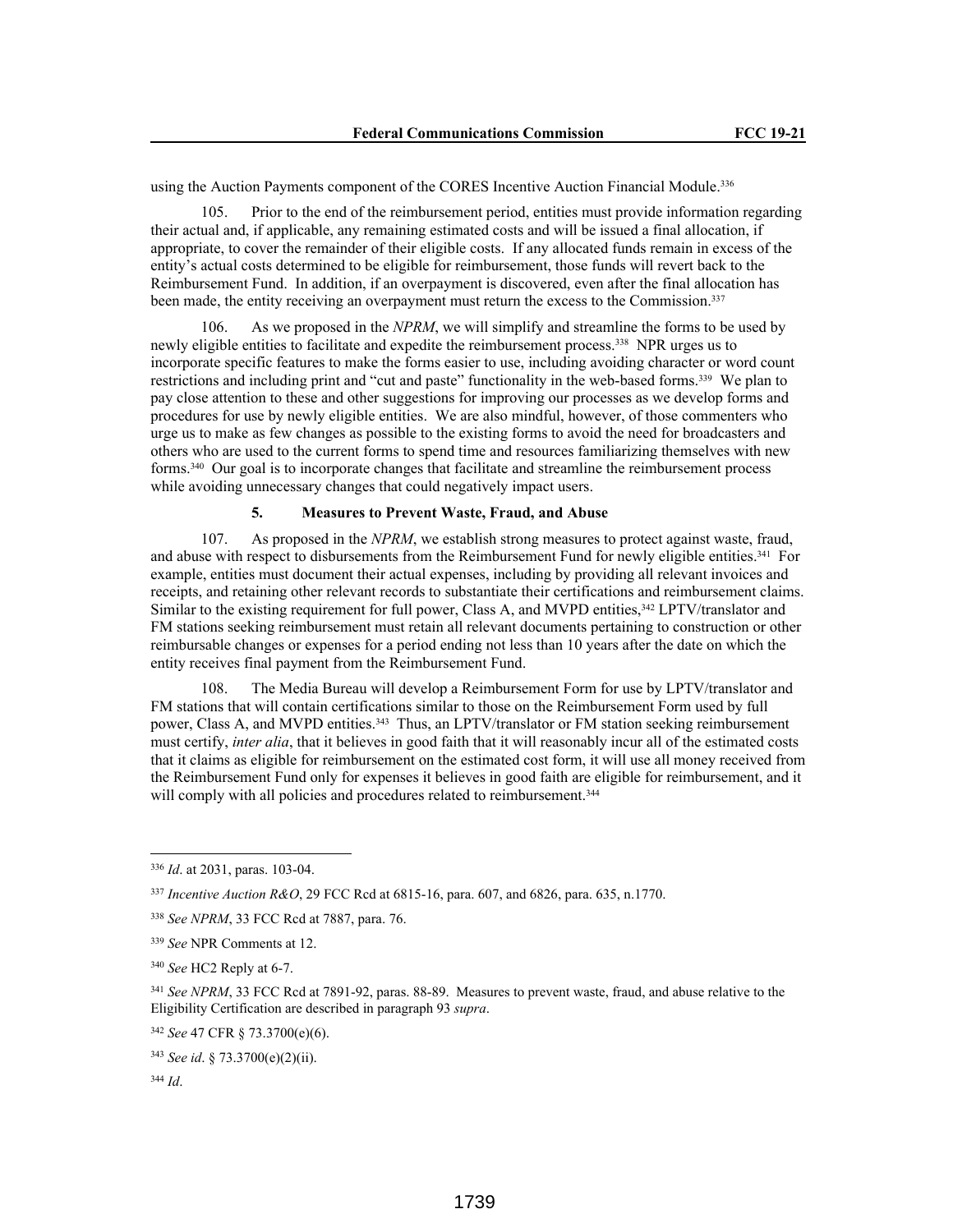109. As noted above, we will conduct audits, data validations, and site visits,<sup>345</sup> as appropriate, to prevent waste, fraud, and abuse and to maximize the amount of money available for reimbursement. We disagree with HC2's contention that audits or other validations by a third-party are unnecessary to substantiate certifications such as the minimum operating requirements for LPTV/translator stations.<sup>346</sup> The Commission has previously determined that, with respect to the incentive auction reimbursement program, "audits, data validations, and site visits are essential tools in preventing waste, fraud, and abuse, and that use of these measures will maximize the amount of money available for reimbursement."<sup>347</sup> Based on our experience administering the reimbursement program for full power and Class A stations and MVPDs, we continue to believe that audits, site visits, and other validation mechanisms are essential for preventing waste, fraud, and abuse. We remind stations that a false certification may result in disqualification and other sanctions provided for in the Communications Act and the Commission's rules.348 If we discover evidence of intentional fraud, we will refer the matter to the Commission's Office of Inspector General or to law enforcement for criminal investigation, as appropriate.

Finally, to ensure transparency with respect to the Reimbursement Fund, we will make eligibility and actual cost information available to the public as well as information regarding Reimbursement Fund disbursements. This is similar to the process used with respect to full power, Class A, and MVPD reimbursement.

## **IV. OTHER ISSUES**

111. *Reimbursement of Indirect Expenses for Full Power and Class A Stations*. We decline a suggestion put forth by Cox and supported by NAB to permit full power television stations to seek reimbursement under the new REA provisions for costs that are not the result of their own channel change, but instead are the result of a collocated station's repacking activities.349 The *NPRM* did not propose to revisit issues with respect to reimbursement of full power and Class A stations. We therefore dismiss this request because it is beyond the scope of the *NPRM*. On alternative and independent grounds, we note that Cox has in any event provided no basis for revisiting our prior decision, which is compelled by our reading of the statute. Cox and NAB acknowledge that the Commission has previously

<sup>&</sup>lt;sup>345</sup> LPTV Coalition urges us to ensure that any site visits and other measures related to reimbursement not be combined with FCC inspections related to compliance with other non-reimbursement related rules. *See* LPTV Coalition Comments at 7. While the focus of our efforts to prevent waste, fraud, and abuse will be directed to reimbursement funds, we will not ignore any other rule violations that our efforts uncover.

<sup>346</sup> HC2 Reply at 4. HC2 argues that documentation requirements alone "are sufficient to demonstrate that the 'transmitting' requirement has been satisfied, and the Commission should avoid creating any unnecessary and duplicative efforts for LPTVs to qualify for reimbursement." *Id*.

<sup>347</sup> *Incentive Auction R&O*, 29 FCC Rcd at 6826, para. 635.

<sup>&</sup>lt;sup>348</sup> Section 1.17 of the Commission's rules requires that licensees must provide truthful and accurate information in all interactions with the Commission. 47 CFR  $\S$  1.17. Violation of this rule may subject the applicant to a monetary forfeiture pursuant to Sections 502 and/or 503 of the Communications Act, 47 U.S.C. §§ 502 and 503. An intentional false certification also may be sanctioned under Section 1001 of Title 18 of the United States Code, 18 U.S.C. § 1001, which makes it a crime, punishable by a \$10,000 fine, or five years imprisonment, or both, to knowingly and willfully make "any false, fictitious or fraudulent statements or representation" with respect to any matter within the jurisdiction of a federal agency.

<sup>349</sup> *See* Comments of Cox Media Group, LLC and Cox Enterprises, Inc., at 1-2 (Sept. 26, 2018) (Cox Comments); NAB Reply at 5-6. Cox notes that certain full power television stations may incur expenses as a result of another repacked station making changes to their shared tower site. *See* Cox Comments at 2. For example, Cox states that the repacked station may need to replace its antenna, and during this process other stations may need to either move off the tower or install side-mounted antennas to carry their stations. *Id*. Alternatively, Cox states that stations may be required to power down or go silent while the repacked station undertakes its necessary modifications, resulting in a temporary loss of service. *Id*. at 2-3. Cox maintains that this would be contrary to the Spectrum Act's intention that viewers be protected and station coverage be preserved. *Id*. at 3.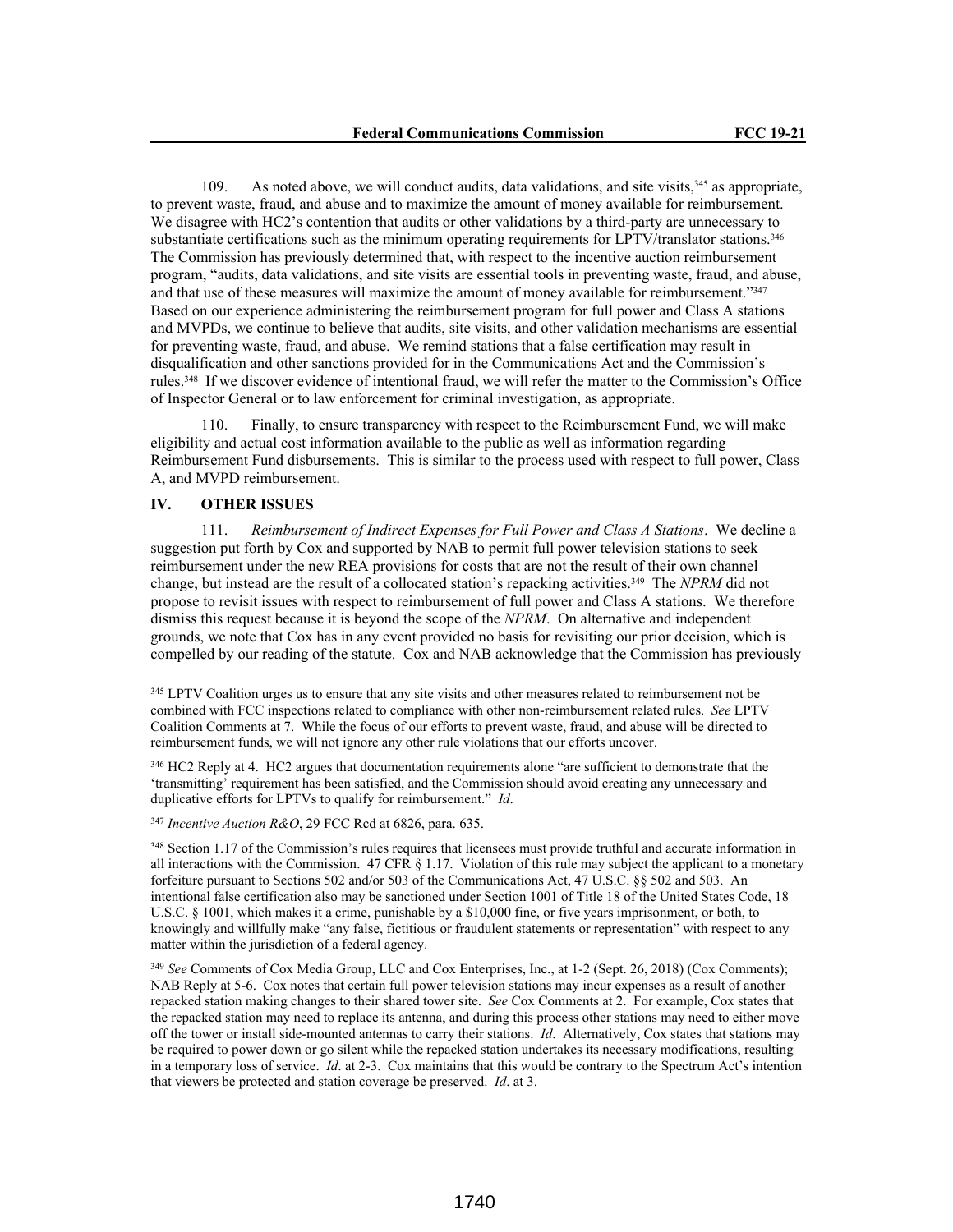declined to allow reimbursement for stations that incur indirect expenses due to repacking activities for other stations based on concerns over potential exhaustion of available repacking funds.350 However, because in some cases a repacked station may not have an express contractual obligation to reimburse collocated stations for repack expenses, Cox maintains that there exists an "inequitable situation where some full-power television stations can have their direct repack expenses reimbursed, whereas other stations must pay for their costs themselves, depending on when their tower leasing agreements were drafted."351 Although we are sensitive to the fact that it is possible that some stations may incur expenses as a result of a repacked station implementing its post-auction channel facilities, consistent with the Spectrum Act, we only allow reimbursement of a television station's own repack expenses, that is, expenses "to relocate its television service from one channel to the other."<sup>352</sup> In the scenario posited by Cox, the expenses are not incurred by the station "to relocate its television service from one channel to the other," but instead are incurred because of a different station's repacking activities. Thus, we do not have statutory authority to permit reimbursement of such expenses. As we said in the *Incentive Auction R&O*, we allow reimbursement to the repacked station in this scenario if it had an express contractual obligation to pay the expenses of other collocated stations as of the date of release of the *Incentive Auction R&O*. 353

# **V. PROCEDURAL MATTERS**

112. *Paperwork Reduction Analysis.—*This Report and Order contains new and modified information collection requirements subject to the Paperwork Reduction Act of 1995 (PRA), Public Law No. 104-13. It will be submitted to the Office of Management and Budget (OMB) for review under Section 3507(d) of the PRA. OMB, the general public, and other Federal agencies will be invited to comment on the new and modified information collection requirements contained in the proceeding. In addition, we note that pursuant to the Small Business Paperwork Relief Act of 2002,<sup>354</sup> we previously sought specific comment on how we might "further reduce the information collection burden for small business concerns with fewer than 25 employees."355 We have described impacts that might affect small businesses, which includes most businesses with fewer than 25 employees, in the Final Regulatory Flexibility Analysis (FRFA), attached as Appendix B.

113. *Congressional Review Act.—*The Commission will send a copy of this Report and Order to Congress and the Government Accountability Office pursuant to the Congressional Review Act, *see* 5 U.S.C. §  $801(a)(1)(A)$ .

114. *Regulatory Flexibility Act.—*The Regulatory Flexibility Act of 1980, as amended (RFA), requires that an agency prepare a regulatory flexibility analysis for notice and comment rulemakings, unless the agency certifies that "the rule will not, if promulgated, have a significant economic impact on a substantial number of small entities."356 The FRFA concerning the impact of the rule changes contained in the Report and Order is attached as Appendix B.

<sup>350</sup> Cox Comments at 6 (citing *Incentive Auction R&O*, 29 FCC Rcd at 6567, para. 602); NAB Reply at 6 (same). As Cox notes, the current rules allow the reimbursement of expenses only if they are related to a station's own channel change or if the repacked station has a written contractual obligation to pay for expenses incurred by other stations, such as stations on a collocated tower. Cox Comments at 3 (citing FCC, *Post-Auction Reimbursement: Broadcaster Frequently Asked Questions*, at 11 (last updated July 24, 2018), https://www.fcc.gov/sites/default/files/reimbursement-faqs07242018.pdf).

<sup>351</sup> Cox Comments at 4.

<sup>352</sup> 47 U.S.C. § 1452(b)(4)(A)(i).

<sup>353</sup> *Id*.

<sup>354</sup> Pub. L. No. 107-198.

<sup>355</sup> 44 U.S.C. § 3506(c)(4).

<sup>356</sup> 5 U.S.C. §§ 601 *et seq*.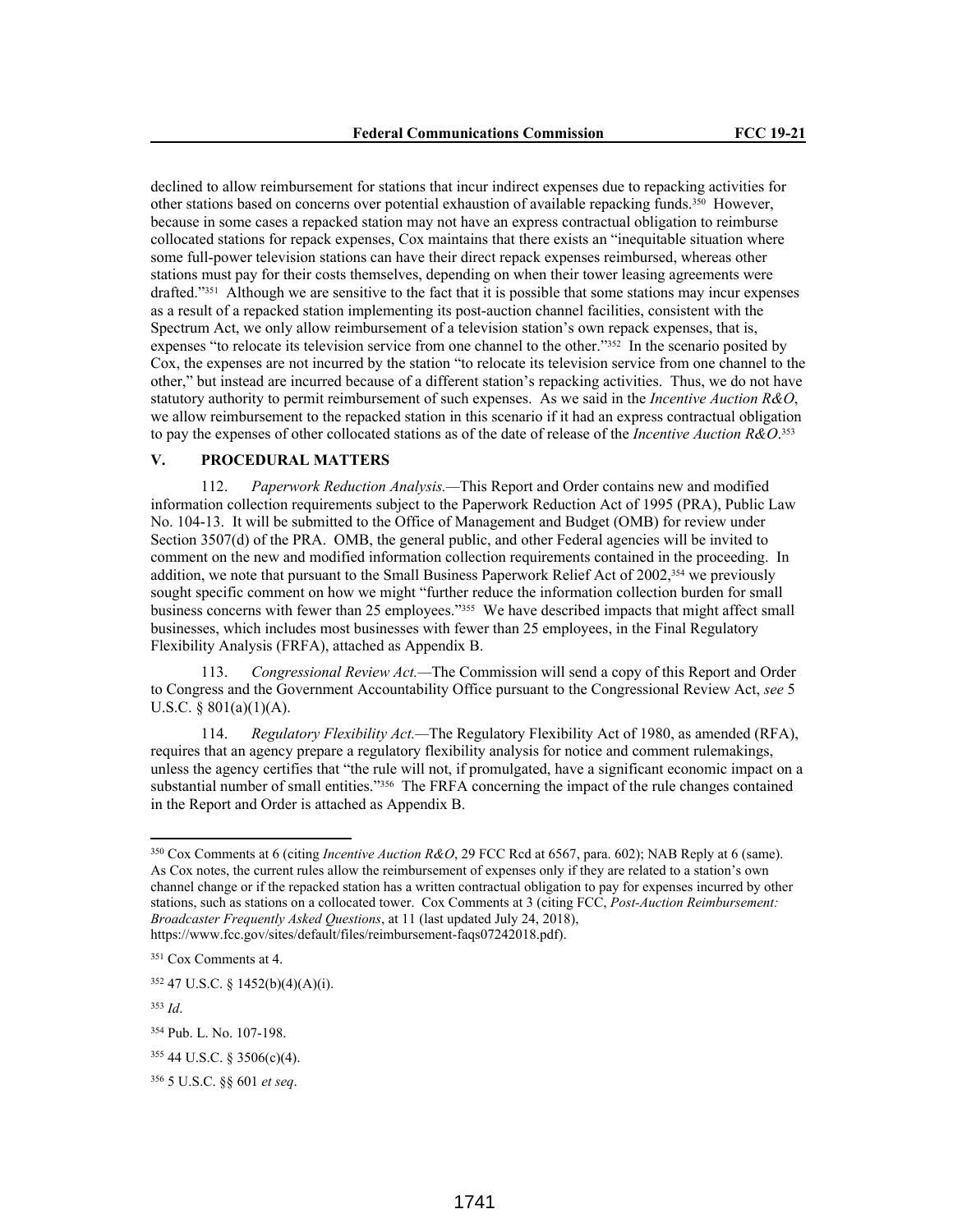## **VI. ORDERING CLAUSES**

115. Accordingly, **IT IS ORDERED** that, pursuant to Sections 1, 4, 303, and 336(f) of the Communications Act of 1934, as amended, Section 6403 of the Middle Class Tax Relief and Job Creation Act of 2012, and Section 511, Division E, Title V of the Consolidated Appropriations Act, 2018, Pub. L. 115-141 (2018), 47 U.S.C. §§ 151, 154, 303, 336(f), 1452, this Report and Order in MB Docket No. 18- 214 and GN Docket No. 12-268 **IS ADOPTED**.

116. **IT IS FURTHER ORDERED** that the amendments of the Commission's rules as set forth in Appendix A **ARE ADOPTED**, effective thirty (30) days after publication in the Federal Register, except for Section 73.3701(c) which contains new or modified information collection requirements that require review and approval by the Office of Management and Budget (OMB) under the Paperwork Reduction Act. The Commission directs the Media Bureau to announce the effective date of those information collections in a document published in the Federal Register after the Commission receives OMB approval.

117. **IT IS FURTHER ORDERED** that the Commission's Consumer and Governmental Affairs Bureau, Reference Information Center, **SHALL SEND** a copy of this Report and Order, including the Final Regulatory Flexibility Analysis, to the Chief Counsel for Advocacy of the Small Business Administration.

118. **IT IS FURTHER ORDERED** that the Commission **SHALL SEND** a copy of this Report and Order in a report to be sent to Congress and the Government Accountability Office pursuant to the Congressional Review Act, see 5 U.S.C. 801(a)(1)(A).

## FEDERAL COMMUNICATIONS COMMISSION

Marlene H. Dortch **Secretary**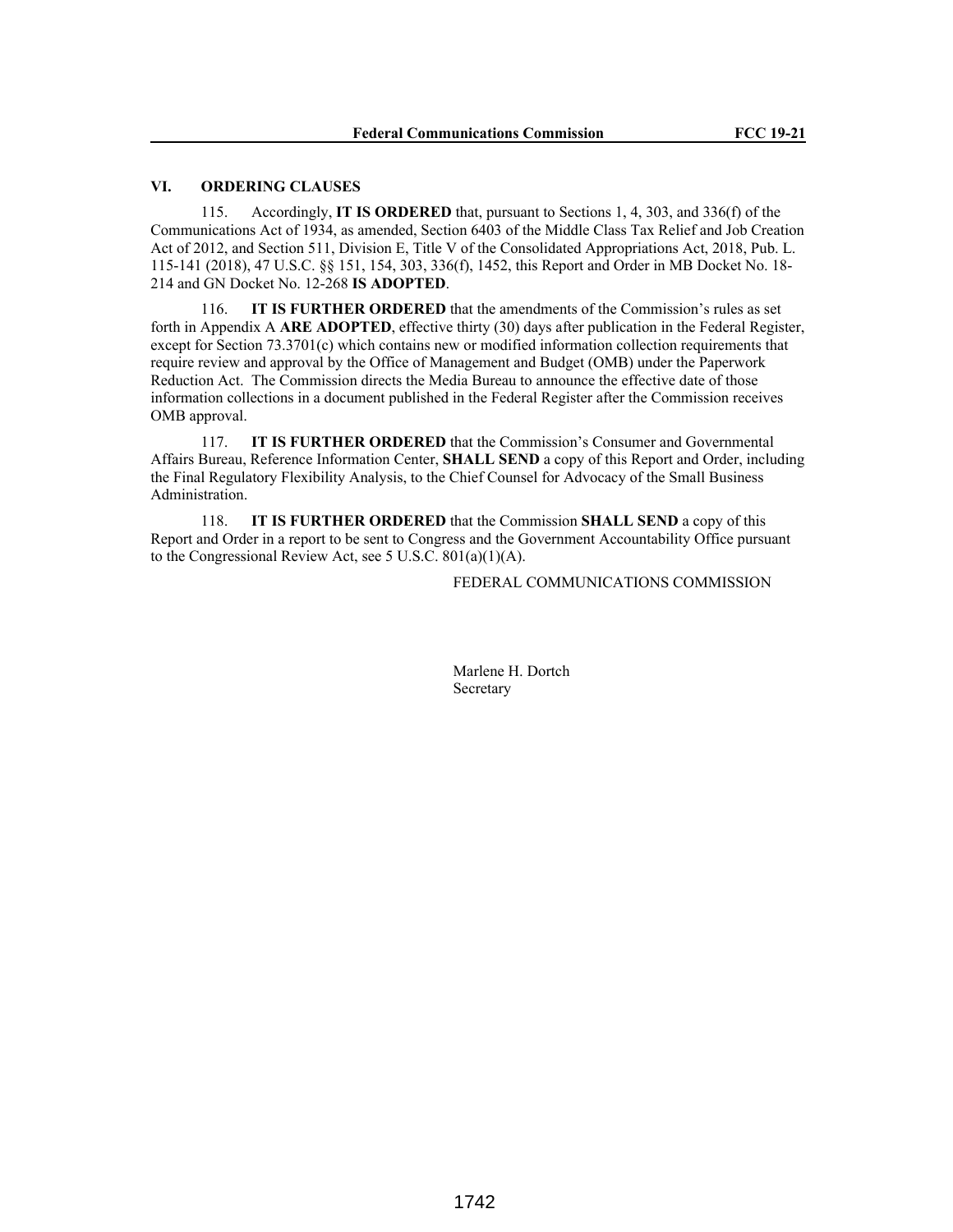#### **APPENDIX A**

#### **Final Rules**

### **PART 73—RADIO BROADCAST SERVICES**

1. The authority citation for Part 73 continues to read as follows:

Authority: 47 U.S.C. 154, 155, 301, 303, 307, 309, 310, 334, 336 and 339.

2. A new rule Section 73.3701 is added as follows:

### **§ 73.3701 Reimbursement Under the Reimbursement Expansion Act.**

(a) Definitions -

(1) Eligibility Certification/Reimbursement Form. For purposes of this section, the term Eligibility Certification/Reimbursement Form means the form(s) developed by the Media Bureau for processing reimbursement requests under the Reimbursement Expansion Act.

(2) FM station. For purposes of this section, the term FM station means an "FM broadcast station" as defined in 47 CFR section 73.310.

(3) Incentive Auction. For purposes of this section, the term Incentive Auction means the broadcast television spectrum incentive auction and repacking process conducted under section 6403 of the Spectrum Act specifying the new channel assignments and technical parameters of any broadcast television stations that are reassigned to new channels.

(4) Licensed. For purposes of this section, the term licensed means a station that was licensed or that had an application for a license to cover on file with the Commission on April 13, 2017.

(5) Low power television station. For purposes of this section, the term low power television station means a low power television station as defined in 47 CFR section 74.701.

(6) Predetermined cost estimate. For purposes of this section, predetermined cost estimate means the estimated cost of an eligible expense as generally determined by the Media Bureau in a catalog of expenses eligible for reimbursement.

(7) Reimbursement Expansion Act or REA. For purposes of this section, the term Reimbursement Expansion Act or REA means Division E, Financial Services & General Appropriation Act, 2018, Title V Independent Agencies, Pub. L. No 115-141, Section 511 (codified at 47 U.S.C. § 1452(j)-(n)) adopted as part of the Consolidated Appropriations Act, 2018, Pub. L. No. 115-141 (2018).

(8) Reimbursement period. For purposes of this section, reimbursement period means the period ending July 3, 2023, pursuant to section  $511(i)(3)(B)$  of the REA.

(9) Replacement translator station. For purposes of this section, the term replacement translator station means analog to digital replacement translator stations authorized pursuant to 47 CFR section 74.787(a)(5).

(10) Spectrum Act. For purposes of this section, the term Spectrum Act means Title VI of the Middle Class Tax Relief and Job Creation Act of 2012 (Pub. L. No. 112-96).

54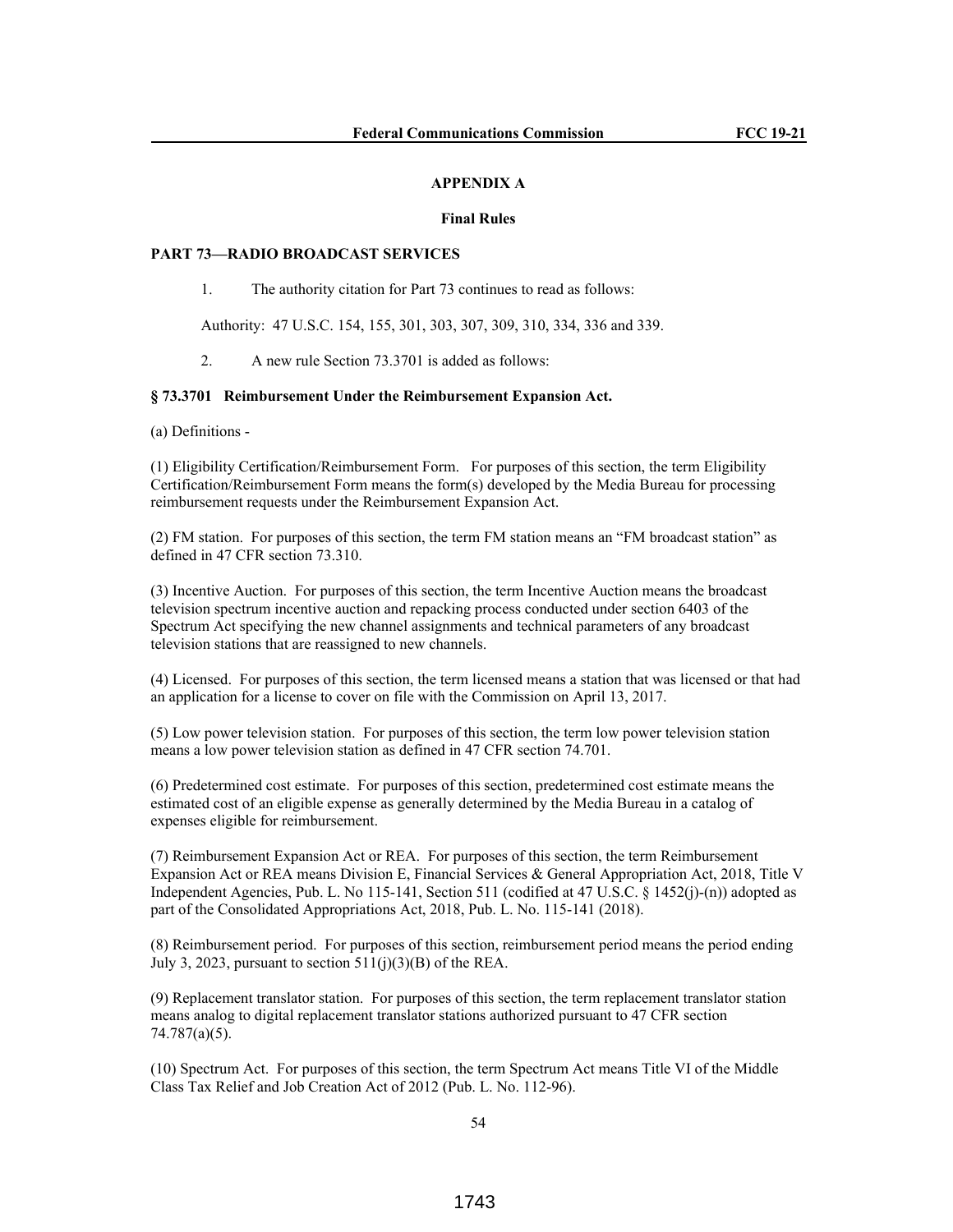(11) Special Displacement Window. For purposes of this section, the term Special Displacement Window means the displacement application filing window conducted April 10, 2018 to June 1, 2018 for low power television, TV translator, and analog-to-digital replacement translator stations that were displaced by the incentive auction and repacking process.

(12) Transmitting. For purposes of this section, the term transmitting means a low power television station, TV translator station, or replacement translator station operating not less than 2 hours in each day of the week and not less than a total of 28 hours per calendar week for 9 of the 12 months prior to April 13, 2017.

(13) Reimbursement Fund. For purposes of this section, the Reimbursement Fund means the additional funding established by the REA.

(14) TV translator station. For purposes of this section, the term TV translator station means a "television broadcast translator station" as defined in 47 CFR section 74.701.

(b) Only the following entities are eligible for reimbursement of relocation costs reasonably incurred:

(1) Low power television stations. Low power television stations that filed an application for construction permit during the Special Displacement Window and such application was subsequently granted. Station must have been licensed and transmitting for not less than 2 hours in each day of the week and not less than a total of 28 hours per calendar week for 9 of the 12 months prior to April 13, 2017.

(2) TV translator stations. TV translator stations that filed an application for construction permit during the Special Displacement Window and such application was subsequently granted. Station must have been licensed and transmitting for not less than 2 hours in each day of the week and not less than a total of 28 hours per calendar week for 9 of the 12 months prior to April 13, 2017.

(3) Replacement translator stations. Replacement translator stations that filed an application for construction permit during the Special Displacement Window and such application was subsequently granted. Station must have been licensed and transmitting for not less than 2 hours in each day of the week and not less than a total of 28 hours per calendar week for 9 of the 12 months prior to April 13, 2017.

(4) FM station. FM stations licensed and transmitting as of April 13, 2017, that experienced, at the site at which they were licensed and transmitting on that date, a disruption of service as a result of the reorganization of broadcast television spectrum under 47 U.S.C. § 1452(b).

(c) Reimbursement process.

(1) Estimated costs.

(i) All entities that are eligible to receive reimbursement will be required to file an estimated cost form providing an estimate of their reasonably incurred costs and provide supporting documentation.

(ii) Each eligible entity that submits an estimated cost form will be required to certify on its Eligibility Certification/Reimbursement Form inter alia, that:

(A) It is eligible for reimbursement;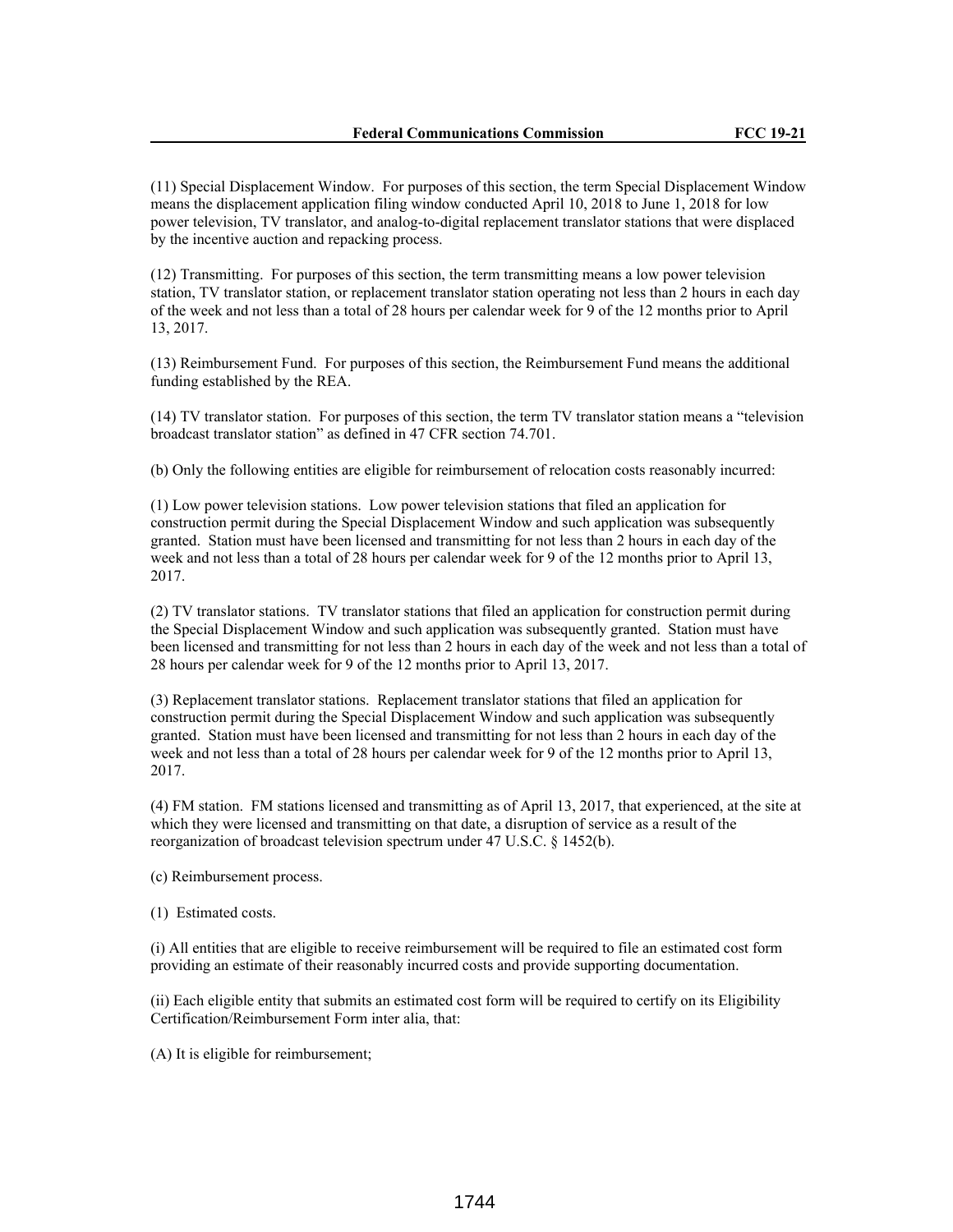(B) It believes in good faith that it will reasonably incur all of the estimated costs that it claims are eligible for reimbursement on the estimated cost form;

(C) It will use all money received from the Reimbursement Fund only for expenses it believes in good faith are eligible for reimbursement;

(D) It will comply with all policies and procedures relating to allocations, draw downs, payments, obligations, and expenditures of money from the Reimbursement Fund;

(E) It will maintain detailed records, including receipts, of all costs eligible for reimbursement actually incurred;

(F) It will file all required documentation of its relocation expenses as instructed by the Media Bureau;

(G) It has not received nor does it expect to receive reimbursement from other sources for costs for which they are requesting reimbursement from the REA;

(H) Low power television stations, TV translator stations, and replacement translator stations must certify compliance with the minimum operating requirement set forth in subsection  $(b)(1)$ ,  $(b)(2)$ , or  $(b)(3)$  of this section.

(I) FM stations must certify that they were licensed and transmitting at the facility implicated by the Incentive Auction on April 13, 2017.

(iii) If an eligible entity seeks reimbursement for new equipment, it must provide a justification as to why it is reasonable under the circumstances to purchase new equipment rather than modify its corresponding current equipment.

(iv) Eligible entities that submit their own cost estimates, as opposed to the predetermined cost estimates provided in the estimated cost form, must submit supporting evidence and certify that the estimate is made in good faith.

(2) Final Allocation Deadline.

(i) Upon completing construction or other reimbursable changes, or by a specific deadline prior to the end of the Reimbursement Period to be established by the Media Bureau, whichever is earlier, all eligible entities that received an initial allocation from the Reimbursement Fund must provide the Commission with information and documentation, including invoices and receipts, regarding their actual expenses incurred as of a date to be determined by the Media Bureau (the "Final Allocation Deadline").

(ii) If an eligible entity has not yet completed construction or other reimbursable changes by the Final Allocation Deadline, it must provide the Commission with information and documentation regarding any remaining eligible expenses that it expects to reasonably incur.

(3) Final accounting. After completing all construction or reimbursable changes, eligible entities that have received money from the Reimbursement Fund will be required to submit final expense documentation containing a list of estimated expenses and actual expenses as of a date to be determined by the Media Bureau. Entities that have finished construction and have submitted all actual expense documentation by the Final Allocation Deadline will not be required to file at the final accounting stage.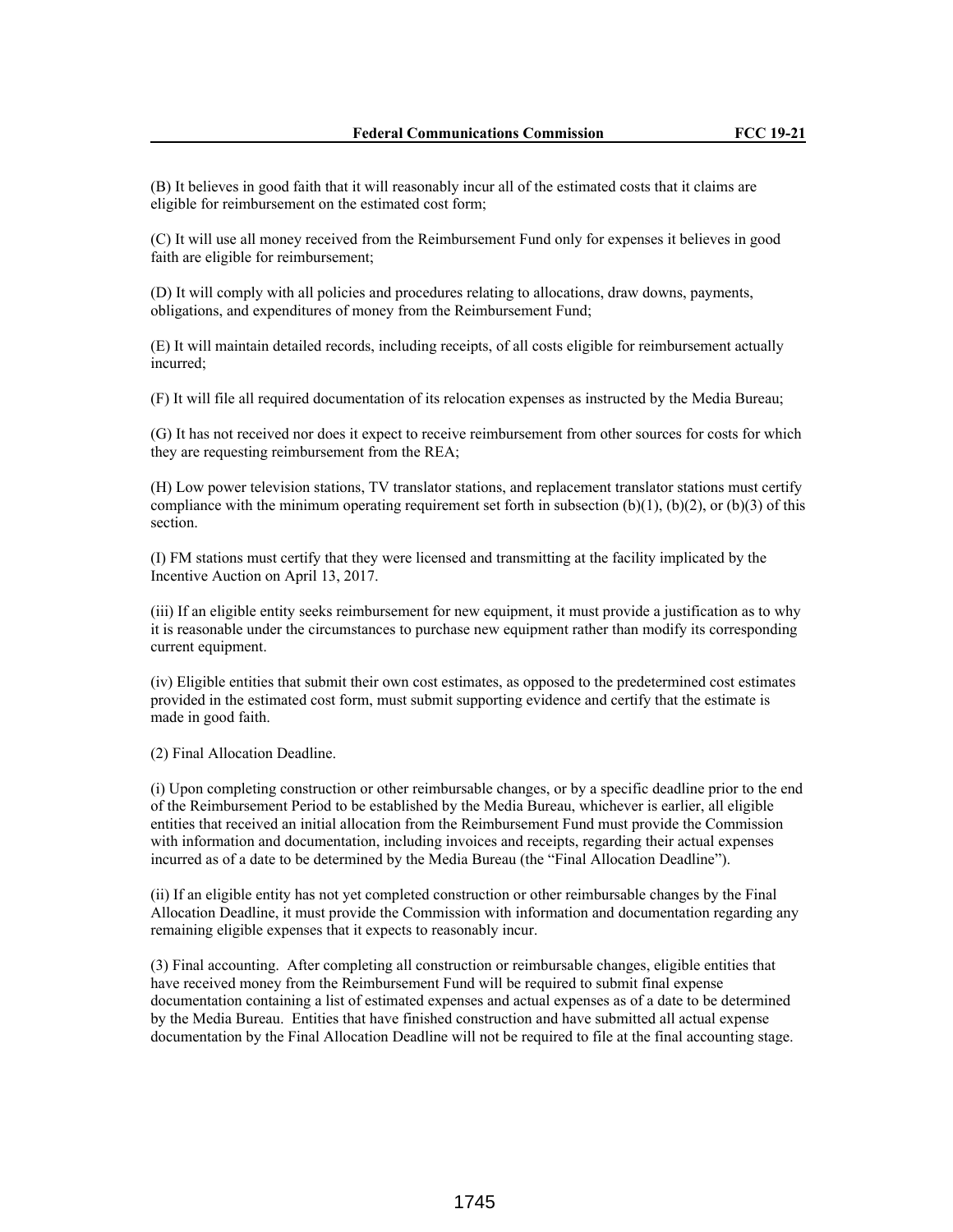(4) Documentation requirements.

(i) Each eligible entity that receives payment from the Reimbursement Fund is required to retain all relevant documents pertaining to construction or other reimbursable changes for a period ending not less than 10 years after the date on which it receives final payment from the Reimbursement Fund.

(ii) Each eligible entity that receives payment from the Reimbursement Fund must make available all relevant documentation upon request from the Commission or its contractor.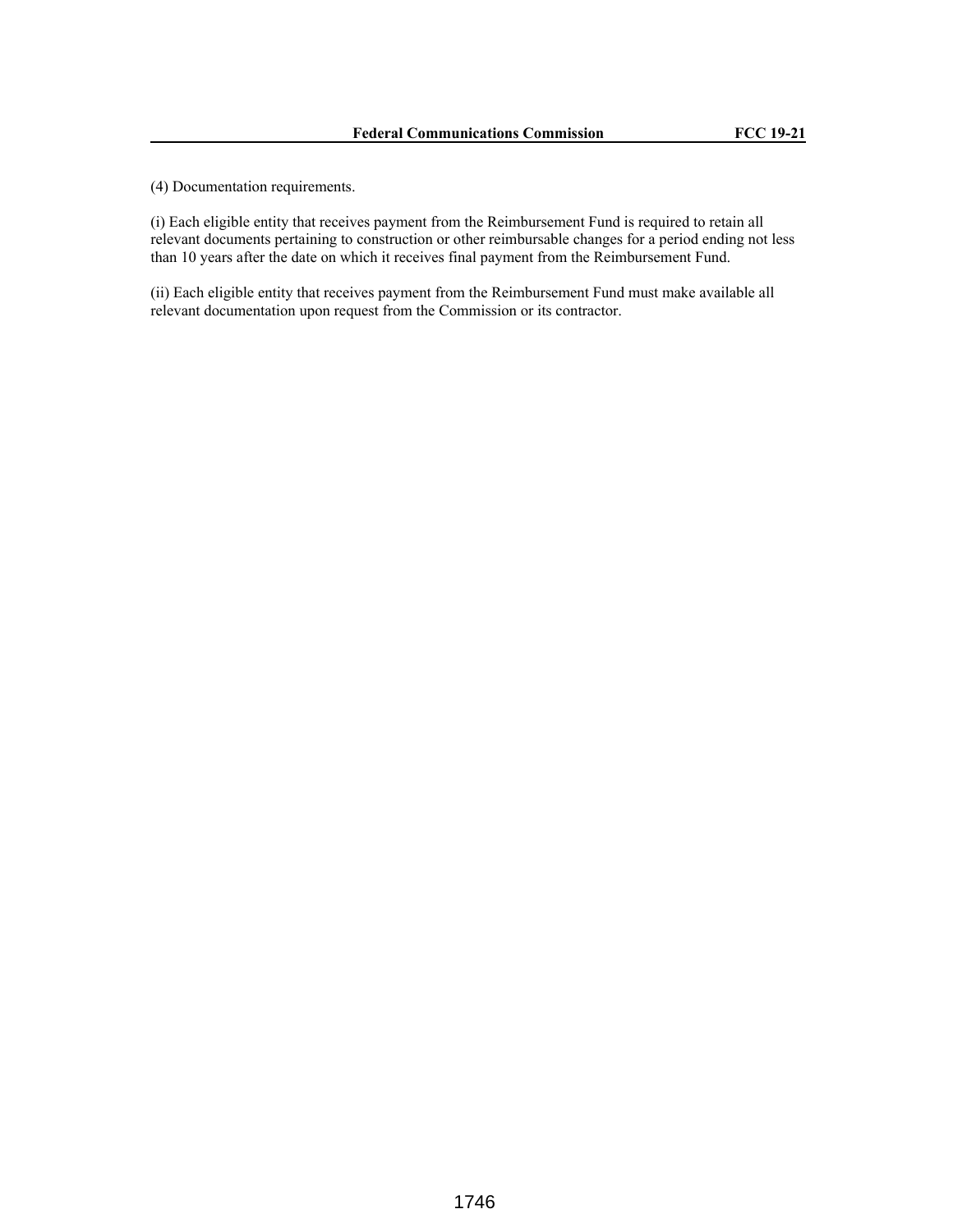#### **APPENDIX B**

#### **Final Regulatory Flexibility Analysis**

1. As required by the Regulatory Flexibility Act of 1980, as amended (RFA),<sup>1</sup> an Initial Regulatory Flexibility Analysis (IRFA) was incorporated in the *Notice of Proposed Rulemaking* (*NPRM*) in this proceeding, released on August 3, 2018.<sup>2</sup> The Commission sought written public comment on the proposals in the *NPRM* including comment on the IRFA. We received no comments specifically directed towards the IRFA. This Final Regulatory Flexibility Analysis (FRFA) conforms to the RFA.<sup>3</sup>

# **A. Need for and Objectives of the Report and Order**

2. In the *Report and Order*, we adopt rules to implement Congress's directive in the 2018 Reimbursement Expansion Act (REA) that we reimburse certain Low Power Television (LPTV) and television translator (TV translator) stations (together LPTV/translator stations), and FM broadcast stations (FM stations), for costs incurred as a result of the Commission's broadcast television spectrum incentive auction.<sup>4</sup> In the REA, Congress provided additional funding for the TV Broadcaster Relocation Fund (Reimbursement Fund)<sup>5</sup> and expanded the list of entities eligible to receive reimbursement for costs reasonably incurred as a result of the reorganization of broadcast television spectrum to include LPTV/translator and FM stations.<sup>6</sup> The *Report and Order* adopts rules relating to eligibility, expenses, and procedures the Commission will use to provide reimbursement to these entities, and mandates the use of various measures designed to protect the Reimbursement Fund against waste, fraud, and abuse.

3. As proposed in the *NPRM*, we adopt a process to reimburse the newly eligible entities that is substantially similar to that which we currently use to reimburse full power and Class A stations and multichannel video programming distributors (MVPDs) as established in the *Incentive Auction R&O*. 7 Specifically, we:

> Conclude that the REA permits the Commission to use the funds appropriated to the Reimbursement Fund for fiscal year 2019 to reimburse eligible LPTV/translator and FM stations as well as full power and Class A stations and MVPDs, and that the Commission

<sup>&</sup>lt;sup>1</sup> See 5 U.S.C. § 603. The RFA, 5 U.S.C. §§ 601-612, was amended by the Small Business Regulatory Enforcement Fairness Act of 1996 (SBREFA), Pub. L. No. 104-121, Title II, 110 Stat. 857 (1996).

<sup>2</sup> *See LPTV, TV Translator, and FM Broadcast Station Reimbursement; Expanding the Economic and Innovation Opportunities of Spectrum Through Incentive Auctions*, Notice of Proposed Rulemaking and Order, 33 FCC Rcd 7855 (2018) (*NPRM*).

<sup>3</sup> *See* 5 U.S.C. § 604.

<sup>4</sup> *See* Consolidated Appropriations Act 2018, Pub. L. No. 115-141, at Division E, Title V, § 511, 132 Stat. 348 (2018) (codified at 47 U.S.C. § 1452(j)-(n)). We refer to this legislation herein as the "Reimbursement Expansion Act" or "REA."

<sup>5</sup> *See* Middle Class Tax Relief and Job Creation Act of 2012, Pub. L. No. 112-96, §§ 6402 (codified at 47 U.S.C. § 309(j)(8)(G)), 6403 (codified at 47 U.S.C. § 1452), 126 Stat. 156 (2012) (Spectrum Act).

<sup>6</sup> *See* 47 U.S.C. § 1452(j)(1), (k), (l). The additional funding appropriated to the Reimbursement Fund by the REA also included \$50 million to be available to the Commission to make "payments solely for the purposes of consumer education relating to the reorganization of broadcast television spectrum" under 47 U.S.C. § 1452(b). 47 U.S.C. §  $1452(j)(2)(A)(iv)$ .

<sup>7</sup> *See Expanding the Economic and Innovation Opportunities of Spectrum Through Incentive Auctions*, Report and Order, 29 FCC Rcd 6567 (2014), *aff'd*, *Nat'l Ass'n of Broadcasters v. FCC*, 789 F.3d 165 (D.C. Cir. 2015) (*Incentive Auction R&O*).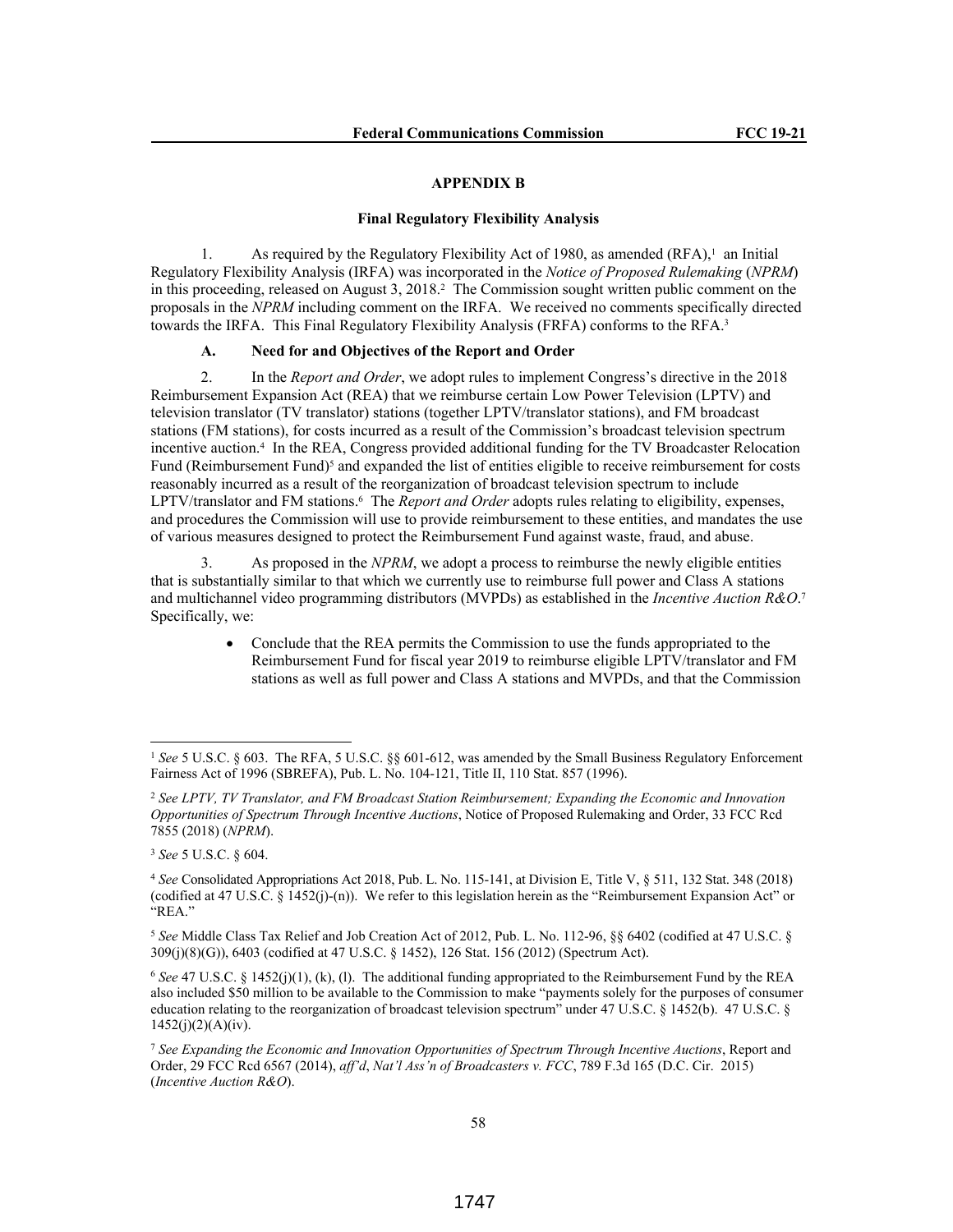will prioritize payments to full power, Class A, and MVPD entities over payments to LPTV/translator and FM entities.<sup>8</sup>

- Conclude that LPTV/translator stations are eligible for reimbursement if: (1) they filed an application during the Commission's Special Displacement Window and obtained a construction permit, and (2) were licensed and transmitting for at least 9 of the 12 months prior to April 13, 2017, as required by the REA.<sup>9</sup>
- Conclude that we will reimburse LPTV/translator stations for their reasonable costs to construct the facilities authorized by the grant of the station's Special Displacement Window application.<sup>10</sup>
- Conclude that full power and low power FM stations and FM translators that were licensed and transmitting on April 13, 2017, using the facilities impacted by the repacked television station are eligible for reimbursement under the REA. We find that this will include FM stations that incur costs because they must permanently relocate, temporarily or permanently modify their facilities, or purchase or modify auxiliary facilities to provide service during a period of time when construction work is occurring on a collocated, adjacent, or nearby repacked television station's facilities.<sup>11</sup>
- Conclude that we will reimburse up to 100 percent of the costs eligible for reimbursement for FM stations that must relocate permanently, temporarily or permanently modify facilities, or purchase or modify auxiliary equipment to avoid going silent as a result of the repacking process.<sup>12</sup>
- Conclude that we will not reimburse LPTV/translator or FM stations for costs for which they have already received reimbursement funding from other sources.<sup>13</sup>
- Require LPTV/translator and FM stations seeking reimbursement to file with the Commission one or more forms certifying that they meet the eligibility criteria established in this proceeding for reimbursement, providing information regarding their current broadcasting equipment, and providing an estimate of their costs eligible for reimbursement.<sup>14</sup>
- Find that, after the submission of information, the Media Bureau will provide eligible entities with an allocation of funds to be available for draw down as the entities incur expenses. The Media Bureau will make an initial allocation toward eligible expenses, followed by subsequent allocation(s) as needed, to the extent funds remain for LPTV/translator stations and FM stations in the Reimbursement Fund.<sup>15</sup>
- Conclude that we will use revised versions of the financial forms currently being used by full power, Class A, and MVPD entities for purposes of reimbursing eligible

<sup>8</sup> For more information, *see* Section III.A of the *Report and Order*.

<sup>9</sup> *Id*. Section III.B.1.

<sup>10</sup> *Id*. Section III.B.2.

<sup>11</sup> *Id*. Section III.C.1.

<sup>12</sup> *Id*. Section III.C.2.

<sup>13</sup> *Id*. Sections III.B.2.f, III.C.2.c.

<sup>14</sup> *Id*. Section III.D.1.

<sup>15</sup> *Id*. Section III.D.2.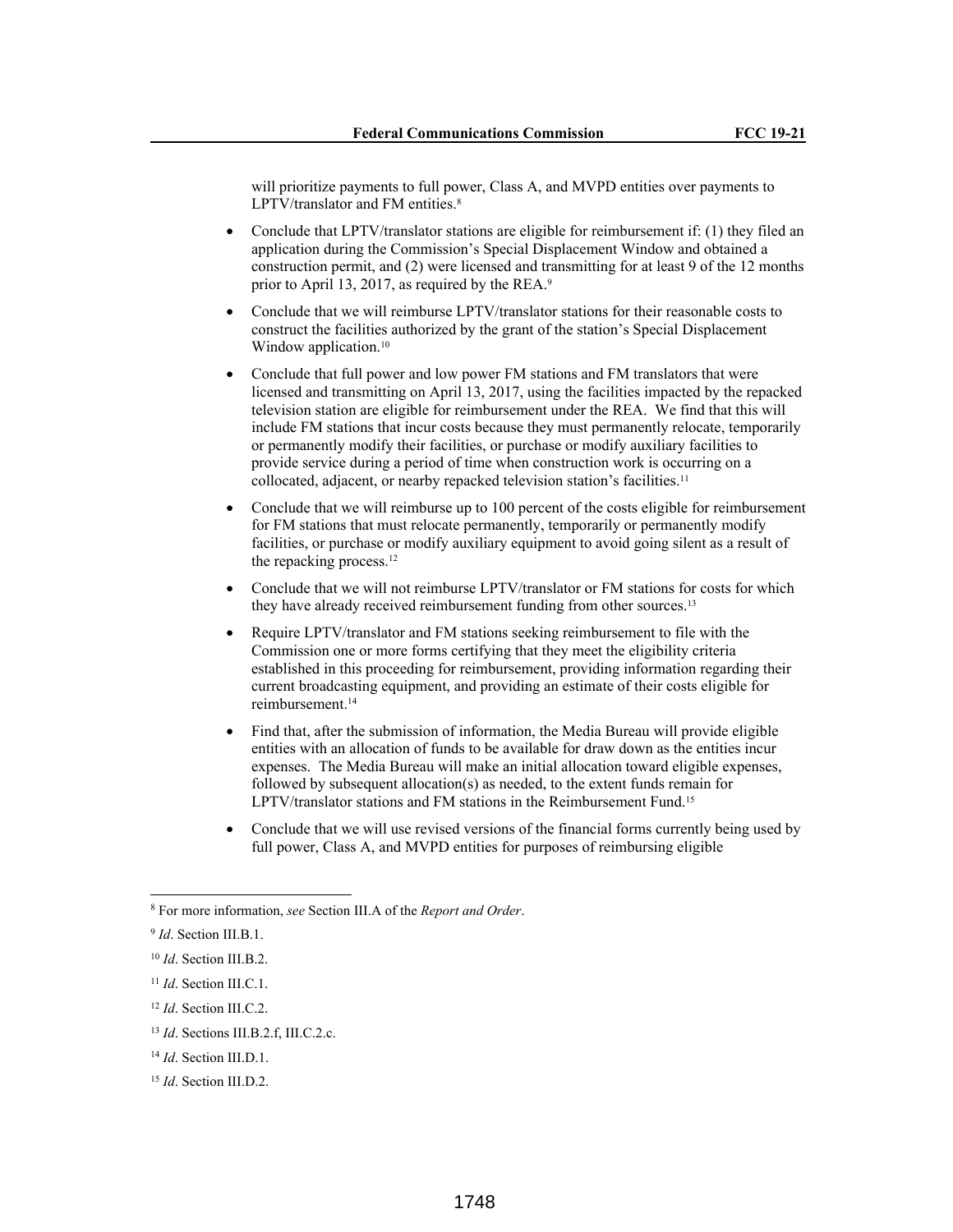LPTV/translator and FM stations, and use the same procedures to provide reimbursement payments to these newly eligible entities.<sup>16</sup>

 Discuss the measures we will take to protect the Reimbursement Fund against waste, fraud, and abuse.<sup>17</sup>

## **B. Summary of Significant Issues Raised by Public Comments in Response to the IRFA**

4. No comments were filed in direct response to the IRFA.

# **C. Response to Comments by the Chief Counsel for Advocacy of the Small Business Administration**

5. Pursuant to the Small Business Jobs Act of 2010, which amended the RFA, the Commission is required to respond to any comments filed by the Chief Counsel for Advocacy of the SBA and to provide a detailed statement of any change made to the proposed rules as a result of those comments. The Chief Counsel did not file any comments in response to this proceeding.

# **D. Description and Estimate of the Number of Small Entities to Which the Rules Will Apply**

6. The RFA directs agencies to provide a description of, and where feasible, an estimate of the number of small entities that may be affected by the rules adopted herein.<sup>18</sup> The RFA generally defines the term "small entity" as having the same meaning as the terms "small business," "small organization," and "small governmental jurisdiction."19 In addition, the term "small business" has the same meaning as the term "small business concern" under the Small Business Act.<sup>20</sup> A "small business concern" is one which: (1) is independently owned and operated; (2) is not dominant in its field of operation; and (3) satisfies any additional criteria established by the SBA.<sup>21</sup>

7. Radio and Television Broadcasting and Wireless Communications Equipment Manufacturing. This industry comprises establishments primarily engaged in manufacturing radio and television broadcast and wireless communications equipment. Examples of products made by these establishments are: transmitting and receiving antennas, cable television equipment, GPS equipment, pagers, cellular phones, mobile communications equipment, and radio and television studio and broadcasting equipment.<sup>22</sup> The Small Business Administration has established a size standard for this industry of 750 employees or less.<sup>23</sup> Census data for 2012 show that 841 establishments operated in this

<sup>21</sup> 15 U.S.C. § 632.

<sup>16</sup> *Id*. Section III.D.4.

<sup>17</sup> *Id*. Section III.D.5.

 $18$  5 U.S.C. § 604(a)(3).

<sup>19</sup> 5 U.S.C. § 601(6).

 $20\,5$  U.S.C. § 601(3) (incorporating by reference the definition of "small-business concern" in the Small Business Act, 15 U.S.C. § 632). Pursuant to 5 U.S.C. § 601(3), the statutory definition of a small business applies "unless an agency, after consultation with the Office of Advocacy of the Small Business Administration and after opportunity for public comment, establishes one or more definitions of such term which are appropriate to the activities of the agency and publishes such definition(s) in the Federal Register."

<sup>22</sup> U.S. Census Bureau, *North American Industry Classification System*, https://www.census.gov/cgibin/sssd/naics/naicsrch.

<sup>23</sup> 13 CFR § 121.201; NAICS Code 334220.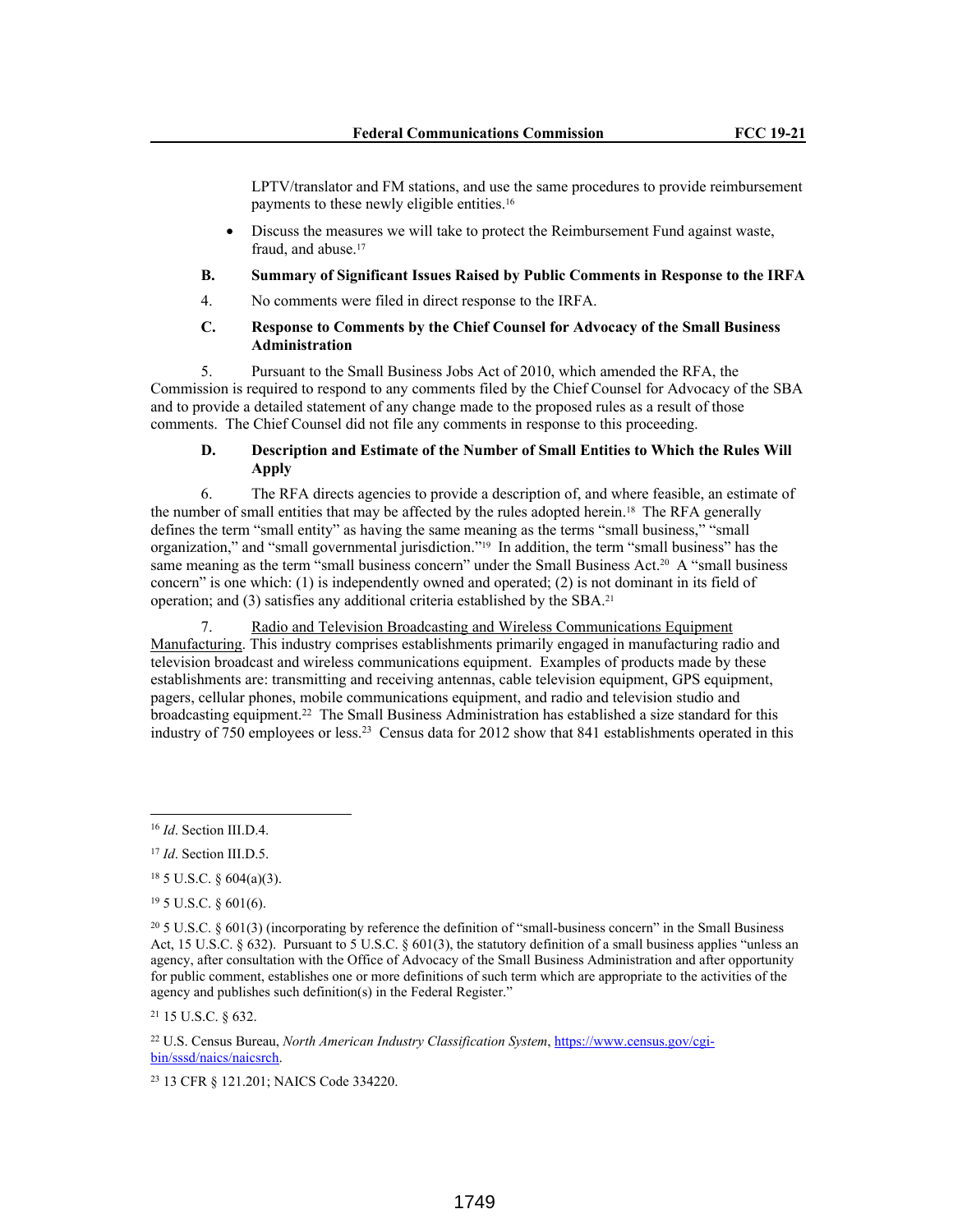industry in that year. Of that number, 819 establishments operated with less than 500 employees.<sup>24</sup> Based on this data, we conclude that a majority of manufacturers in this industry are small.

8. Audio and Video Equipment Manufacturing. This industry comprises establishments primarily engaged in manufacturing electronic audio and video equipment for home entertainment, motor vehicles, and public address and musical instrument amplification. Examples of products made by these establishments are video cassette recorders, televisions, stereo equipment, speaker systems, householdtype video cameras, jukeboxes, and amplifiers for musical instruments and public address systems.<sup>25</sup> The SBA has established a size standard for this industry, in which all firms with 750 employees or less are small.<sup>26</sup> According to U.S. Census data for 2012, 492 audio and video equipment manufacturers were operational in that year. Of that number, 476 operated with fewer than 500 employees.<sup>27</sup> Based on this Census data and the associated size standard, we conclude that the majority of such manufacturers are small.

9. Radio Stations. This economic Census category "comprises establishments primarily engaged in broadcasting aural programs by radio to the public."<sup>28</sup> The SBA has created the following small business size standard for this category: those having \$38.5 million or less in annual receipts.<sup>29</sup> Census data for 2012 shows that 2,849 firms in this category operated in that year.<sup>30</sup> Of this number, 2,806 firms had annual receipts of less than \$25,000,000, and 43 firms had annual receipts of \$25,000,000 or more.<sup>31</sup> Because the Census has no additional classifications that could serve as a basis for determining the number of stations whose receipts exceeded \$38.5 million in that year, we conclude that the majority of television broadcast stations were small under the applicable SBA size standard.

10. Apart from the U.S. Census, the Commission has estimated the number of licensed commercial AM radio stations to be 4,619 stations<sup>32</sup> and the number of commercial FM radio stations to be 6,754,<sup>33</sup> for a total number of 11,373. Of this total, 9,898 stations had revenues of \$38.5 million or less, according to Commission staff review of the BIA Kelsey Inc. Media Access Pro Television Database (BIA) in October 2014. In addition, the Commission has estimated the number of noncommercial educational (NCE) FM radio stations to be 4,135.<sup>34</sup> NCE stations are non-profit, and therefore considered to be small entities.<sup>35</sup> Therefore, we estimate that the majority of radio broadcast stations are small entities.

<sup>26</sup> 13 CFR § 121.201; NAICS Code 334310.

<sup>27</sup> U.S. Census Bureau, *Industry Statistics for Subsectors and Industries by Employment Size: 2007*, http://factfinder.census.gov/faces/tableservices/jsf/pages/productview.xhtml?pid=ECN\_2007\_US\_31SG3&prodTyp e=table.

28 U.S. Census Bureau, *2012 NAICS Definitions, "515112 Radio Stations*," http://www.census.gov/cgibin/sssd/naics/naicsrch. This category description continues, "Programming may originate in their own studio, from an affiliated network, or from external sources."

<sup>29</sup> 13 CFR § 121.201; NAICS code 515112.

<sup>30</sup> U.S. Census Bureau, Table No. EC0751SSSZ4, *Information: Subject Series – Establishment and Firm Size: Receipts Size of Firms for the United States: 2012* (515112), http://factfinder2.census.gov/faces/tableservices/jsf/pages/productview.xhtml?pid=ECN\_2007\_US\_51SSSZ4&prod Type=table.

<sup>31</sup> *Id*.

<sup>24</sup> U.S. Census Bureau, *Industry Statistics for Subsectors and Industries by Employment Size: 2012*, http://factfinder.census.gov/faces/tableservices/jsf/pages/productview.xhtml?pid=ECN\_2012\_US\_31SG2&prodTyp e=table.

<sup>25</sup> U.S. Census Bureau, *North American Industry Classification System*, http://www.census.gov/cgibin/sssd/naics/naicsrch.

<sup>32</sup> *See* FCC News Release, Broadcast Station Totals as of December 31, 2018 (rel. Jan. 2, 2019).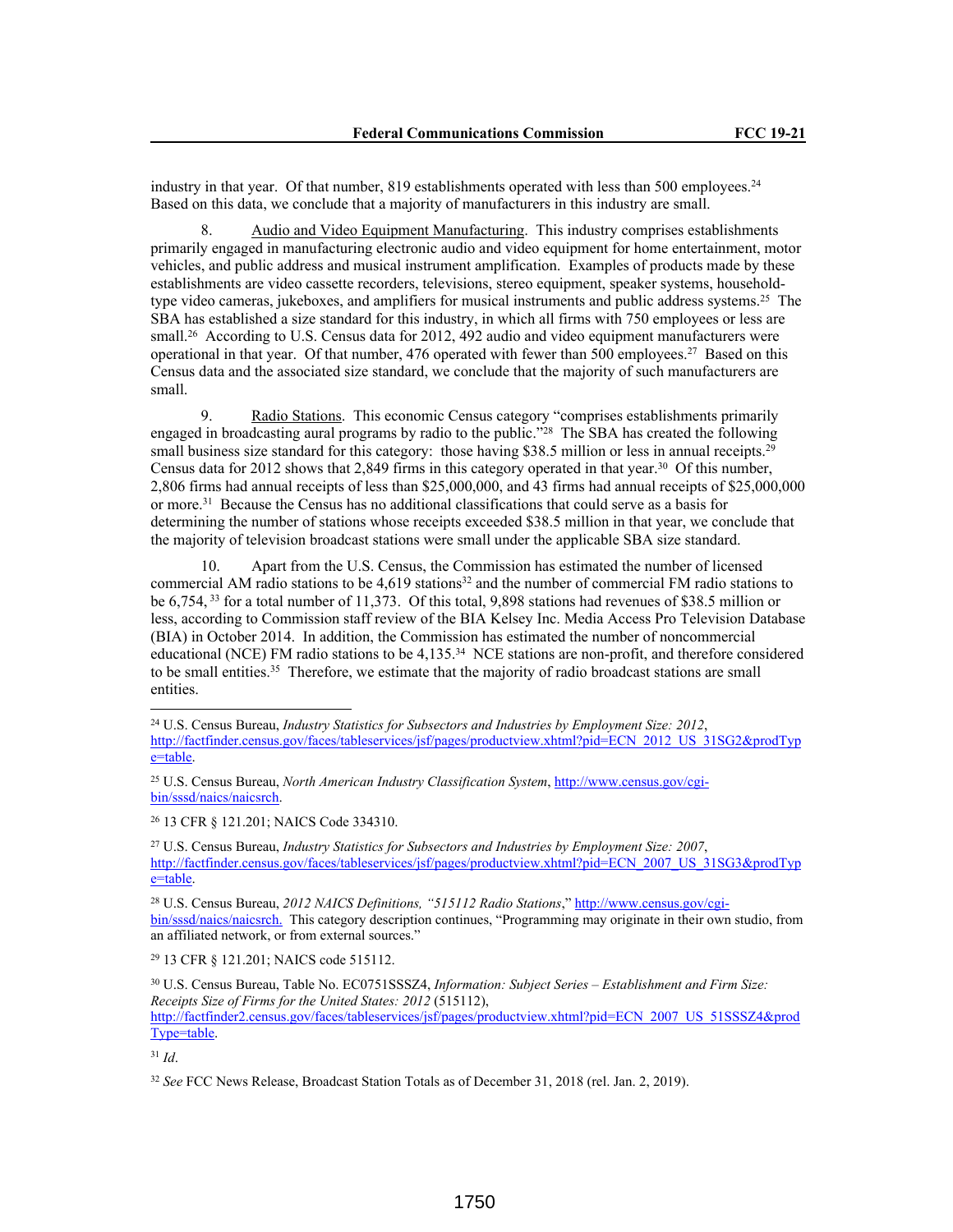11. Low Power FM Stations. The same SBA definition that applies to radio stations would apply to low power FM stations. As noted above, the SBA has created the following small business size standard for this category: those having \$38.5 million or less in annual receipts.<sup>36</sup> The Commission has estimated the number of licensed low power FM stations to be 2,172.<sup>37</sup> In addition, as of December 31, 2018, there were a total of 7,952 FM translator and FM booster stations.<sup>38</sup> Given that low power FM stations and FM translators and boosters are too small and limited in their operations to have annual receipts anywhere near the SBA size standard of \$38.5 million, we will presume that these licensees qualify as small entities under the SBA definition.

12. We note again, however, that in assessing whether a business concern qualifies as "small" under the above definition, business (control) affiliations<sup>39</sup> must be included. Because we do not include or aggregate revenues from affiliated companies in determining whether an entity meets the applicable revenue threshold, our estimate of the number of small radio broadcast stations affected is likely overstated. In addition, as noted above, one element of the definition of "small business" is that an entity not be dominant in its field of operation. We are unable at this time to define or quantify the criteria that would establish whether a specific radio broadcast station is dominant in its field of operation. Accordingly, our estimate of small radio stations potentially affected by the proposed rules includes those that could be dominant in their field of operation. For this reason, such estimate likely is over-inclusive.

13. Television Broadcasting. This economic Census category "comprises establishments primarily engaged in broadcasting images together with sound. These establishments operate television broadcasting studios and facilities for the programming and transmission of programs to the public."<sup>40</sup> These establishments also produce or transmit visual programming to affiliated broadcast television stations, which in turn broadcast the programs to the public on a predetermined schedule. Programming may originate in their own studio, from an affiliated network, or from external sources. The SBA has created the following small business size standard for Television Broadcasting firms: those having \$38.5 million or less in annual receipts.<sup>41</sup> The 2012 economic Census reports that 751 television broadcasting firms operated during that year. Of that number, 656 had annual receipts of less than \$25 million per year. Based on that Census data we conclude that a majority of firms that operate television stations are small. We therefore estimate that the majority of commercial television broadcasters are small entities.

14. We note, however, that in assessing whether a business concern qualifies as small under the above definition, business (control) affiliations must be included.<sup>42</sup> Our estimate, therefore, likely overstates the number of small entities that might be affected by our action because the revenue figure on which it is based does not include or aggregate revenues from affiliated companies. In addition, an

(Continued from previous page)

<sup>33</sup> *Id*.

<sup>34</sup> *Id*.

 $35$  5 U.S.C. § 601(4), (6).

<sup>36</sup> 13 CFR § 121.201; NAICS Code 515112.

<sup>37</sup> *See* FCC News Release, Broadcast Station Totals as of December 31, 2018 (rel. Jan. 2, 2019).

<sup>38</sup> *Id.*

<sup>39</sup> "[Business concerns] are affiliates of each other when one concern controls or has the power to control the other or a third party or parties controls or has the power to control both." 13 CFR § 21.103(a)(1).

40 U.S. Census Bureau, *2012 NAICS Code Economic Census Definitions*, https://www.census.gov/cgibin/sssd/naics/naicsrch.

<sup>41</sup> 13 CFR § 121.201; NAICS code 515120.

<sup>42</sup> "[Business concerns] are affiliates of each other when one concern controls or has the power to control the other, or a third party or parties controls or has the power to control both." 13 CFR  $\S$  121.103(a)(1).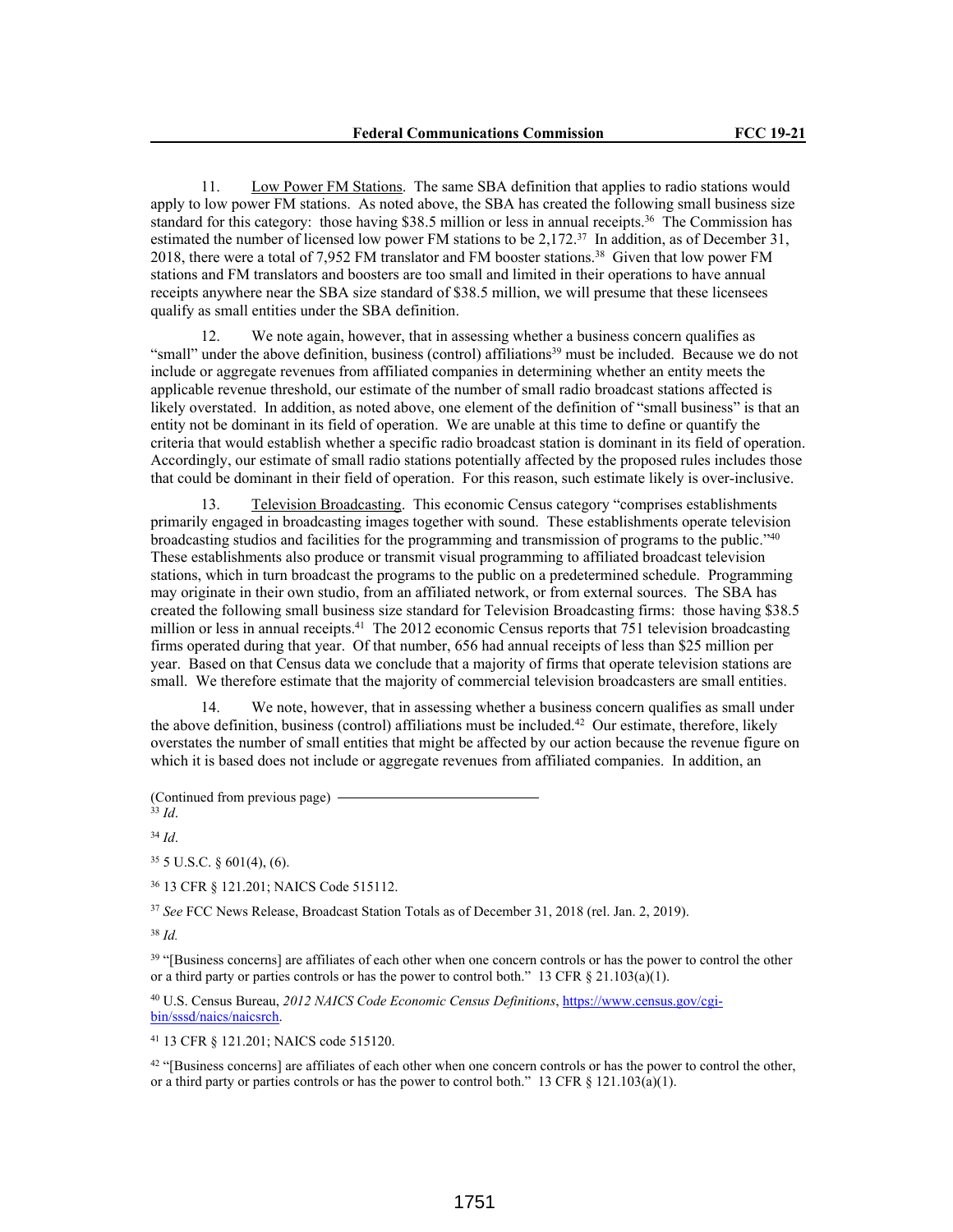element of the definition of "small business" is that the entity not be dominant in its field of operation. We are unable at this time to define or quantify the criteria that would establish whether a specific television station is dominant in its field of operation. Accordingly, the estimate of small businesses to which rules may apply does not exclude any television station from the definition of a small business on this basis and is therefore possibly over-inclusive to that extent.

15. In addition, the Commission has estimated the number of licensed NCE television stations to be 388.<sup>43</sup> These stations are non-profit, and therefore considered to be small entities.<sup>44</sup>

16. There are also 2,295 LPTV stations, including Class A stations, and 3,654 TV translator stations.<sup>45</sup> Given the nature of these services, we will presume that all of these entities qualify as small entities under the above SBA small business size standard.

## **E. Description of Projected Reporting, Recordkeeping, and Other Compliance Requirements for Small Entities**

17. The *Report and Order* adopts the following revised reporting or recordkeeping requirements. To implement the REA, eligible entities must file forms to demonstrate their eligibility and estimated costs for reimbursement. Specifically, the *Report and Order* states that entities will use revised versions of the forms currently being used by full power, Class A, and multichannel video programming distributors (MVPD) entities from the incentive auction for purposes of reimbursing eligible LPTV/translator and FM stations. The *Report and Order* also states that the Commission will use the procedures to provide reimbursement payments to these newly eligible entities that are similar to those it used for reimbursement in the incentive auction. For example, LPTV, TV translators, and FM stations will be required to submit their Eligibility Certification, cost estimates, and subsequent requests for reimbursement for expenses they have incurred, together with any required supporting documentation, using the Reimbursement Form (FCC Form 2100, Schedule 399), which the Media Bureau will revise for this purpose. As required for full power and Class A stations and MVPDs, LPTV/translator and FM stations will submit the Reimbursement Form electronically via the Commission's Licensing and Management System (LMS) database. In addition, LPTV/translator and FM stations that seek reimbursement will use a procedure and form similar to the existing FCC Form 1876 to provide financial information to the Commission in order to receive reimbursement payments, and will file electronically in the CORES Incentive Auction Financial Module.

## **F. Steps Taken to Minimize the Significant Economic Impact on Small Entities, and Significant Alternatives Considered**

18. The RFA requires an agency to describe any significant alternatives that it has considered in reaching its approach, which may include the following four alternatives (among others): "(1) the establishment of differing compliance or reporting requirements or timetables that take into account the resources available to small entities; (2) the clarification, consolidation, or simplification of compliance or reporting requirements under the rule for small entities; (3) the use of performance, rather than design, standards; and (4) an exemption from coverage of the rule, or any part thereof, for small entities."<sup>46</sup>

19. The *Report and Order* adopts rules to implement the REA. The rules are designed allow all entities, including small entity broadcasters, to seek reimbursement in a manner that is streamlined and the least burdensome. The *Report and Order* adopts a reimbursement process for newly eligible LPTV/translator and FM stations that is substantially similar to the current reimbursement process. We conclude that using a process and resources that have proven effective and that are already familiar to

<sup>43</sup> *See* FCC News Release, Broadcast Station Totals as of December 31, 2018 (rel. Jan. 2, 2019).

<sup>44</sup> *See generally* 5 U.S.C. § 601(4), (6).

<sup>45</sup> *See* FCC News Release, Broadcast Station Totals as of December 31, 2018 (rel. Jan. 2, 2019).

 $46$  5 U.S.C. § 603(c)(1)-(4).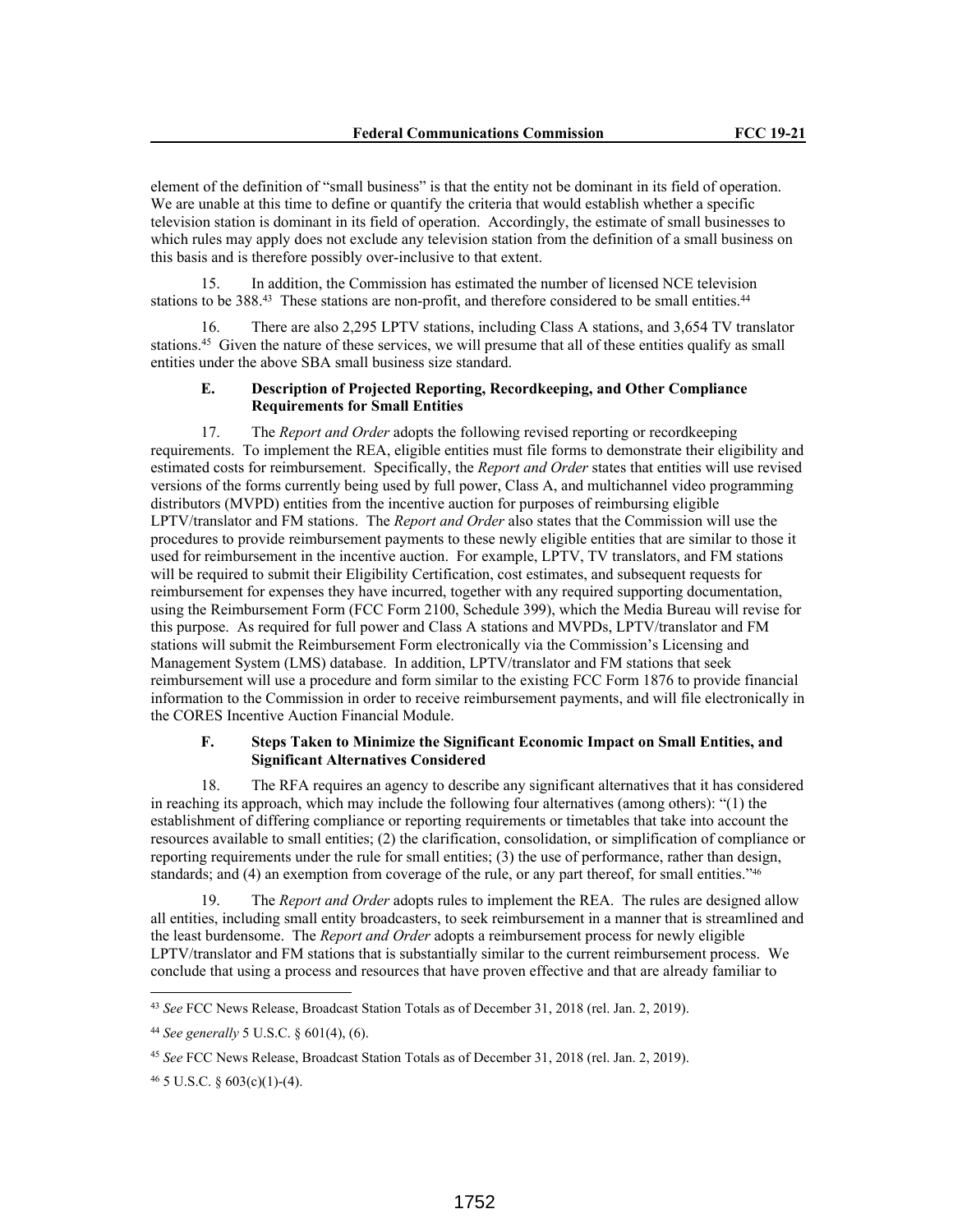many of the entities that will be seeking reimbursement will help result in a smooth and efficient reimbursement process for newly eligible entities. At the same time, we indicate in the item that we will simplify and streamline the forms to be used by newly eligible entities, to the extent possible, in order to expedite and facilitate the reimbursement process. Some commenters urged us to make as few changes as possible to the existing forms to avoid the need for broadcasters and others who are used to the current forms to spend time and resources familiarizing themselves with new forms. As we state in the item, our goal is to incorporate changes that facilitate and streamline the reimbursement process while avoiding unnecessary changes that could negatively affect users.

20. We considered and ultimately rejected a proposal that we use a "Fast Track" approach to streamline reimbursement applications for stations willing to accept a strict dollar cap on their reimbursement. NTA proposed that stations that opt to use the proposed "Fast Track" approach be exempt from certain reimbursement requirements, including the requirement to submit cost estimates and the requirement to reuse existing equipment. While we share the goals these commenters are seeking to achieve of simplifying and expediting the reimbursement process, we concluded that the "Fast Track" proposal is not a feasible option because it is critical that we obtain an accurate estimate of eligible expenses from all entities requesting reimbursement to ensure that we are not over-allocating for a particular entity and that we have the information regarding the total demand on the Reimbursement Fund. We also note that the REA itself contemplates that entities seeking reimbursement will submit cost estimates. In addition, although NTA's position on this is unclear, we cannot, consistent with the REA, excuse entities from making the certifications in the Eligibility Certification that are necessary to ensure that entities seeking reimbursement meet the criteria for eligibility established in this proceeding. Similarly, we must obtain other information from entities seeking reimbursement, such as their existing broadcasting equipment, to ensure that we have adequate information upon which to make reasoned allocation decisions and avoid waste, fraud, and abuse. Thus, upon consideration, we could not identify any filings or procedures that could be eliminated in a manner that would make a "Fast Track" achievable.

# **G. Report to Congress**

21. The Commission will send a copy of the *Report and Order*, including this FRFA, in a report to Congress pursuant to the Congressional Review Act.47 In addition, the Commission will send a copy of the *Report and Order*, including this FRFA, to the Chief Counsel for Advocacy of the SBA. A copy of the *Report and Order* and FRFA (or summaries thereof) will also be published in the *Federal Register*. 48

<sup>47</sup> *See* 5 U.S.C. § 801(a)(1)(A).

<sup>48</sup> *See* 5 U.S.C. § 604(b).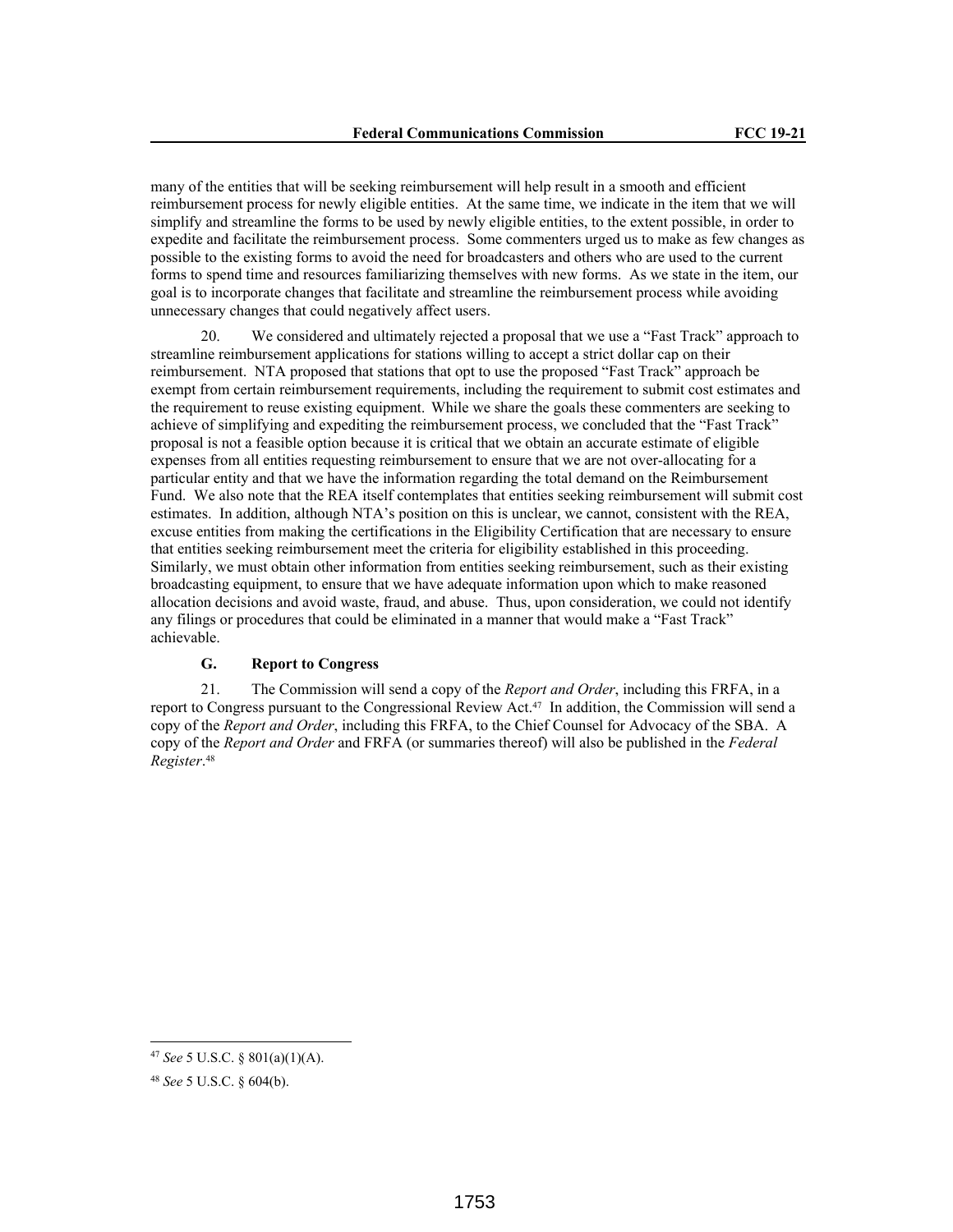## **STATEMENT OF CHAIRMAN AJIT PAI**

Re: *LPTV, TV Translator, and FM Broadcast Station Reimbursement*, MB Docket No. 18-214; *Expanding the Economic and Innovation Opportunities of Spectrum Through Incentive Auctions*, GN Docket No. 12-268.

The ongoing repack that followed the broadcast television incentive auction has imposed and will continue to impose a financial burden on many low power television (LPTV), TV translator, and FM stations. And last year, through the Reimbursement Expansion Act, Congress gave the FCC the authority to reimburse these stations for expenses reasonably related to the repack and beefed up the TV Broadcaster Relocation Fund by \$1 billion. This made it much less likely that these classes of broadcasters will have to pay out of their own pockets after being forced through no fault of their own to relocate or modify their facilities.

Today, we breathe life into the Reimbursement Expansion Act by setting up the process for eligible LPTV, TV translator, and FM stations to obtain reimbursement for their legitimate repack-related expenses. And to manage our resources effectively, we adopt measures to guard against waste, fraud, and abuse in the TV Broadcaster Relocation Fund.

This item required the efforts of many agency staff to meet a tight statutory deadline. My thanks to Hillary DeNigro and Jean Kiddoo from the Incentive Auction Task Force; Joyce Bernstein, Jim Bradshaw, Michelle Carey, Martha Heller, Barbara Kreisman, Shaun Maher, Kim Matthews, Evan Morris, Maria Mullarkey, and Tom Nessinger from the Media Bureau; and Dave Konczal from the Office of General Counsel.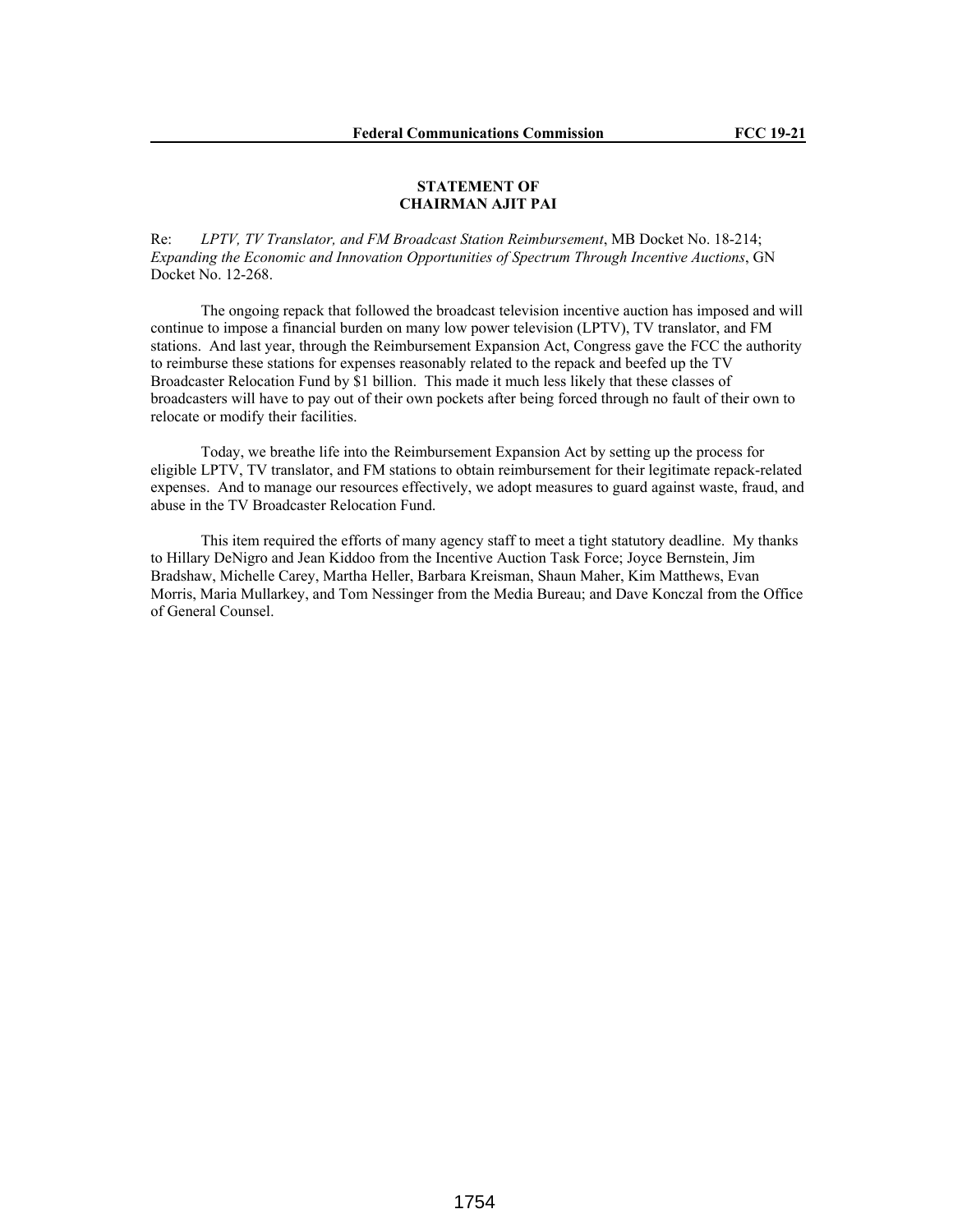# **STATEMENT OF COMMISSIONER MICHAEL O'RIELLY**

Re: *LPTV, TV Translator, and FM Broadcast Station Reimbursement, MB Docket No. 18-214; Expanding the Economic and Innovation Opportunities of Spectrum Through Incentive Auctions, GN Docket No. 12-268*.

The importance of the incentive auction in providing benefits for all Americans by putting spectrum to its highest and best use is something that I've stated many times before. Thankfully, due to additional Congressional action last year in passing the Reimbursement Expansion Act (REA), enacted as part of RAY BAUM's Act of 2018, we are on the verge of making good on the commitment to hold certain parties not previously addressed harmless throughout the repack process.

Given that Congress provided less clarity in legislation as to how FY19 monies should be spent compared to FY18 funding, it was important for the Commission to seek comment on how to prioritize the FY19 money under the REA. While I understand that more data may be needed before making final determinations on the adequacy of the funding levels, I am hopeful that, by dispersing the payments as prioritized by the R&O, funding will remain for LPTV/translator and FM stations. In particular, I want to ensure that FM radio stations are compensated for legitimate costs in the repack process.

Finally, regarding consumer education and outreach, I will continue to beat the drum on ensuring that we use the \$50 million authorized under the REA wisely, taking targeted action in coordination with industry stakeholders and protecting against unnecessary or duplicative spending.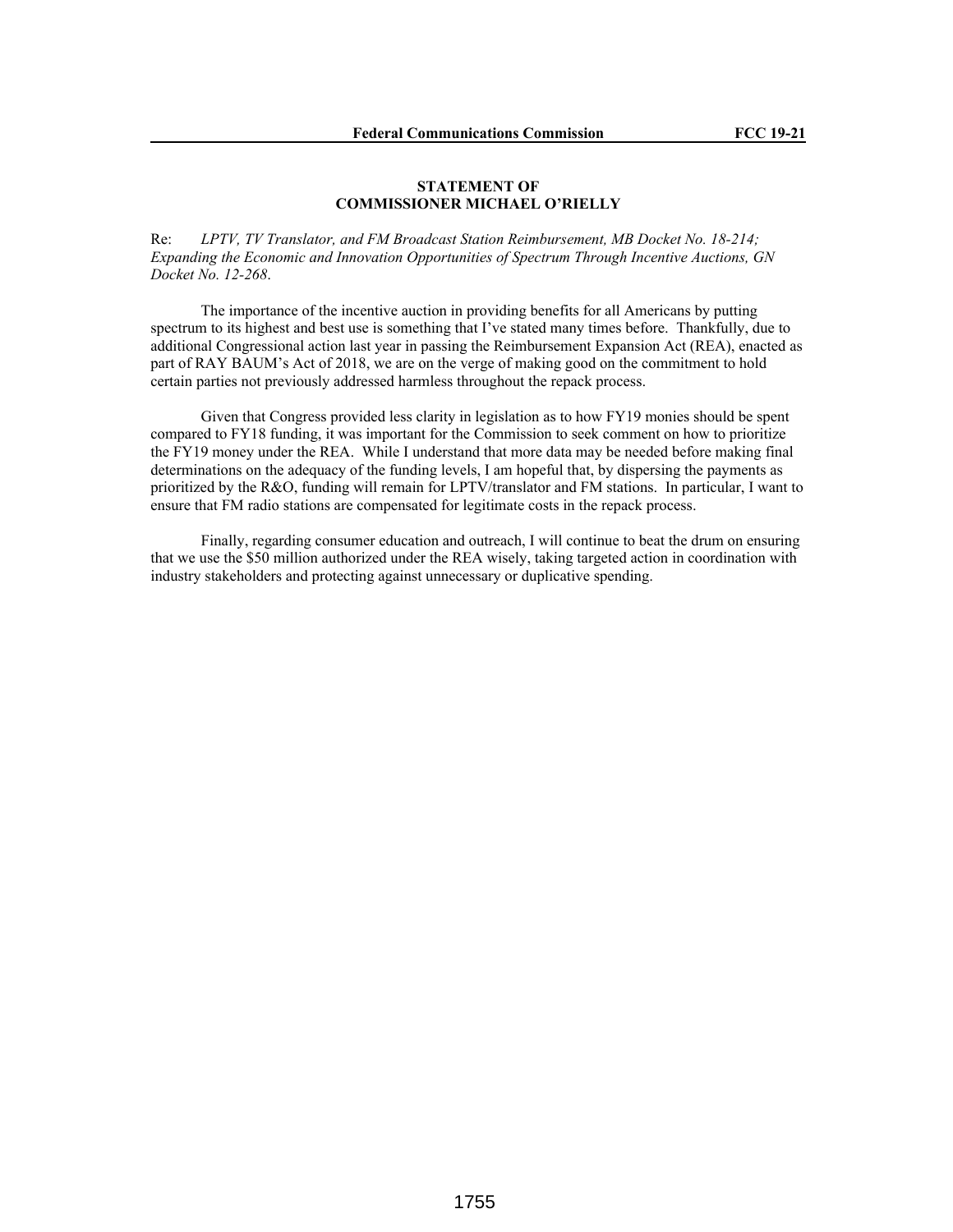# **STATEMENT OF COMMISSIONER BRENDAN CARR**

Re: *LPTV, TV Translator, and FM Broadcast Station Reimbursement, MB Docket No. 18-214; Expanding the Economic and Innovation Opportunities of Spectrum Through Incentive Auctions, GN Docket No. 12-268*.

Two years ago this month, the FCC completed the incentive auction, which opened up the 600 MHz band for 5G and other next-generation wireless services. Providers are now building and expanding networks on this spectrum, and the broadcast repack is in full swing.

One year ago, Congress authorized the FCC to reimburse additional TV and radio stations that are incurring expenses associated with this repack, including LPTV stations. So we implement Congress's decision with today's Order. The additional funding Congress provided is particularly important in rural and remote communities that rely on these stations for emergency alerts and information, as well as the diverse voices represented among these stations.

I want to thank the Media Bureau for its work on this Order. It has my support.